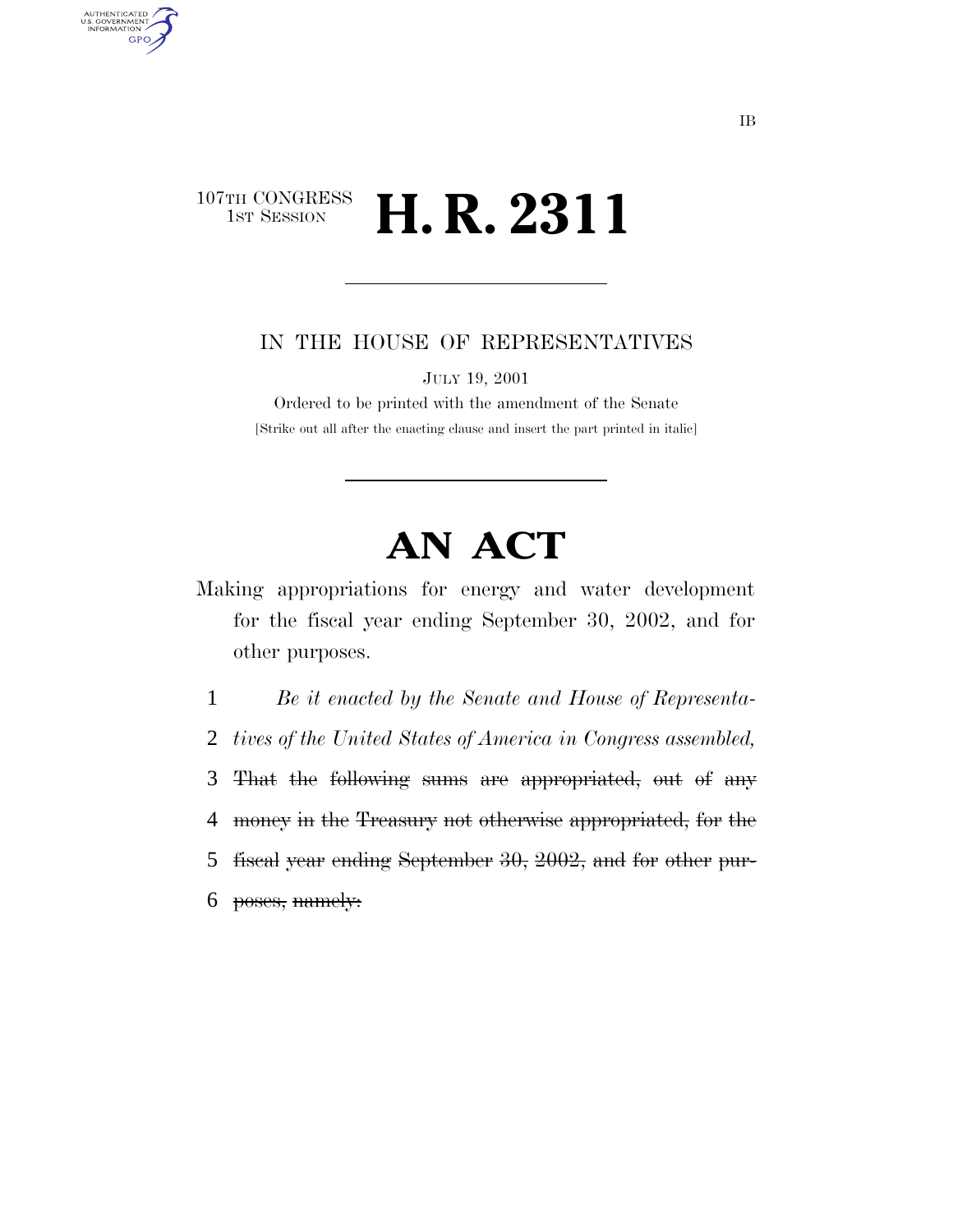|    | <b>THTLE I</b>                                                |
|----|---------------------------------------------------------------|
| 2  | DEPARTMENT OF DEFENSE-CIVIL                                   |
| 3  | DEPARTMENT OF THE ARMY                                        |
| 4  | CORPS OF ENGINEERS-CIVIL                                      |
| 5  | The following appropriations shall be expended under          |
|    | 6 the direction of the Secretary of the Army and the super-   |
|    | 7 vision of the Chief of Engineers for authorized civil func- |
|    | 8 tions of the Department of the Army pertaining to rivers    |
| 9  | and harbors, flood control, beach erosion, and related pur-   |
| 10 | poses.                                                        |

#### GENERAL INVESTIGATIONS

 For expenses necessary for the collection and study of basic information pertaining to river and harbor, flood control, shore protection, and related projects, restudy of authorized projects, miscellaneous investigations, and, when authorized by laws, surveys and detailed studies and plans and specifications of projects prior to construction, \$163,260,000, to remain available until expended: *Pro- vided*, That the Secretary of the Army, acting through the Chief of Engineers, is directed to use \$1,000,000 of the funds appropriated herein to continue preconstruction en- gineering and design of the Murrieta Creek, California, flood protection and environmental enhancement project 24 and is further directed to proceed with the project in ac-cordance with cost sharing established for the Murrieta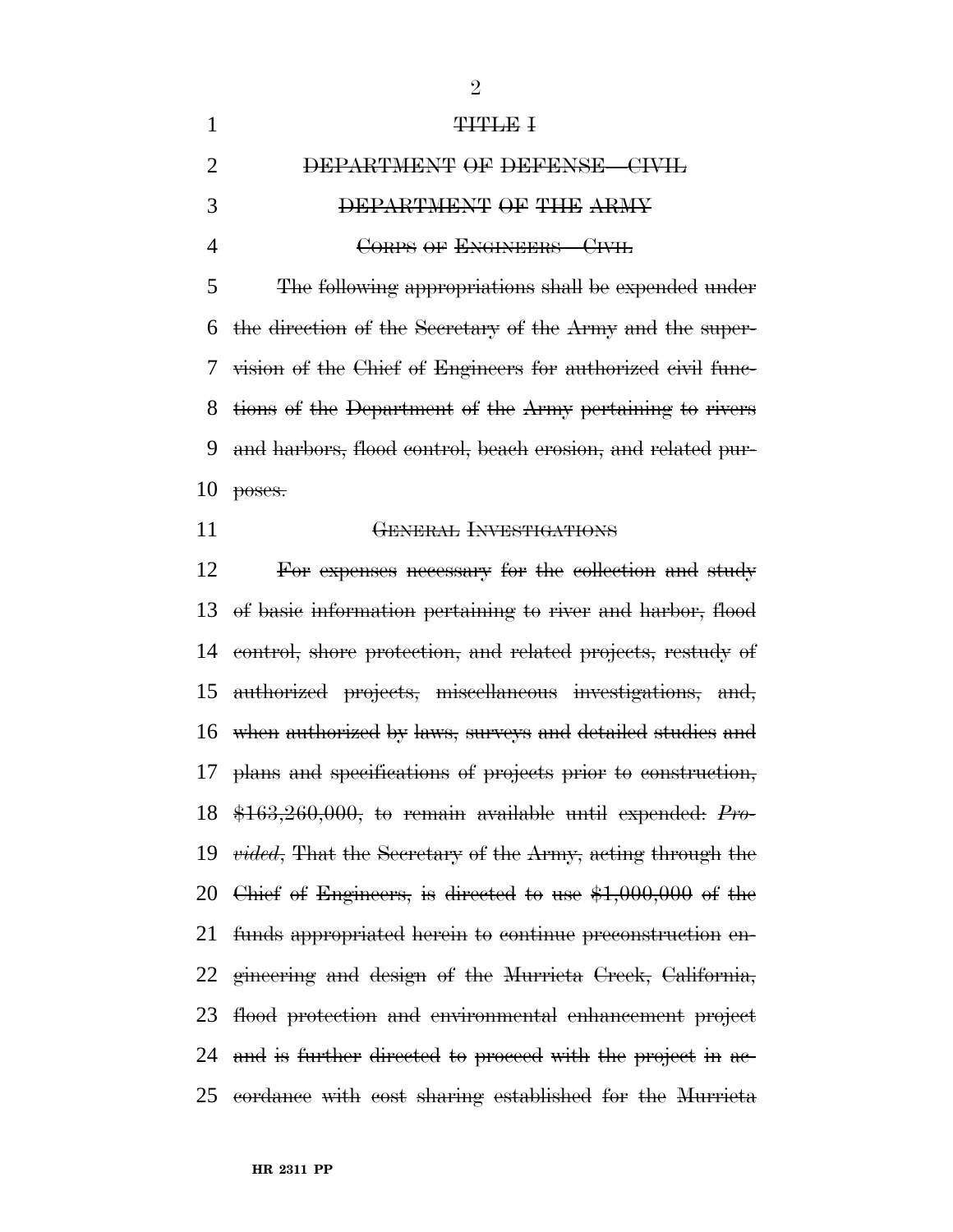Creek project in Public Law 106–377: *Provided further*, That the Secretary of the Army, acting through the Chief of Engineers, is directed to use the feasibility report pre- pared under the authority of section 205 of the Flood Con- trol Act of 1948, as amended, as the basis for the Rock Creek-Keefer Slough Flood Control Project, Butte Coun- ty, California, and is further directed to use \$200,000 of the funds appropriated herein for preconstruction engi- neering and design of the project: *Provided further*, That in conducting the Southwest Valley Flood Damage Reduc- tion Study, Albuquerque, New Mexico, the Secretary of the Army, acting through the Chief Engineers, shall in- clude an evaluation of flood damage reduction measures that would otherwise be excluded from the feasibility anal- ysis based on policies regarding the frequency of flooding, the drainage areas, and the amount of runoff.

CONSTRUCTION, GENERAL

 For the prosecution of river and harbor, flood control, shore protection, and related projects authorized by laws; and detailed studies, and plans and specifications, of projects (including those for development with participa- tion or under consideration for participation by States, local governments, or private groups) authorized or made eligible for selection by law (but such studies shall not con-stitute a commitment of the Government to construction),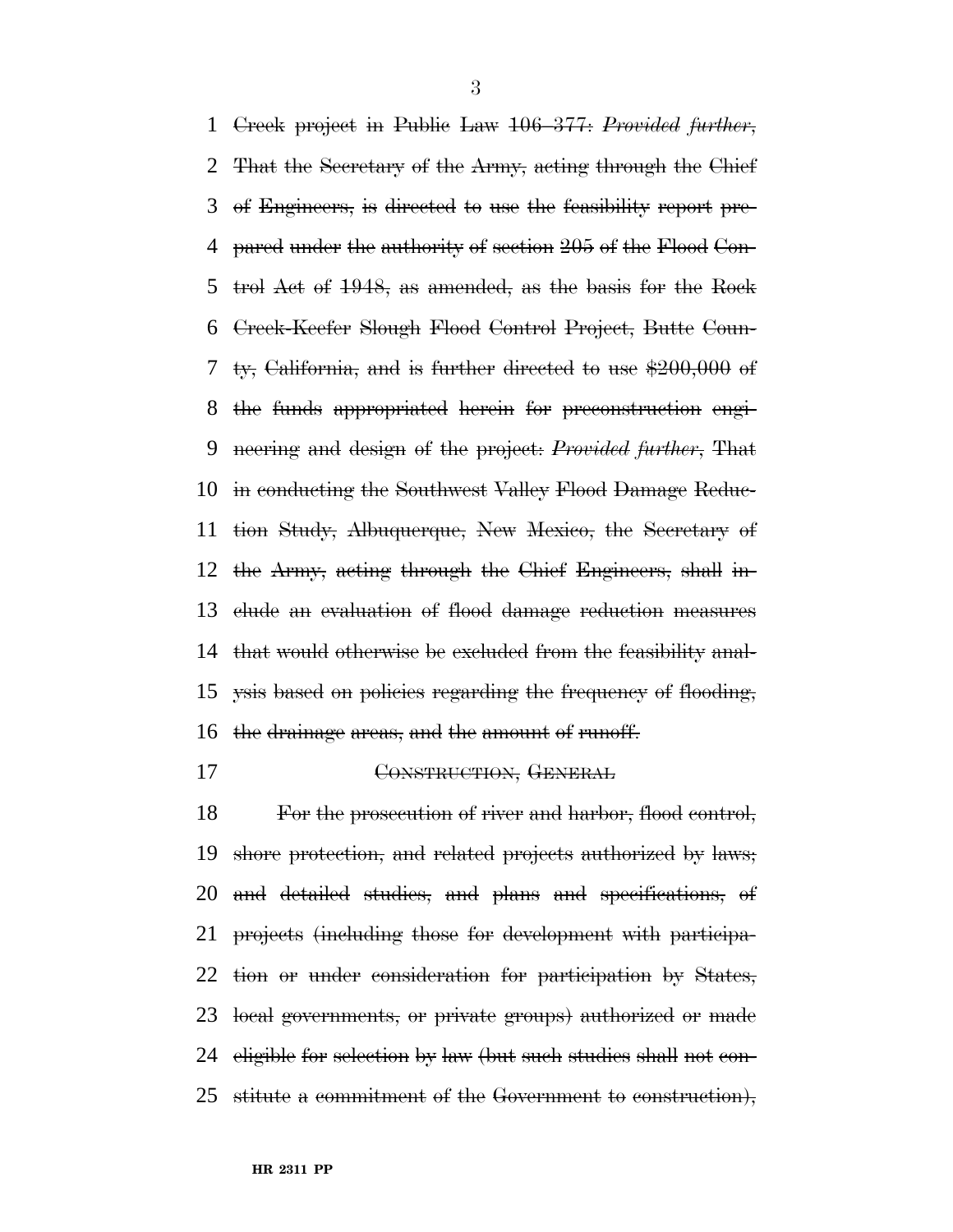$\text{\#1,671,854,000}$ , to remain available until expended, of which such sums as are necessary for the Federal share of construction costs for facilities under the Dredged Ma- terial Disposal Facilities program shall be derived from the Harbor Maintenance Trust Fund, as authorized by Public Law 104–303; and of which such sums as are nec- essary pursuant to Public Law 99–662 shall be derived from the Inland Waterways Trust Fund, for one-half of the costs of construction and rehabilitation of inland wa- terways projects, including rehabilitation costs for the Lock and Dam 12, Mississippi River, Iowa; Lock and Dam 24, Mississippi River, Illinois and Missouri; Lock and Dam 3, Mississippi River, Minnesota; and London Locks and Dam, Kanawha River, West Virginia, projects; and of which funds are provided for the following projects in the amounts specified:

 San Timoteo Creek (Santa Ana River Mainstem), California, \$10,000,000;

 Indianapolis Central Waterfront, Indiana, 20  $\qquad \qquad$  \$9,000,000;

 Southern and Eastern Kentucky, Kentucky, 22 \$4,000,000; and

23 Clover Fork, City of Cumberland, Town of Mar-24 tin, Pike County (including Levisa Fork and Tug Fork Tributaries), Bell County, Floyd County, Mar-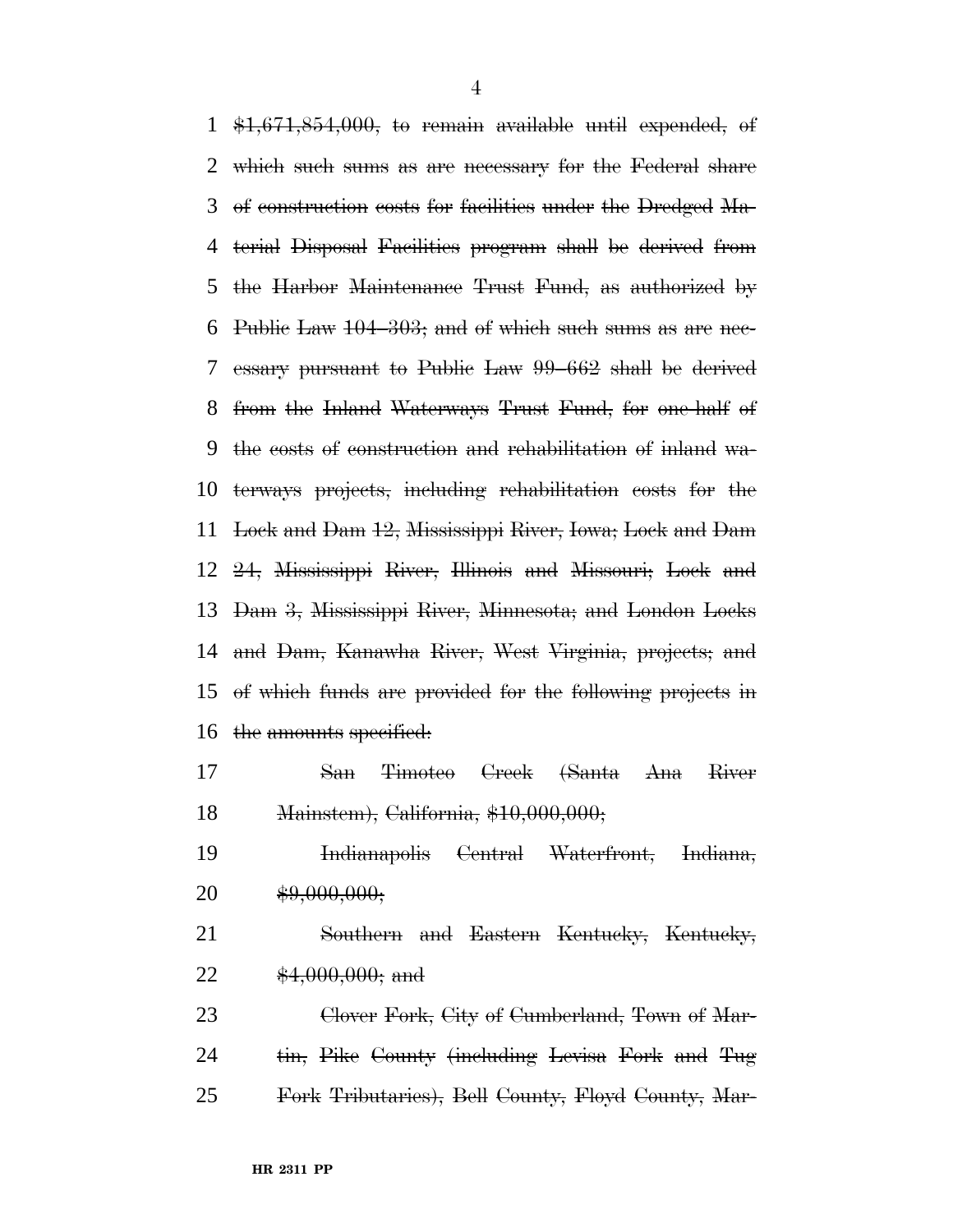| $\mathbf{1}$   | tin County, and Harlan County, Kentucky, elements            |
|----------------|--------------------------------------------------------------|
| $\overline{2}$ | of the Levisa and Tug Forks of the Big Sandy River           |
| 3              | <del>Cumberland</del><br>River,<br>Kentucky,<br>Upper<br>and |
| 4              | \$15,450,000: <i>Provided</i> , That \$15,000,000 of the     |
| 5              | funds appropriated herein shall be deposited in the          |
| 6              | San Gabriel Basin Restoration Fund established by            |
| 7              | section 110 of division B, title I of Public Law 106–        |
| 8              | $554$ , of which $$1,000,000$ shall be for remediation in    |
| 9              | the Central Basin Municipal Water District: Pro-             |
| 10             | <i>vided further</i> , That using $$1,000,000$ of the funds  |
| 11             | appropriated herein, the Secretary of the Army, act-         |
| 12             | ing through the Chief of Engineers, is directed to           |
| 13             | modify the Carr Creek Lake, Kentucky, project at             |
| 14             | full Federal expense to provide additional water sup-        |
| 15             | ply storage for the Upper Kentucky River Basin:              |
| 16             | <i>Provided further</i> , That with \$1,200,000 of the funds |
| 17             | appropriated herein, the Secretary of the Army, act-         |
| 18             | ing through the Chief of Engineers, is directed to           |
| 19             | undertake design deficiency repairs to the Bois              |
| 20             | Brule Drainage and Levee District, Missouri, project         |
| 21             | authorized and constructed under the authority of            |
| 22             | the Flood Control Act of 1936 with cost sharing              |
| 23             | consistent with the original project authorization:          |
| 24             | <i>Provided further</i> , That in accordance with section    |
| 25             | 332 of the Water Resources Development Act of                |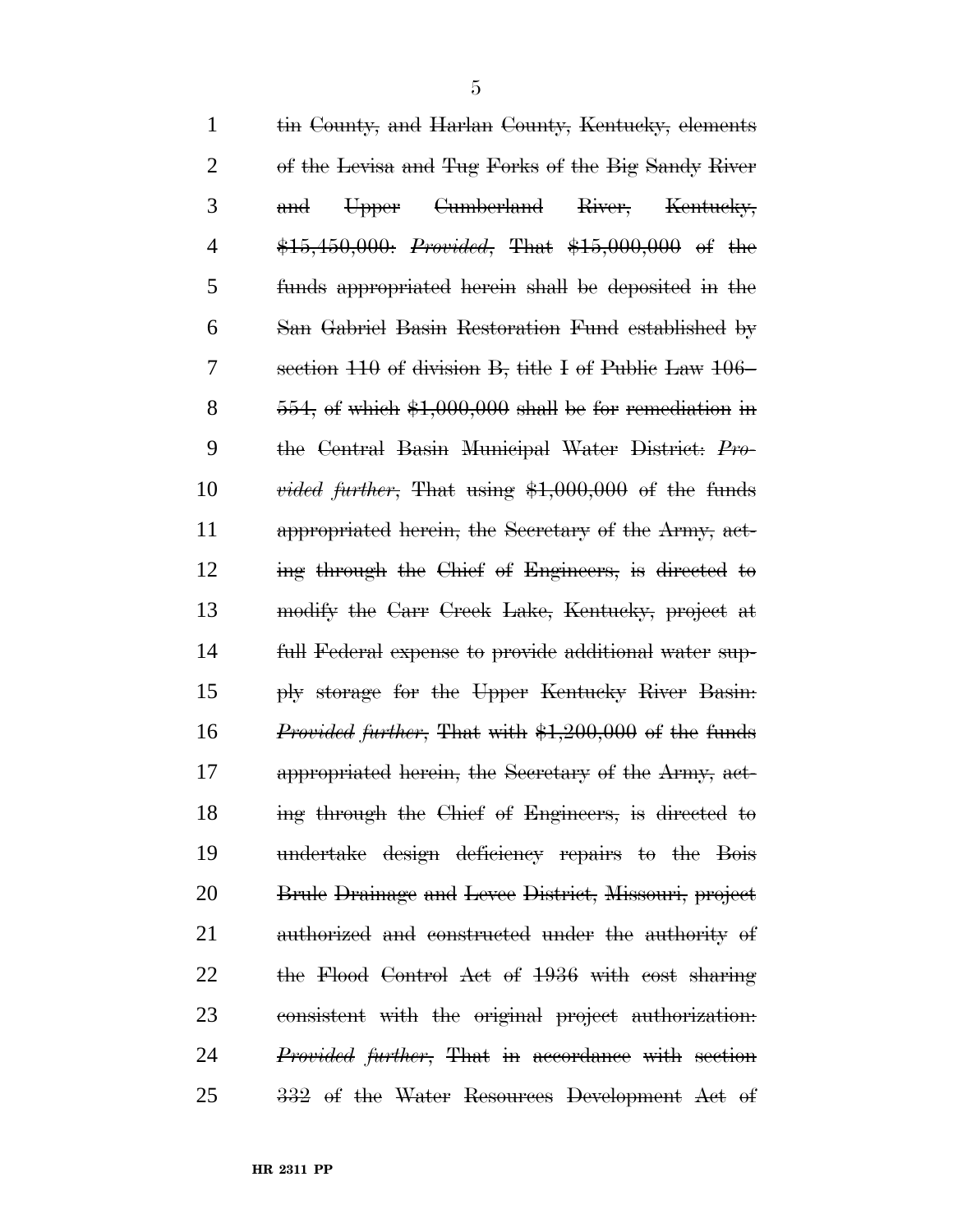1999, the Secretary of the Army is directed to in- crease the authorized level of protection of the Bois Brule Drainage and Levee District, Missouri, project 4 from 50 years to years using \$700,000 of the funds appropriated herein, and the project costs allo- cated to the incremental increase in the level of pro- tection shall be cost shared consistent with section  $103(a)$  of the Water Resources Development Act of 9 1986, notwithstanding section  $202(a)$  of the Water Resources Development Act of 1996. Flood Control, Mississippi River and Tributaries, Arkansas, Illi- nois, Kentucky, Louisiana, Mississippi, Missouri, and Tennessee

 For expenses necessary for prosecuting work of flood control, rescue work, repair, restoration, or maintenance of flood control projects threatened or destroyed by flood, 17 as authorized by law  $(33 \text{ U.S.C. } 702a \text{ and } 702g-1)$ , \$347,665,000, to remain available until expended.

OPERATION AND MAINTENANCE, GENERAL

 For expenses necessary for the preservation, oper-21 ation, maintenance, and care of existing river and harbor, flood control, and related works, including such sums as may be necessary for the maintenance of harbor channels provided by a State, municipality or other public agency, outside of harbor lines, and serving essential needs of gen-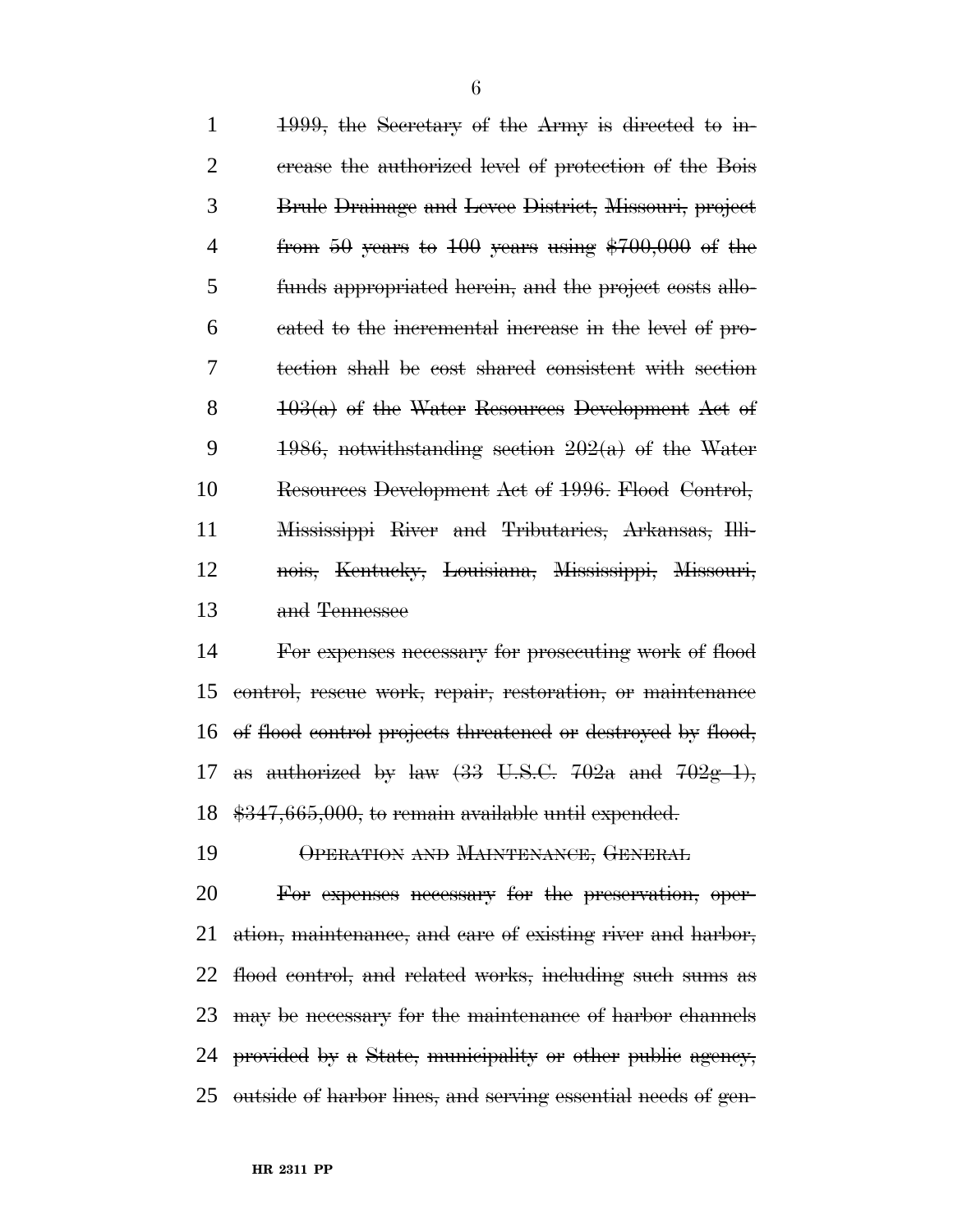eral commerce and navigation; surveys and charting of northern and northwestern lakes and connecting waters; clearing and straightening channels; and removal of ob-4 structions to navigation, \$1,864,464,000, to remain avail- able until expended, of which such sums as become avail- able in the Harbor Maintenance Trust Fund, pursuant to Public Law 99–662, may be derived from that Fund, and of which such sums as become available from the special account established by the Land and Water Conservation 10 Act of , as amended  $(16 \text{ U.S.C. } 460\text{I})$ , may be derived from that account for construction, operation, and mainte- nance of outdoor recreation facilities: *Provided*, That with \$1,500,000 of the funds appropriated herein, the Sec- retary of the Army, acting through the Chief of Engineers, is directed to perform cultural resource mitigation and recreation improvements at Waco Lake, Texas, at full Federal expense notwithstanding the provisions of the Water Supply Act of 1958: *Provided further*, That the Sec- retary of the Army, acting through the Chief of Engineers, 20 is directed to use  $$2,000,000$  of the funds appropriated herein to grade the basin within the Hansen Dam feature of the Los Angeles County Drainage Area, California, project to enhance and maintain flood capacity and to pro- vide for future use of the basin for compatible purposes consistent with the Master Plan including recreation and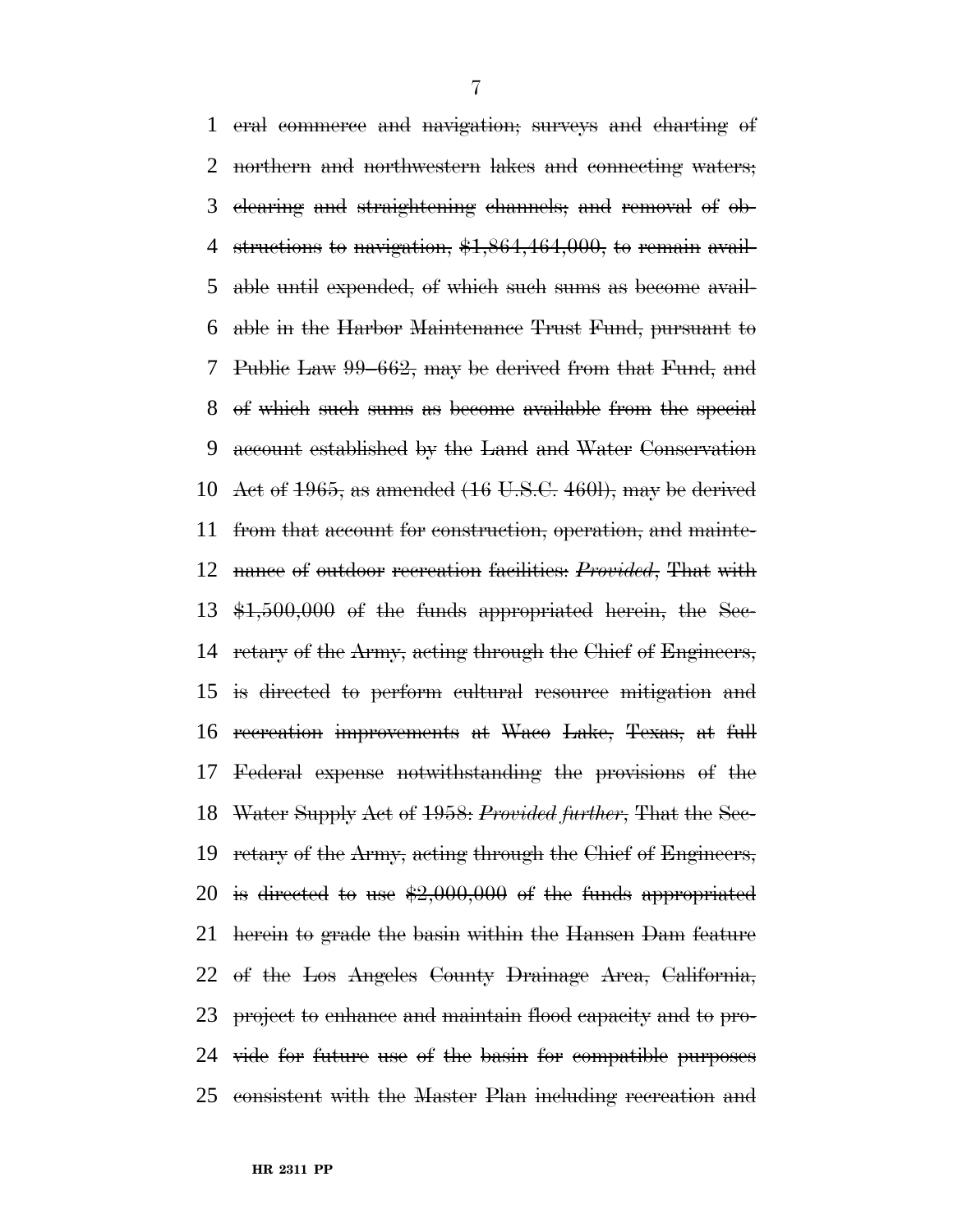environmental restoration: *Provided further*, That the Sec- retary of the Army, acting through the Chief of Engineers, is directed to use \$1,000,000 of the funds appropriated herein to fully investigate the development of an upland disposal site recycling program on the Black Warrior and Tombigbee Rivers project and the Apalachicola, Chat- tahoochee and Flint Rivers project: *Provided further*, That, for the Raritan River Basin, Green Brook Sub- Basin, New Jersey, project, the Secretary of the Army, acting through the Chief of Engineers, is directed to im- plement the locally preferred plan for the element in the western portion of Middlesex Borough, New Jersey, which includes the buyout of up to 22 homes, and flood proofing of four commercial buildings along Prospect Place and Union Avenue, and also the buyout of up to three commer- cial buildings along Raritan and Lincoln Avenues, at a total estimated cost of \$15,000,000, with an estimated Federal cost of \$11,500,000 and an estimated non-Fed-eral cost of \$3,500,000.

20 REGULATORY PROGRAM

 For expenses necessary for administration of laws 22 pertaining to regulation of navigable waters and wetlands, \$128,000,000, to remain available until expended.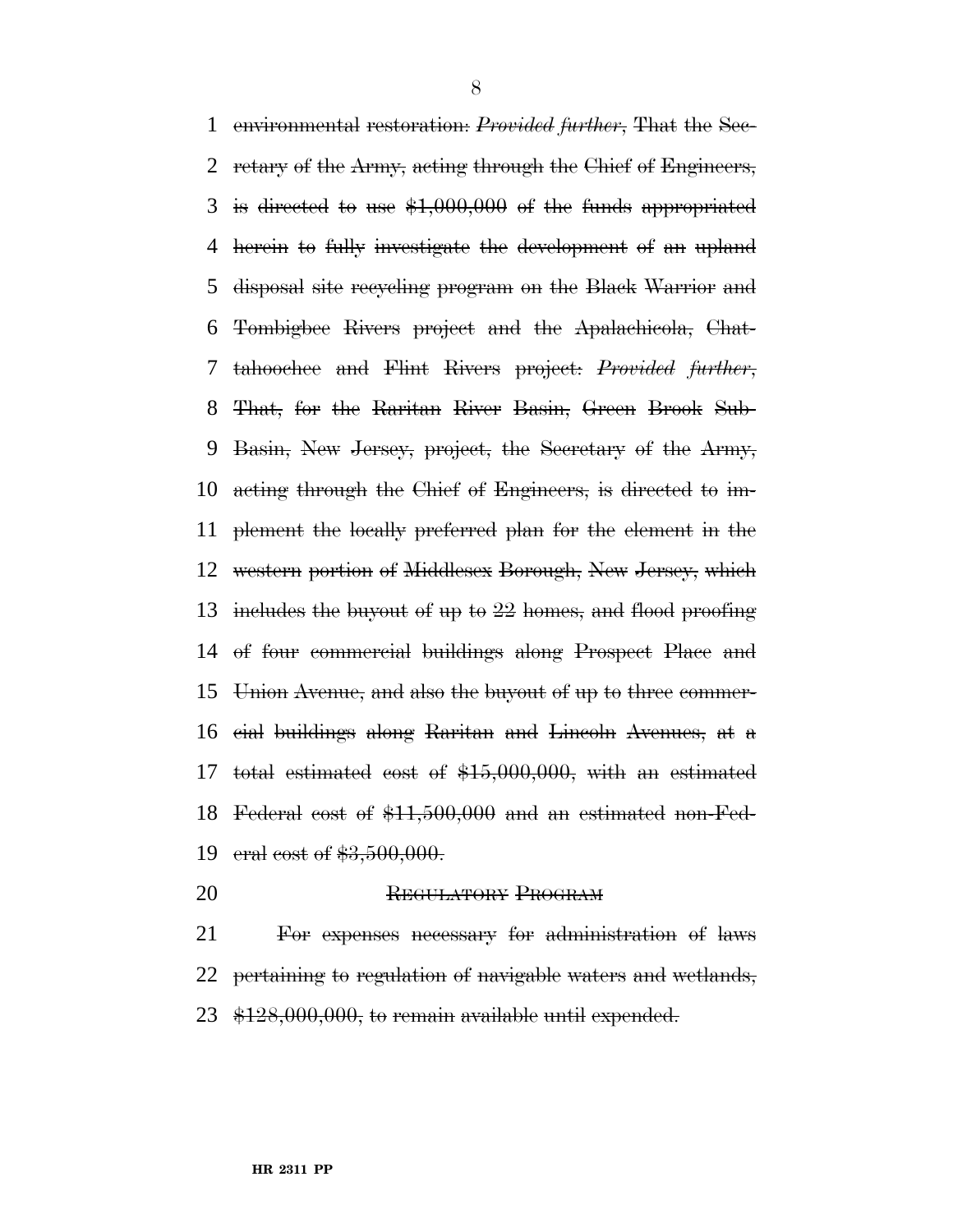FORMERLY UTILIZED SITES REMEDIAL ACTION

PROGRAM

 For expenses necessary to clean up contamination from sites throughout the United States resulting from work performed as part of the Nation's early atomic en-6 ergy program,  $$140,000,000$ , to remain available until ex-pended.

#### **GENERAL EXPENSES**

 For expenses necessary for general administration and related functions in the Office of the Chief of Engi- neers and offices of the Division Engineers; activities of the Humphreys Engineer Center Support Activity, the In- stitute for Water Resources, and headquarters support functions at the USACE Finance Center, \$153,000,000, to remain available until expended: *Provided*, That no part of any other appropriation provided in title I of this Act shall be available to fund the activities of the Office of the Chief of Engineers or the executive direction and man- agement activities of the division offices: *Provided further*, That none of these funds shall be available to support an 21 office of congressional affairs within the executive office 22 of the Chief of Engineers.

#### ADMINISTRATIVE PROVISIONS

 Appropriations in this title shall be available for offi-cial reception and representation expenses (not to exceed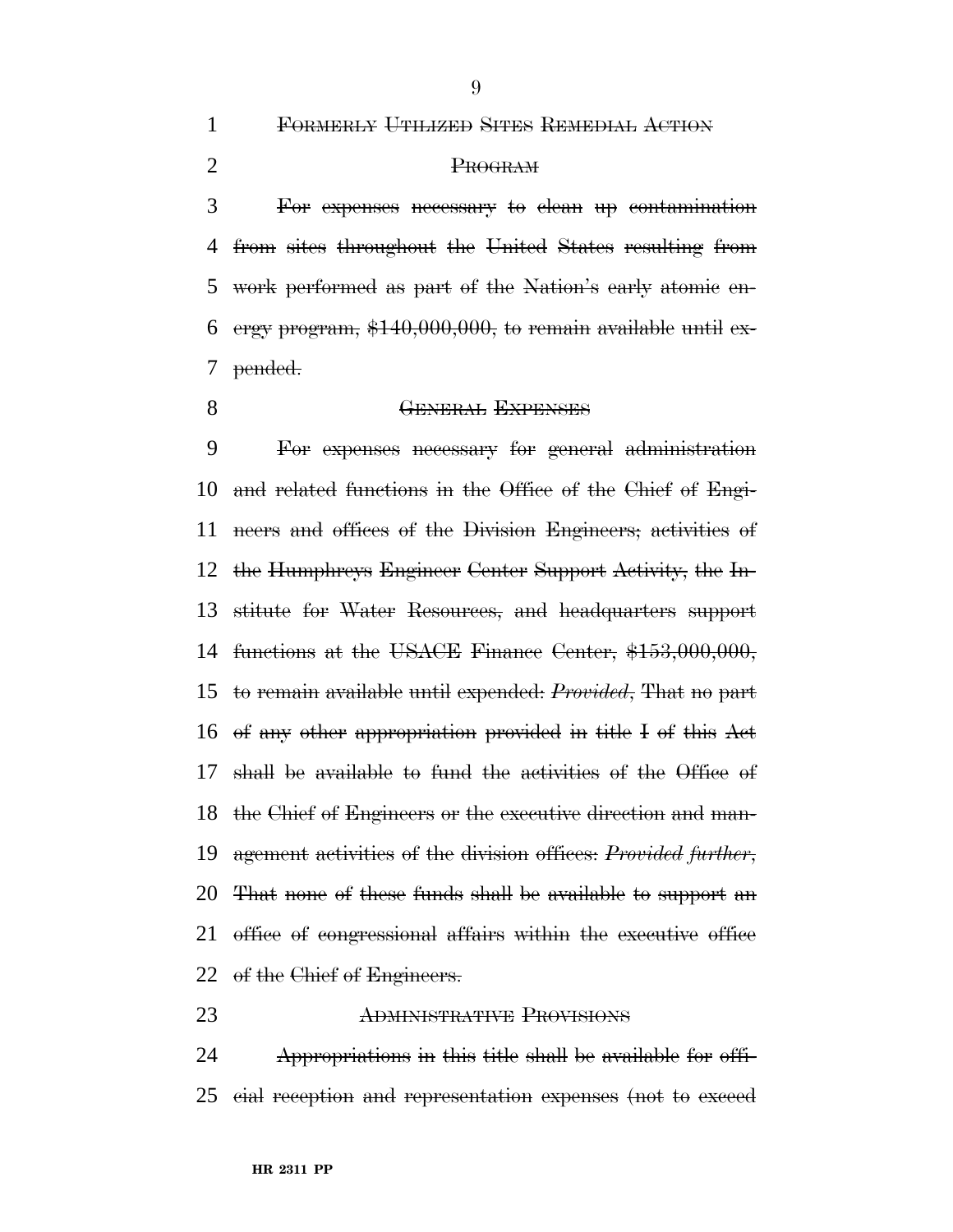$\text{$6,000$}$ ; and during the current fiscal year the Revolving Fund, Corps of Engineers, shall be available for purchase (not to exceed 100 for replacement only) and hire of pas-4 senger motor vehicles.

- GENERAL PROVISIONS
- 

# **CORPS OF ENGINEERS** CIVIL

 SEC. 101. Section 110(3)(B)(ii) of division B, title I of Public Law 106–554 is amended by inserting the fol- lowing before the period: '': *Provided*, That the Secretary shall credit the San Gabriel Water Quality Authority with the value of all prior expenditures by the non-Federal in-12 terests that are compatible with the purposes of this Act". 13 SEC. 102. Except for the historic scheduled mainte- nance dredging in the Delaware River, none of the funds appropriated in this Act shall be used to operate the dredge MCFARLAND other than in active ready reserve for urgent dredging, emergencies and in support of na-tional defense.

 SEC. 103. (a) CONVEYANCE AUTHORIZED.—The Sec- retary of the Army shall convey to the Blue Township Fire District, Blue Township, Kansas, by quitclaim deed and without consideration, all right, title, and interest of the United States in and to a parcel of land consisting of ap- proximately 4.35 acres located in Pottawatomie County, Tuttle Creek Lake, Kansas.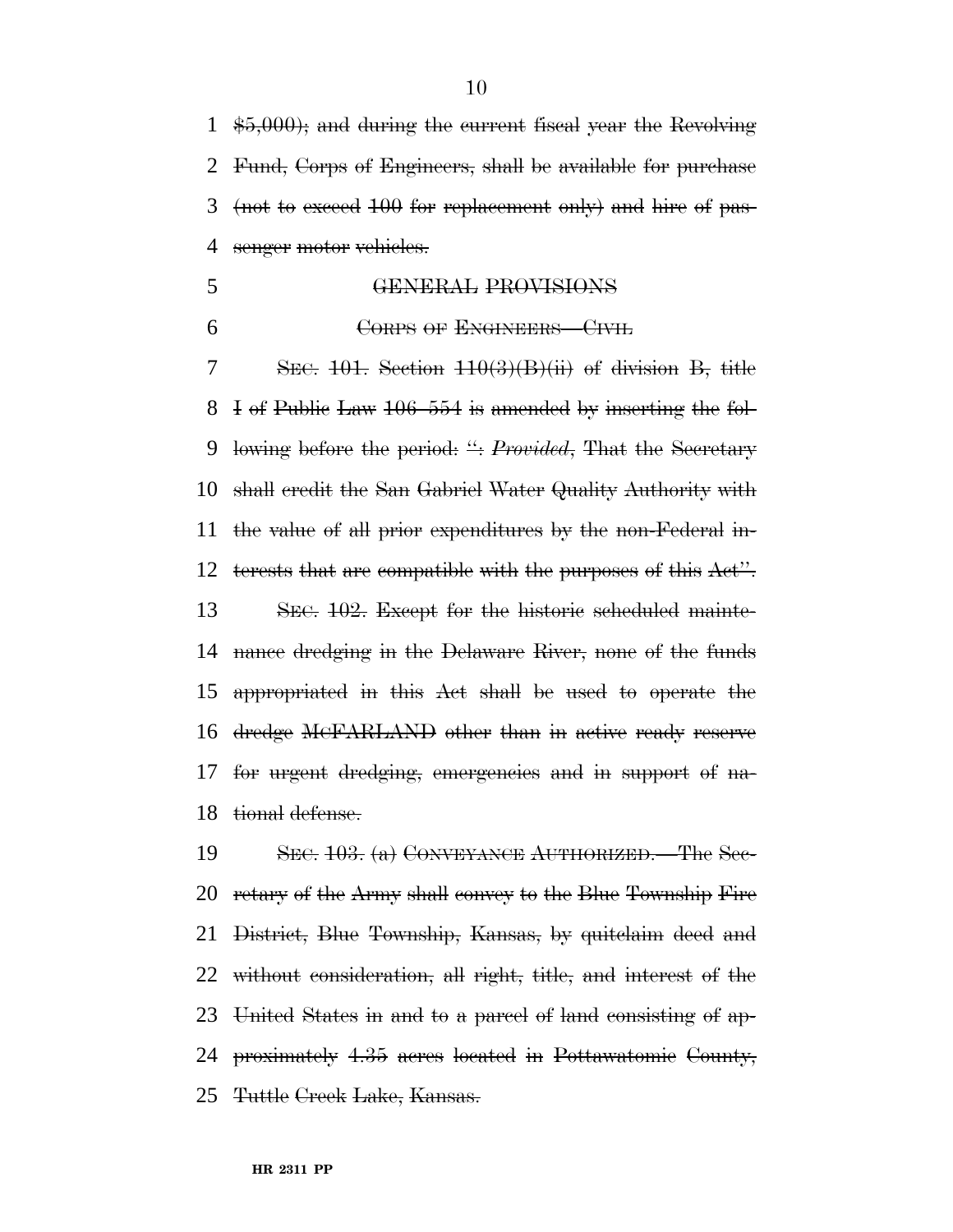(b) DESCRIPTION OF PROPERTY.—The exact acreage and legal description of the real property to be conveyed under subsection (a) shall be determined by a survey satis-4 factory to the Secretary.

 (c) REVERSION.—If the Secretary determines that the property conveyed under subsection (a) ceases to be held in public ownership or to be used as a site for a fire station, all right, title, and interest in and to the property shall revert to the United States, at the option of the United States.

 SEC. 104. For those shore protection projects funded in this Act which have Project Cooperation Agreements in place, the Secretary of the Army is directed to proceed with those projects in accordance with the cost sharing specified in the Project Cooperation Agreement.

 SEC. 105. None of the funds made available in this Act may be used to revise the Missouri River Master Water Control Manual when it is made known to the Fed- eral entity or official to which the funds are made available that such revision provides for an increase in the spring- time water release program during the spring heavy rain- fall and snow melt period in States that have rivers drain-ing into the Missouri River below the Gavins Point Dam.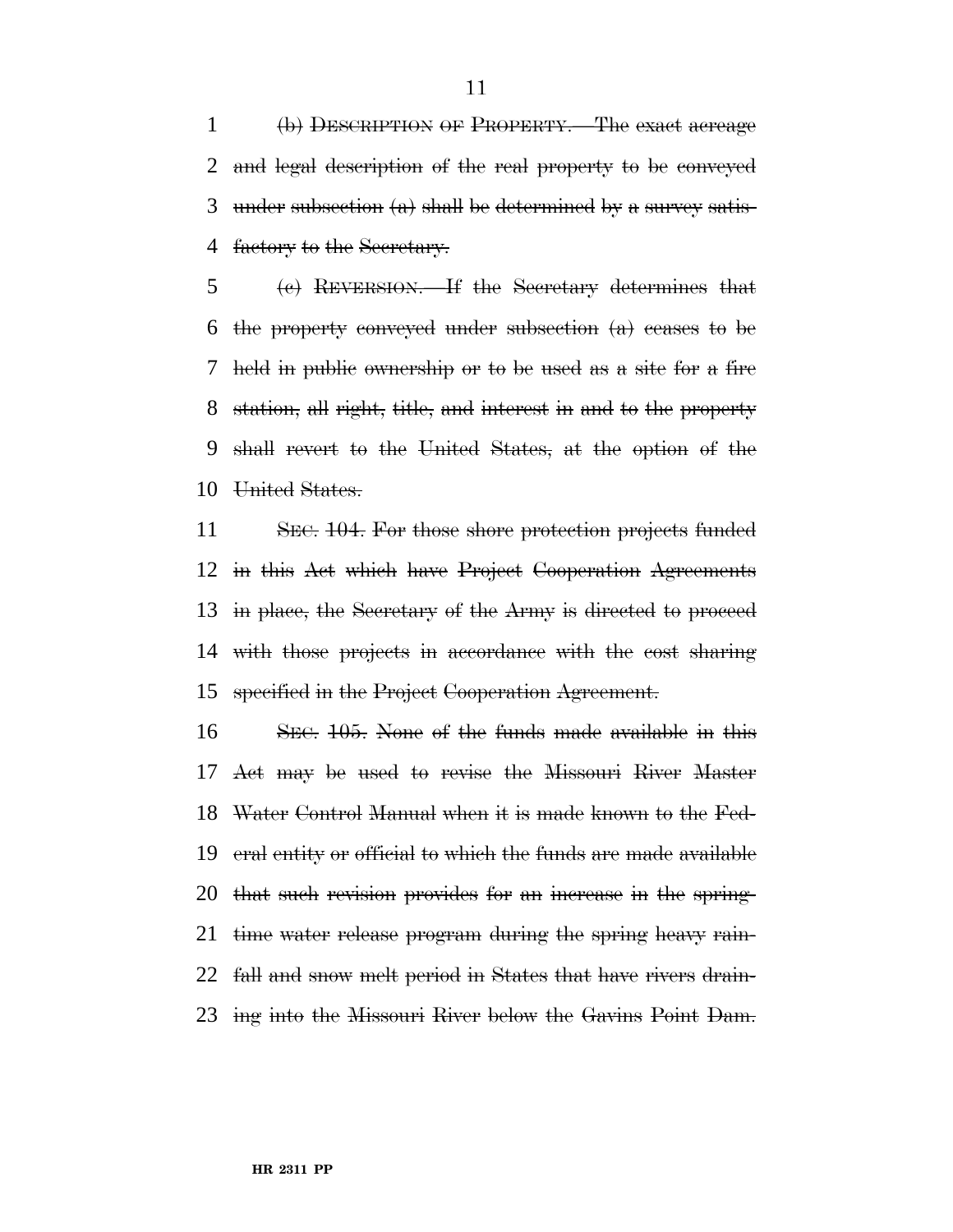| <del>titile</del> h                                             |
|-----------------------------------------------------------------|
| DEPARTMENT OF THE INTERIOR                                      |
| CENTRAL UTAH PROJECT                                            |
| CENTRAL UTAH PROJECT COMPLETION ACCOUNT                         |
| For carrying out activities authorized by the Central           |
| Utah Project Completion Act, \$34,918,000, to remain            |
| available until expended, of which \$10,749,000 shall be        |
| deposited into the Utah Reclamation Mitigation and Con-         |
| servation Account for use by the Utah Reclamation Miti-         |
| gation and Conservation Commission.                             |
| In addition, for necessary expenses incurred in ear-            |
| 12 rying out related responsibilities of the Secretary of the   |
| Interior, \$1,310,000, to remain available until expended.      |
| <b>BUREAU OF RECLAMATION</b>                                    |
| The following appropriations shall be expended to               |
| execute authorized functions of the Bureau of Reclama-          |
| tion:                                                           |
| WATER AND RELATED RESOURCES                                     |
| (INCLUDING TRANSFER OF FUNDS)                                   |
| For management, development, and restoration of                 |
| water and related natural resources and for related activi-     |
| 22 ties, including the operation, maintenance and rehabilita-   |
| 23 tion of reclamation and other facilities, participation in   |
| 24 fulfilling related Federal responsibilities to Native Ameri- |
| 25 cans, and related grants to, and cooperative and other       |
| 26 agreements with, State and local governments, Indian         |
| HR 2311 PP                                                      |
|                                                                 |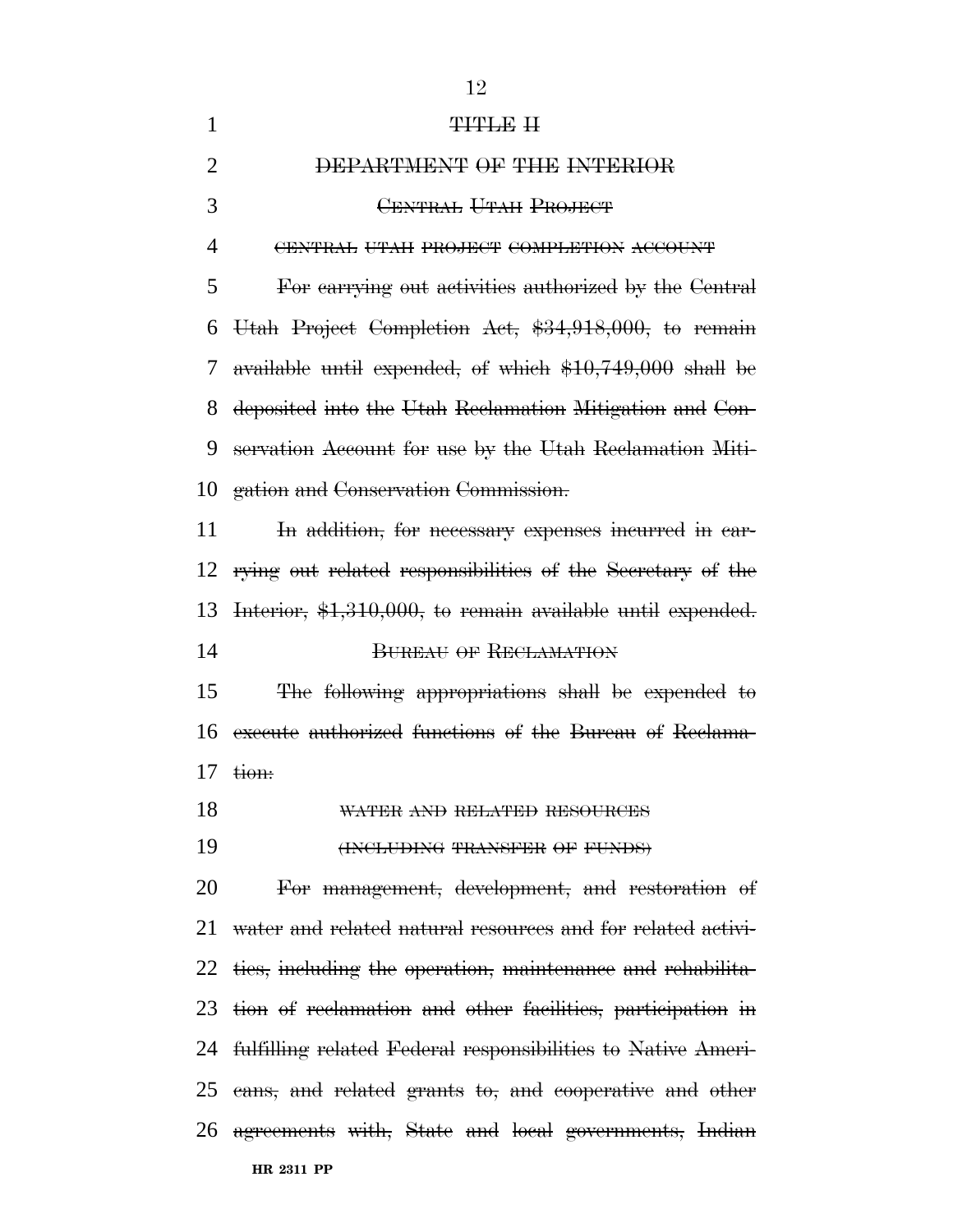tribes, and others, \$691,160,000, to remain available until expended, of which \$14,649,000 shall be available for transfer to the Upper Colorado River Basin Fund and \$31,442,000 shall be available for transfer to the Lower Colorado River Basin Development Fund; of which such amounts as may be necessary may be advanced to the Col- orado River Dam Fund; of which \$8,000,000 shall be for on-reservation water development, feasibility studies, and related administrative costs under Public Law 106–163; and of which not more than \$500,000 is for high priority projects which shall be carried out by the Youth Conserva- tion Corps, as authorized by 16 U.S.C. 1706: *Provided*, That such transfers may be increased or decreased within the overall appropriation under this heading: *Provided fur- ther*, That of the total appropriated, the amount for pro- gram activities that can be financed by the Reclamation Fund or the Bureau of Reclamation special fee account 18 established by U.S.C.  $460l$ – $6a(i)$  shall be derived from that Fund or account: *Provided further*, That funds con- tributed under 43 U.S.C. 395 are available until expended for the purposes for which contributed: *Provided further*, That funds advanced under 43 U.S.C. 397a shall be cred- ited to this account and are available until expended for the same purposes as the sums appropriated under this heading: *Provided further*, That funds available for ex-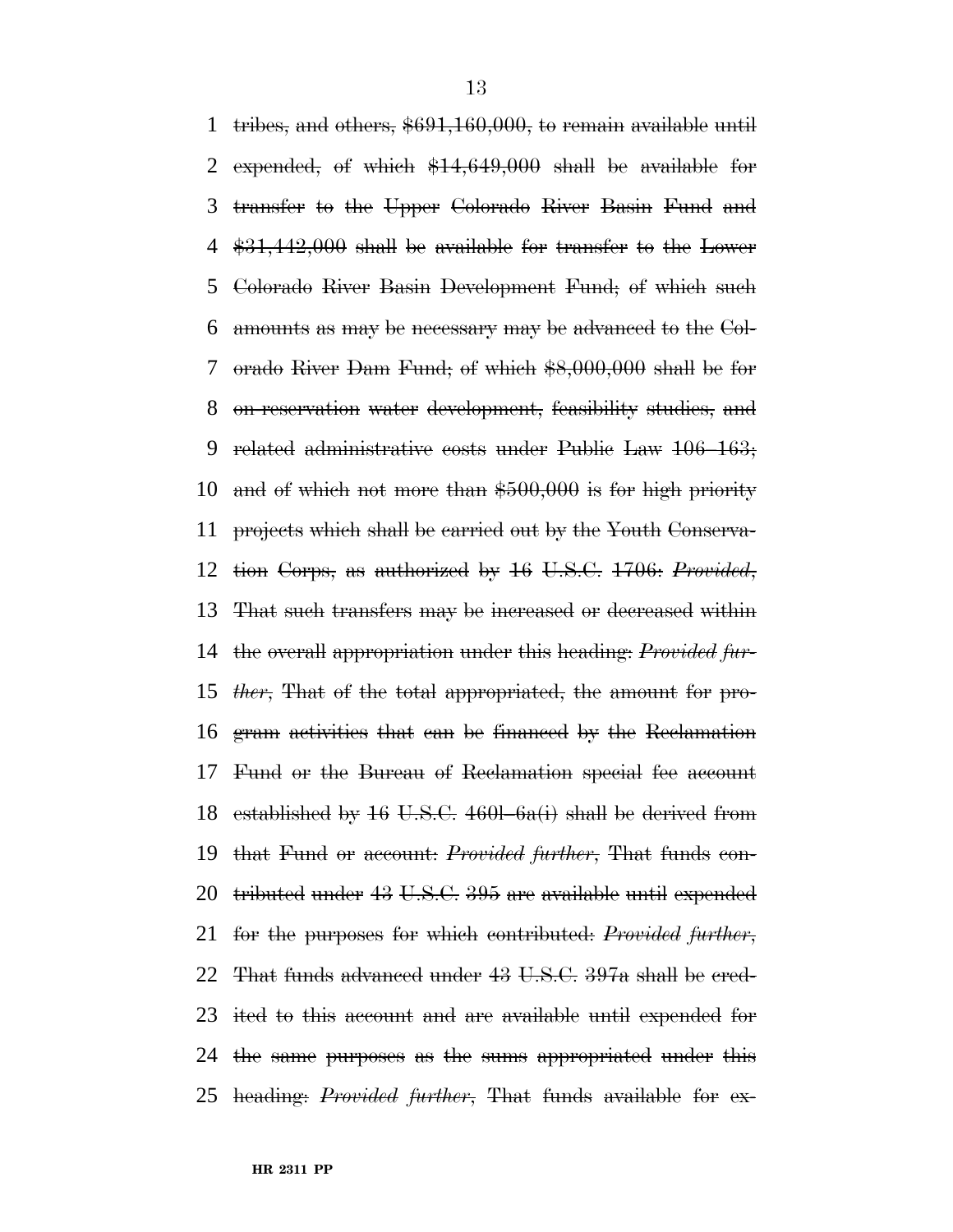penditure for the Departmental Irrigation Drainage Pro- gram may be expended by the Bureau of Reclamation for site remediation on a non-reimbursable basis: *Provided further*, That section 301 of Public Law 102–250, Rec- lamation States Emergency Drought Relief Act of 1991, as amended, is amended further by inserting ''2001, and  $2002$ " in lieu of "and  $2001$ ".

8 BUREAU OF RECLAMATION LOAN PROGRAM ACCOUNT

 For the cost of direct loans and/or grants,  $10 \div 7,215,000$ , to remain available until expended, as author- ized by the Small Reclamation Projects Act of August 6, 1956, as amended (43 U.S.C. 422a–422l): *Provided*, That such costs, including the cost of modifying such loans, shall be as defined in section 502 of the Congressional Budget Act of 1974, as amended: *Provided further*, That these funds are available to subsidize gross obligations for the principal amount of direct loans not to exceed  $18 \frac{$26,000,000.}{$ 

 In addition, for administrative expenses necessary to carry out the program for direct loans and/or grants, \$280,000, to remain available until expended: *Provided*, That of the total sums appropriated, the amount of pro- gram activities that can be financed by the Reclamation Fund shall be derived from that Fund.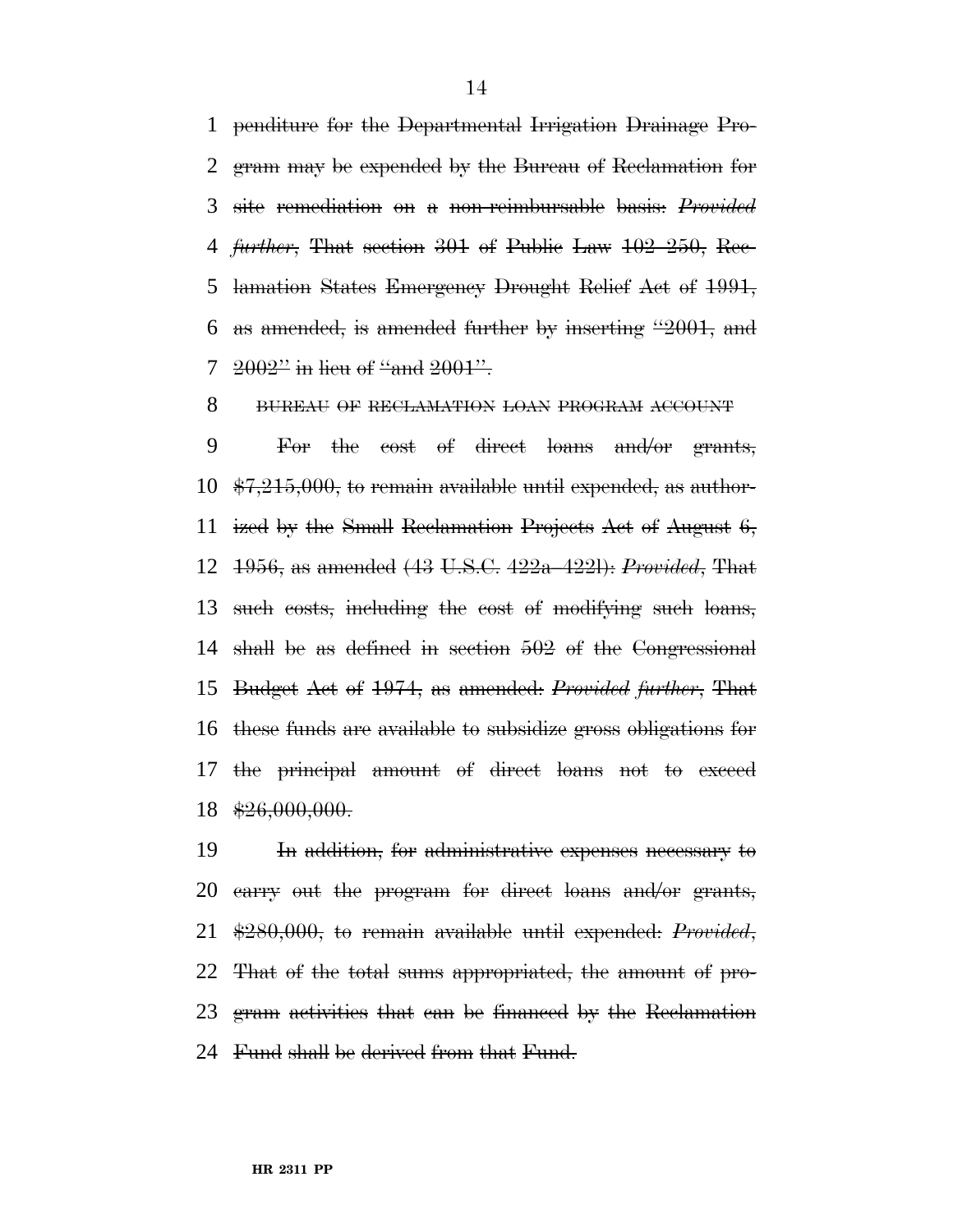CENTRAL VALLEY PROJECT RESTORATION FUND

 For carrying out the programs, projects, plans, and habitat restoration, improvement, and acquisition provi- sions of the Central Valley Project Improvement Act,  $\frac{455,039,000}{1}$ , to be derived from such sums as may be col- lected in the Central Valley Project Restoration Fund pur-7 suant to sections  $3407(d)$ ,  $3404(e)(3)$ ,  $3405(f)$ , and  $3406(e)(1)$  of Public Law  $102-575$ , to remain available until expended: *Provided*, That the Bureau of Reclamation is directed to assess and collect the full amount of the additional mitigation and restoration payments authorized 12 by section  $3407(d)$  of Public Law  $102-575$ .

# POLICY AND ADMINISTRATION

 For necessary expenses of policy, administration, and related functions in the office of the Commissioner, the Denver office, and offices in the five regions of the Bureau of Reclamation, to remain available until expended, \$52,968,000, to be derived from the Reclamation Fund and be nonreimbursable as provided in 43 U.S.C. 377: *Provided*, That no part of any other appropriation in this Act shall be available for activities or functions budgeted 22 as policy and administration expenses.

## ADMINISTRATIVE PROVISION

 Appropriations for the Bureau of Reclamation shall be available for purchase of not to exceed four passenger 26 motor vehicles for replacement only.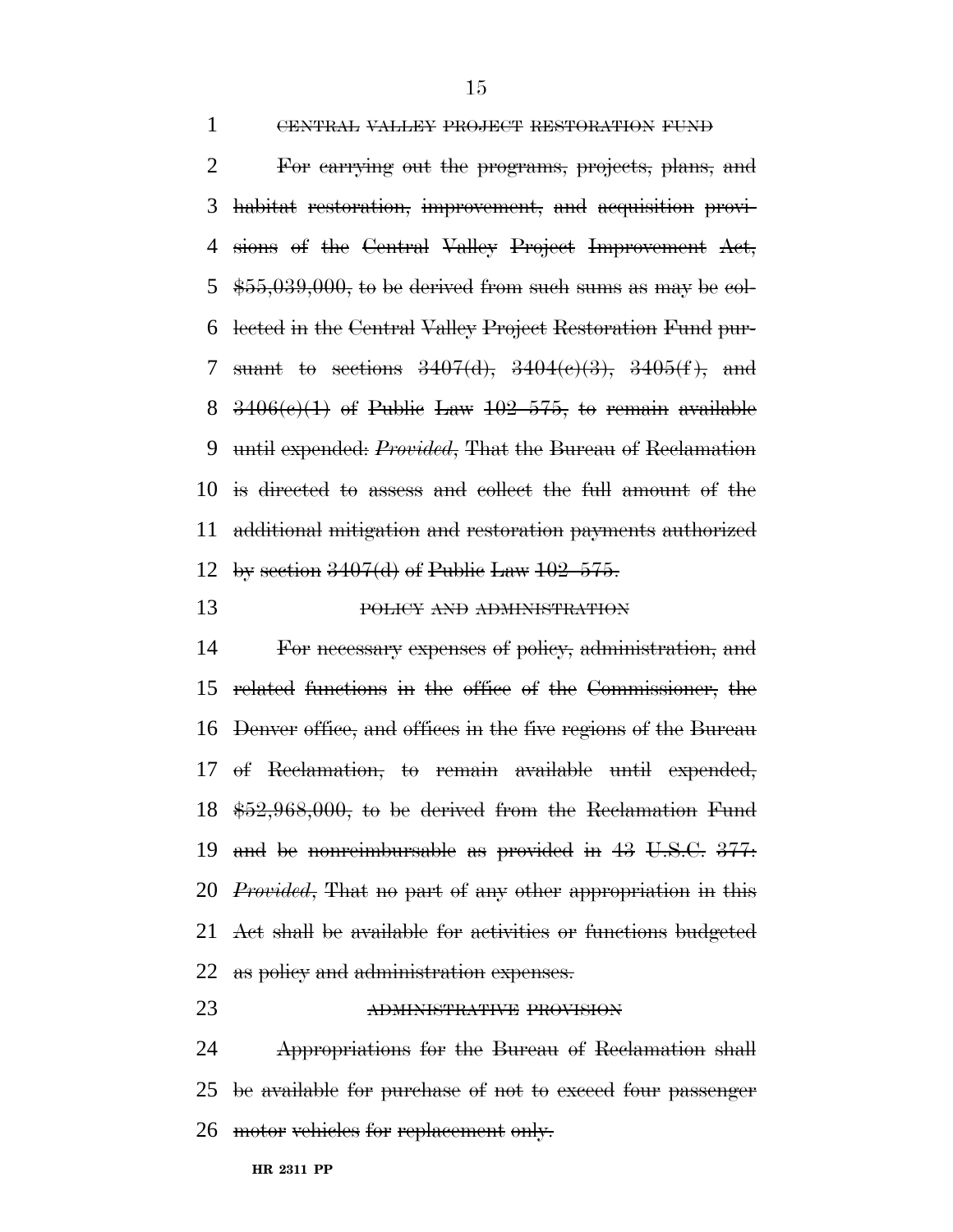#### GENERAL PROVISIONS

#### DEPARTMENT OF THE INTERIOR

 SEC. 201. None of the funds made available in this Act may be used by the Bureau of Reclamation (either directly or by making the funds available to an entity under a contract) for the issuance of permits for, or any other activity related to the management of, commercial rafting activities within the Auburn State Recreation Area, California, until the requirements of the National Environmental Policy Act of 1969 (42 U.S.C. 4321 et seq.) and the Federal Water Pollution Control Act (33 U.S.C. 12151 et seq.) are met with respect to such com-mercial rafting activities.

14 SEC. . Section  $101(a)(6)(C)$  of the Water Re- sources Development Act of 1999 (113 Stat. 274) is amended to read as follows:

**''(C) MAKEUP OF WATER SHORTAGES**  CAUSED BY FLOOD CONTROL OPERATION.—The Secretary of the Interior shall enter into, or 20 modify, such agreements with the Sacramento Area Flood Control Agency regarding the oper- ation of Folsom Dam and Reservoir, as may be necessary, in order that, notwithstanding any **prior agreement or provision of law, 100 per-**25 cent of the water needed to make up for any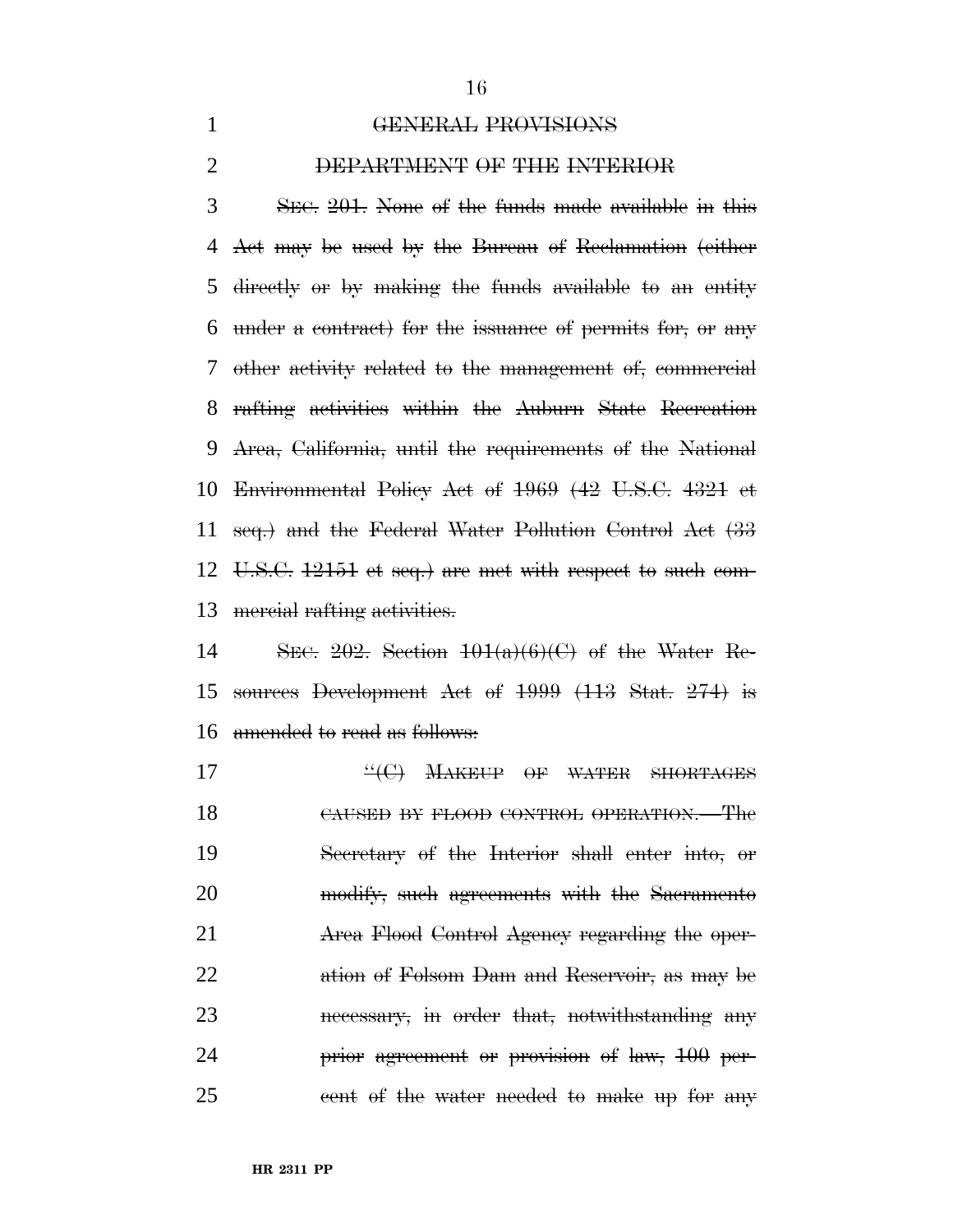| $\mathbf{1}$   | water shortage caused by variable flood control                 |
|----------------|-----------------------------------------------------------------|
| $\overline{2}$ | operation during any year at Folsom Dam and                     |
| 3              | resulting in a significant impact to the environ-               |
| $\overline{4}$ | ment or to recreation shall be replaced, to the                 |
| 5              | extent that water is available, as determined by                |
| 6              | the Secretary of the Interior, with 100 percent                 |
| 7              | of the cost of such available water borne by the                |
| 8              | Sacramento Area Flood Control Agency.".                         |
| 9              | <b>TITLE III</b>                                                |
| 10             | DEPARTMENT OF ENERGY                                            |
| 11             | <b>ENERGY PROGRAMS</b>                                          |
| 12             | <b>ENERGY SUPPLY</b>                                            |
| 13             | For Department of Energy expenses including the                 |
| 14             | purchase, construction and acquisition of plant and capital     |
| 15             | equipment, and other expenses necessary for energy sup-         |
| 16             | ply activities in carrying out the purposes of the Depart-      |
| 17             | ment of Energy Organization Act (42 U.S.C. 7101 et              |
|                | 18 seq.), including the acquisition or condemnation of any      |
| 19             | real property or any facility or for plant or facility acquisi- |
| 20             | tion, construction, or expansion, and the purchase of not       |
| 21             | to exceed 17 passenger motor vehicles for replacement           |
| 22             | only, $$639,317,000$ , to remain available until expended.      |
| 23             | NON-DEFENSE ENVIRONMENTAL MANAGEMENT                            |
| 24             | For Department of Energy expenses, including the                |
| 25             | purchase, construction and acquisition of plant and capital     |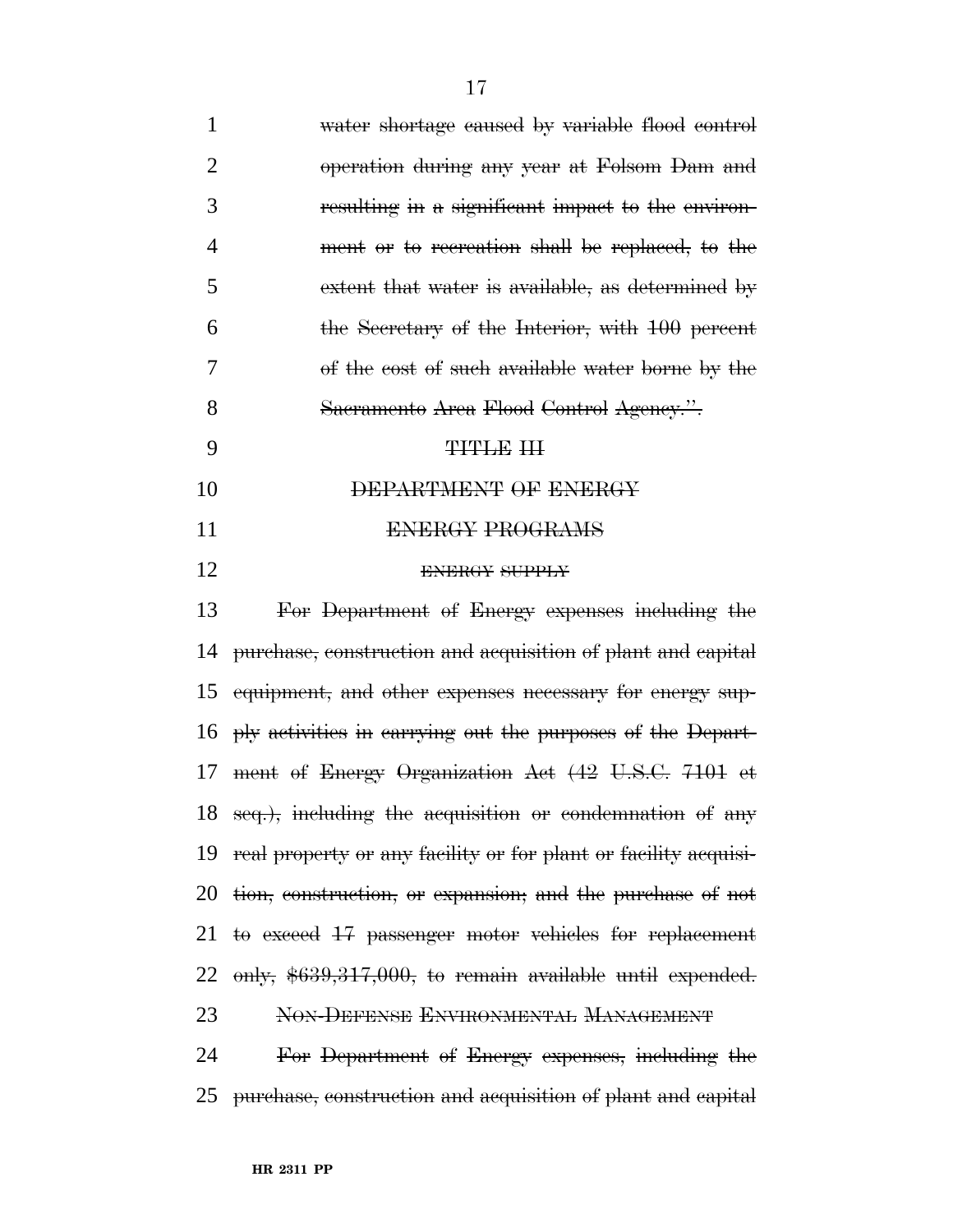equipment and other expenses necessary for non-defense environmental management activities in carrying out the purposes of the Department of Energy Organization Act (42 U.S.C. 7101 et seq.), including the acquisition or con- demnation of any real property or any facility or for plant or facility acquisition, construction or expansion, \$227,872,000, to remain available until expended.

URANIUM FACILITIES MAINTENANCE AND REMEDIATION

 For necessary expenses to maintain, decontaminate, decommission, and otherwise remediate uranium proc- essing facilities, \$393,425,000, of which \$272,641,000 shall be derived from the Uranium Enrichment Decon- tamination and Decommissioning Fund, all of which shall remain available until expended.

#### SCIENCE

 For Department of Energy expenses including the purchase, construction and acquisition of plant and capital equipment, and other expenses necessary for science ac- tivities in carrying out the purposes of the Department of Energy Organization Act (42 U.S.C. 7101 et seq.), in-21 cluding the acquisition or condemnation of any real prop- erty or facility or for plant or facility acquisition, construc-23 tion, or expansion, and purchase of not to exceed 25 pas-24 senger motor vehicles for replacement only, \$3,166,395,000, to remain available until expended.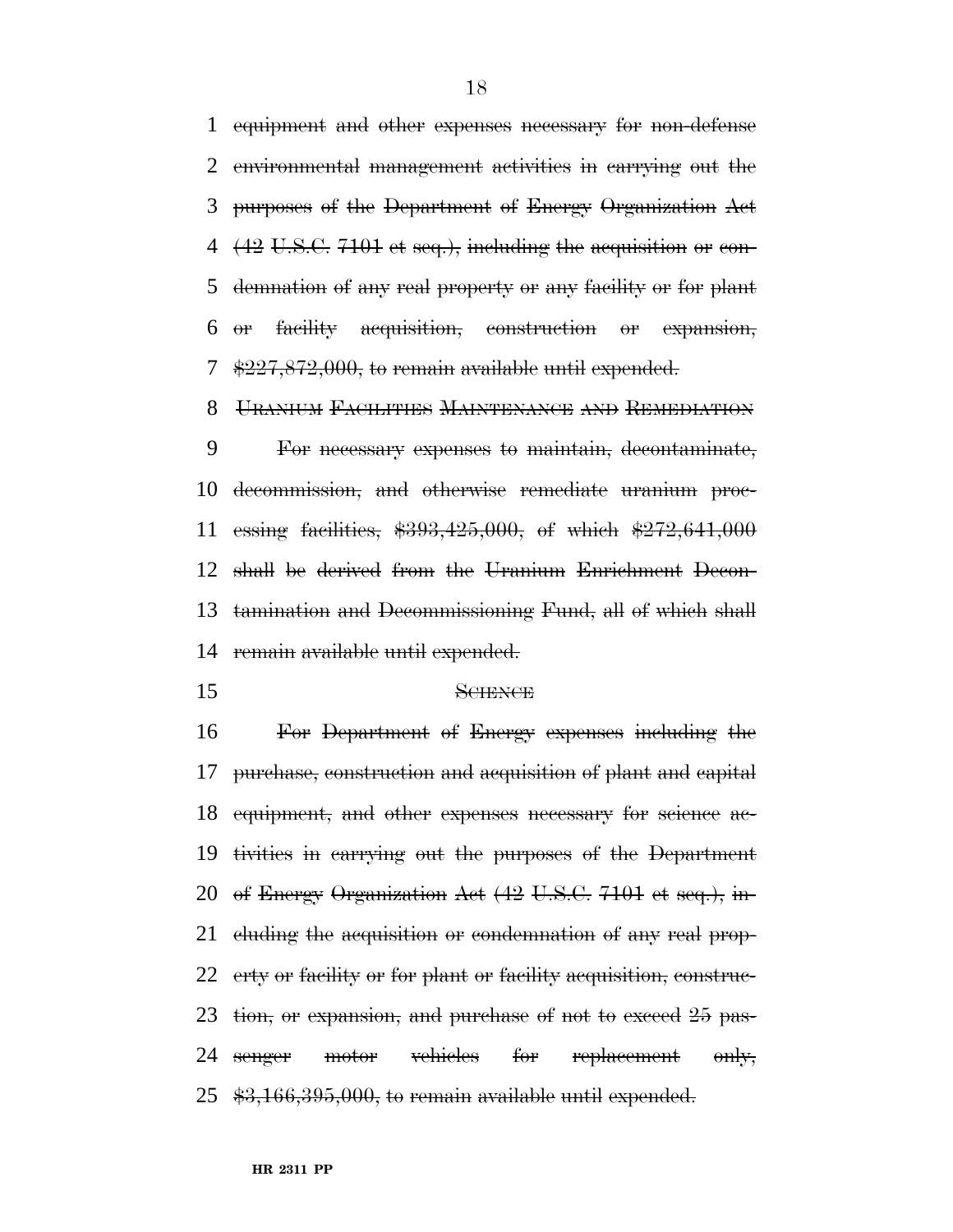#### **NUCLEAR WASTE DISPOSAL**

 For nuclear waste disposal activities to carry out the purposes of Public Law 97–425, as amended, including the acquisition of real property or facility construction or expansion, \$133,000,000, to remain available until ex- pended and to be derived from the Nuclear Waste Fund: *Provided*, That not to exceed \$2,500,000 may be provided to the State of Nevada solely for expenditures, other than salaries and expenses of State employees, to conduct sci- entific oversight responsibilities pursuant to the Nuclear Waste Policy Act of 1982, Public Law 97–425, as amend- ed: *Provided further*, That \$6,000,000 shall be provided to affected units of local governments, as defined in Public Law 97–425, to conduct appropriate activities pursuant to the Act: *Provided further*, That the distribution of the funds as determined by the units of local government shall be approved by the Department of Energy: *Provided fur- ther*, That the funds for the State of Nevada shall be made available solely to the Nevada Division of Emergency Man- agement by direct payment and units of local government by direct payment: *Provided further*, That within 90 days of the completion of each Federal fiscal year, the Nevada Division of Emergency Management and the Governor of the State of Nevada and each local entity shall provide certification to the Department of Energy that all funds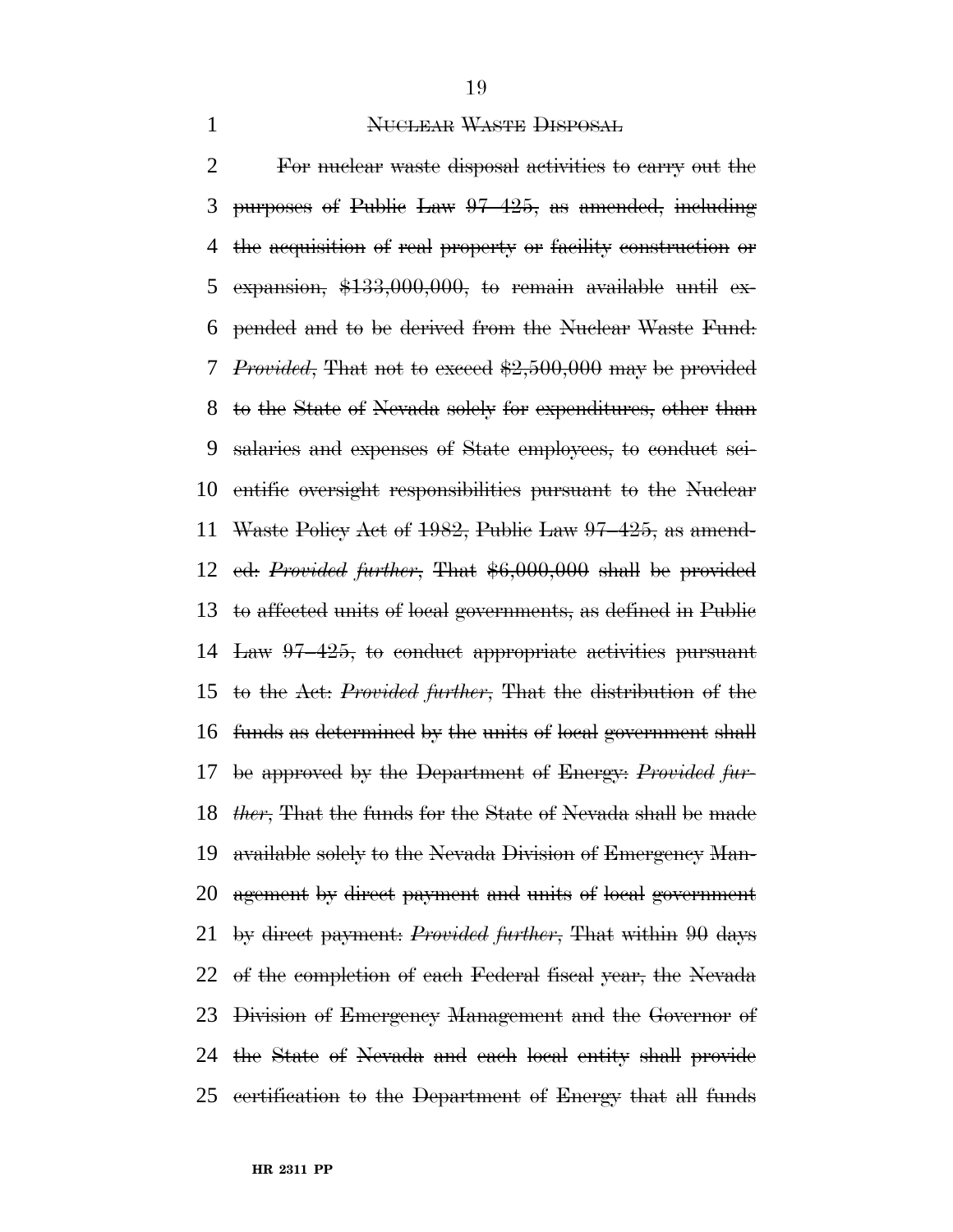expended from such payments have been expended for ac- tivities authorized by Public Law 97–425 and this Act. Failure to provide such certification shall cause such enti- ty to be prohibited from any further funding provided for similar activities: *Provided further*, That none of the funds herein appropriated may be: (1) used directly or indirectly to influence legislative action on any matter pending be- fore Congress or a State legislature or for lobbying activity 9 as provided in U.S.C.  $1913$ ;  $(2)$  used for litigation ex-10 penses; or  $(3)$  used to support multi-State efforts or other coalition building activities inconsistent with the restric- tions contained in this Act: *Provided further*, That all pro- ceeds and recoveries realized by the Secretary in carrying out activities authorized by the Nuclear Waste Policy Act of 1982, Public Law 97–425, as amended, including but not limited to, any proceeds from the sale of assets, shall be available without further appropriation and shall re-main available until expended.

- DEPARTMENTAL ADMINISTRATION
- **(INCLUDING TRANSFER OF FUNDS)**

 For salaries and expenses of the Department of En- ergy necessary for departmental administration in car- rying out the purposes of the Department of Energy Orga- nization Act (42 U.S.C. 7101 et seq.), including the hire of passenger motor vehicles and official reception and rep-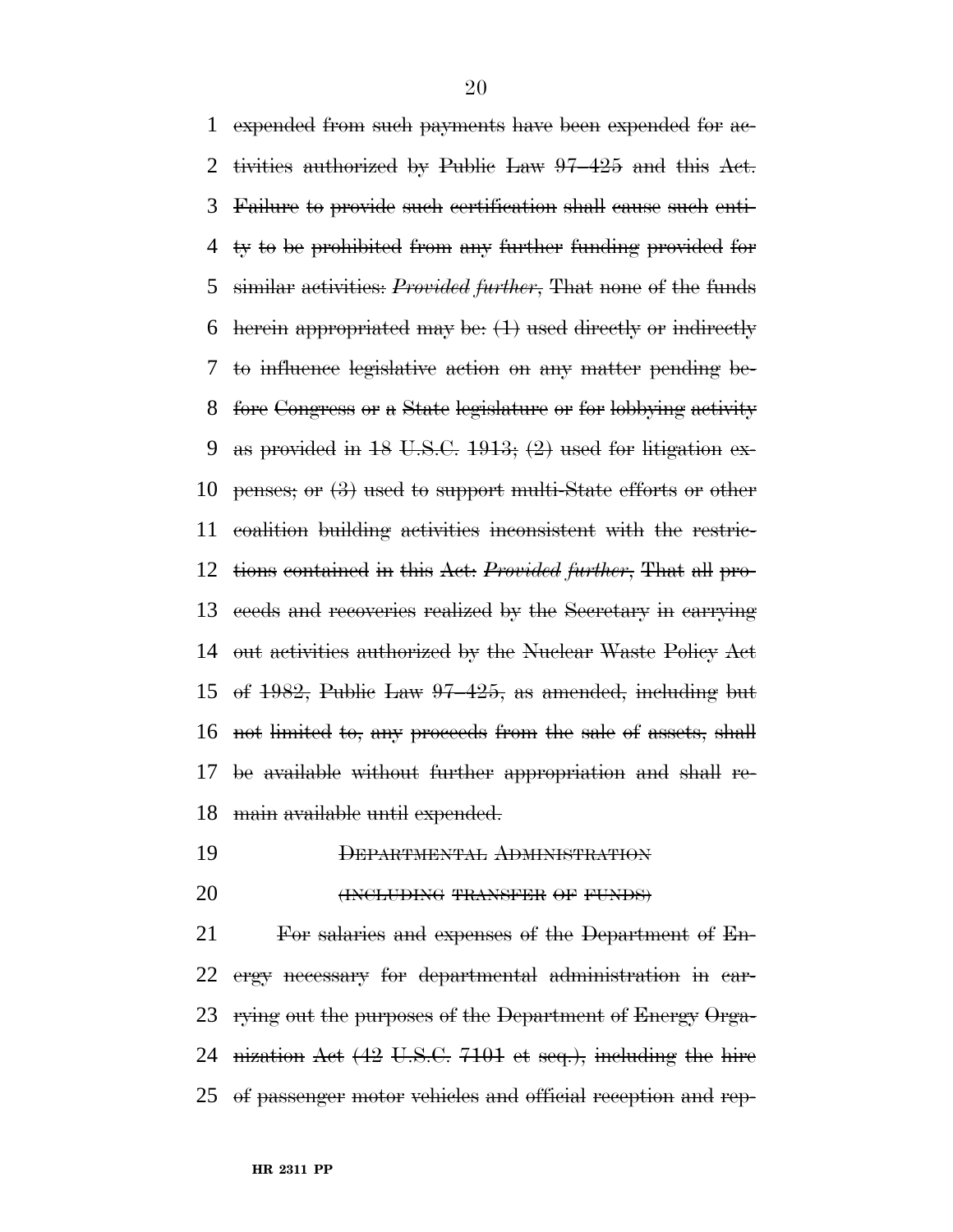1 resentation expenses (not to exceed  $$35,000$ ), \$209,611,000, to remain available until expended, plus such additional amounts as necessary to cover increases in the estimated amount of cost of work for others not-5 withstanding the provisions of the Anti-Deficiency Act  $(31)$  U.S.C. 1511 et seq.): *Provided*, That such increases in cost of work are offset by revenue increases of the same or greater amount, to remain available until expended: *Provided further*, That of the funds provided to the De- partment of Energy under title III of Public Law 105– 277 for activities related to achieving Year 2000 conver- sion of Federal information technology systems and re- lated expenses, remaining balances, estimated to be  $\text{\$1,480,000, may be transferred to this account, and shall}$  remain available until expended, for continuation of infor- mation technology enhancement activities: *Provided fur- ther*, That moneys received by the Department for mis- cellaneous revenues estimated to total \$137,810,000 in fiscal year 2002 may be retained and used for operating expenses within this account, and may remain available until expended, as authorized by section 201 of Public 22 Law  $95-238$ , notwithstanding the provisions of 31 U.S.C. 3302: *Provided further*, That the sum herein appropriated shall be reduced by the amount of miscellaneous revenues received during fiscal year 2002 so as to result in a final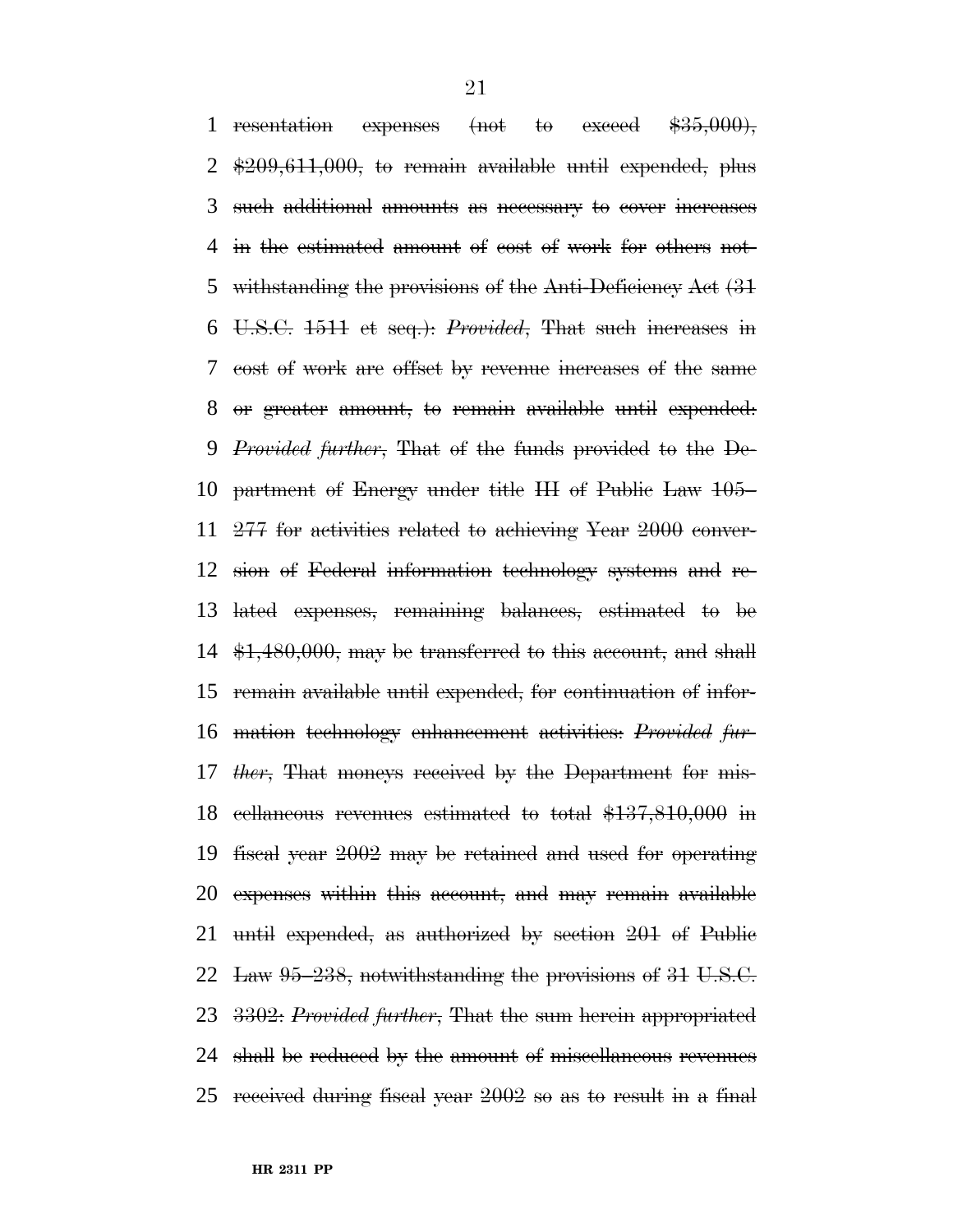fiscal year 2002 appropriation from the General Fund es-

2 timated at not more than  $$71,801,000$ .

OFFICE OF THE INSPECTOR GENERAL

 For necessary expenses of the Office of the Inspector General in carrying out the provisions of the Inspector 6 General Act of , as amended,  $$32,430,000$ , to remain available until expended.

| ATOMIC ENERGY DEFENSE ACTIVITIES |
|----------------------------------|
| NATIONAL NUCLEAR SECURITY        |
| DMINISTR ATAN                    |

WEAPONS ACTIVITIES

 For Department of Energy expenses, including the purchase, construction and acquisition of plant and capital equipment and other incidental expenses necessary for atomic energy defense weapons activities in carrying out the purposes of the Department of Energy Organization Act (42 U.S.C. 7101 et seq.), including the acquisition or condemnation of any real property or any facility or for plant or facility acquisition, construction, or expansion; and the purchase of not to exceed 11 passenger motor ve- hicles for replacement only, \$5,123,888,000, to remain available until expended.

 DEFENSE NUCLEAR NONPROLIFERATION For Department of Energy expenses, including the

purchase, construction and acquisition of plant and capital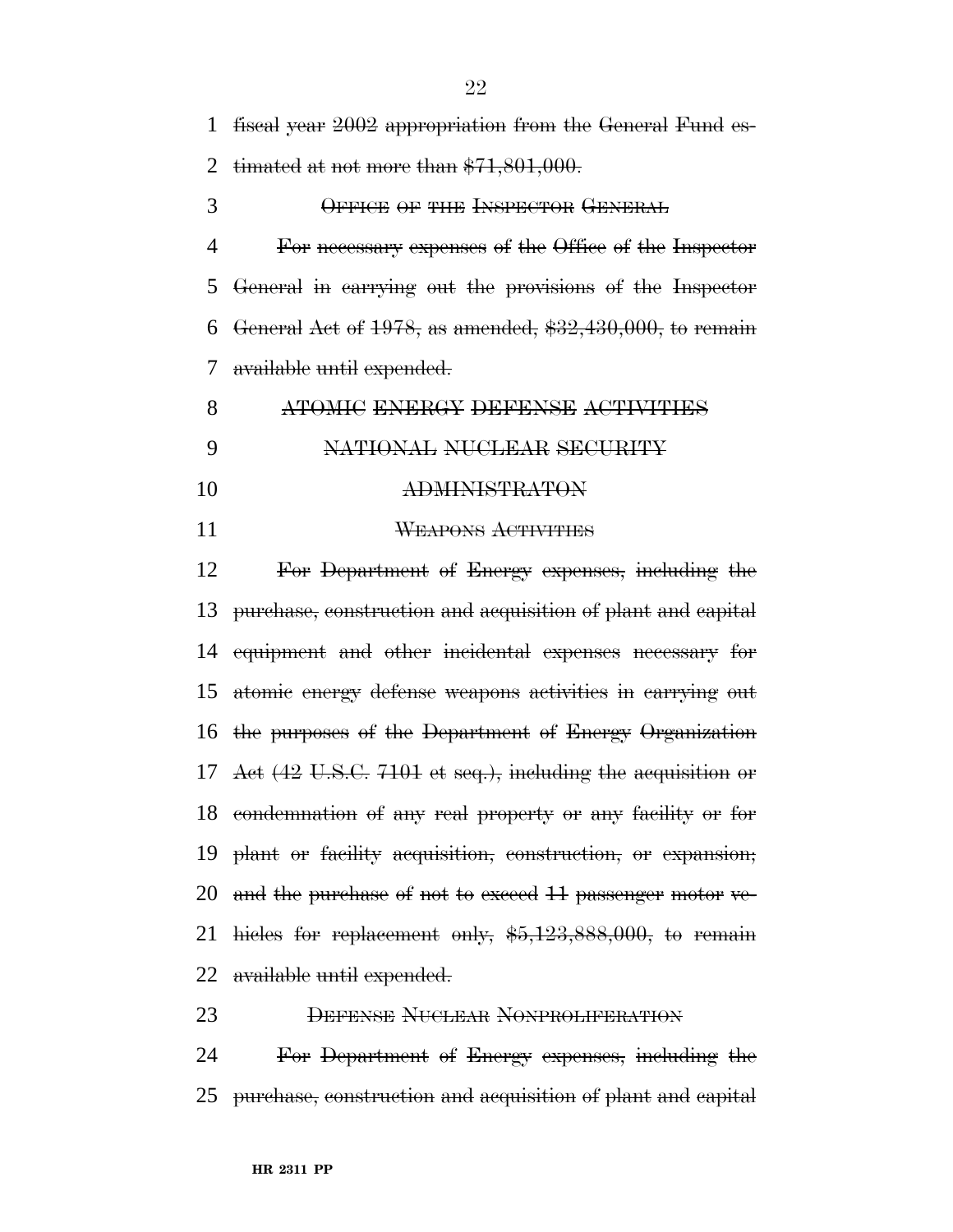equipment and other incidental expenses necessary for atomic energy defense, defense nuclear nonproliferation activities, in carrying out the purposes of the Department of Energy Organization Act (42 U.S.C. 7101 et seq.), in- cluding the acquisition or condemnation of any real prop- erty or any facility or for plant or facility acquisition, con- struction, or expansion, \$845,341,000, to remain available until expended.

9 NAVAL REACTORS

 For Department of Energy expenses necessary for naval reactors activities to carry out the Department of Energy Organization Act (42 U.S.C. 7101 et seq.), includ- ing the acquisition (by purchase, condemnation, construc- tion, or otherwise) of real property, plant, and capital equipment, facilities, and facility expansion, \$688,045,000, to remain available until expended.

# OFFICE OF THE ADMINISTRATOR

 For necessary expenses of the Office of the Adminis- trator of the National Nuclear Security Administration, including official reception and representation expenses 21 (not to exceed  $$12,000$ ),  $$10,000,000$ , to remain available until expended.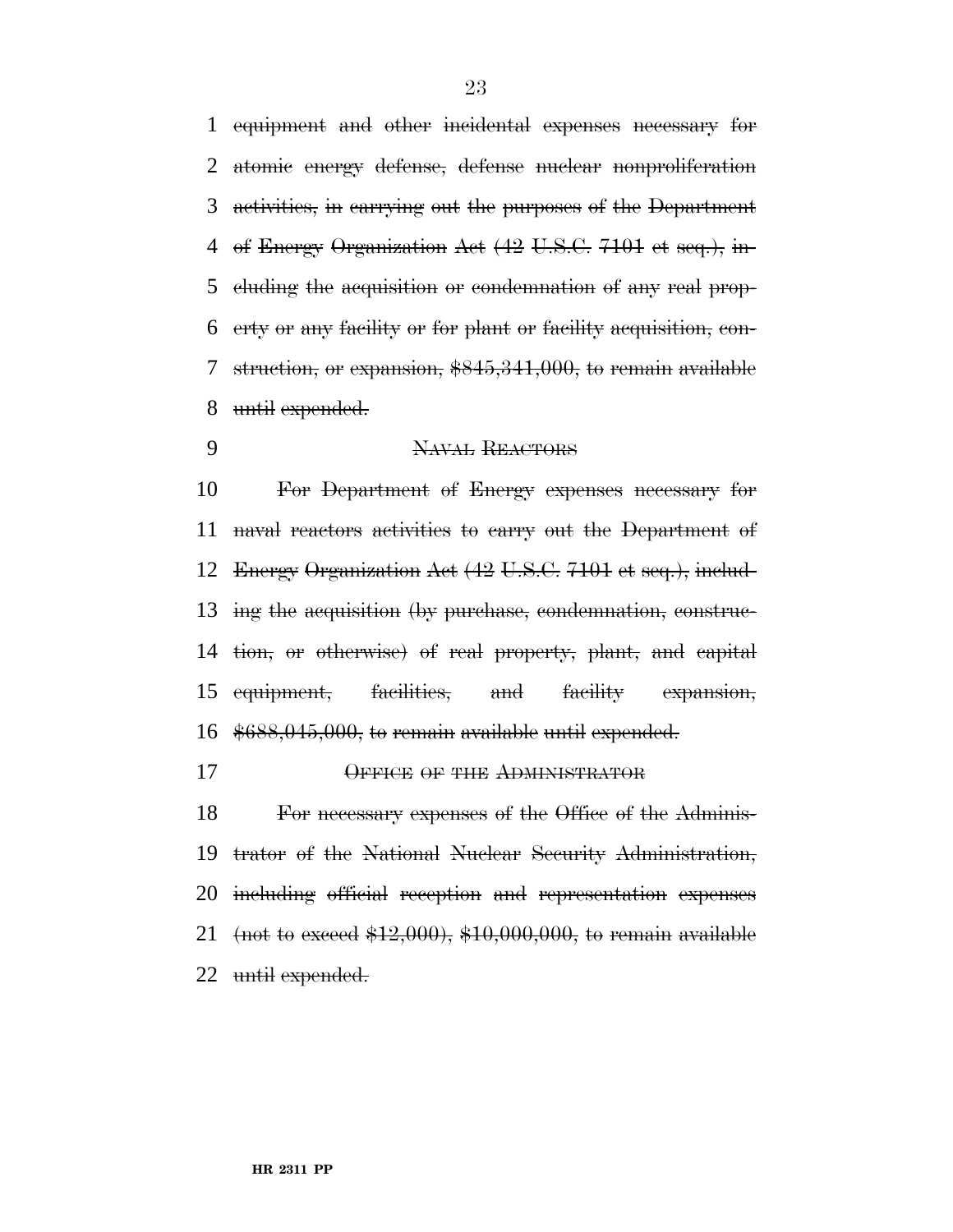DEFENSE ENVIRONMENTAL RESTORATION AND WASTE

# MANAGEMENT

 For Department of Energy expenses, including the purchase, construction and acquisition of plant and capital equipment and other expenses necessary for atomic energy defense environmental restoration and waste management activities in carrying out the purposes of the Department of Energy Organization Act (42 U.S.C. 7101 et seq.), in- cluding the acquisition or condemnation of any real prop- erty or any facility or for plant or facility acquisition, con- struction, or expansion; and the purchase of not to exceed 30 passenger motor vehicles, of which 27 shall be for re- placement only, \$5,174,539,000, to remain available until expended.

# DEFENSE FACILITIES CLOSURE PROJECTS

 For expenses of the Department of Energy to accel- erate the closure of defense environmental management sites, including the purchase, construction and acquisition of plant and capital equipment and other necessary ex-22 penses,  $$1,092,878,000$ , to remain available until ex-pended.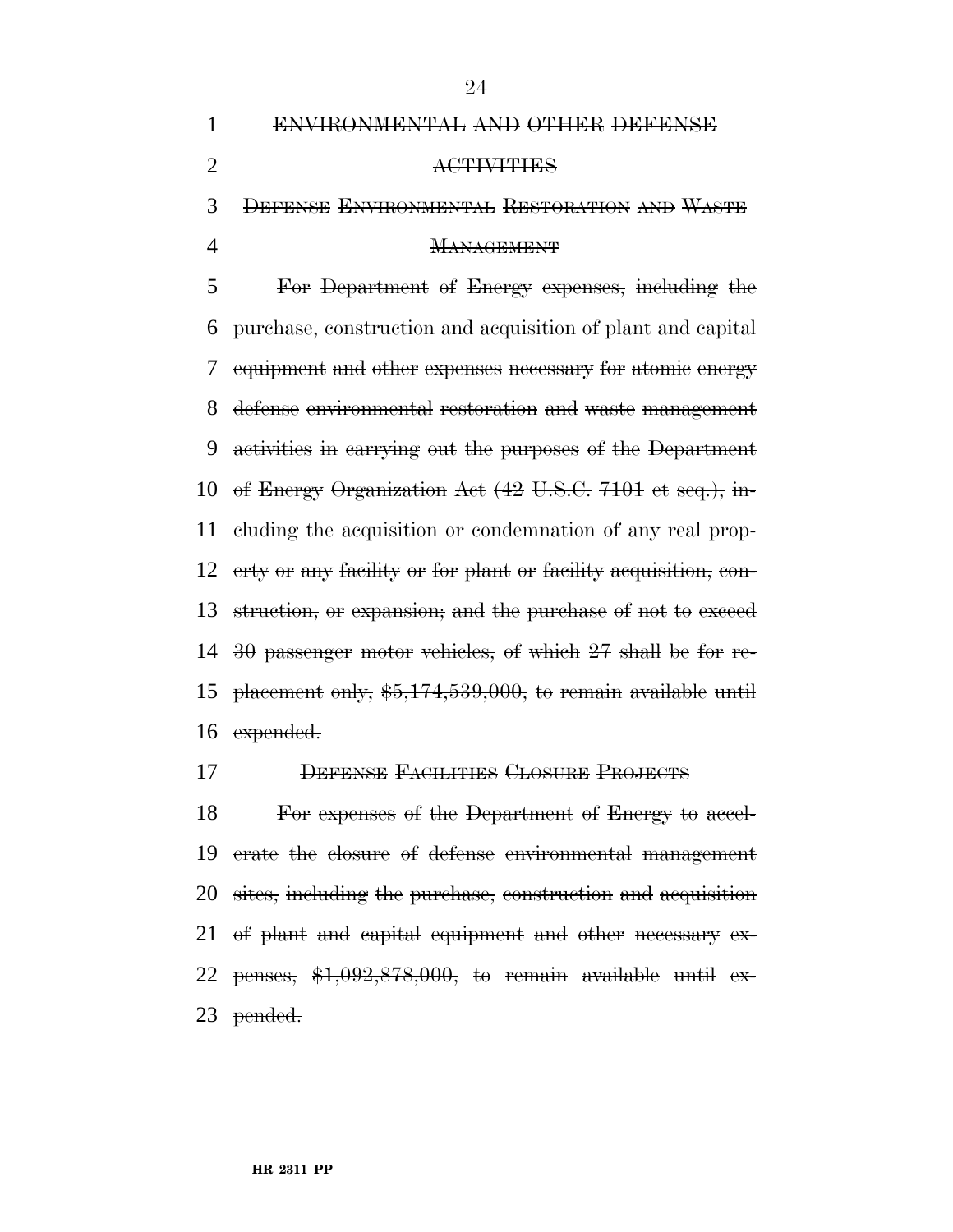DEFENSE ENVIRONMENTAL MANAGEMENT

#### PRIVATIZATION

 For Department of Energy expenses for privatization projects necessary for atomic energy defense environ- mental management activities authorized by the Depart- ment of Energy Organization Act (42 U.S.C. 7101 et seq.), \$143,208,000, to remain available until expended. 8 OTHER DEFENSE ACTIVITIES

 For Department of Energy expenses, including the purchase, construction and acquisition of plant and capital equipment and other expenses necessary for atomic energy defense, other defense activities, in carrying out the pur- poses of the Department of Energy Organization Act (42 U.S.C. 7101 et seq.), including the acquisition or con- demnation of any real property or any facility or for plant or facility acquisition, construction, or expansion, \$487,464,000, to remain available until expended.

DEFENSE NUCLEAR WASTE DISPOSAL

 For nuclear waste disposal activities to carry out the purposes of Public Law 97–425, as amended, including the acquisition of real property or facility construction or 22 expansion,  $$310,000,000$ , to remain available until ex-pended.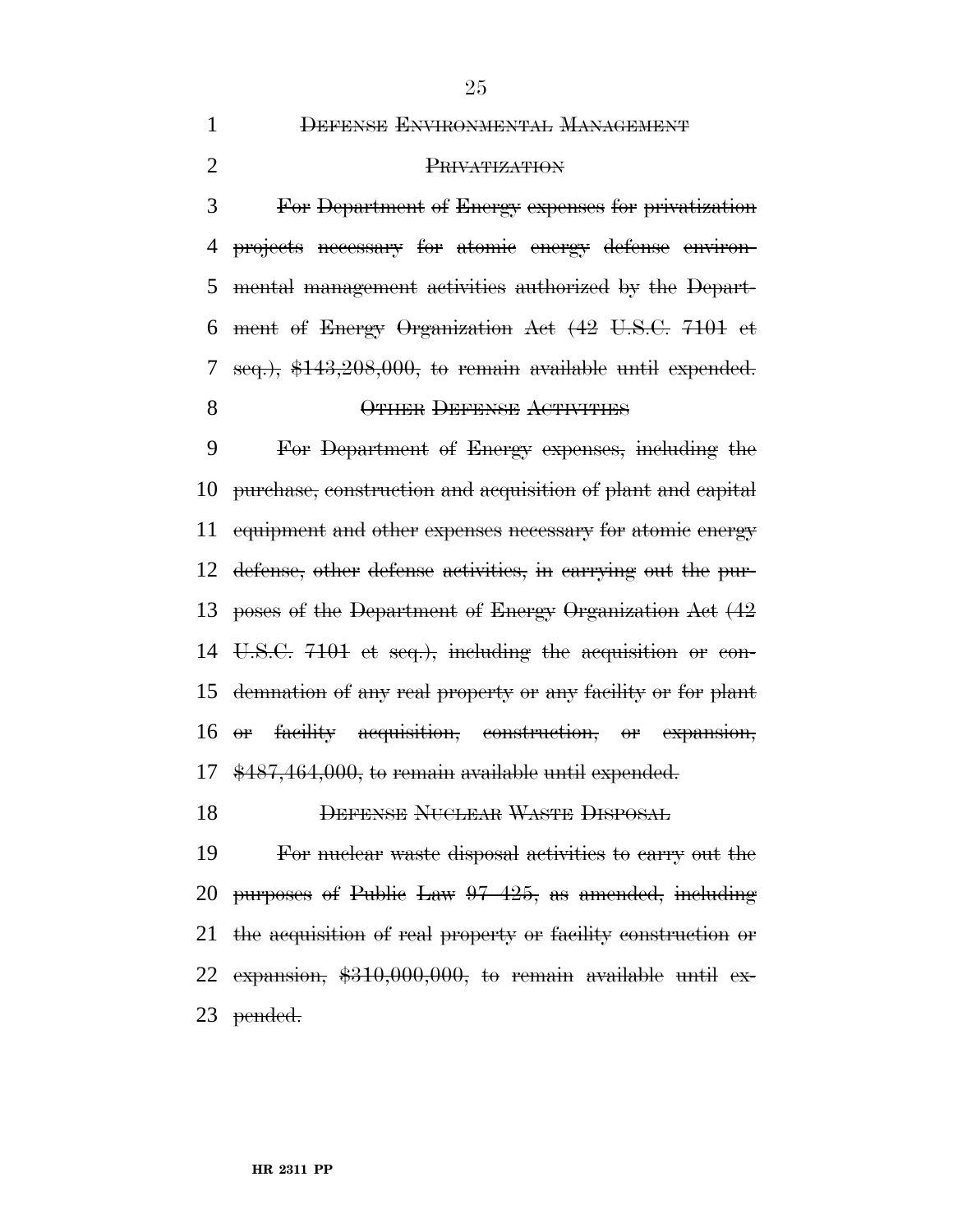POWER MARKETING ADMINISTRATIONS BONNEVILLE POWER ADMINISTRATION FUND Expenditures from the Bonneville Power Administra- tion Fund, established pursuant to Public Law 93–454, are approved for official reception and representation ex-6 penses in an amount not to exceed  $$1,500$ .

 During fiscal year 2002, no new direct loan obliga-tions may be made.

 OPERATION AND MAINTENANCE, SOUTHEASTERN POWER ADMINISTRATION

 For necessary expenses of operation and maintenance of power transmission facilities and of marketing electric power and energy, including transmission wheeling and ancillary services, pursuant to the provisions of section 5 of the Flood Control Act of 1944 (16 U.S.C. 825s), as applied to the southeastern power area, \$4,891,000, to re- main available until expended; in addition, notwith- standing the provisions of 31 U.S.C. 3302, up to \$8,000,000 collected by the Southeastern Power Adminis- tration pursuant to the Flood Control Act to recover pur- chase power and wheeling expenses shall be credited to this account as offsetting collections, to remain available until expended for the sole purpose of making purchase 24 power and wheeling expenditures.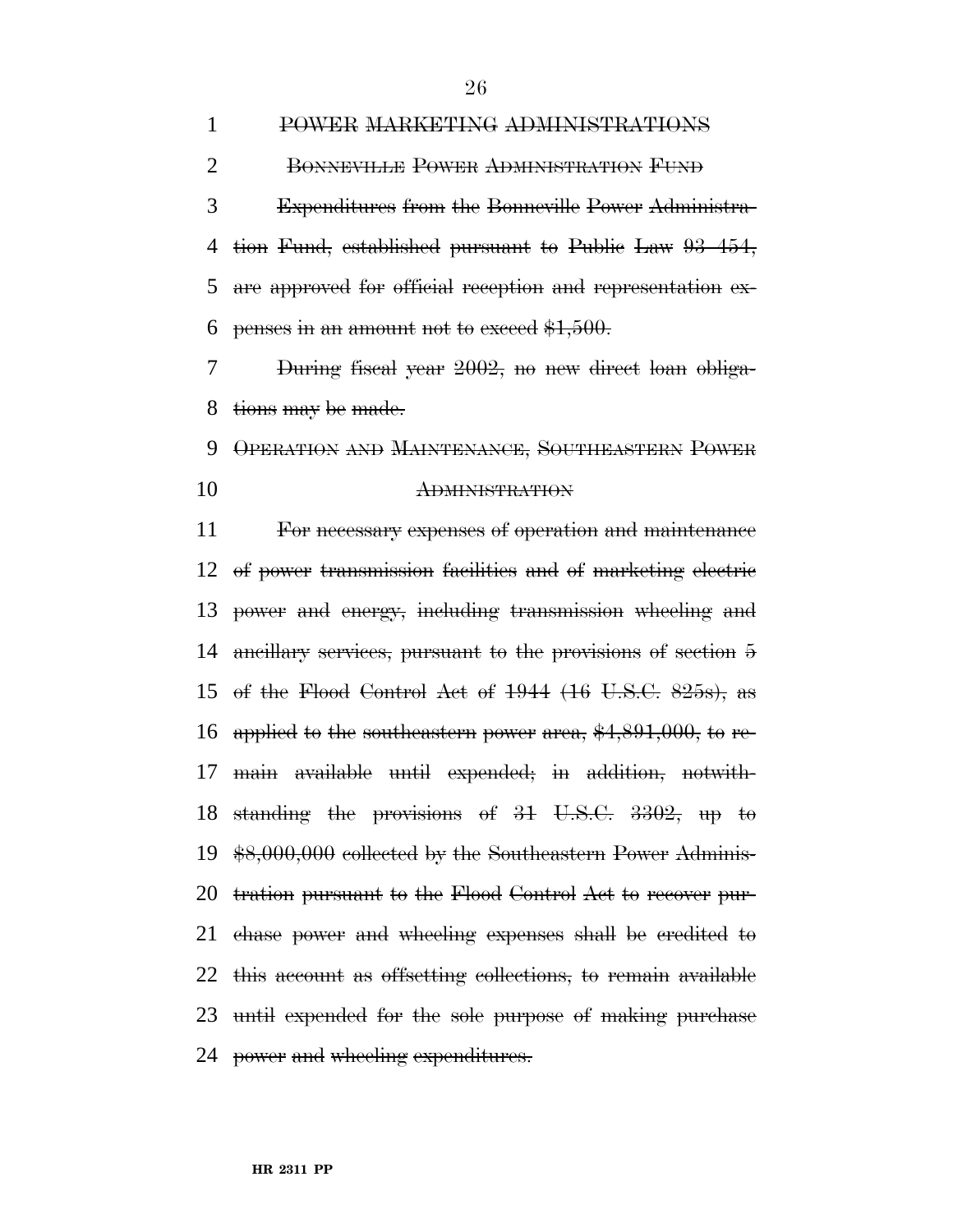OPERATION AND MAINTENANCE, SOUTHWESTERN

# POWER ADMINISTRATION

 For necessary expenses of operation and maintenance of power transmission facilities and of marketing electric power and energy, and for construction and acquisition of transmission lines, substations and appurtenant facilities, and for administrative expenses, including official recep- tion and representation expenses in an amount not to ex- ceed \$1,500 in carrying out the provisions of section 5 of the Flood Control Act of 1944 (16 U.S.C. 825s), as applied to the southwestern power area, \$28,038,000, to remain available until expended; in addition, notwith- standing the provisions of 31 U.S.C. 3302, not to exceed \$5,200,000 in reimbursements, to remain available until expended: *Provided*, That up to \$1,512,000 collected by the Southwestern Power Administration pursuant to the Flood Control Act to recover purchase power and wheeling expenses shall be credited to this account as offsetting col- lections, to remain available until expended for the sole purpose of making purchase power and wheeling expendi-tures.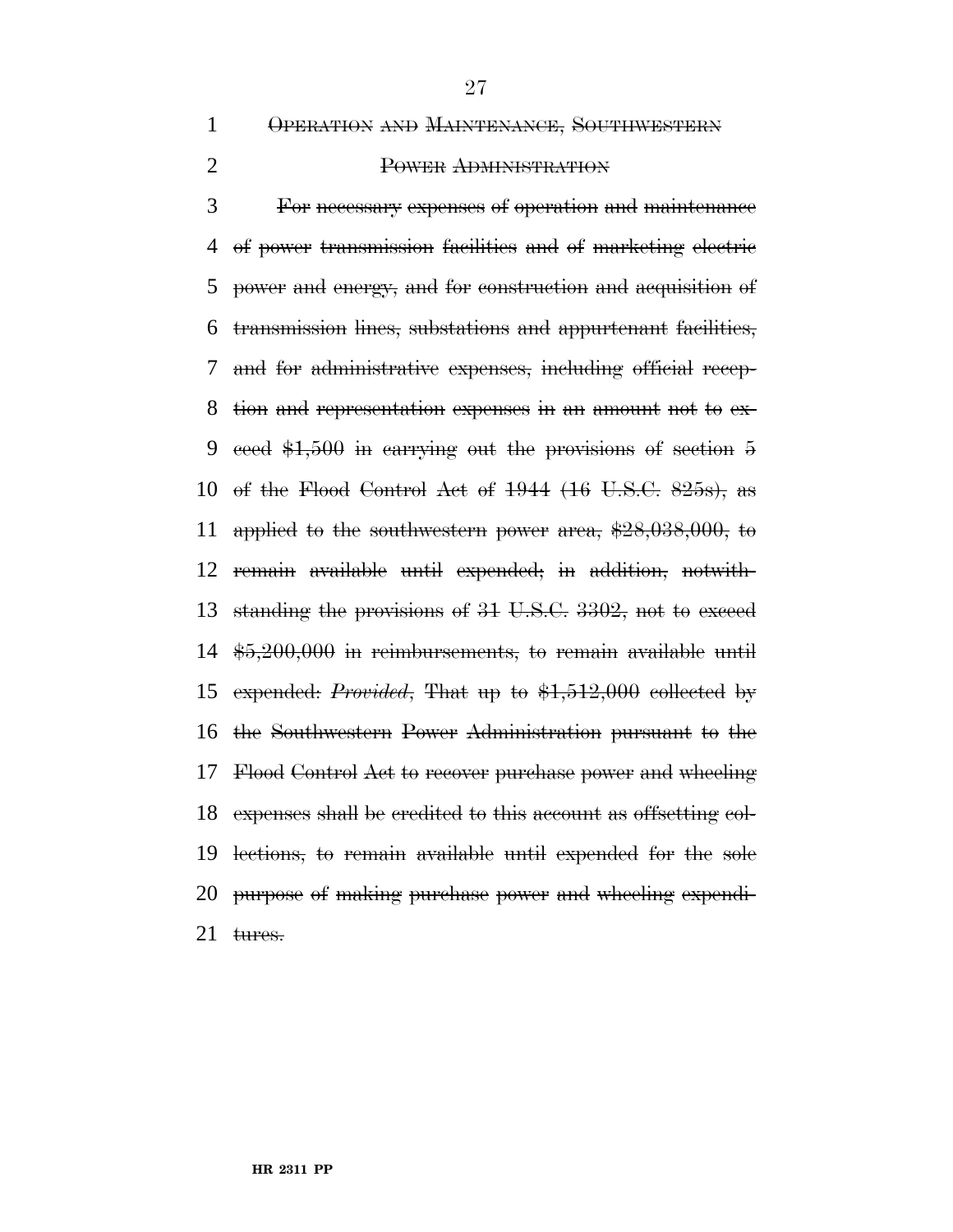CONSTRUCTION, REHABILITATION, OPERATION AND MAINTENANCE, WESTERN AREA POWER ADMINIS-TRATION

 For carrying out the functions authorized by title III, 5 section  $302(a)(1)(E)$  of the Act of August 4, 1977 (42) U.S.C. 7152), and other related activities including con- servation and renewable resources programs as author- ized, including official reception and representation ex-9 penses in an amount not to exceed  $$1,500, $172,165,000,$  to remain available until expended, of which \$166,651,000 shall be derived from the Department of the Interior Rec- lamation Fund: *Provided*, That of the amount herein ap- propriated, \$1,227,000 is for deposit into the Utah Rec- lamation Mitigation and Conservation Account pursuant to title IV of the Reclamation Projects Authorization and Adjustment Act of 1992: *Provided further*, That up to \$152,624,000 collected by the Western Area Power Ad- ministration pursuant to the Flood Control Act of 1944 and the Reclamation Project Act of 1939 to recover pur- chase power and wheeling expenses shall be credited to this account as offsetting collections, to remain available until expended for the sole purpose of making purchase power and wheeling expenditures.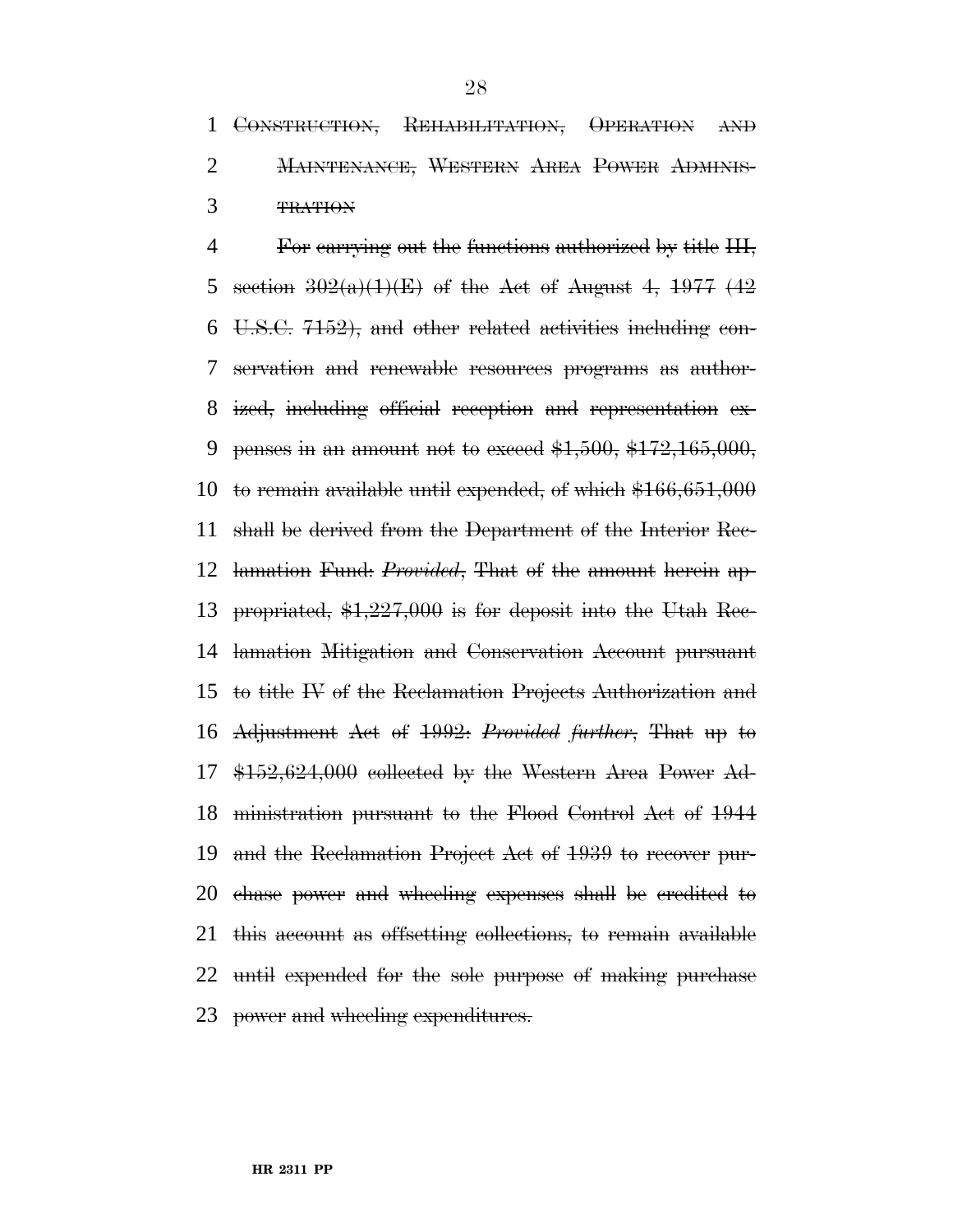FALCON AND AMISTAD OPERATING AND MAINTENANCE

# FUND

 For operation, maintenance, and emergency costs for the hydroelectric facilities at the Falcon and Amistad Dams, \$2,663,000, to remain available until expended, and to be derived from the Falcon and Amistad Operating and Maintenance Fund of the Western Area Power Ad- ministration, as provided in section 423 of the Foreign Relations Authorization Act, Fiscal Years 1994 and 1995.

- FEDERAL ENERGY REGULATORY COMMISSION
- 

# SALARIES AND EXPENSES

 For necessary expenses of the Federal Energy Regu- latory Commission to carry out the provisions of the De- partment of Energy Organization Act (42 U.S.C. 7101 et seq.), including services as authorized by 5 U.S.C. 3109, the hire of passenger motor vehicles, and official reception 17 and representation expenses (not to exceed \$3,000), \$181,155,000, to remain available until expended: *Pro- vided*, That notwithstanding any other provision of law, 20 not to exceed  $$181,155,000$  of revenues from fees and an- nual charges, and other services and collections in fiscal year 2002 shall be retained and used for necessary ex- penses in this account, and shall remain available until expended: *Provided further*, That the sum herein appro-priated from the General Fund shall be reduced as reve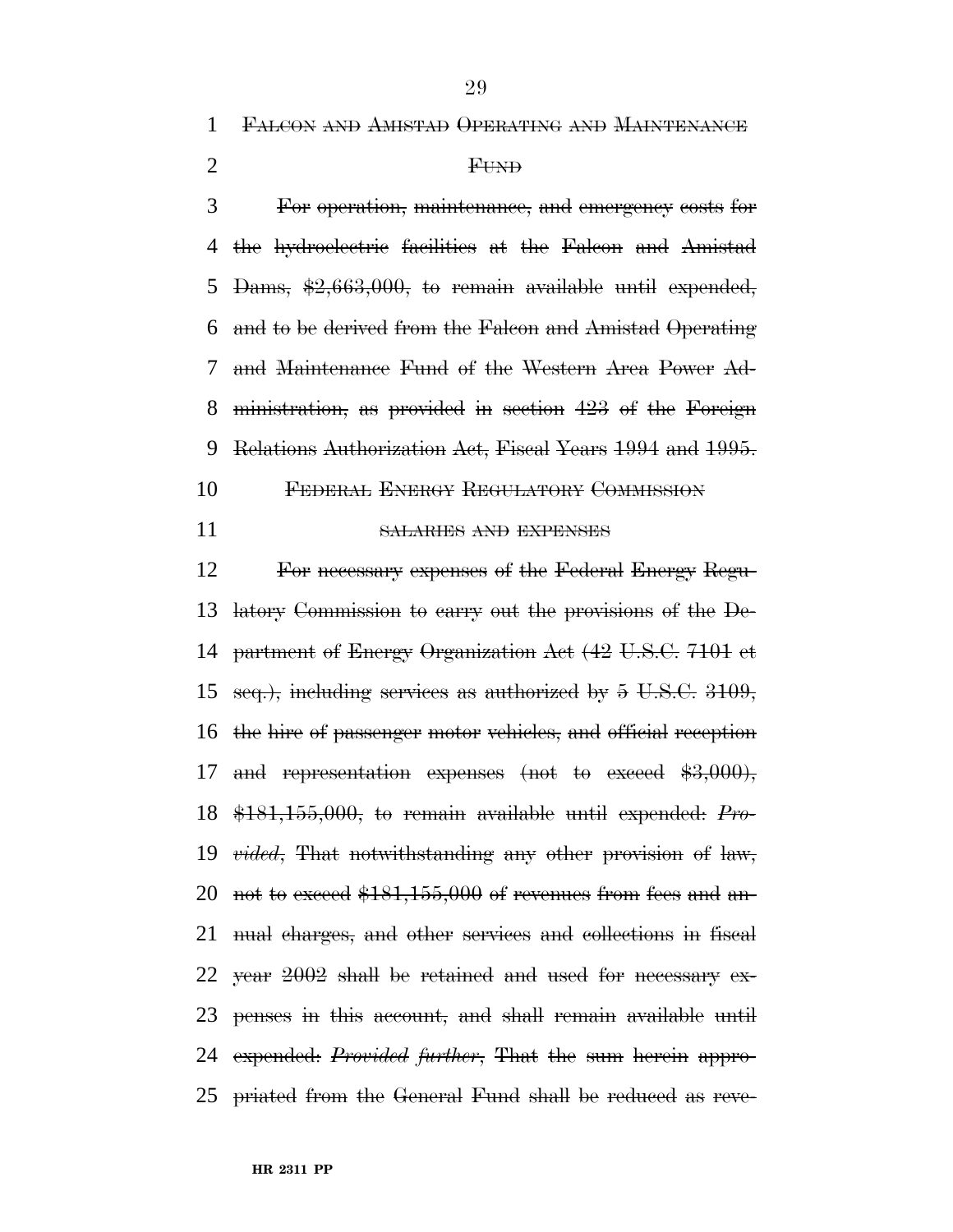nues are received during fiscal year 2002 so as to result in a final fiscal year 2002 appropriation from the General Fund estimated at not more than \$0: *Provided further*, That none of the funds made available to the Federal En- ergy Regulatory Commission in this or any other Act may be used to authorize construction of the Gulfstream Nat-ural Gas Project.

- **GENERAL PROVISIONS** 
	-

# DEPARTMENT OF ENERGY

10 SEC. . (a) None of the funds appropriated by this Act may be used to award a management and operating contract, or award a significant extension or expansion to an existing management and operating contract, unless such contract is awarded using competitive procedures or the Secretary of Energy grants, on a case-by-case basis, a waiver to allow for such a deviation. The Secretary may not delegate the authority to grant such a waiver.

 (b) At least 60 days before a contract award for which the Secretary intends to grant such a waiver, the Secretary shall submit to the Subcommittees on Energy and Water Development of the Committees on Appropria- tions of the House of Representatives and the Senate a report notifying the Subcommittees of the waiver and set-ting forth, in specificity, the substantive reasons why the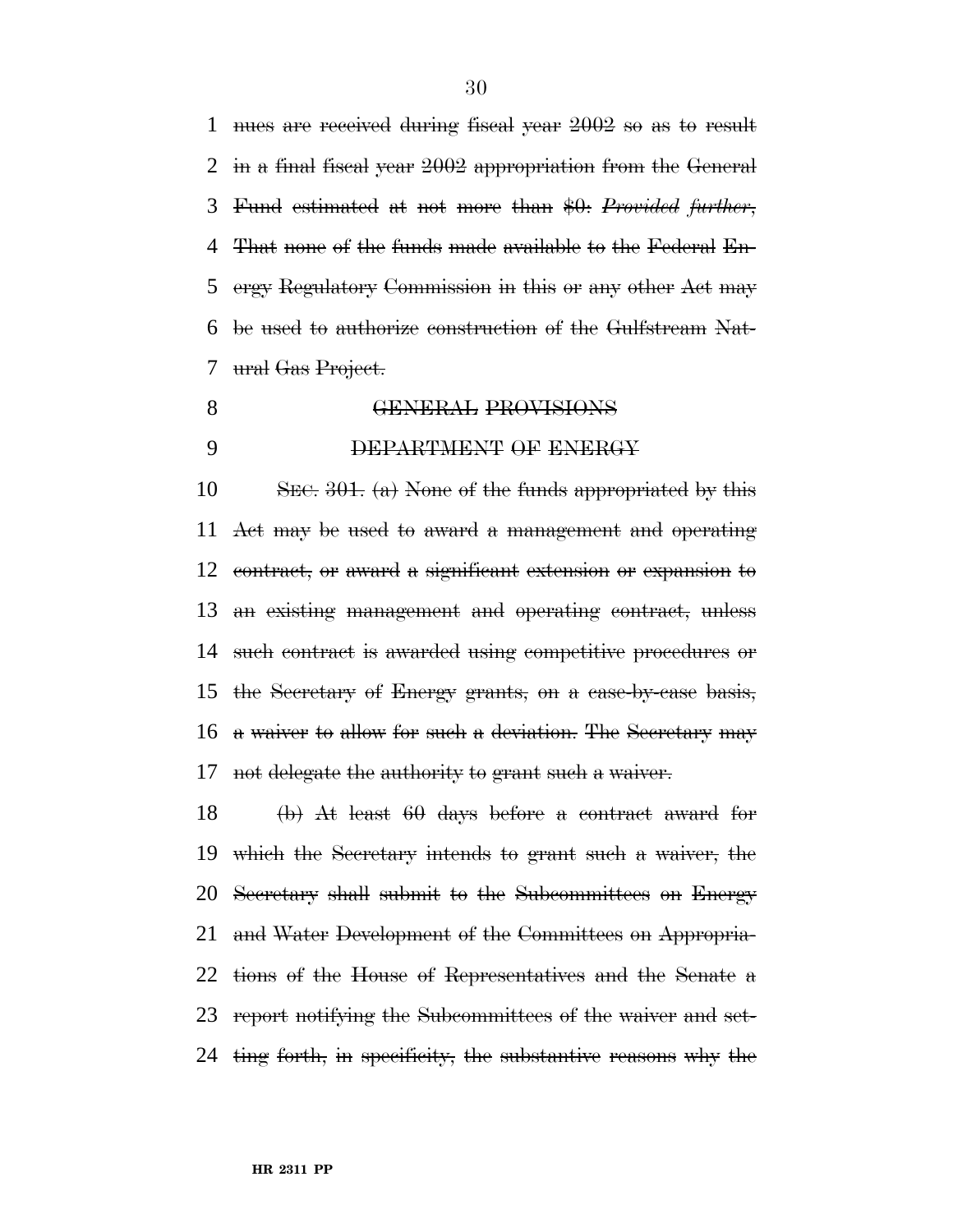Secretary believes the requirement for competition should be waived for this particular award.

 SEC. 302. None of the funds appropriated by this Act 4 may be used to

 (1) develop or implement a workforce restruc- turing plan that covers employees of the Department of Energy; or

 (2) provide enhanced severance payments or other benefits for employees of the Department of Energy,

 under section 3161 of the National Defense Authorization Act for Fiscal Year 1993 (Public Law 102–484; 42 U.S.C.  $13 \t7274h$ .

 SEC. 303. None of the funds appropriated by this Act 15 may be used to augment the  $$21,900,000$  made available for obligation by this Act for severance payments and other benefits and community assistance grants under sec- tion 3161 of the National Defense Authorization Act for Fiscal Year 1993 (Public Law 102–484; 42 U.S.C. 7274h) unless the Department of Energy submits a re- programming request subject to approval by the appro-priate Congressional committees.

23 SEC. 304. None of the funds appropriated by this Act may be used to prepare or initiate Requests For Proposals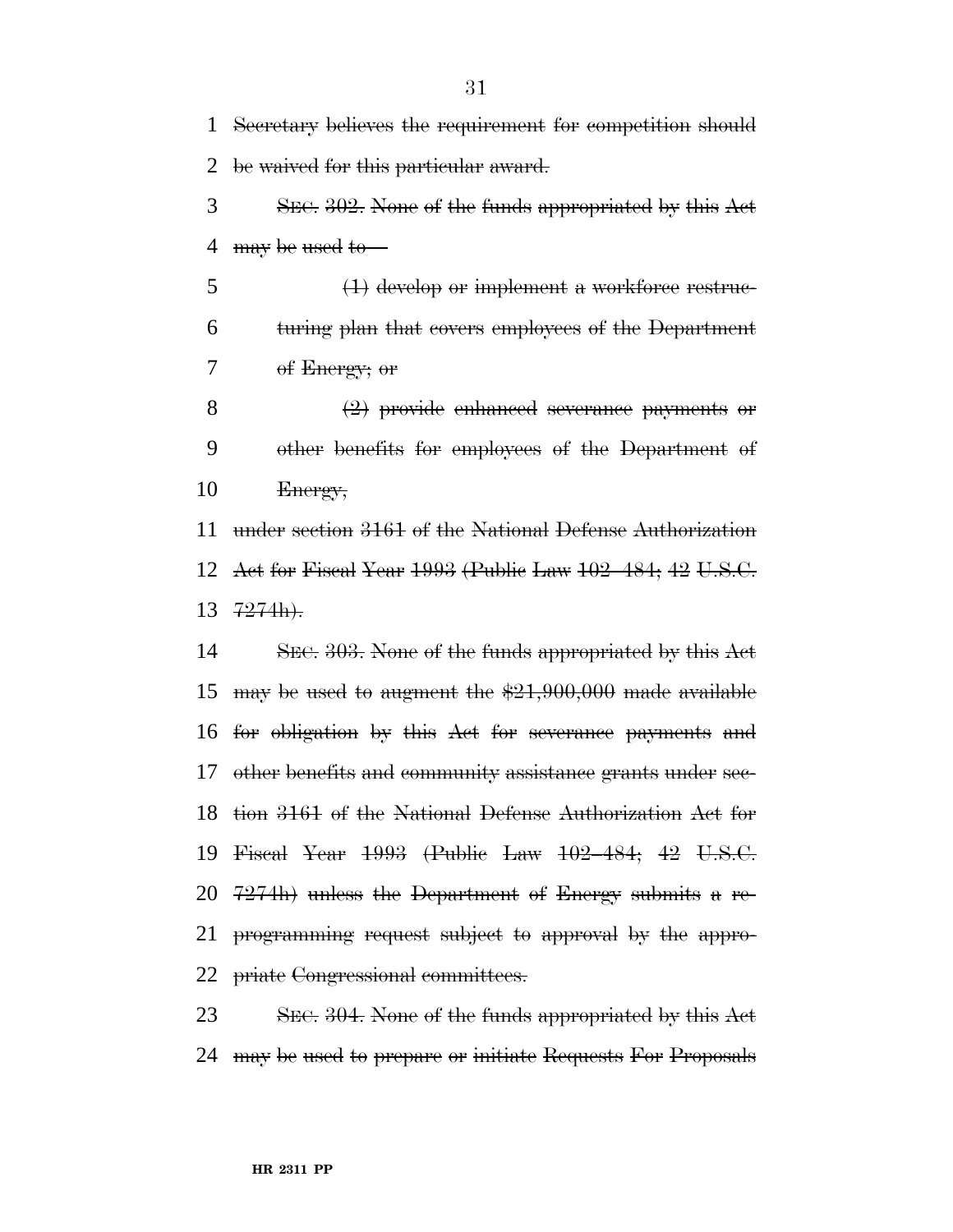(RFPs) for a program if the program has not been funded by Congress.

(TRANSFERS OF UNEXPENDED BALANCES)

 SEC. 305. The unexpended balances of prior appro- priations provided for activities in this Act may be trans- ferred to appropriation accounts for such activities estab- lished pursuant to this title. Balances so transferred may be merged with funds in the applicable established ac- counts and thereafter may be accounted for as one fund for the same time period as originally enacted.

11 SEC. 306. None of the funds in this or any other Act for the Administrator of the Bonneville Power Administra- tion may be used to enter into any agreement to perform energy efficiency services outside the legally defined Bon- neville service territory, with the exception of services pro- vided internationally, including services provided on a re- imbursable basis, unless the Administrator certifies in ad- vance that such services are not available from private sec-tor businesses.

 SEC. 307. None of the funds appropriated in other than Energy and Water Development Appropriations Acts may be used for Department of Energy laboratory di-23 rected research and development (LDRD).

**HR 2311 PP** SEC. 308. When the Department of Energy makes a user facility available to universities and other potential users, or seeks input from universities and other potential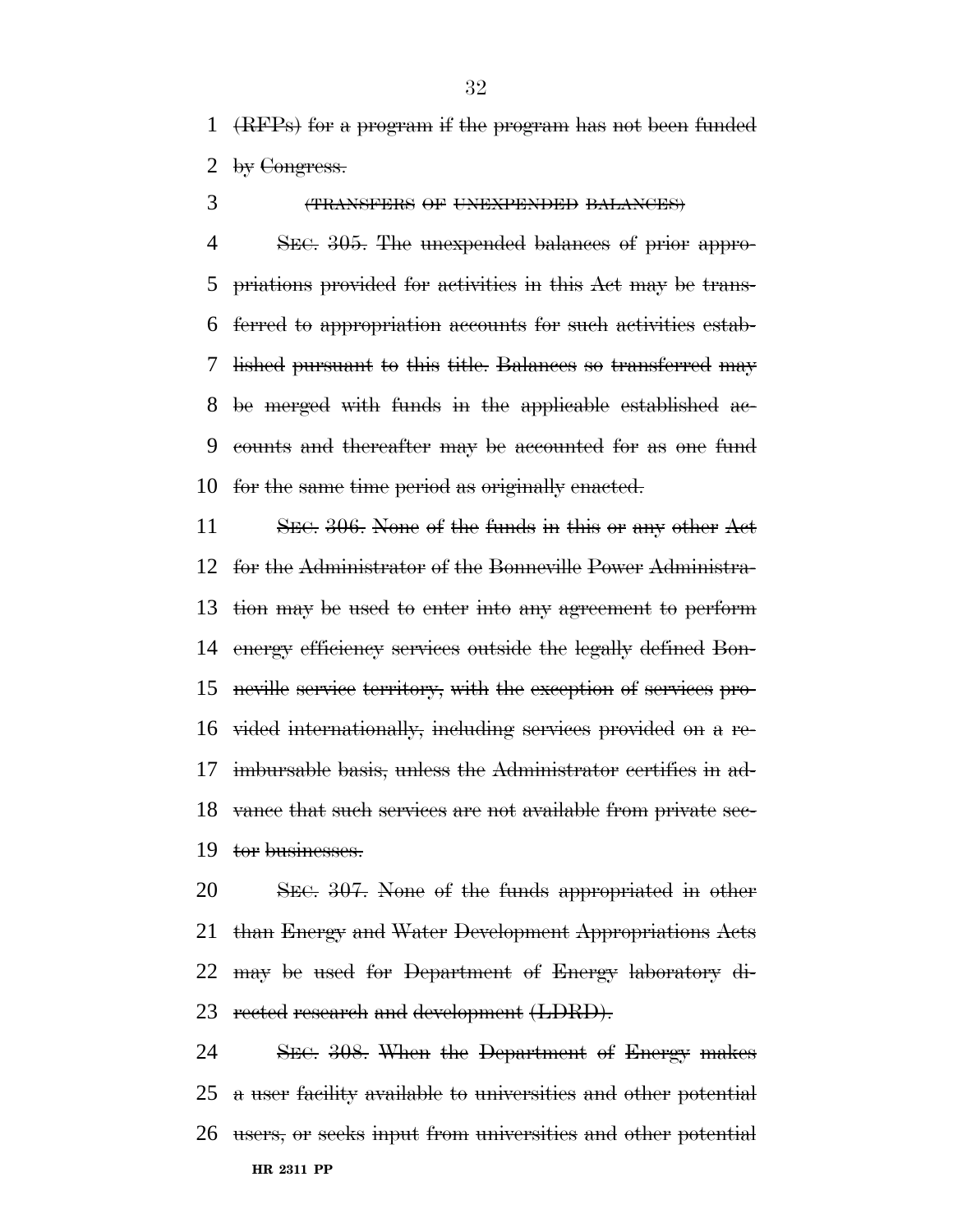users regarding significant characteristics or equipment in a user facility or a proposed user facility, the Department shall ensure broad public notice of such availability or such need for input to universities and other potential users. When the Department of Energy considers the par- ticipation of a university or other potential user in the es- tablishment or operation of a user facility, the Department shall employ full and open competition in selecting such a participant. For purposes of this section, the term ''user 10 facility" includes, but is not limited to:  $(1)$  a user facility 11 as described in section  $2203(a)(2)$  of the Energy Policy 12 Act of (42 U.S.C.  $13503(a)(2)$ ); (2) a National Nu- clear Security Administration Defense Programs Tech- nology Deployment Center/User Facility; and (3) any other Department facility designated by the Department 16 as a user facility.

### 17 TITLE IV

18 INDEPENDENT AGENCIES

APPALACHIAN REGIONAL COMMISSION

 For expenses necessary to carry out the programs au- thorized by the Appalachian Regional Development Act of 1965, as amended notwithstanding section 405 of said Act, and, for necessary expenses for the Federal Co-Chair- man and the alternate on the Appalachian Regional Com-mission, for payment of the Federal share of the adminis-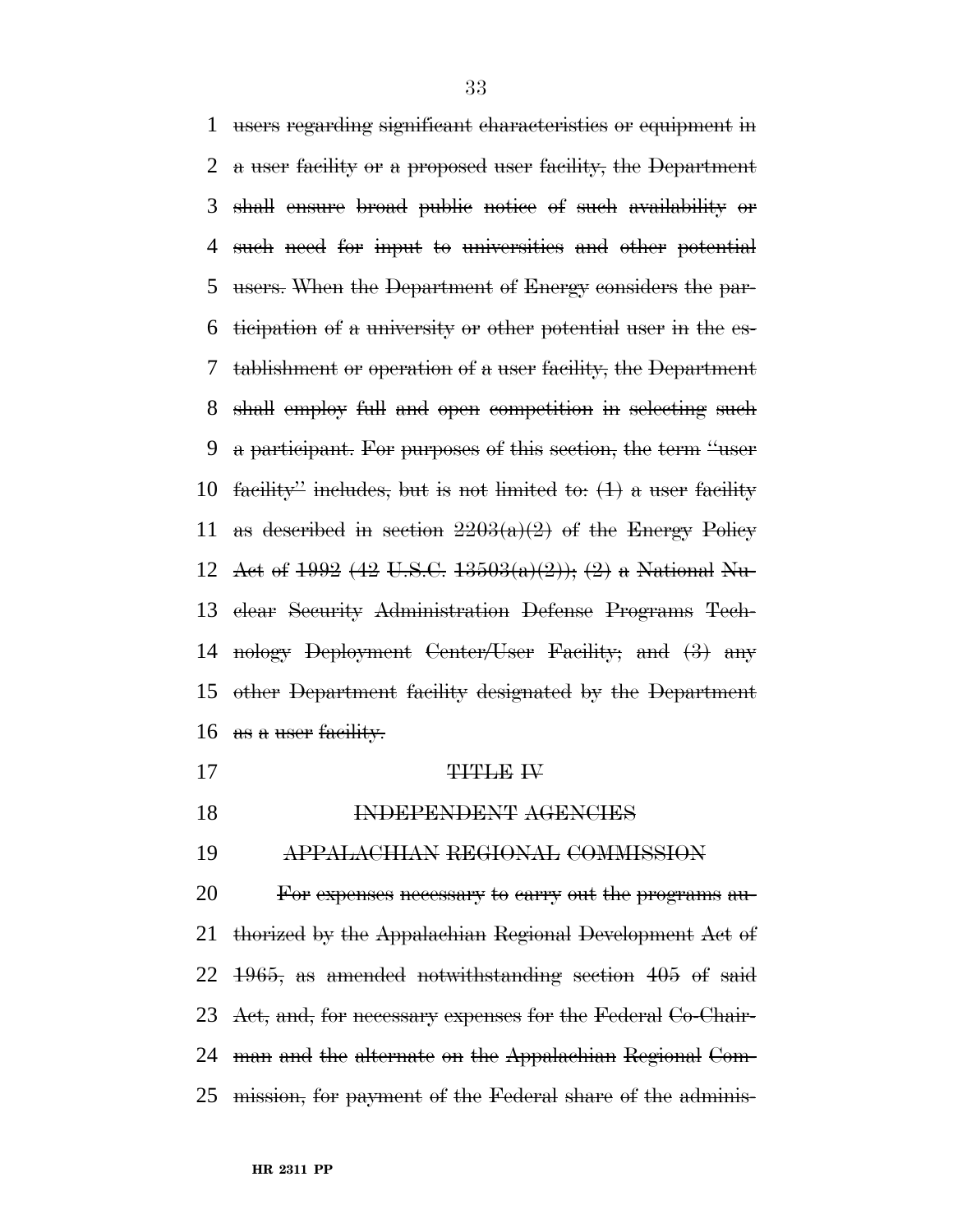trative expenses of the Commission, including services as 2 authorized by 5 U.S.C. 3109, and hire of passenger motor vehicles, \$71,290,000, to remain available until expended. DEFENSE NUCLEAR FACILITIES SAFETY BOARD SALARIES AND EXPENSES For necessary expenses of the Defense Nuclear Fa- cilities Safety Board in carrying out activities authorized by the Atomic Energy Act of 1954, as amended by Public Law 100–456, section 1441, \$18,500,000, to remain available until expended. NUCLEAR REGULATORY COMMISSION SALARIES AND EXPENSES For necessary expenses of the Commission in car- rying out the purposes of the Energy Reorganization Act of 1974, as amended, and the Atomic Energy Act of 1954, as amended, including official representation expenses (not to exceed \$15,000), and purchase of promotional items for use in the recruitment of individuals for employ- ment, \$516,900,000, to remain available until expended: *Provided*, That of the amount appropriated herein, \$23,650,000 shall be derived from the Nuclear Waste

 inspection services, and other services and collections esti-25 mated at  $$473,520,000$  in fiscal year 2002 shall be re-

Fund: *Provided further*, That revenues from licensing fees,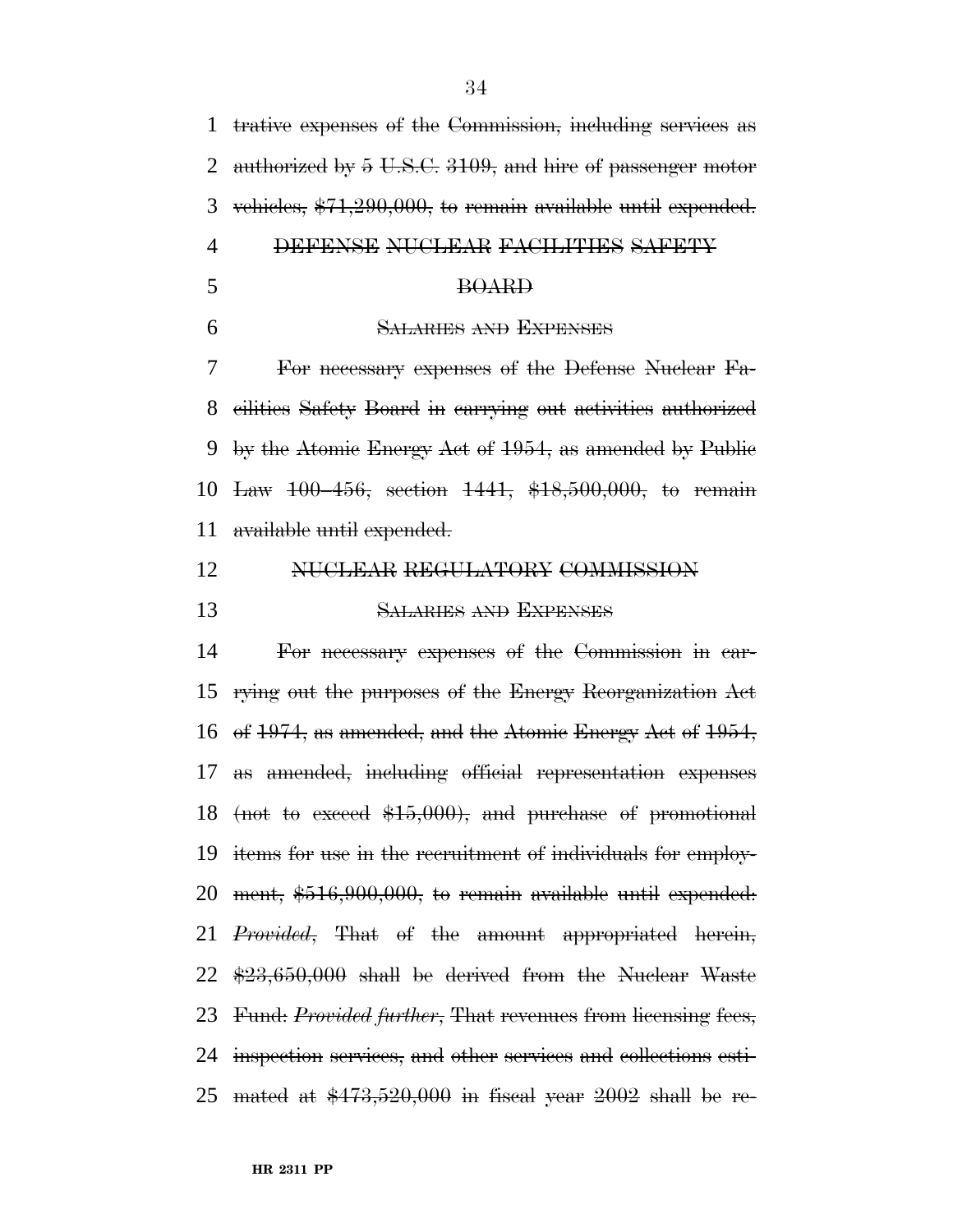tained and used for necessary salaries and expenses in this account, notwithstanding 31 U.S.C. 3302, and shall re- main available until expended: *Provided further*, That the sum herein appropriated shall be reduced by the amount of revenues received during fiscal year 2002 so as to result in a final fiscal year 2002 appropriation estimated at not 7 more than \$43,380,000.

8 OFFICE OF INSPECTOR GENERAL

 For necessary expenses of the Office of Inspector General in carrying out the provisions of the Inspector General Act of 1978, as amended, \$6,180,000, to remain available until expended: *Provided*, That revenues from li- censing fees, inspection services, and other services and collections estimated at \$5,933,000 in fiscal year 2002 shall be retained and be available until expended, for nec- essary salaries and expenses in this account notwith- standing 31 U.S.C. 3302: *Provided further*, That the sum herein appropriated shall be reduced by the amount of rev- enues received during fiscal year 2002 so as to result in a final fiscal year 2002 appropriation estimated at not 21 more than \$247,000.

# NUCLEAR WASTE TECHNICAL REVIEW BOARD

#### SALARIES AND EXPENSES

 For necessary expenses of the Nuclear Waste Tech-nical Review Board, as authorized by Public Law 100–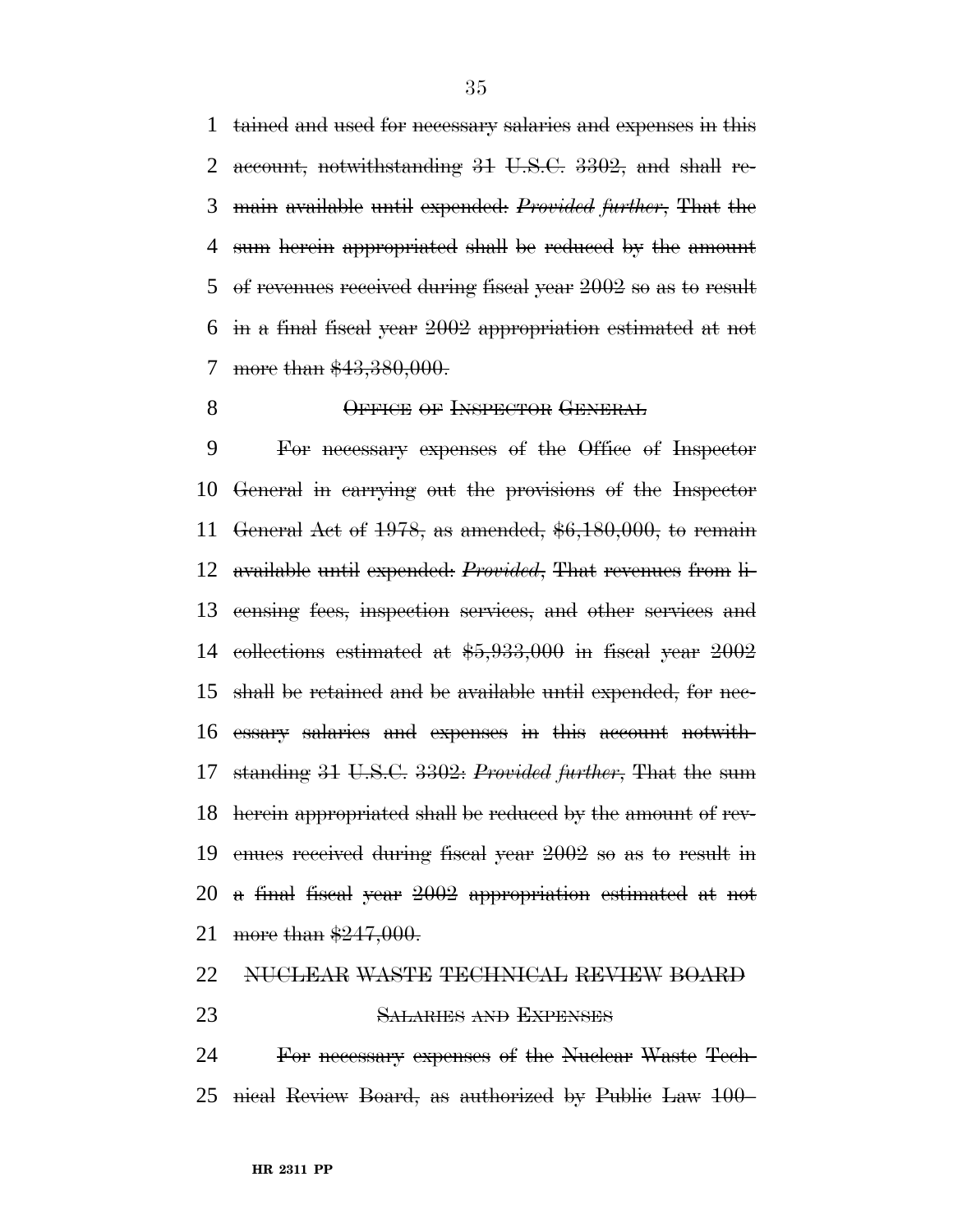203, section 5051, \$3,100,000, to be derived from the Nu- clear Waste Fund, and to remain available until expended.  $3 \t\t T111E \tV$ 

GENERAL PROVISIONS

 SEC. 501. None of the funds appropriated by this Act may be used in any way, directly or indirectly, to influence congressional action on any legislation or appropriation matters pending before Congress, other than to commu- nicate to Members of Congress as described in 18 U.S.C. 1913.

11 SEC. . (a) PURCHASE OF AMERICAN-MADE EQUIPMENT AND PRODUCTS.—It is the sense of the Con- gress that, to the greatest extent practicable, all equip- ment and products purchased with funds made available in this Act should be American-made.

 (b) NOTICE REQUIREMENT.—In providing financial assistance to, or entering into any contract with, any enti- ty using funds made available in this Act, the head of each Federal agency, to the greatest extent practicable, shall provide to such entity a notice describing the statement 21 made in subsection  $(a)$  by the Congress.

22 (e) PROHIBITION OF CONTRACTS WITH PERSONS FALSELY LABELING PRODUCTS AS MADE IN AMERICA.— If it has been finally determined by a court or Federal agency that any person intentionally affixed a label bear-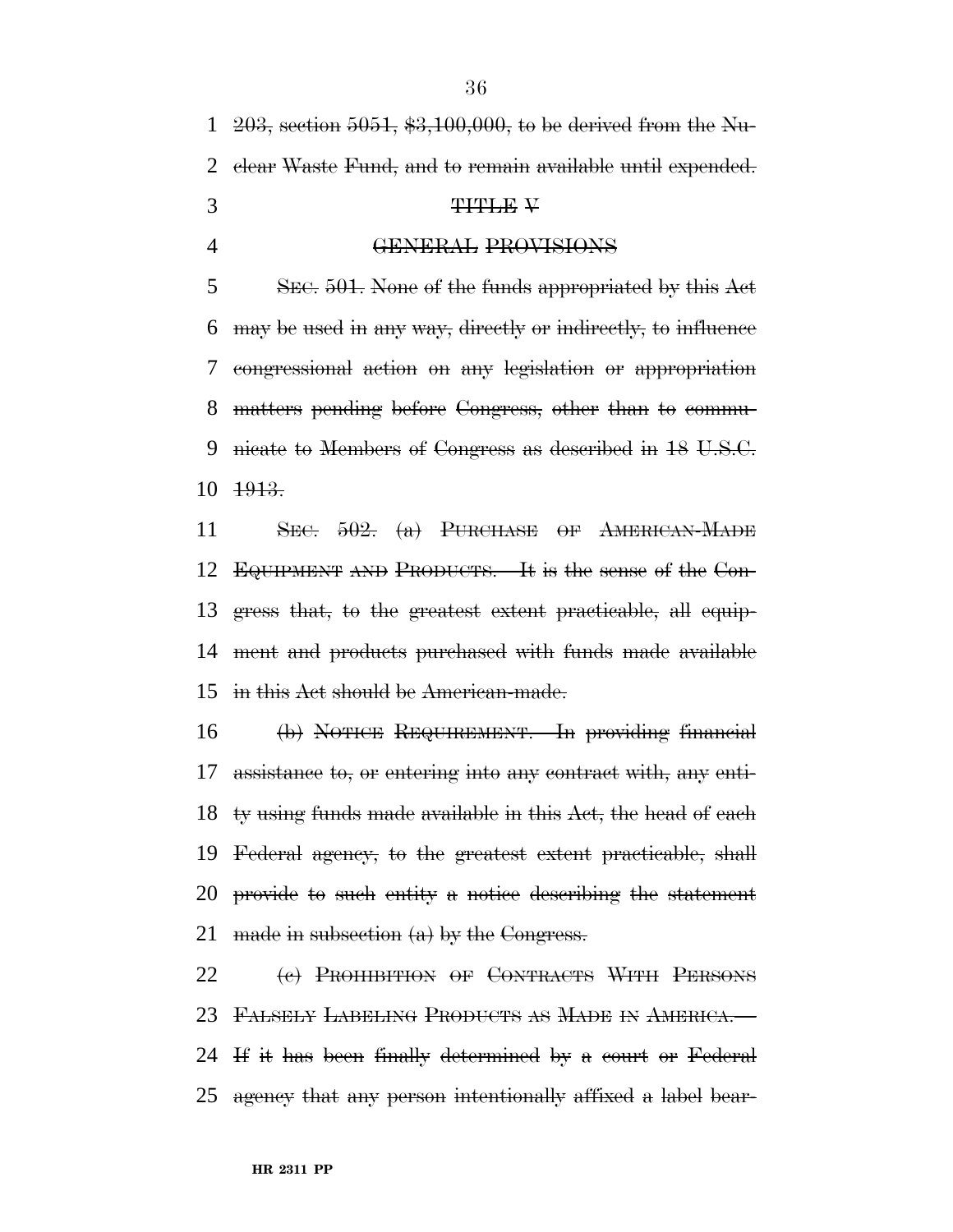ing a ''Made in America'' inscription, or any inscription with the same meaning, to any product sold in or shipped to the United States that is not made in the United States, the person shall be ineligible to receive any con- tract or subcontract made with funds made available in this Act, pursuant to the debarment, suspension, and ineli- gibility procedures described in sections 9.400 through 9.409 of title 48, Code of Federal Regulations.

 SEC. 503. (a) None of the funds appropriated or oth- erwise made available by this Act may be used to deter- mine the final point of discharge for the interceptor drain for the San Luis Unit until development by the Secretary of the Interior and the State of California of a plan, which shall conform to the water quality standards of the State of California as approved by the Administrator of the En- vironmental Protection Agency, to minimize any detri-mental effect of the San Luis drainage waters.

 (b) The costs of the Kesterson Reservoir Cleanup Program and the costs of the San Joaquin Valley Drain- age Program shall be classified by the Secretary of the Interior as reimbursable or nonreimbursable and collected until fully repaid pursuant to the ''Cleanup Program— Alternative Repayment Plan'' and the ''SJVDP—Alter- native Repayment Plan'' described in the report entitled ''Repayment Report, Kesterson Reservoir Cleanup Pro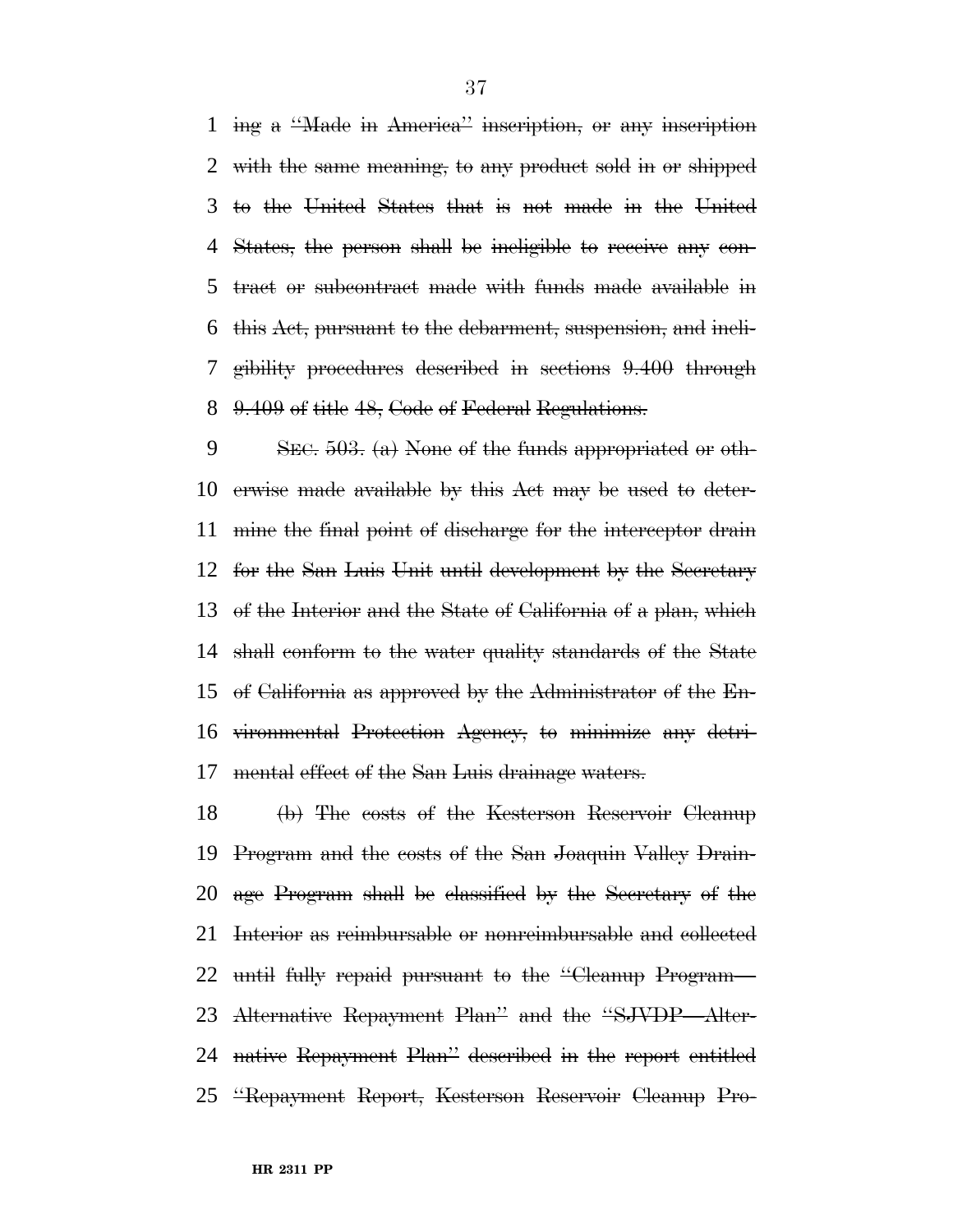gram and San Joaquin Valley Drainage Program, Feb- ruary 1995'', prepared by the Department of the Interior, Bureau of Reclamation. Any future obligations of funds by the United States relating to, or providing for, drainage service or drainage studies for the San Luis Unit shall be fully reimbursable by San Luis Unit beneficiaries of such service or studies pursuant to Federal reclamation  $\frac{\text{law.}}{\text{law.}}$ 

 SEC. 504. No funds provided in this Act may be ex- pended to issue any permit or other authorization under section 10 of the Rivers and Harbors Appropriation Act of 1899 (33 U.S.C. 403), or to issue any other lease, li- cense, permit, approval, or right-of-way, for any drilling 14 to extract or explore for oil or gas from the land beneath the water in any of Lake Huron, Lake Ontario, Lake Michigan, Lake Erie, Lake Superior, Lake Saint Clair, the Saint Mary's River, the Saint Clair River, the Detroit River, the Niagara River, or the Saint Lawrence River from Lake Ontario to the 45th parallel of latitude.

 SEC. 505. None of the funds appropriated or other- wise made available in this Act may be made available to any person or entity convicted of violating the Buy Amer-ican Act (41 U.S.C. 10a–10c).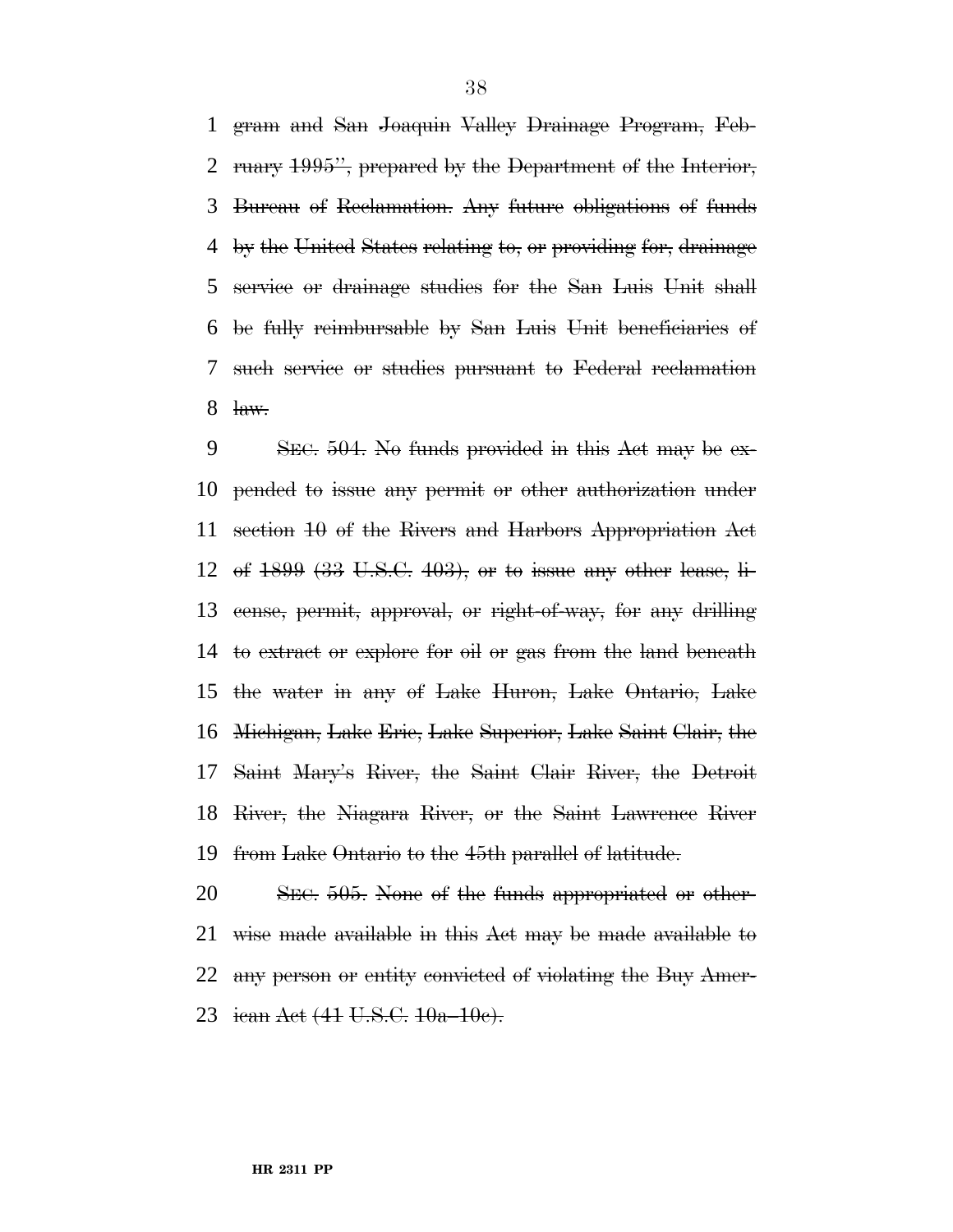for oil and gas, through, in or under, the Mosquito Creek Reservoir, Trumbull County, Ohio. This Act may be cited as the ''Energy and Water De- velopment Appropriations Act, 2002''. *That the following sums are appropriated, out of any money in the Treasury not otherwise appropriated, for the fiscal year ending September 30, 2002, for energy and water development, and for other purposes, namely: TITLE I DEPARTMENT OF DEFENSE—CIVIL DEPARTMENT OF THE ARMY CORPS OF ENGINEERS—CIVIL The following appropriations shall be expended under the direction of the Secretary of the Army and the super- vision of the Chief of Engineers for authorized civil func- tions of the Department of the Army pertaining to rivers and harbors, flood control, beach erosion, and related pur- poses. GENERAL INVESTIGATIONS For expenses necessary for the collection and study of basic information pertaining to river and harbor, flood con-trol, shore protection, and related projects, restudy of au-*

 *thorized projects, miscellaneous investigations, and, when authorized by laws, surveys and detailed studies and plans*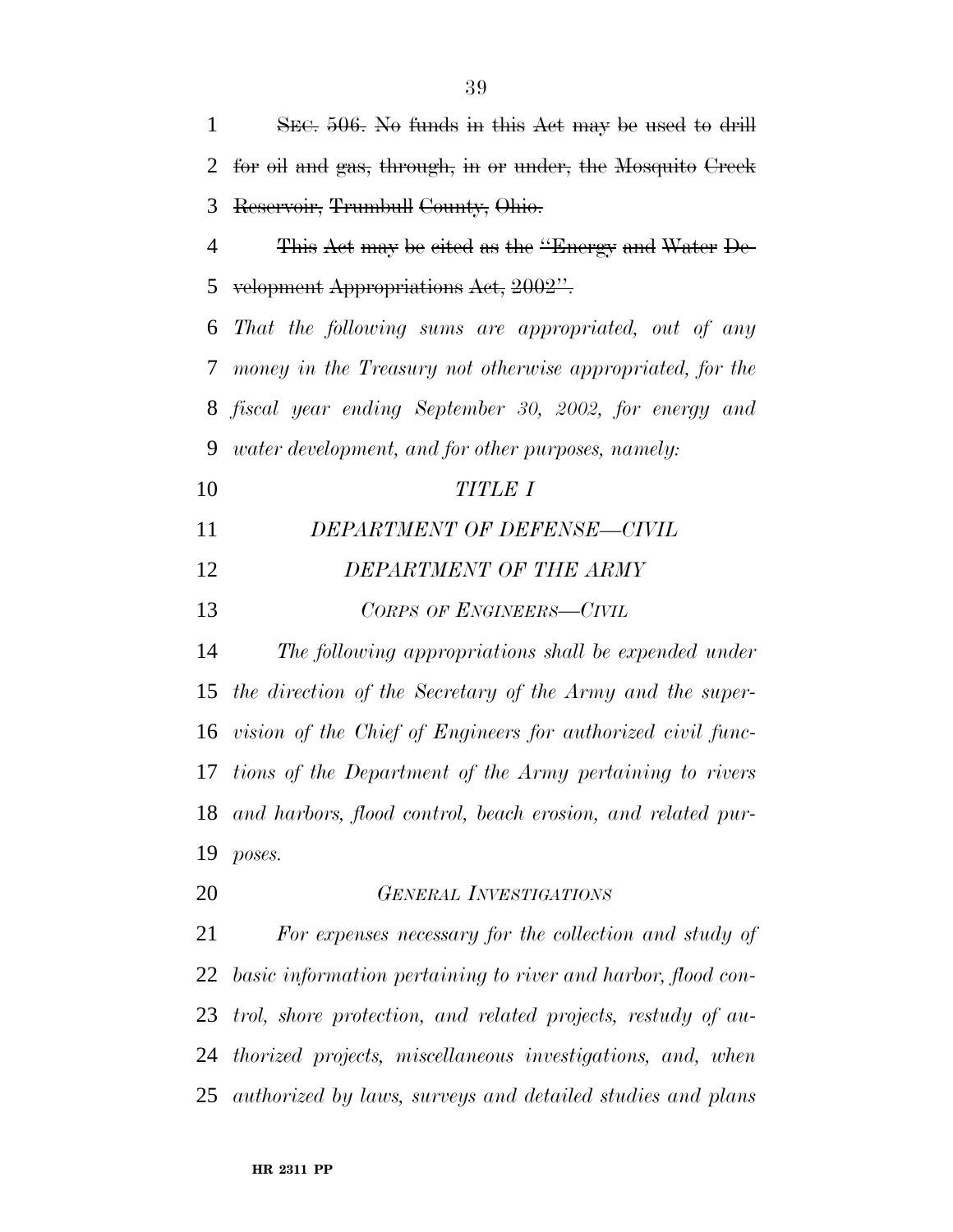*and specifications of projects prior to construction, \$152,402,000, to remain available until expended, of which not less than \$500,000 shall be used to conduct a study of Port of Iberia, Louisiana, and of which such sums as are necessary shall be used by the Secretary of the Army to con- duct and submit to Congress a study that examines the known and potential environmental effects of oil and gas drilling activity in the Great Lakes (including effects on the shorelines and water of the Great Lakes): Provided, That during the fiscal years 2002 and 2003, no Federal or State permit or lease shall be issued for oil and gas slant, direc- tional, or offshore drilling in or under 1 or more of the Great Lakes (including in or under any river flowing into or out of the lake): Provided further, That using \$100,000 of the funds provided herein for the States of Maryland, Virginia, Pennsylvania and the District of Columbia, the Secretary of the Army, acting through the Chief of Engi- neers, is directed to conduct a Chesapeake Bay shoreline erosion study, including an examination of management measures that could be undertaken to address the sediments behind the dams on the lower Susquehanna River: Provided further, That the Secretary of the Army, using \$100,000 of the funds provided herein, is directed to conduct studies for flood damage reduction, environmental protection, envi-ronmental restoration, water supply, water quality and*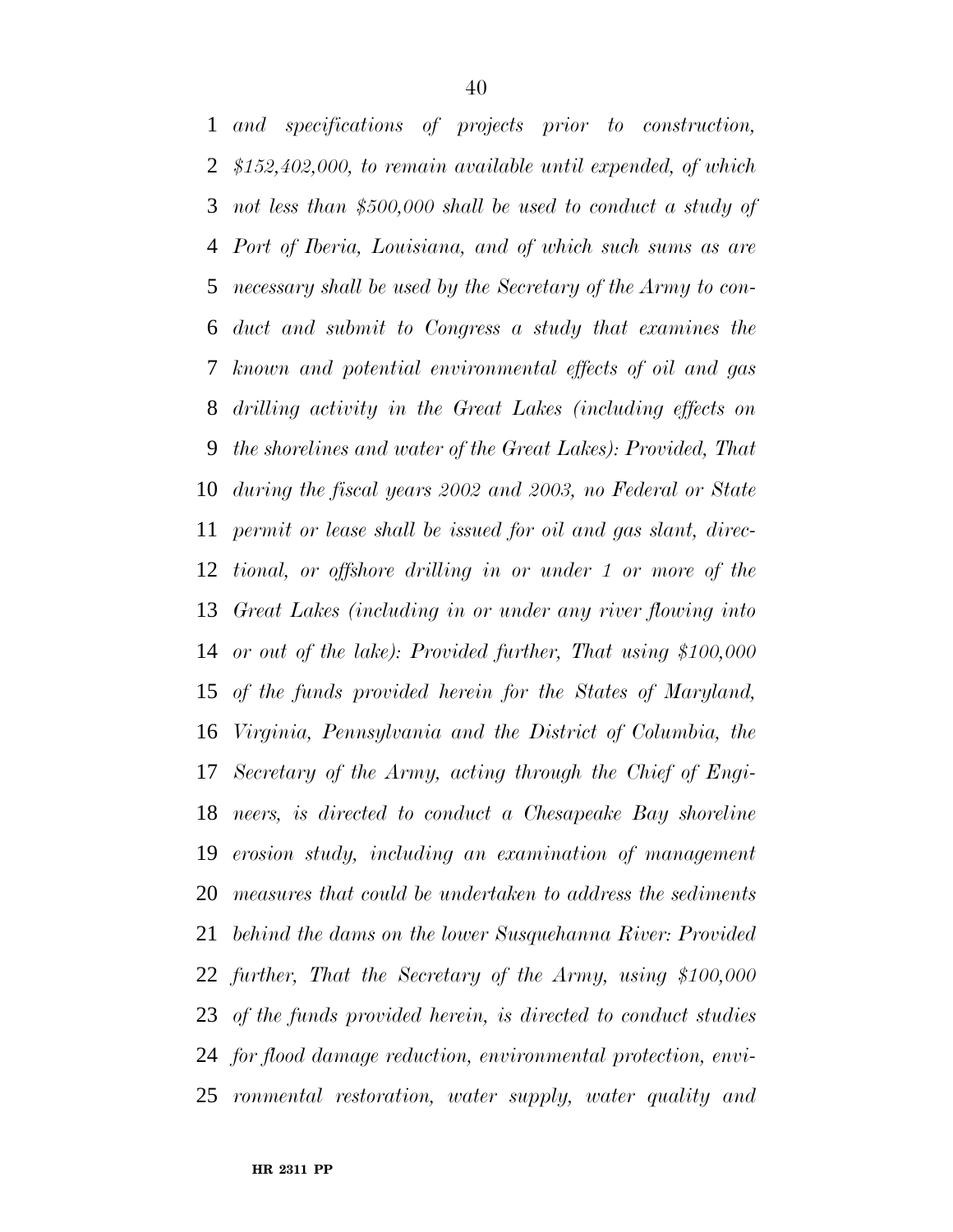*other purposes in Tuscaloosa County, Alabama, and shall provide a comprehensive plan for the development, con- servation, disposal and utilization of water and related land resources, for flood damage reduction and allied pur- poses, including the determination of the need for a res- ervoir to satisfy municipal and industrial water supply needs: Provided further, That within the funds provided herein, the Secretary may use \$300,000 for the North Geor-gia Water Planning District Watershed Study, Georgia.*

# *CONSTRUCTION, GENERAL*

 *For the prosecution of river and harbor, flood control, shore protection, and related projects authorized by laws; and detailed studies, and plans and specifications, of projects (including those for development with participation or under consideration for participation by States, local governments, or private groups) authorized or made eligible for selection by law (but such studies shall not constitute a commitment of the Government to construction), \$1,570,798,000, to remain available until expended, of which such sums as are necessary for the Federal share of construction costs for facilities under the Dredged Material Disposal Facilities program shall be derived from the Har- bor Maintenance Trust Fund, as authorized by Public Law 104–303; and of which such sums as are necessary pursuant to Public Law 99–662 shall be derived from the Inland Wa-*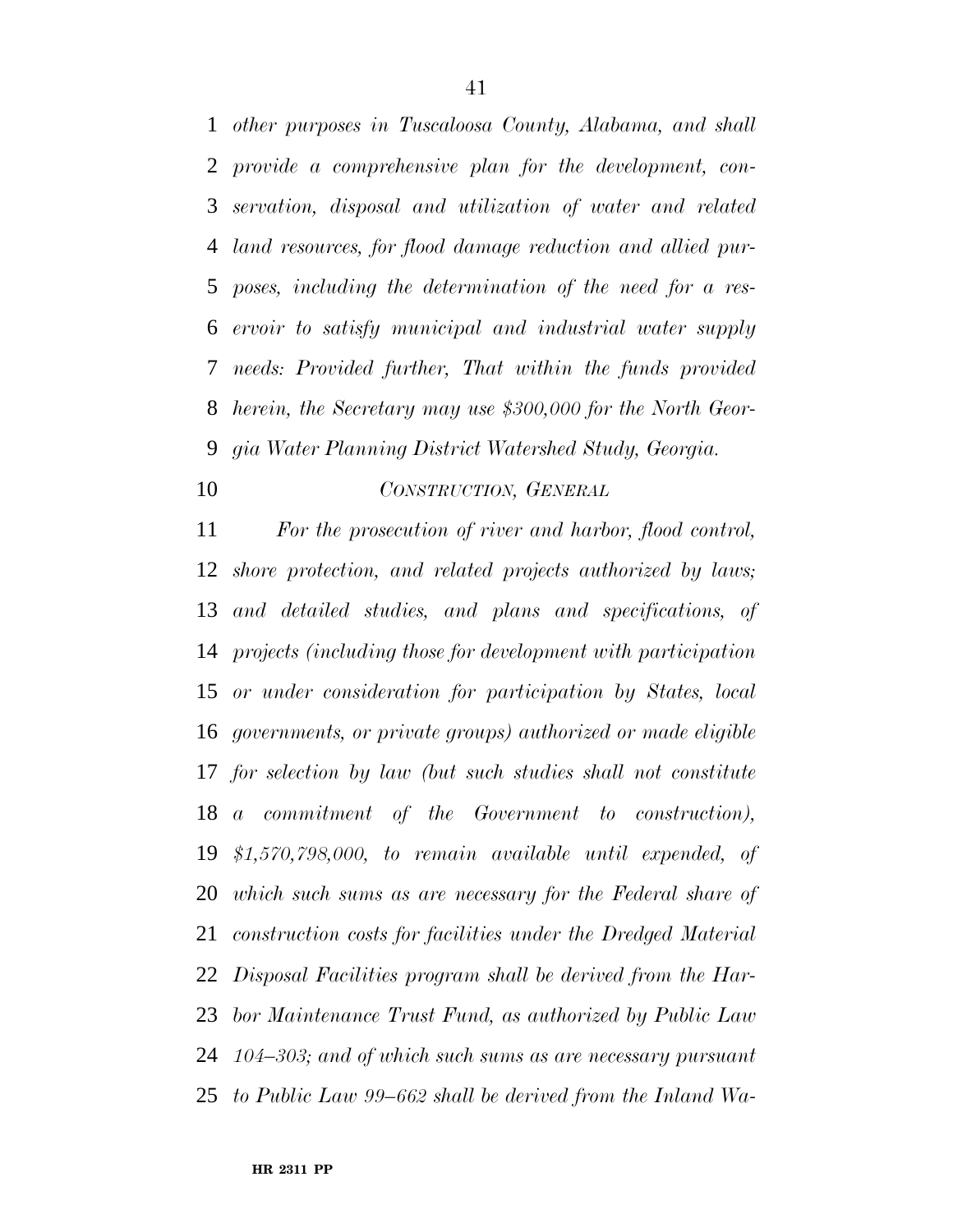*terways Trust Fund, for one-half of the costs of construction and rehabilitation of inland waterways projects, including rehabilitation costs for the Lock and Dam 12, Mississippi River, Iowa; Lock and Dam 24, Mississippi River, Illinois and Missouri; Lock and Dam 3, Mississippi River, Min- nesota; and London Locks and Dam, and Kanawha River, West Virginia, projects; and of which funds are provided for the following projects in the amounts specified: Red River Emergency Bank Protection, AR,*

- *\$4,500,000;*
- *Indianapolis Central Waterfront, Indiana, \$5,000,000;*
- *Southern and Eastern Kentucky, Kentucky, \$2,500,000:*

 *Provided, That using \$200,000 of the funds provided herein, the Secretary of the Army, acting through the Chief of Engi- neers, is directed to conduct, at full Federal expense, tech- nical studies of individual ditch systems identified by the State of Hawaii, and to assist the State in diversification by helping to define the cost of repairing and maintaining selected ditch systems: Provided further, That the Secretary of the Army, acting through the Chief of Engineers, is di- rected to use \$1,300,000 of the funds appropriated herein to continue construction of the navigation project at Kaumalapau Harbor, Hawaii: Provided further, That with*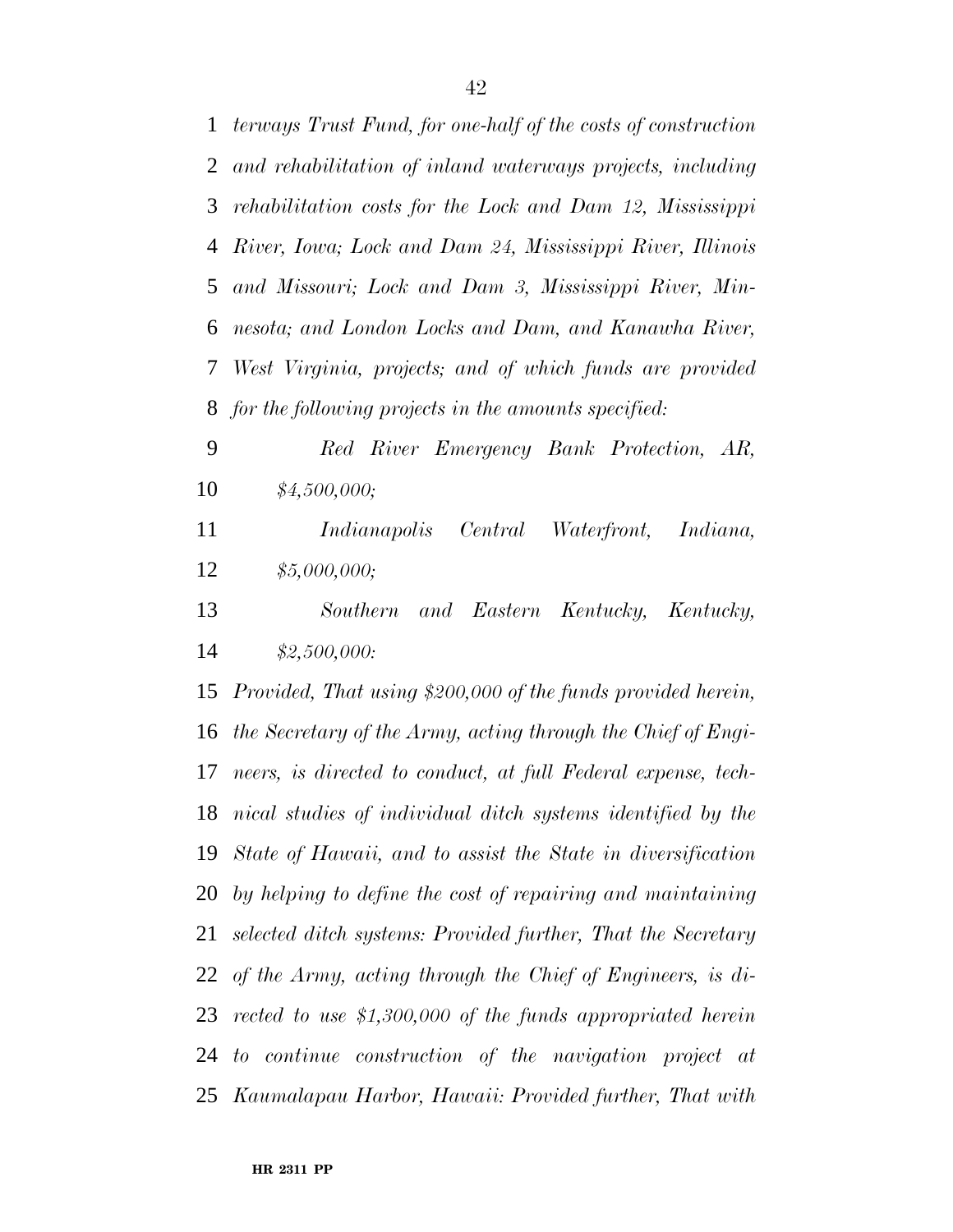*\$800,000 of the funds provided herein, the Secretary of the Army, acting through the Chief of Engineers, is directed to continue construction of the Brunswick County Beaches, North Carolina-Ocean Isle Beach portion in accordance with the General Reevaluation Report approved by the Chief of Engineers on May 15, 1998: Provided further, That \$2,500,000 of the funds appropriated herein, the Secretary of the Army, acting through the Chief of Engineers, is di- rected to use \$500,000 to undertake the Bowie County Levee Project, which is defined as Alternative B Local Sponsor Option, in the Corps of Engineers document entitled Bowie County Local Flood Protection, Red River, Texas, Project Design Memorandum No. 1, Bowie County Levee, dated April 1997: Provided further, That the Secretary of the Army is directed to use \$4,000,000 of the funds provided herein for Dam safety and Seepage/Stability Correction Program to continue construction of seepage control fea- tures at Waterbury Dam, Vermont: Provided further, That the Secretary of the Army, acting through the Chief of Engi- neers, is directed to use \$2,500,000 of the funds appro- priated herein to proceed with the removal of the Embrey Dam, Fredericksburg, Virginia: Provided further, That the Secretary of the Army, acting through the Chief of Engi- neers, is directed to use \$41,100,000 of the funds appro-priated herein to proceed with planning, engineering, de-*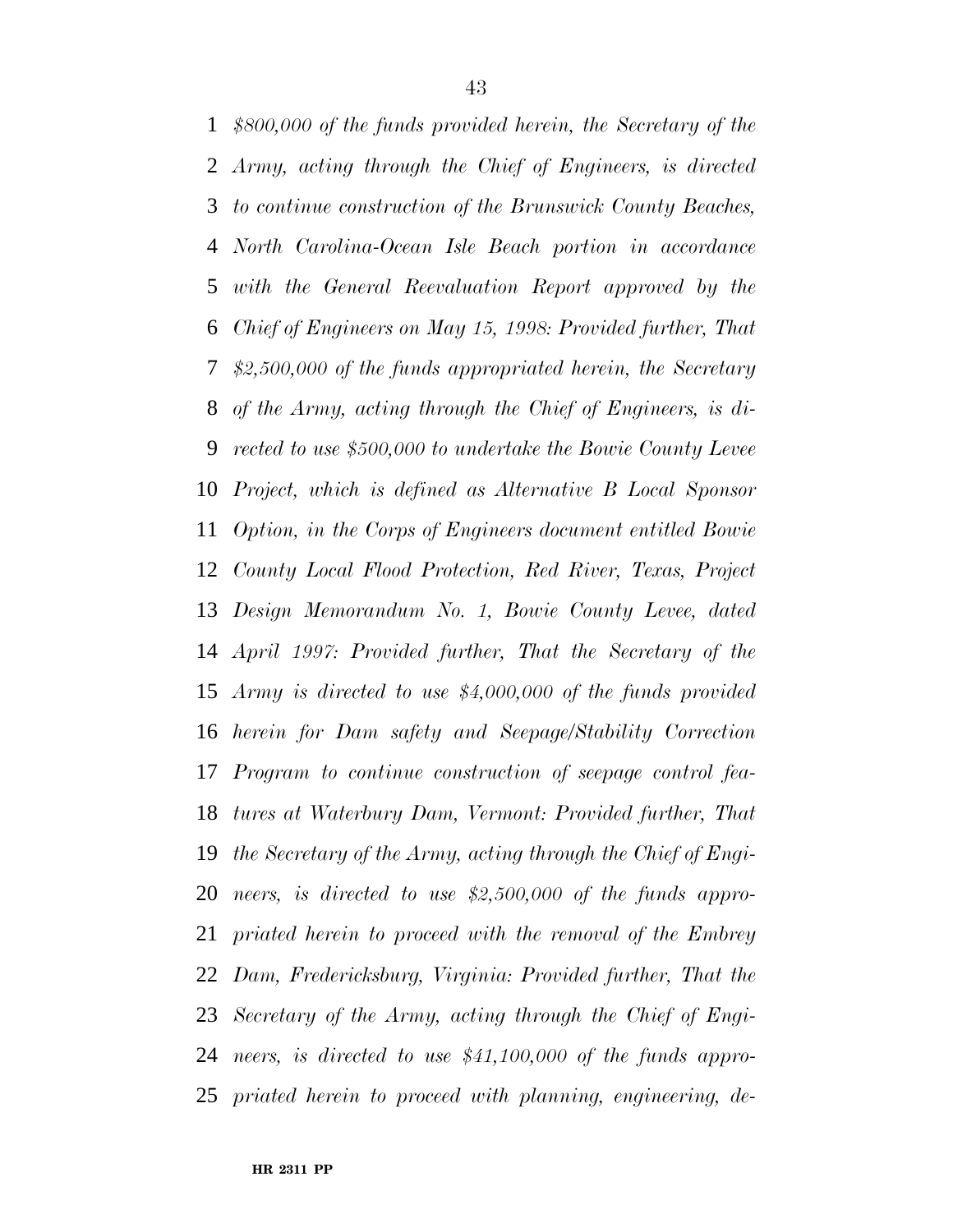| $\mathbf{1}$ | sign or construction of the following elements of the Levisa |
|--------------|--------------------------------------------------------------|
| 2            | and Tug Forks of the Big Sandy River and Upper Cum-          |
| 3            | berland River Project:                                       |
| 4            | \$4,500,000 for the Clover Fork, Kentucky, ele-              |
| 5            | ment of the project;                                         |
| 6            | $$1,000,000$ for the City of Cumberland, Ken-                |
| 7            | tucky, element of the project;                               |
| 8            | $$1,650,000$ for the town of Martin, Kentucky, ele-          |
| 9            | ment of the project;                                         |
| 10           | \$2,100,000 for the Pike County, Kentucky, ele-              |
| 11           | ment of the project, including \$1,100,000 for addi-         |
| 12           | tional studies along the tributaries of the Tug Fork         |
| 13           | and continuation of a Detailed Project Report for the        |
| 14           | Levisa Fork;                                                 |
| 15           | \$3,850,000 for the Martin County, Kentucky, ele-            |
| 16           | ment of the project;                                         |
| 17           | \$950,000 for the Floyd County, Kentucky, ele-               |
| 18           | ment of the project;                                         |
| 19           | \$600,000 for the Harlan County element of the               |
| 20           | <i>project</i> ;                                             |
| 21           | \$800,000 for additional studies along tributaries           |
| 22           | of the Cumberland River in Bell County, Kentucky;            |
| 23           | $$18,600,000$ to continue work on the Grundy,                |
| 24           | Virginia, element of the project;                            |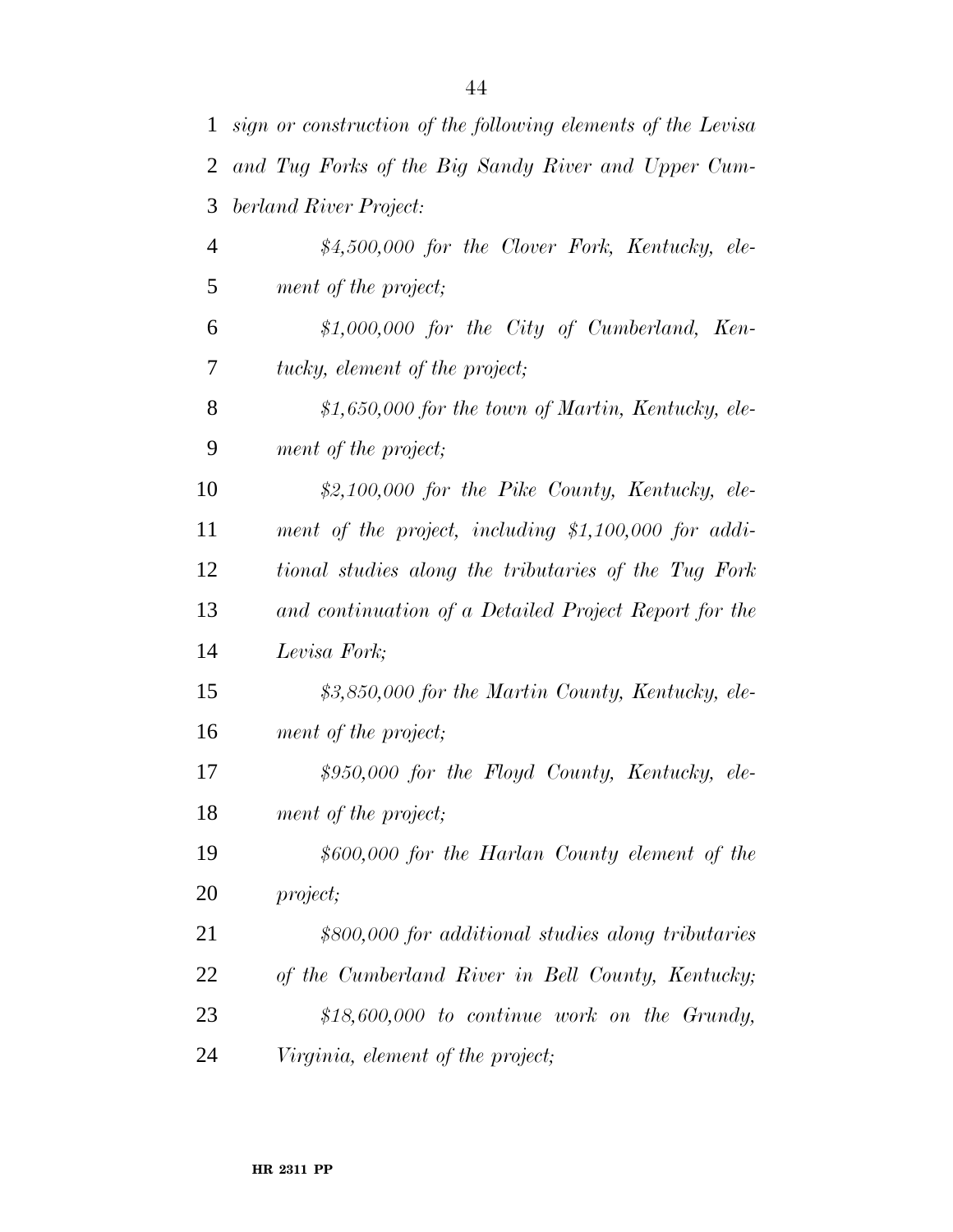| $\mathbf{1}$   | $$450,000$ to complete the Buchanan County, Vir-               |
|----------------|----------------------------------------------------------------|
| $\overline{2}$ | ginia, Detailed Project Report;                                |
| 3              | $$700,000$ to continue the Dickenson County, De-               |
| $\overline{4}$ | tailed Project Report;                                         |
| 5              | $$1,500,000$ for the Lower Mingo County, West                  |
| 6              | Virginia, element of the project;                              |
| 7              | \$600,000 for the Upper Mingo County, West Vir-                |
| 8              | <i>ginia, element of the project;</i>                          |
| 9              | \$600,000 for the Wayne County, West Virginia,                 |
| 10             | element of the project;                                        |
| 11             | \$3,200,000 for the McDowell County element of                 |
| 12             | <i>the project:</i>                                            |
| 13             | Provided further, That the Secretary of the Army, acting       |
| 14             | through the Chief of Engineers, is directed to continue the    |
| 15             | Dickenson County Detailed Project Report as generally de-      |
| 16             | fined in Plan 4 of the Huntington District Engineer's Draft    |
| 17             | Supplement to the Section 202 General Plan for Flood           |
|                | 18 Damage Reduction dated April 1997, including all Russell    |
|                | 19 Fork tributary streams within the County and special con-   |
|                | 20 siderations as may be appropriate to address the unique     |
| 21             | relocations and resettlement needs for the flood prone com-    |
| 22             | munities within the County: Provided further, That, with       |
|                | 23 respect to the environmental infrastructure project in Leb- |
| 24             | anon, New Hampshire, for which funds are made available        |
| 25             | under this heading, the non-Federal interest shall receive     |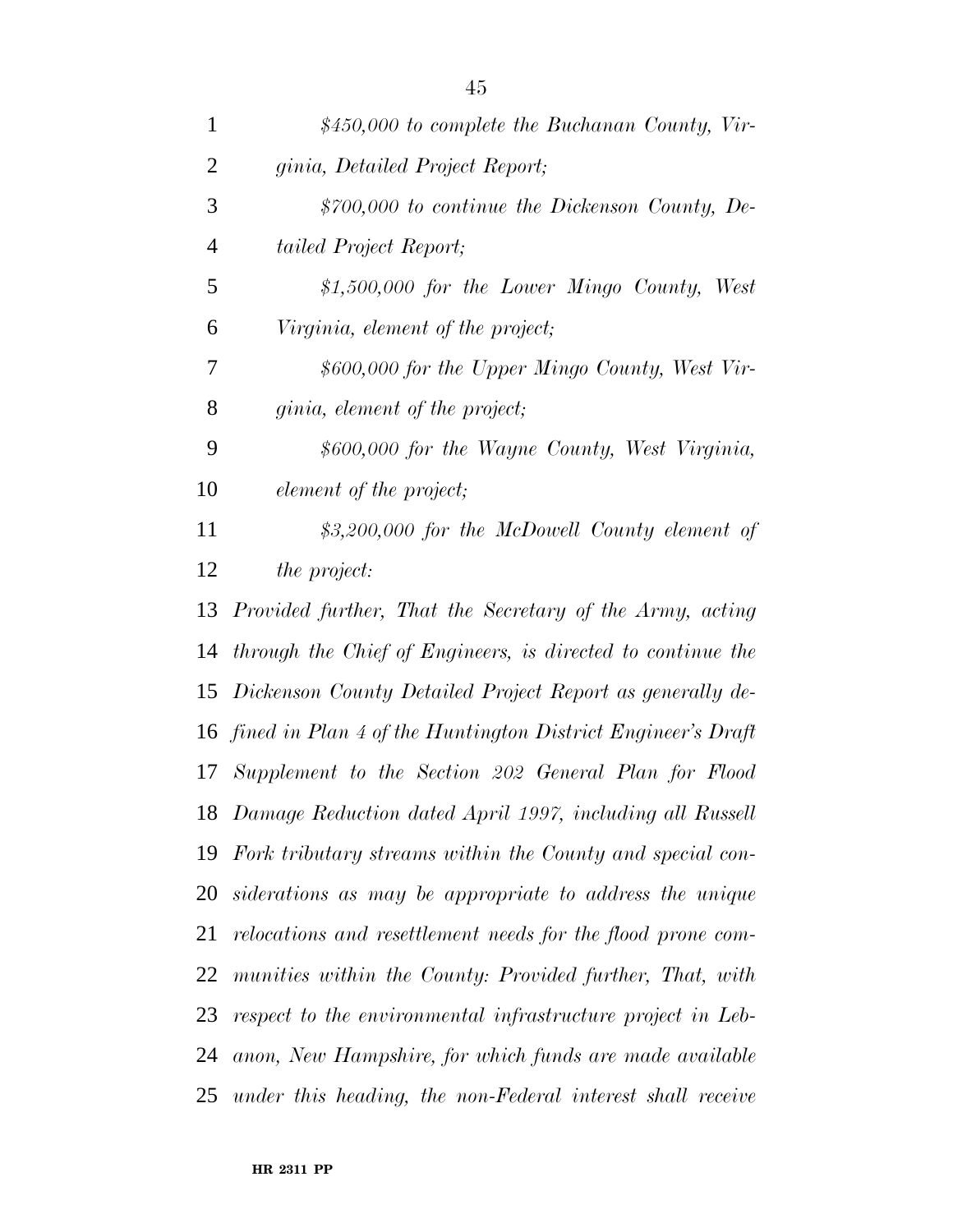*credit toward the non-Federal share of the cost of the project for work performed before the date of execution of the project cooperation agreement, if the Secretary determines the work is integral to the project: Provided further, That within the funds provided herein, \$250,000 may be used for the Horse-shoe Lake, Arkansas feasibility study.*

 *FLOOD CONTROL, MISSISSIPPI RIVER AND TRIBUTARIES, ARKANSAS, ILLINOIS, KENTUCKY, LOUISIANA, MIS-*

*SISSIPPI, MISSOURI, AND TENNESSEE*

 *For expenses necessary for prosecuting work of flood control, and rescue work, repair, restoration, or mainte- nance of flood control projects threatened or destroyed by flood, as authorized by law (33 U.S.C. 702a and 702g–1), \$328,011,000, to remain available until expended.*

*OPERATION AND MAINTENANCE, GENERAL*

**HR 2311 PP** *For expenses necessary for the preservation, operation, maintenance, and care of existing river and harbor, flood control, and related works, including such sums as may be necessary for the maintenance of harbor channels provided by a State, municipality or other public agency, outside of harbor lines, and serving essential needs of general com- merce and navigation; surveys and charting of northern and northwestern lakes and connecting waters; clearing and straightening channels; and removal of obstructions to navi- gation, \$1,833,263,000, to remain available until expended, of which not less than \$300,000 shall be used for a study*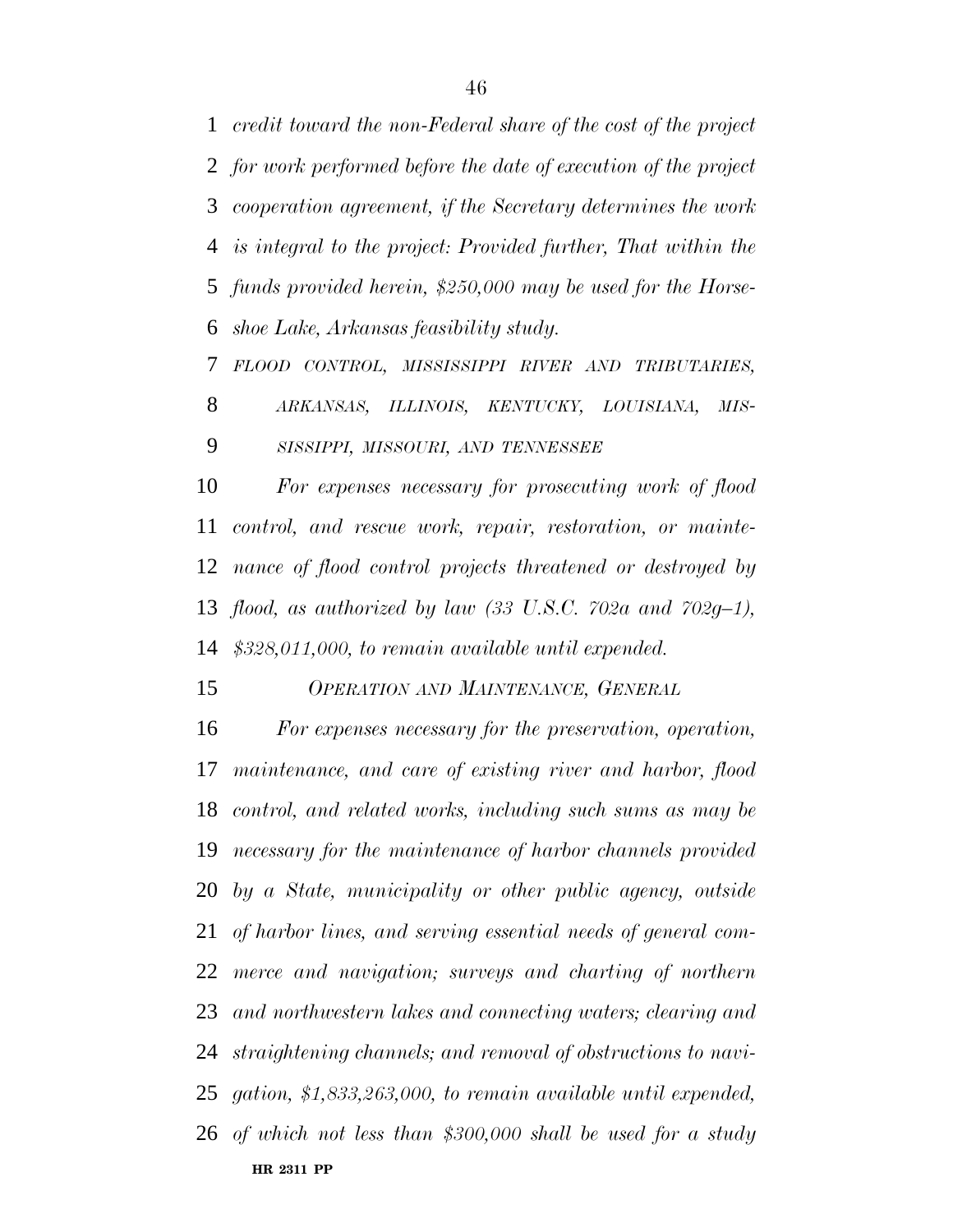*to determine, and develop a project that would make, the best use, on beaches of adjacent towns, of sand dredged from Morehead City Harbor, Carteret County, North Carolina; of which such sums as become available in the Harbor Maintenance Trust Fund, pursuant to Public Law 99–662, may be derived from that Fund, and of which such sums as become available from the special account established by the Land and Water Conservation Act of 1965, as amended (16 U.S.C. 460l), may be derived from that account for con- struction, operation, and maintenance of outdoor recreation facilities, and of which not less than \$400,000 shall be used to carry out maintenance dredging of the Sagamore Creek Channel, New Hampshire: Provided, That of funds appro- priated herein, for the Intracoastal Waterway, Delaware River to Chesapeake Bay, Delaware and Maryland, the Sec- retary of the Army, acting through the Chief of Engineers, is directed to reimburse the State of Delaware for normal operation and maintenance costs incurred by the State of Delaware for the SR1 Bridge from station 58*∂*00 to sta- tion 293*∂*00 between May 12, 1997 and September 30, 2002. Reimbursement costs shall not exceed \$1,277,000: Provided further, That the Secretary of the Army is directed to use \$2,000,000 of funds appropriated herein to remove and reinstall the docks and causeway, in kind, at Astoria East Boat Basin, Oregon: Provided further, That*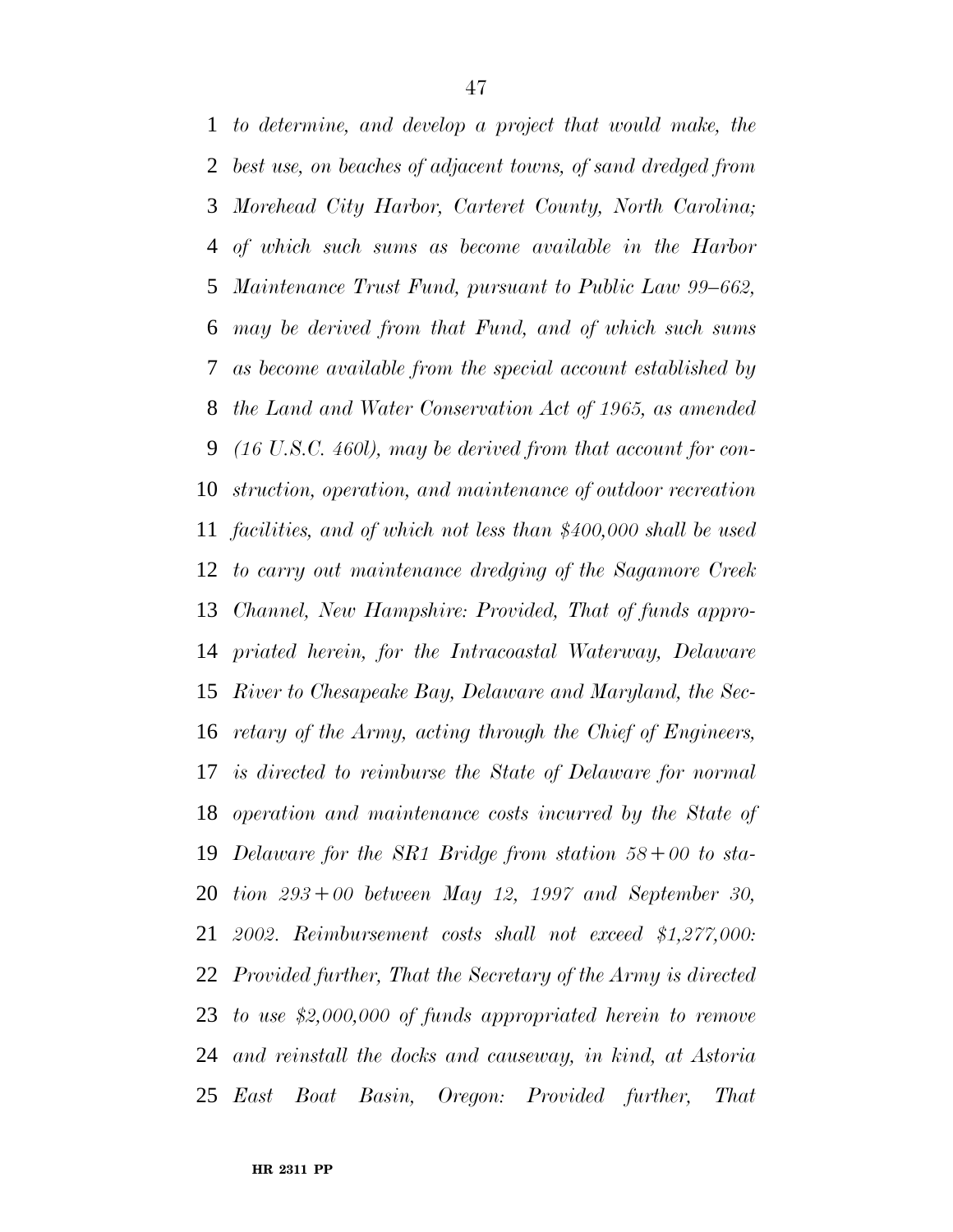*\$2,000,000 of the funds appropriated herein, the Secretary of the Army, acting through the Chief of Engineers, is di- rected to dredge a channel from the mouth of Wheeling Creek to Tunnel Green Park in Wheeling, West Virginia: Provided further, That \$500,000 of the funds appropriated herein shall be available for the conduct of activities related to the selection, by the Secretary of the Army in cooperation with the Environmental Protection Agency, of a permanent dis- posal site for environmentally sound dredged material from navigational dredging projects in the State of Rhode Island: Provided further, That the project for the Apalachicola, Chattahoochee and Flint Rivers Navigation, authorized by section 2 of the Rivers and Harbor Act of March 2, 1945 (Public Law 79–14; 59 Stat. 10) and modified by the first section of the River and Harbor Act of 1946 (60 Stat. 635, chapter 595), is modified to authorize the Secretary, as part of navigation maintenance activities to develop and imple- ment a plan to be integrated into the long-term dredged material management plan being developed for the Corley Slough reach as required by conditions of the State of Flor- ida water quality certification, for periodically removing sandy dredged material from the disposal area known as Site 40, located at mile 36.5 of the Apalachicola River, and from other disposal sites that the Secretary may determine to be needed, for the purpose of reuse of the disposal areas,*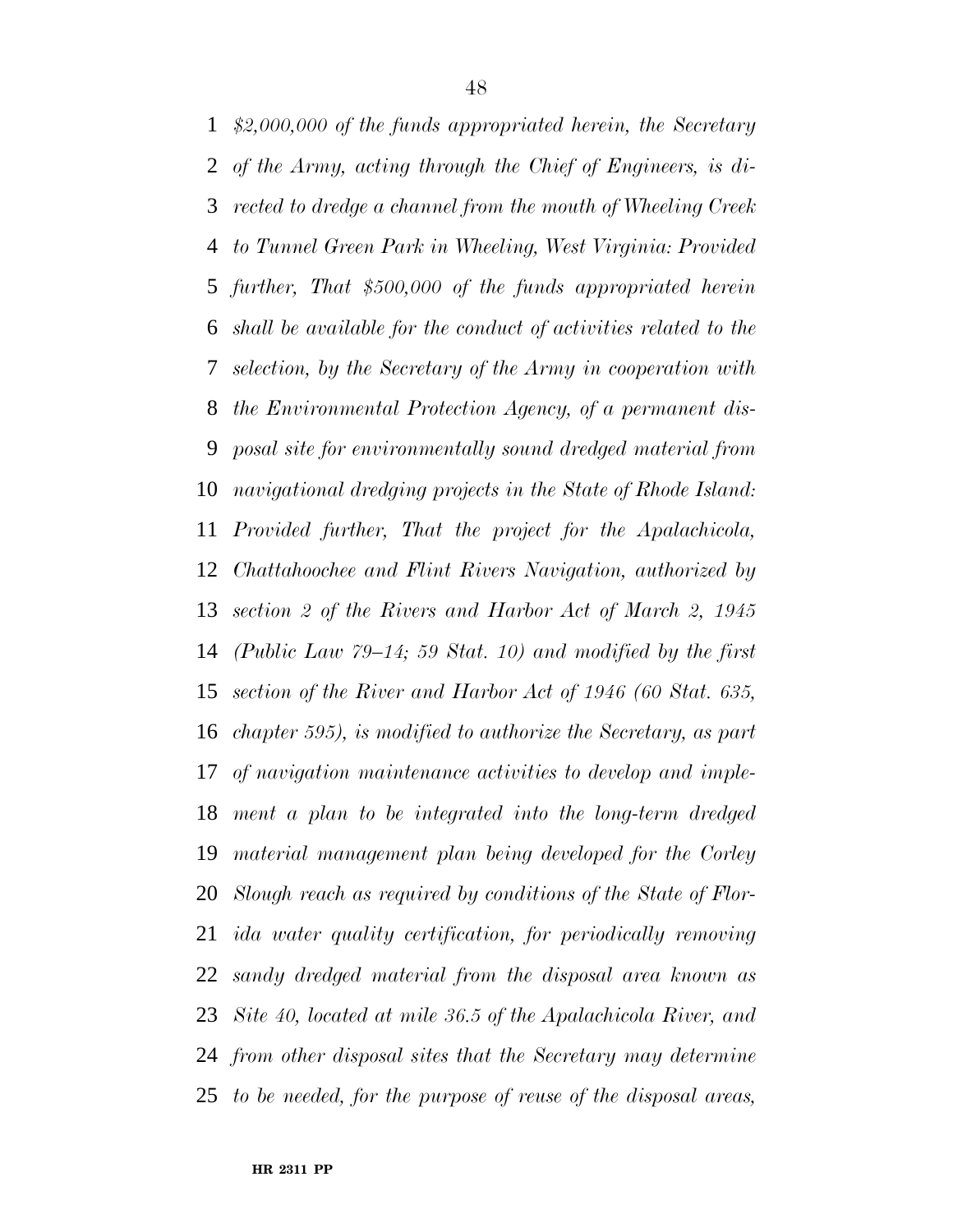*by transporting and depositing the sand for environ- mentally acceptable beneficial uses in coastal areas of northwest Florida to be determined in coordination with the State of Florida: Provided further, That the Secretary is authorized to acquire all lands, easements, and rights- of-way that may be determined by the Secretary, in con- sultation with the affected State, to be required for dredged material disposal areas to implement a long-term dredge material management plan: Provided further, That the long-term management plan shall be developed in coordina- tion with the State of Florida no later than 2 years from the date of enactment of this legislation: Provided further, That, \$5,000,000 shall be made available for these purposes and \$8,173,000 shall be made available for the Apalachi-cola, Chattahoochee and Flint Rivers Navigation.*

#### *REGULATORY PROGRAM*

 *For expenses necessary for administration of laws per- taining to regulation of navigable waters and wetlands, \$128,000,000, to remain available until expended.*

*FORMERLY UTILIZED SITES REMEDIAL ACTION PROGRAM*

 *For expenses necessary to clean up contamination from sites throughout the United States resulting from work performed as part of the Nation's early atomic energy pro-gram, \$140,000,000, to remain available until expended.*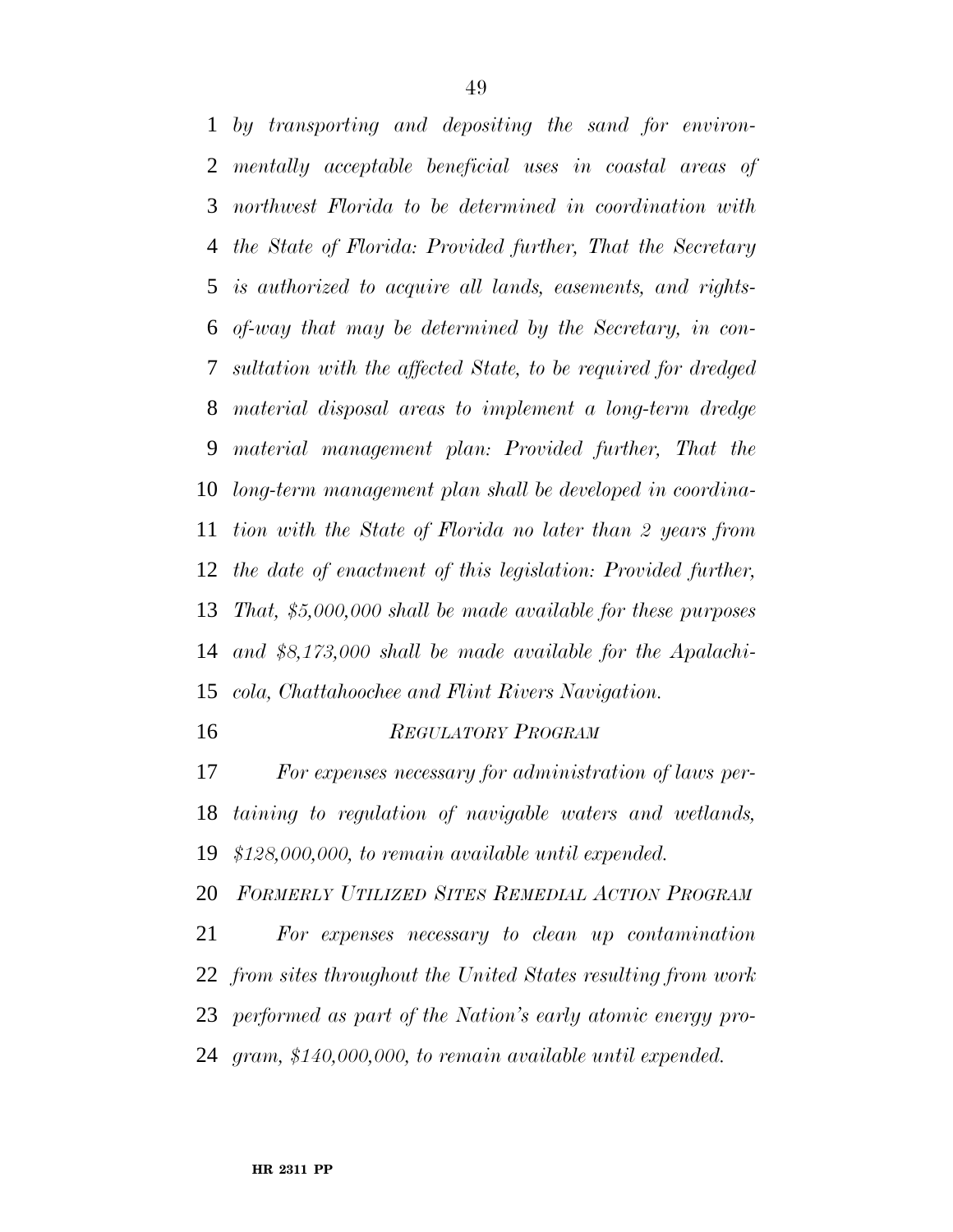#### *GENERAL EXPENSES*

 *For expenses necessary for general administration and related functions in the Office of the Chief of Engineers and offices of the Division Engineers; activities of the Coastal Engineering Research Board, the Humphreys Engineer Center Support Activity, the Water Resources Support Cen- ter, and headquarters support functions at the USACE Fi- nance Center, \$153,000,000, to remain available until ex- pended: Provided, That no part of any other appropriation provided in title I of this Act shall be available to fund the activities of the Office of the Chief of Engineers or the executive direction and management activities of the divi-sion offices.*

# *ADMINISTRATIVE PROVISIONS*

 *Appropriations in this title shall be available for offi- cial reception and representation expenses (not to exceed \$5,000); and during the current fiscal year the Revolving Fund, Corps of Engineers, shall be available for purchase (not to exceed 100 for replacement only) and hire of pas-senger motor vehicles.*

| 21 | <b>GENERAL PROVISIONS</b> |
|----|---------------------------|
| 22 | CORPS OF ENGINEERS-CIVIL  |

 *SEC. 101. Agreements proposed for execution by the As- sistant Secretary of the Army for Civil Works or the United States Army Corps of Engineers after the date of the enact-*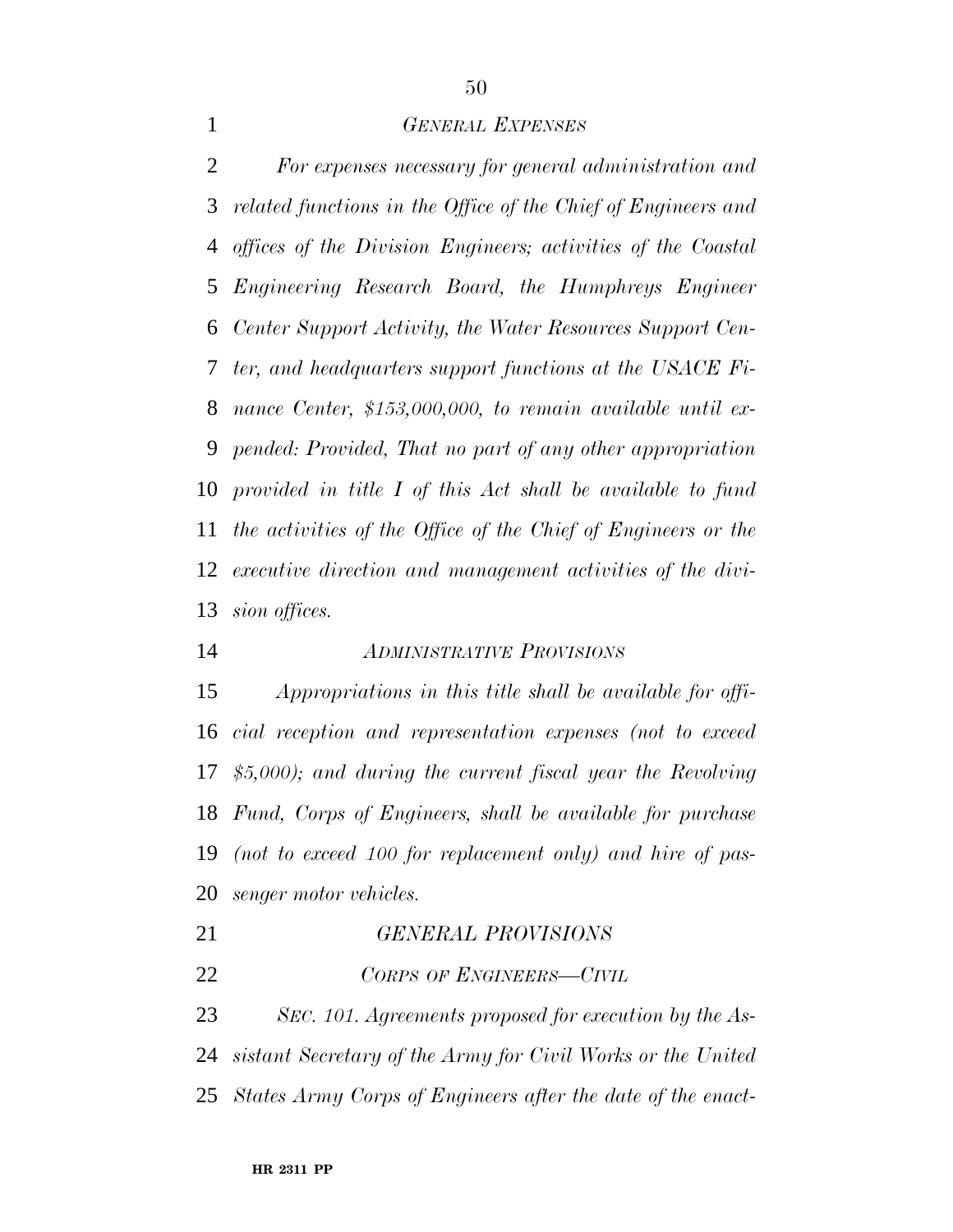*ment of this Act pursuant to section 4 of the Rivers and Harbor Act of 1915, Public Law 64–291; section 11 of the River and Harbor Act of 1925, Public Law 68–585; the Civil Functions Appropriations Act, 1936, Public Law 75– 208; section 215 of the Flood Control Act of 1968, as amend- ed, Public Law 90–483; sections 104, 203, and 204 of the Water Resources Development Act of 1986, as amended (Public Law 99–662); section 206 of the Water Resources Development Act of 1992, as amended, Public Law 102– 580; section 211 of the Water Resources Development Act of 1996, Public Law 104–303, and any other specific project authority, shall be limited to credits and reimbursements per project not to exceed \$10,000,000 in each fiscal year, and total credits and reimbursements for all applicable projects not to exceed \$50,000,000 in each fiscal year.*

 *SEC. 102. ST. GEORGES BRIDGE, DELAWARE. None of the funds made available in this Act may be used to carry out any activity relating to closure or removal of the St. Georges Bridge across the Intracoastal Waterway, Delaware River to Chesapeake Bay, Delaware and Maryland, includ- ing a hearing or any other activity relating to preparation of an environmental impact statement concerning the clo-sure or removal.*

 *SEC. 103. The Secretary may not expend funds to ac-celerate the schedule to finalize the Record of Decision for*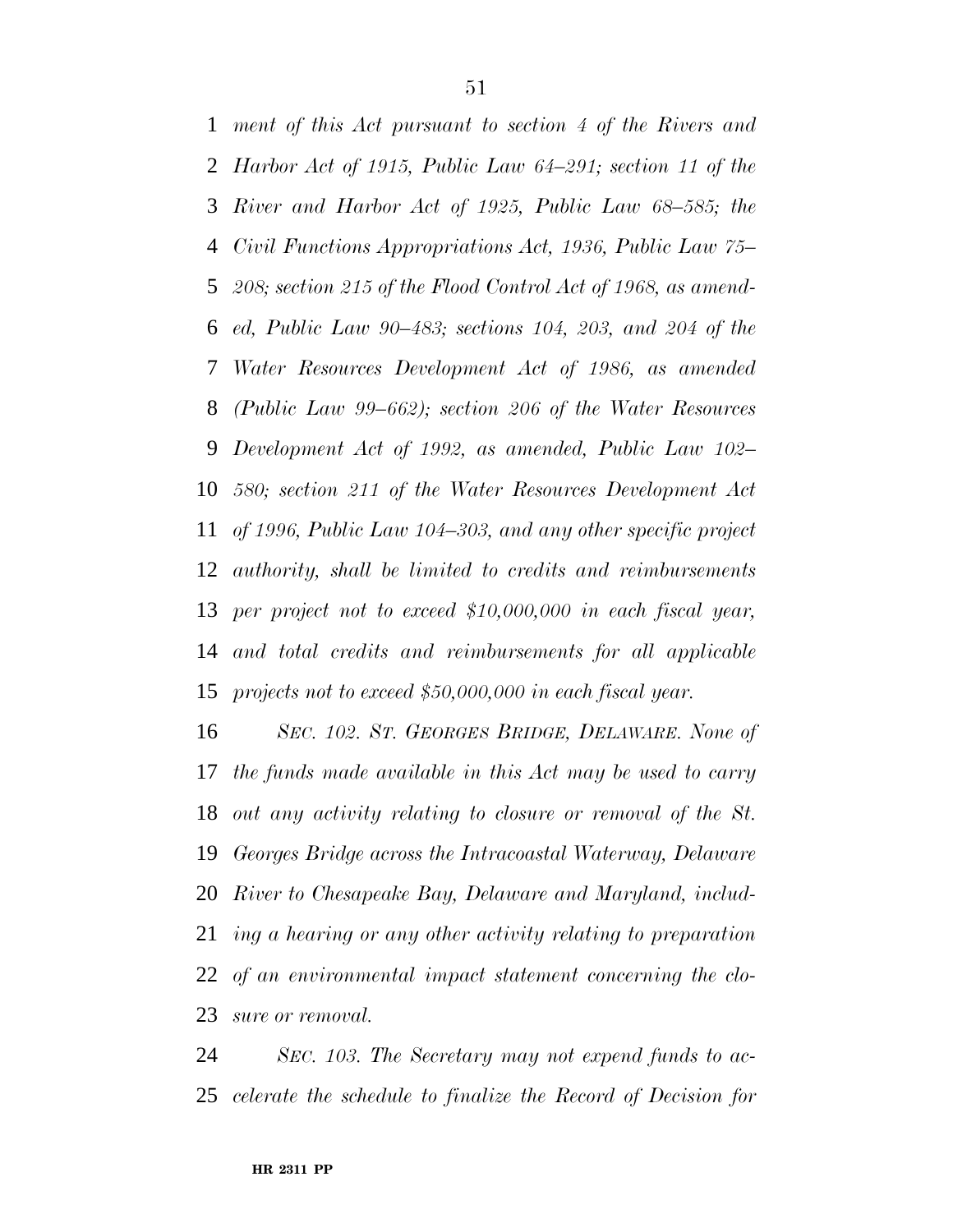*the revision of the Missouri River Master Water Control Manual and any associated changes to the Missouri River Annual Operating Plan. During consideration of revisions to the manual in fiscal year 2002, the Secretary may con- sider and propose alternatives for achieving species recovery other than the alternatives specifically prescribed by the United States Fish and Wildlife Service in the biological opinion of the Service. The Secretary shall consider the views of other Federal agencies, non-Federal agencies, and individuals to ensure that other congressionally authorized purposes are maintained.*

 *SEC. 104. The non-Federal interest shall receive credit towards the lands, easements, relocations, rights-of-way, and disposal areas required for the Lava Hot Springs res- toration project in Idaho, and acquired by the non-Federal interest before execution of the project cooperation agree- ment: Provided, That the Secretary shall provide credit for work only if the Secretary determines such work to be inte-gral to the project.*

 *SEC. 105. Of the funds provided under title I, \$15,500,000 shall be available for the Demonstration Ero-sion Control project, Mississippi.*

 *SEC. 106. Of the funds made available under Oper- ations and Maintenance, a total of \$3,000,000 may be made available for Perry Lake, Kansas.*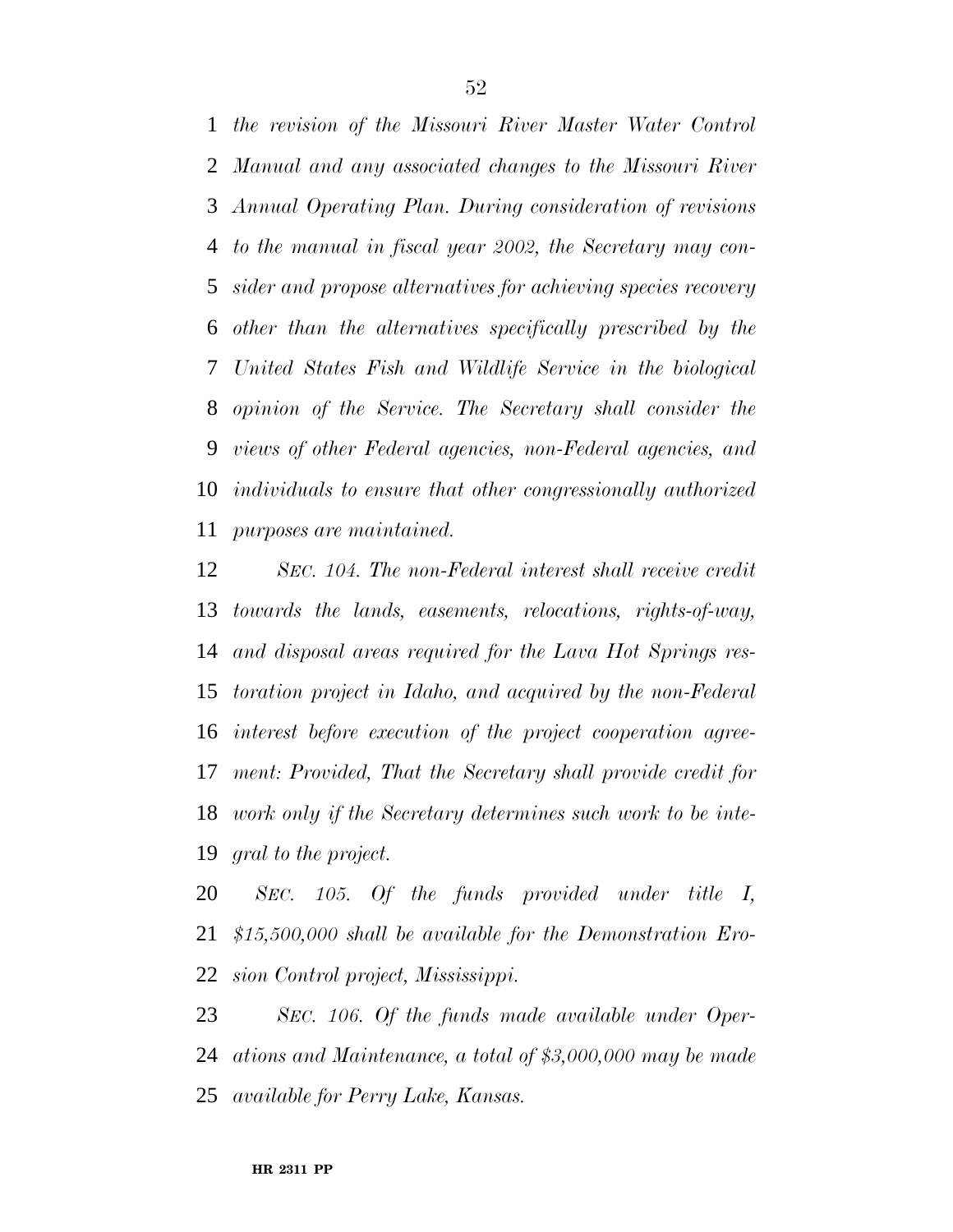*SEC. 107. GUADALUPE RIVER, CALIFORNIA. The project for flood control, Guadalupe River, California, au- thorized by section 401 of the Water Resources Development Act of 1986, and the Energy and Water Development Ap- propriation Acts of 1990 and 1992, is modified to authorize the Secretary to construct the project substantially in ac- cordance with the General Reevaluation and Environ- mental Report for Proposed Project Modifications, dated February 2001, at a total cost of \$226,800,000, with an estimated Federal cost of \$128,700,000, and estimated non-Federal cost of \$98,100,000.*

 *SEC. 108. Of the funds provided under Operations and Maintenance for McKlellan-Kerr, Arkansas River Naviga- tion System dredging, \$22,338,000 is provided: Provided, That of that amount, \$1,000,000 shall be for dredging on the Arkansas River for maintenance dredging at the author-ized depth.*

 *SEC. 109. DESIGNATION OF NONNAVIGABILITY FOR PORTIONS OF GLOUCESTER COUNTY, NEW JERSEY. (a) DESIGNATION.—*

 *(1) IN GENERAL.—The Secretary of the Army (referred to in section as the ''Secretary'') shall des- ignate as nonnavigable the areas described in para- graph (3) unless the Secretary, after consultation with local and regional public officials (including local*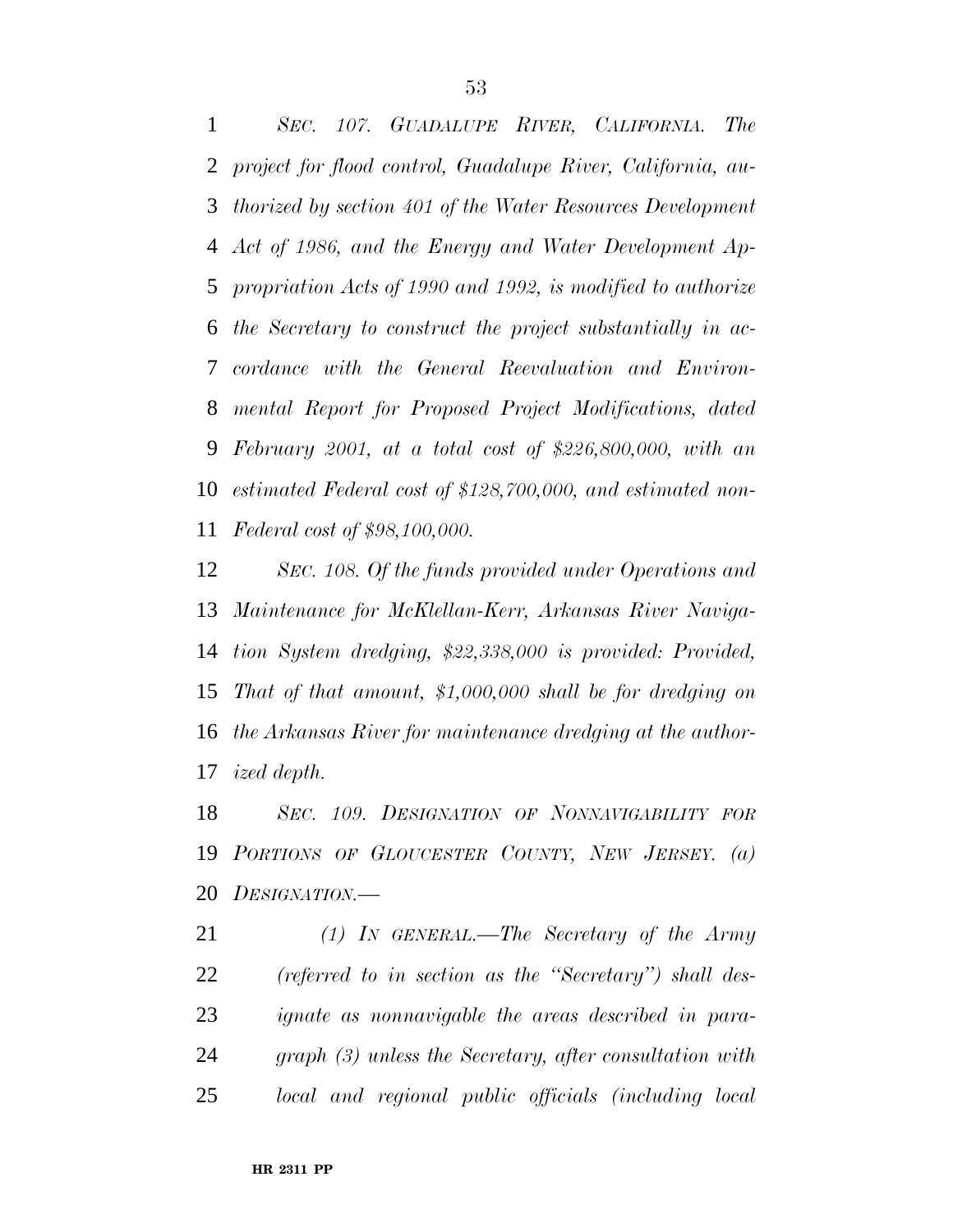| and regional planning organizations), makes a deter- |
|------------------------------------------------------|
| mination that 1 or more projects proposed to be car- |
| ried out in 1 or more areas described in paragraph   |
| $(2)$ are not in the public interest.                |
| (2) DESCRIPTION OF AREAS.—The areas referred         |
| to in paragraph (1) are certain parcels of property  |
| situated in the West Deptford Township, Gloucester   |
| County, New Jersey, as depicted on Tax Assessment    |
| Map #26, Block #328, Lots #1, 1.03, 1.08, and 1.09,  |
| more fully described as follows:                     |
| $(A)$ Beginning at the point in the easterly         |
| line of Church Street (49.50 feet wide), said be-    |
| ginning point being the following 2 courses from     |
| the intersection of the centerline of Church Street  |
| with the curved northerly right-of-way line of       |
| Pennsylvania-Reading Seashore Lines Railroad         |
| $(66.00 \text{ feet wide})$                          |
| (i) along said centerline of Church                  |
| Street N. $11^{\circ}28'50''$ E. 38.56 feet; thence  |
| (ii) along the same N. $61^{\circ}28'35''$ E.        |
| 32.31 feet to the point of beginning.                |
| (B) Said beginning point also being the end          |
| of the thirteenth course and from said beginning     |
| point runs; thence, along the aformentioned Eas-     |
| terly line of Church Street—                         |
|                                                      |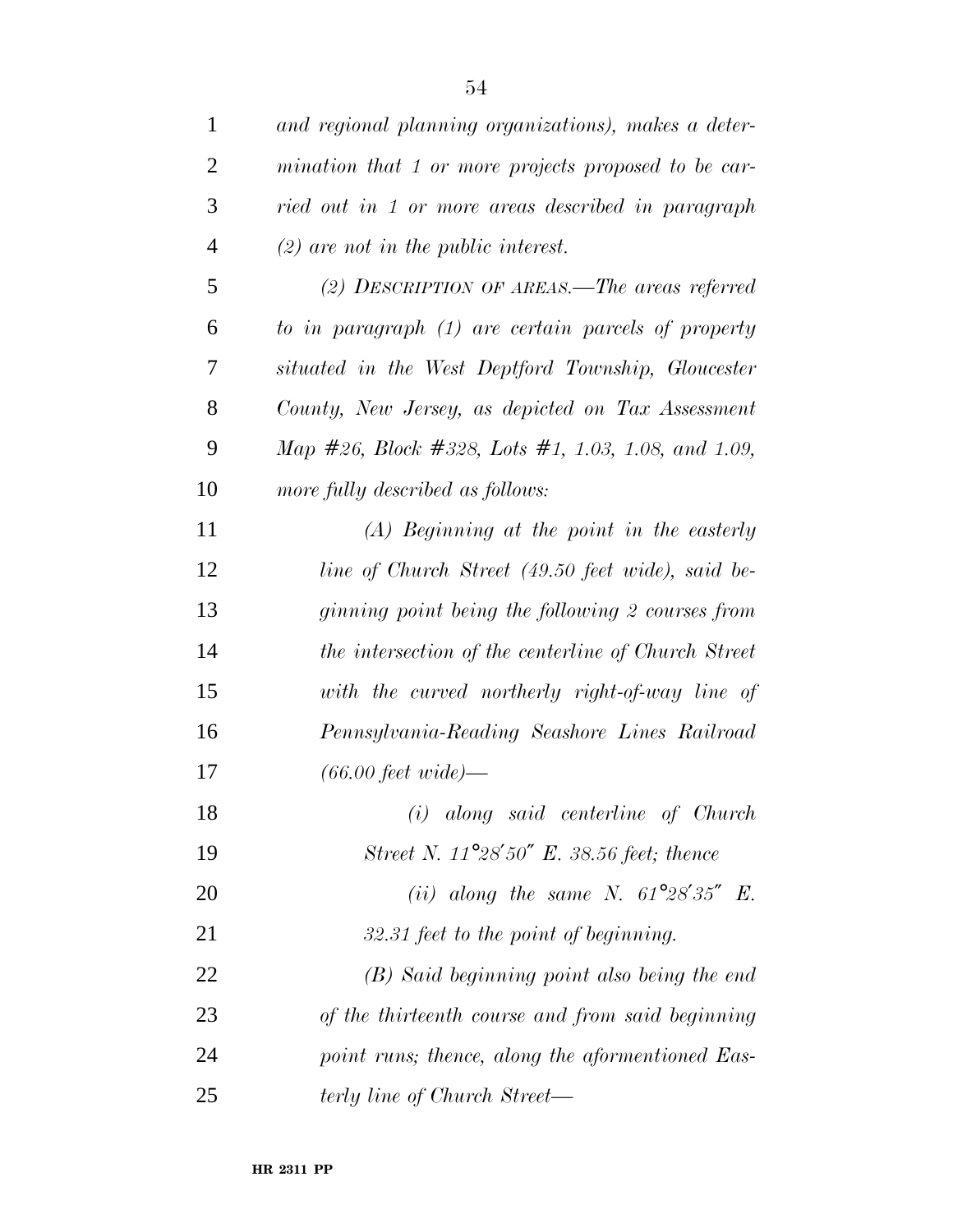| $\mathbf{1}$   | (i) N. $11^{\circ}28'50''$ E. 1052.14 feet; thence       |
|----------------|----------------------------------------------------------|
| $\overline{2}$ | $(ii)$ crossing Church Street, N.                        |
| 3              | $34^{\circ}19'51''$ W. 1590.16 feet; thence              |
| $\overline{4}$ | (iii) N. $27^{\circ}56'37''$ W. $3674.36$ feet;          |
| 5              | thence                                                   |
| 6              | (iv) N. $35^{\circ}33'54''$ W. $975.59$ feet;            |
| 7              | thence                                                   |
| 8              | (v) N. $57^{\circ}04'39''$ W. 481.04 feet; thence        |
| 9              | (vi) N. $36^{\circ}22'55''$ W. 870.00 feet to a          |
| 10             | point in the Pierhead and Bulkhead Line                  |
| 11             | along the Southeasterly shore of the Dela-               |
| 12             | <i>ware River</i> ; <i>thence</i>                        |
| 13             | (vii) along the same line N. $53^{\circ}37'05''$         |
| 14             | $E. 1256.19 \text{ feet}$ ; thence                       |
| 15             | $(viii)$ still along the same, N.                        |
| 16             | $86^{\circ}10'29''$ E. 1692.61 feet; thence, still along |
| 17             | the same the following thirteenth courses                |
| 18             | (ix) S. $67^{\circ}44'20''$ E. 1090.00 feet to a         |
| 19             | point in the Pierhead and Bulkhead Line                  |
| 20             | along the Southwesterly shore of Woodbury                |
| 21             | Creek; thence                                            |
| 22             | (x) S. $39^{\circ}44'20''$ E. 507.10 feet; thence        |
| 23             | (xi) S. $31^{\circ}01'38''$ E. $1062.95$ feet;           |
| 24             | <i>thence</i>                                            |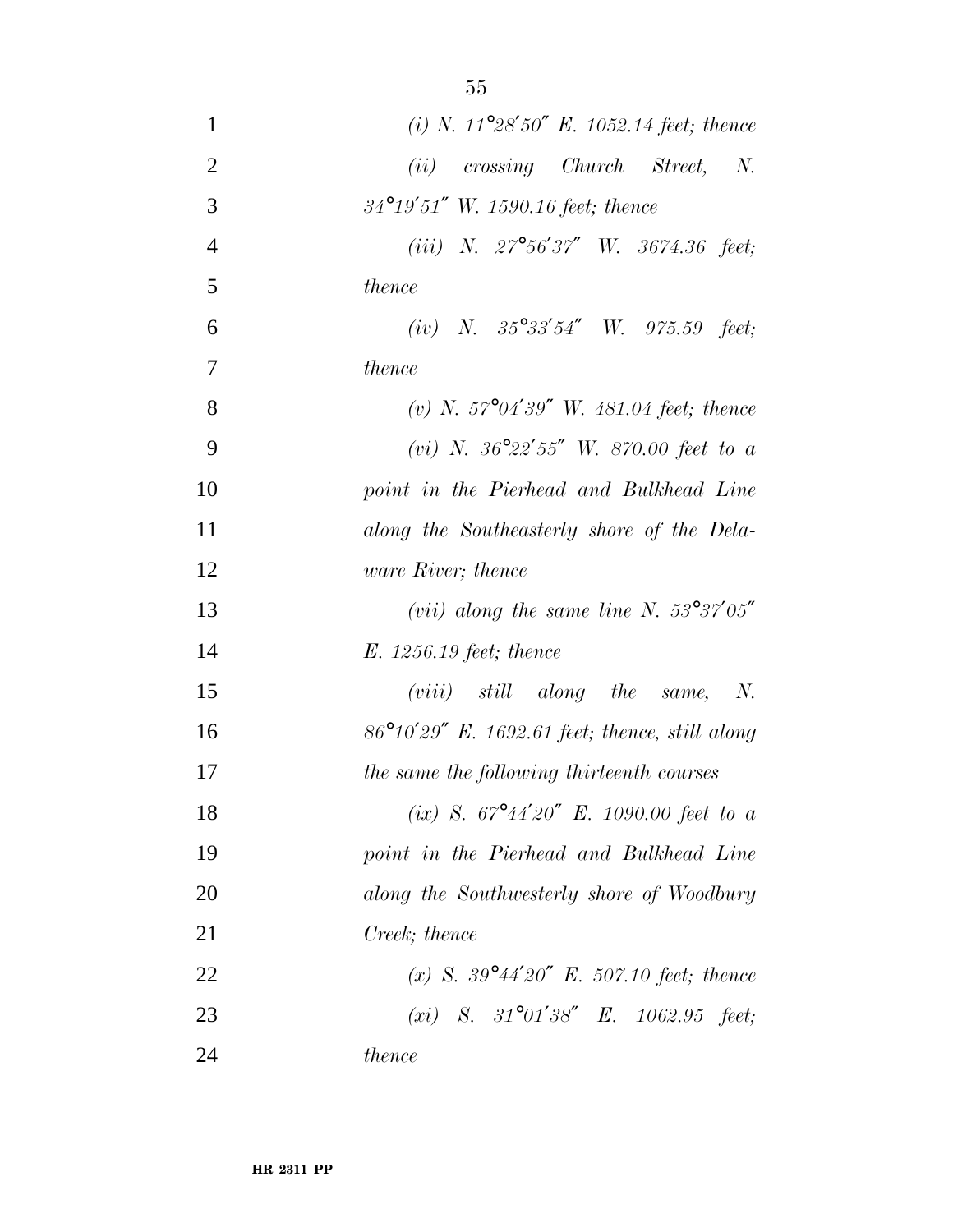| $\mathbf{1}$   | ( <i>xii</i> ) S. $34^{\circ}34'20''$ E. $475.00$ feet;  |
|----------------|----------------------------------------------------------|
| $\overline{2}$ | thence                                                   |
| 3              | ( <i>xiii</i> ) S. $32^{\circ}20'28''$ E. $254.18$ feet; |
| $\overline{4}$ | thence                                                   |
| 5              | (xiv) S. $52^{\circ}55'49''$ E. $964.95$ feet;           |
| 6              | thence                                                   |
| $\overline{7}$ | (xv) S. $56^{\circ}24'40''$ E. 366.60 feet; thence       |
| 8              | $(xvi)$ S. $80^{\circ}31'50''$ E. 100.51 feet;           |
| 9              | thence                                                   |
| 10             | $(xvii)$ N. 75°30'00" E. 120.00 feet;                    |
| 11             | <i>thence</i>                                            |
| 12             | (xviii) N. 53°09'00" E. 486.50 feet;                     |
| 13             | thence                                                   |
| 14             | (xix) N. 81°18'00" E. 132.00 feet;                       |
| 15             | thence                                                   |
| 16             | $(xx)$ S. 56°35'00" E. 115.11 feet; thence               |
| 17             | $(xxi)$ S. $42^{\circ}00'00''$ E. 271.00 feet;           |
| 18             | thence                                                   |
| 19             | (xxii) S. $48^{\circ}30'00''$ E. 287.13 feet to a        |
| 20             | point in the Northwesterly line of Grove Av-             |
| 21             | enue $(59.75 \text{ feet wide});$ thence                 |
| 22             | $(xxiii)$ S. $23^{\circ}09'50''$ W. $4120.49$ feet;      |
| 23             | thence                                                   |
| 24             | $(xxi)$ N. $66^{\circ}50'10''$ W. 251.78 feet;           |
| 25             | <i>thence</i>                                            |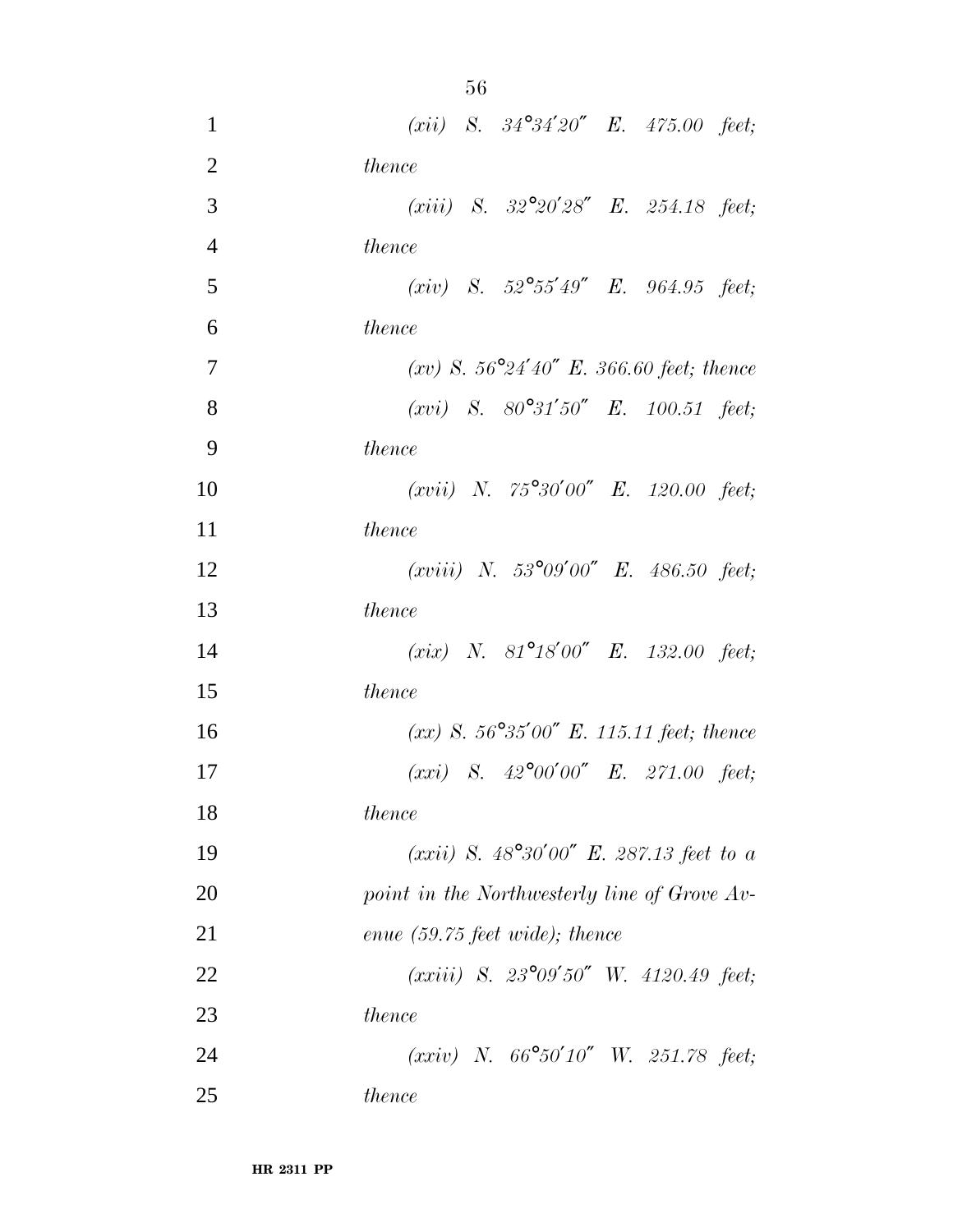| $\mathbf{1}$   | $(xxy)$ S. $36^{\circ}05'20''$ E. 228.64 feet;        |
|----------------|-------------------------------------------------------|
| $\overline{2}$ | thence                                                |
| 3              | $(xxvi)$ S. 58°53'00" W. 1158.36 feet to              |
| $\overline{4}$ | a point in the Southwesterly line of said             |
| 5              | River Lane; thence                                    |
| 6              | $(xxvii)$ S. $41^{\circ}31'35''$ E. 113.50 feet;      |
| $\tau$         | thence                                                |
| 8              | $(xxviii)$ S. 61°28'35" W. 863.52 feet to             |
| 9              | the point of beginning.                               |
| 10             | $(C)(i)$ Except as provided in clause (ii), be-       |
| 11             | ginning at a point in the centerline of Church        |
| 12             | Street (49.50 feet wide) where the same is inter-     |
| 13             | sected by the curved northerly line of Pennsyl-       |
| 14             | vania-Reading Seashore Lines Railroad right-of-       |
| 15             | way (66.00 feet wide), along that Railroad, on a      |
| 16             | curve to the left, having a radius of $1465.69$ feet, |
| 17             | an arc distance of 1132.14 feet—                      |
| 18             | (I) N. $88^{\circ}45'47''$ W. 1104.21 feet;           |
| 19             | thence                                                |
| 20             | (II) S. $69^{\circ}06'30''$ W. $1758.95$ feet;        |
| 21             | <i>thence</i>                                         |
| 22             | (III) N. $23^{\circ}04'43''$ W. 600.19 feet;          |
| 23             | <i>thence</i>                                         |
| 24             | (IV) N. $19^{\circ}15'32''$ W. $3004.57$ feet;        |
| 25             | thence                                                |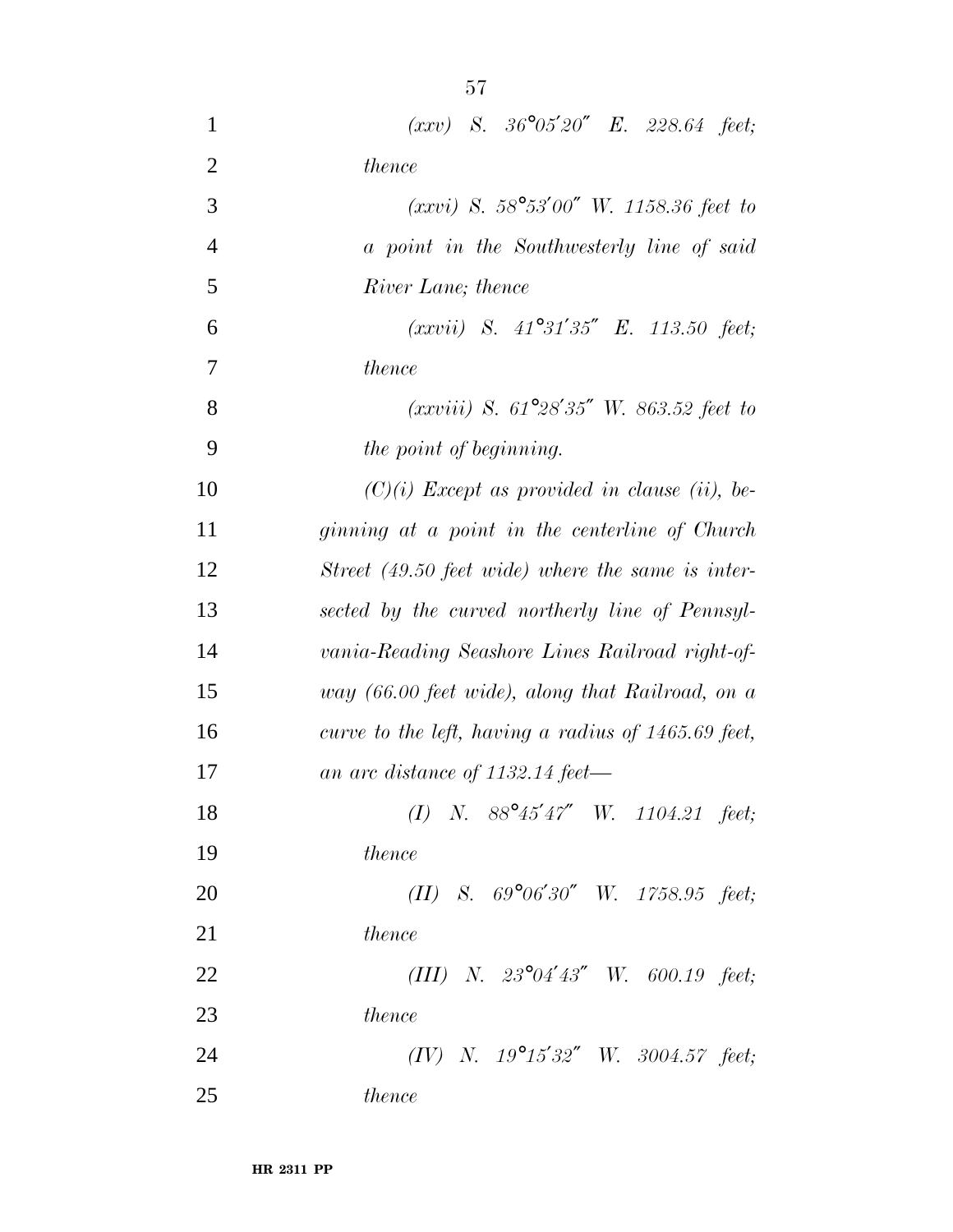| $\mathbf{1}$   | (V) N. $44^{\circ}52'41''$ W. 897.74 feet; thence     |
|----------------|-------------------------------------------------------|
| $\overline{2}$ | (VI) N. 32°26'05" W. 2765.99 feet to a                |
| 3              | point in the Pierhead and Bulkhead Line               |
| $\overline{4}$ | along the Southeasterly shore of the Dela-            |
| 5              | <i>ware River</i> ; thence                            |
| 6              | (VII) N. $53^{\circ}37'05''$ E. $2770.00$ feet;       |
| $\overline{7}$ | <i>thence</i>                                         |
| 8              | (VIII) S. $36^{\circ}22'55''$ E. 870.00 feet;         |
| 9              | thence                                                |
| 10             | $(IX)$ S. $57^{\circ}04'39''$ E. $481.04$ feet;       |
| 11             | <i>thence</i>                                         |
| 12             | (X) S. $35^{\circ}33'54''$ E. 975.59 feet; thence     |
| 13             | $(XI)$ S. $27^{\circ}56'37''$ E. 3674.36 feet;        |
| 14             | thence                                                |
| 15             | (XII) crossing Church Street, S.                      |
| 16             | $34^{\circ}19'51''$ E. 1590.16 feet to a point in the |
| 17             | easterly line of Church Street; thence                |
| 18             | (XIII) S. $11^{\circ}28'50''$ W. $1052.14$ feet;      |
| 19             | thence                                                |
| 20             | $(XIV)$ S. $61^{\circ}28'35''$ W. 32.31 feet;         |
| 21             | thence                                                |
| 22             | (XV) S. $11^{\circ}28'50''$ W. 38.56 feet to the      |
| 23             | point of beginning.                                   |
| 24             | $(ii)$ The parcel described in clause $(i)$ does      |
| 25             | not include the parcel beginning at the point in      |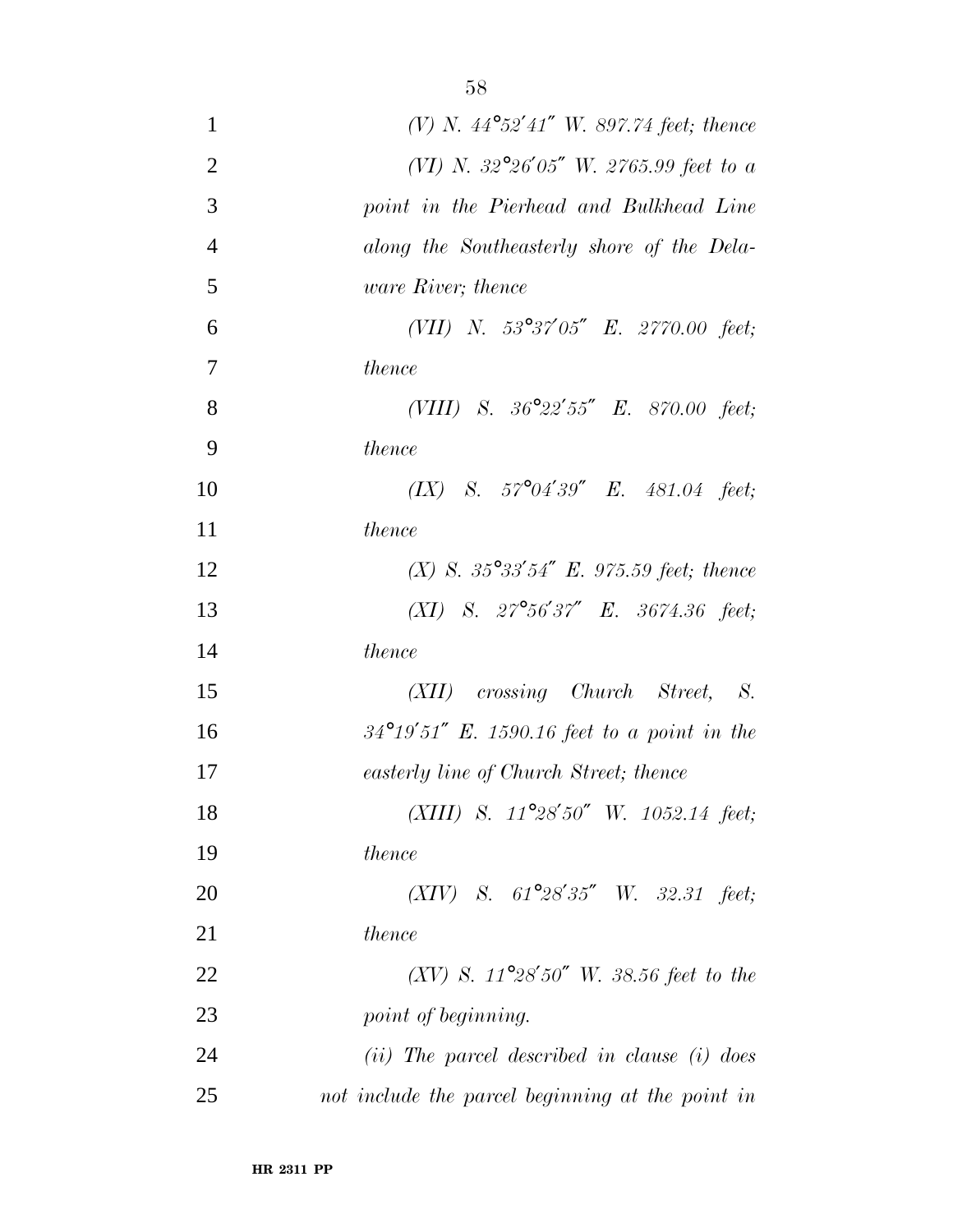| $\mathbf{1}$   | the centerline of Church Street (49.50 feet wide),       |
|----------------|----------------------------------------------------------|
| $\overline{2}$ | that point being N. $11^{\circ}28'50''$ E. 796.36 feet,  |
| 3              | measured along the centerline, from its intersec-        |
| $\overline{4}$ | tion with the curved northerly right-of-way line         |
| 5              | of Pennsylvania-Reading Seashore Lines Rail-             |
| 6              | road $(66.00 \text{ feet wide})$ —                       |
| $\overline{7}$ | (I) N. $78^{\circ}27'40''$ W. 118.47 feet; thence        |
| 8              | (II) N. $15^{\circ}48'40''$ W. $120.51$ feet;            |
| 9              | thence                                                   |
| 10             | (III) N. $77^{\circ}53'00''$ E 189.58 feet to a          |
| 11             | point in the centerline of Church Street;                |
| 12             | thence                                                   |
| 13             | (IV) S. $11^{\circ}28'50''$ W. 183.10 feet to the        |
| 14             | point of beginning.                                      |
| 15             | (b) LIMITS ON APPLICABILITY; REGULATORY RE-              |
| 16             | QUIREMENTS.-                                             |
| 17             | $(1)$ IN GENERAL.—The designation under sub-             |
| 18             | section $(a)(1)$ shall apply to those parts of the areas |
| 19             | described in subsection $(a)$ that are or will be bulk-  |
| 20             | headed and filled or otherwise occupied by permanent     |
| 21             | structures, including marina facilities.                 |
| 22             | $(2)$ APPLICABLE LAW.—All activities described           |
| 23             | in paragraph (1) shall be subject to all applicable      |
| 24             | Federal law, including—                                  |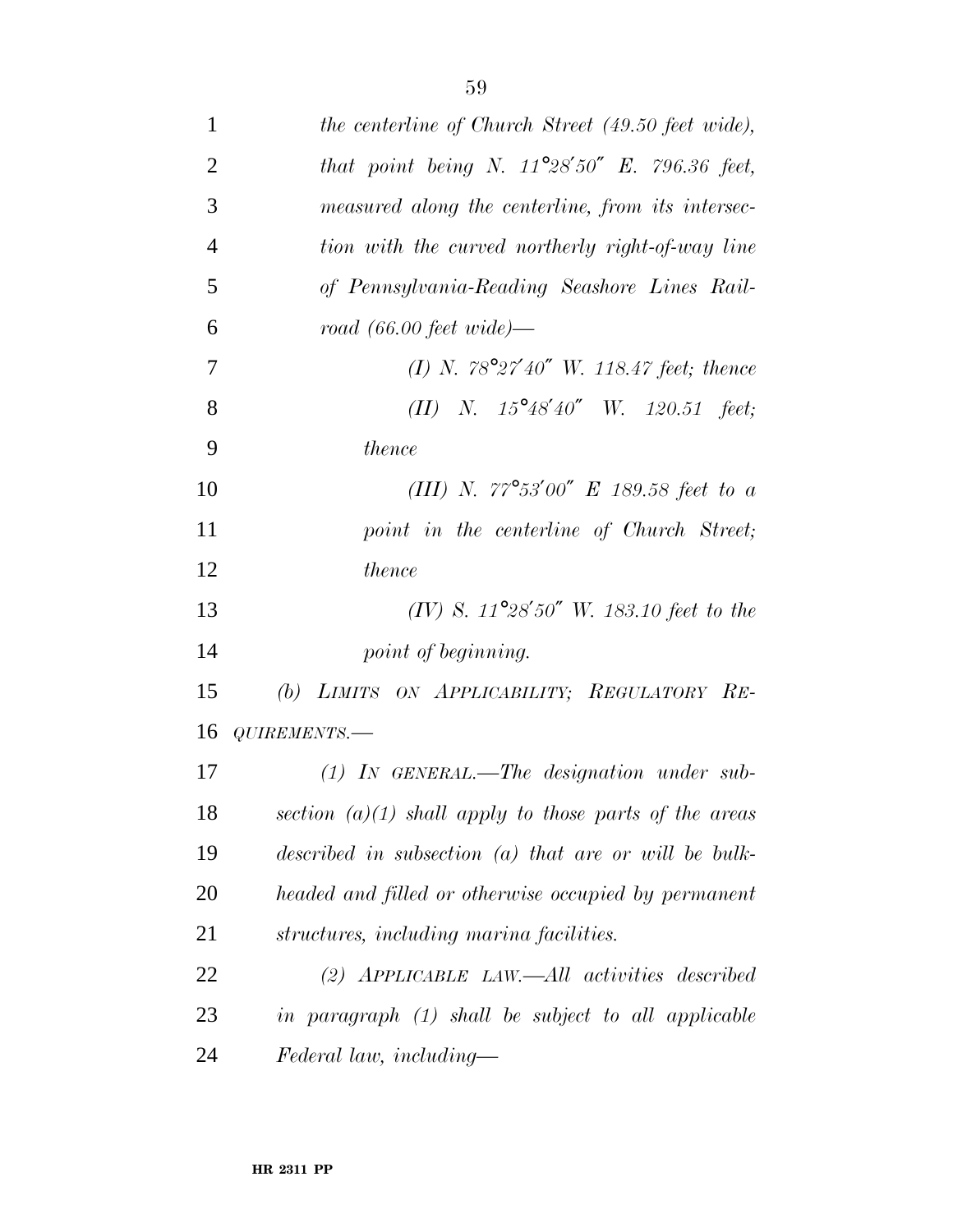| $\mathbf{1}$   | $(A)$ the Act of March 3, 1899 (30 Stat.                          |
|----------------|-------------------------------------------------------------------|
| $\overline{2}$ | 1121, chapter $425$ );                                            |
| 3              | $(B)$ section 404 of the Federal Water Pollu-                     |
| $\overline{4}$ | tion Control Act $(33 \text{ U.S.C. } 1344)$ ; and                |
| 5              | (C) the National Environmental Policy Act                         |
| 6              | of 1969 (42 U.S.C. 4321 et seq.).                                 |
| 7              | (c) TERMINATION OF DESIGNATION.—If, on the date                   |
| 8              | that is 20 years after the date of enactment of this Act,         |
| 9              | any area or portion of an area described in subsection            |
| 10             | $(a)(3)$ is not bulkheaded, filled, or otherwise occupied by      |
| 11             | permanent structures (including marina facilities) in ac-         |
|                | 12 cordance with subsection $(b)$ , or if work in connection with |
| 13             | any activity authorized under subsection $(b)$ is not com-        |
|                | 14 menced by the date that is 5 years after the date on which     |
| 15             | permits for the work are issued, the designation of non-          |
| 16             | navigability under subsection $(a)(1)$ for that area or por-      |
| 17             | tion of an area shall terminate.                                  |
| 18             | SEC. 110. NOME HARBOR TECHNICAL CORRECTIONS.                      |
| 19             | Section $101(a)(1)$ of Public Law $106-53$ (the Water Re-         |
| 20             | sources Development Act of 1999) is amended by-                   |
| 21             | (1) striking " $$25,651,000"$ and inserting in its                |
| 22             | place " $$39,000,000$ "; and                                      |
| 23             | (2) striking " $$20,192,000"$ and inserting in its                |
| 24             | place "\$33,541,000".                                             |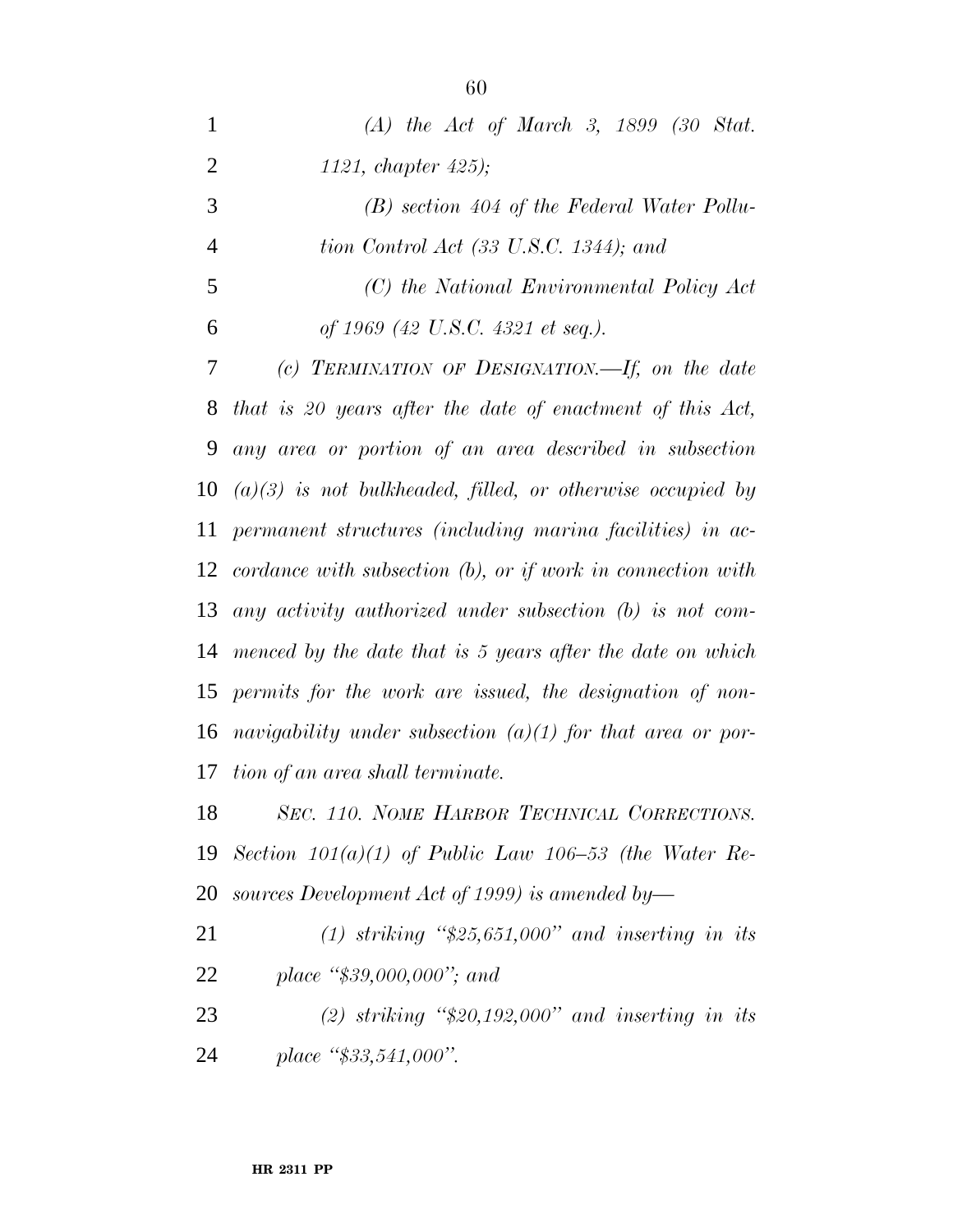*SEC. 111. The Secretary of the Army shall not accept or solicit non-Federal voluntary contributions for shore pro- tection work in excess of the minimum requirements estab- lished by law; except that, when voluntary contributions are tendered by a non-Federal sponsor for the prosecution of work outside the authorized scope of the Federal project at full non-Federal expense, the Secretary is authorized to ac-cept said contributions.*

 *SEC. 112. Section 211 of the Water Resources and De- velopment Act of 2000 (P.L. 106–541; 114 Stat. 2592–2593) is amended by adding the following language at the end of subsection (d):*

 *''(3) ENGINEERING RESEARCH AND DEVELOP-*14 MENT CENTER.—The Engineering Research and De- *velopment Center is exempt from the requirements of this section.''.*

 *SEC. 113. Section 514(g) of the Water Resources and Development Act of 1999 (113 Stat. 343) is amended by striking ''fiscal years 2000 and 2001'' and inserting in lieu thereof ''fiscal years 2000 through 2002''.*

 *SEC. 114. (a)(1) Not later than December 31, 2001, the Secretary shall investigate the flood control project for Fort Fairfield, Maine, authorized under section 205 of the Flood Control Act of 1948 (33 U.S.C. 701s); and*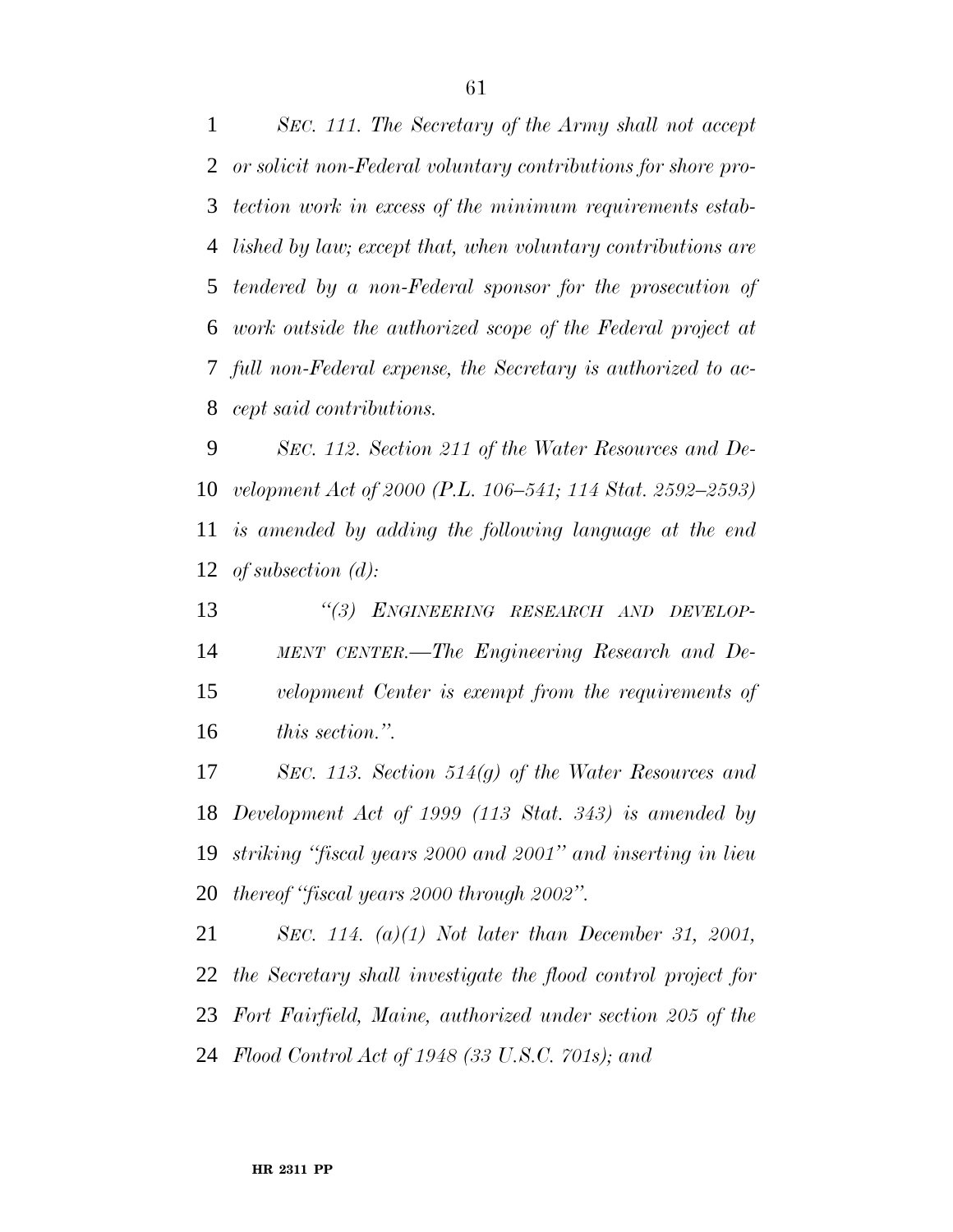*(2) determine whether the Secretary is responsible for a design deficiency in the project relating to the interference of ice with pump operation.*

 *(b) If the Secretary determines under subsection (a) that the Secretary is responsible for the design deficiency, the Secretary shall correct the design deficiency, including the cost of design and construction, at 100 percent Federal expense.*

 *SEC. 115. The Corps of Engineers is urged to proceed with design of the Section 205 Mad Creek Flood Control Project in Iowa.*

 *SEC. 116. CERRILLOS DAM, PUERTO RICO. The Sec- retary of the Army shall reassess the allocation of Federal and non-Federal costs for construction of the Cerrillos Dam, carried out as part of the project for flood control, Portugues and Bucana Rivers, Puerto Rico.*

 *SEC. 117. RARITAN RIVER BASIN, GREEN BROOK SUBBASIN, NEW JERSEY. The Secretary of the Army shall implement, with a Federal share of 75 percent and a non- Federal share of 25 percent, a buyout plan in the western portion of Middlesex Borough, located in the Green Brook subbasin of the Raritan River basin, New Jersey, that includes—*

 *(1) the buyout of not to exceed 10 single-family residences;*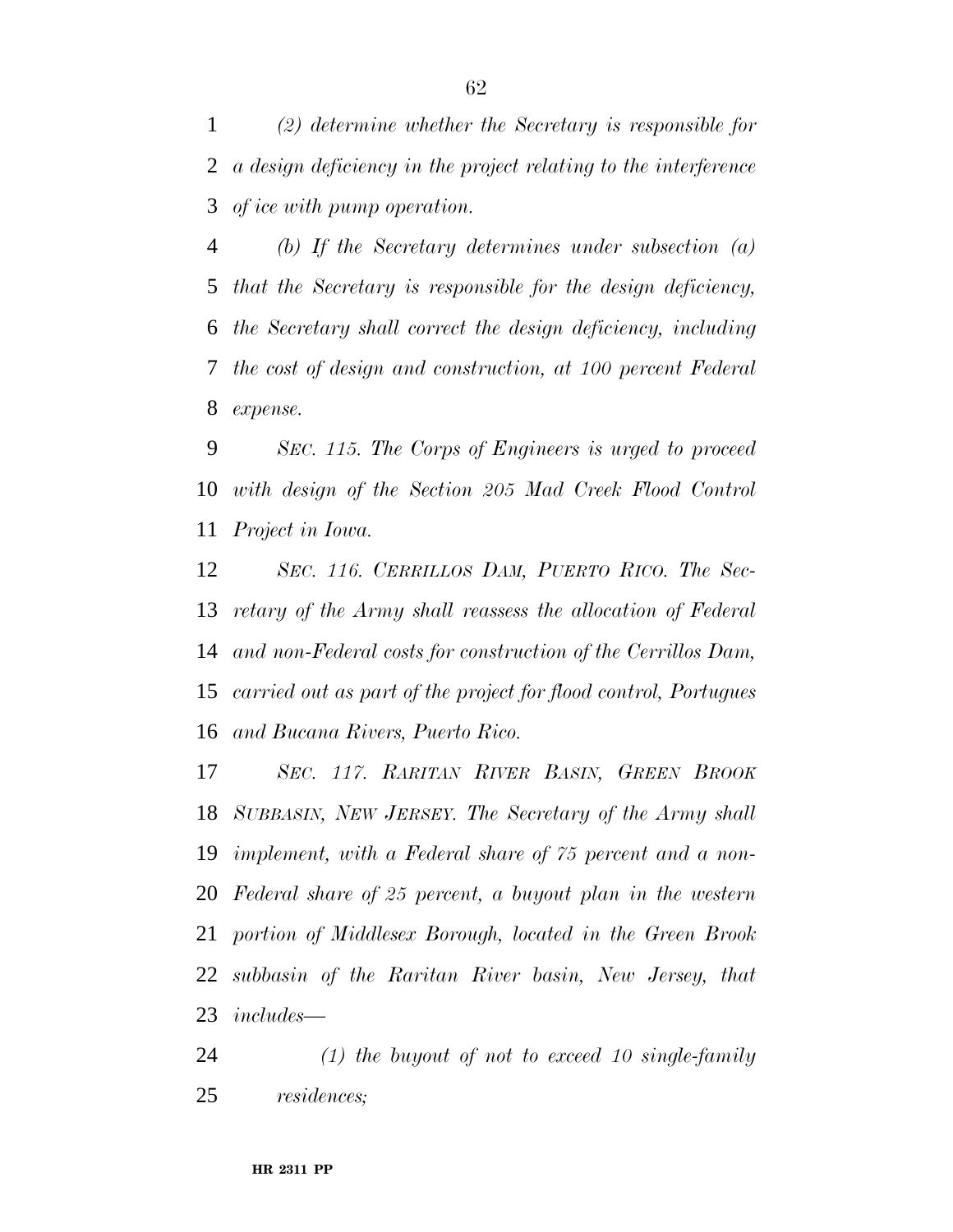| $\mathbf{1}$   | $(2)$ floodproofing of not to exceed 4 commercial        |
|----------------|----------------------------------------------------------|
| $\overline{c}$ | buildings located along Prospect Place or Union Ave-     |
| 3              | nue; and                                                 |
| $\overline{4}$ | $(3)$ the buyout of not to exceed 3 commercial           |
| 5              | buildings located along Raritan Avenue or Lincoln        |
| 6              | Avenue.                                                  |
| 7              | SEC. 118. STUDY OF CORPS CAPABILITY TO CONSERVE          |
| 8              | FISH AND WILDLIFE. Section 704(b) of the Water Resources |
| 9              | Development Act of 1986 (33 U.S.C. 2263(b)) is amended—  |
| 10             | (1) by redesignating paragraphs $(1)$ , $(2)$ , $(3)$ ,  |
| 11             | and (4) as subparagraphs (A), (B), (C), and (D), re-     |
| 12             | <i>spectively;</i>                                       |
| 13             | $(2)$ by striking " $(b)$ The Secretary" and insert-     |
| 14             | ing the following:                                       |
| 15             | "(b) PROJECTS.—                                          |
| 16             | "(1) In GENERAL.—The Secretary"; and                     |
| 17             | $(3)$ by striking "The non-Federal share of the          |
| 18             | cost of any project under this section shall be 25 per-  |
| 19             | cent." and inserting the following:                      |
| 20             | "(2) COST SHARING.—                                      |
| 21             | "(A) IN GENERAL.—The non-Federal share                   |
| 22             | of the cost of any project under this subsection         |
| 23             | shall be 25 percent.                                     |
| 24             | "(B) $F$ ORM.—The non-Federal share may                  |
| 25             | be provided through in-kind services, including          |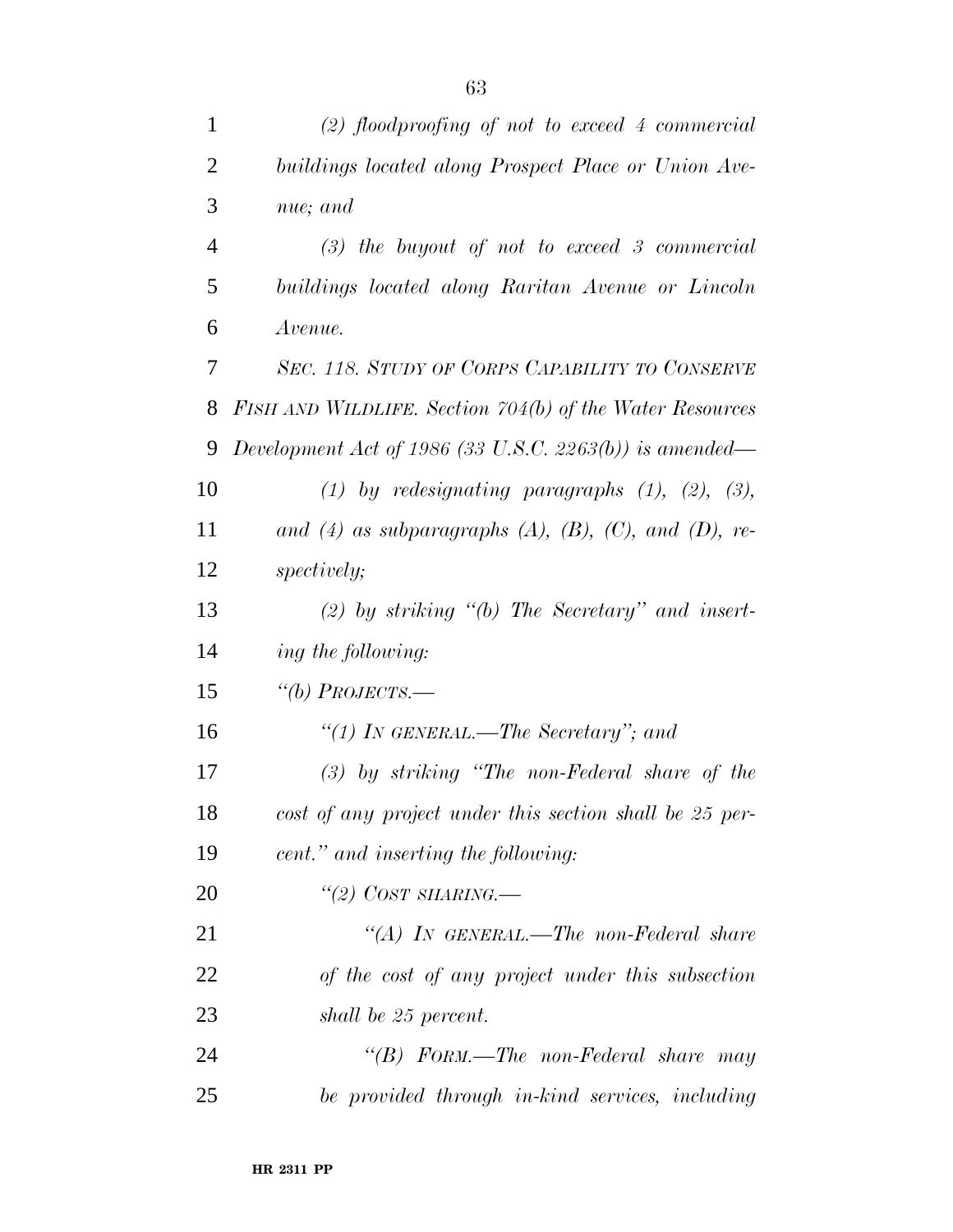| $\mathbf{1}$   | the provision by the non-Federal interest of shell             |
|----------------|----------------------------------------------------------------|
| $\overline{2}$ | stock material that is determined by the Chief of              |
| 3              | Engineers to be suitable for use in carrying out               |
| $\overline{4}$ | <i>the project.</i>                                            |
| 5              | "(C) $APPLICABILITY. - The non-Federal in-$                    |
| 6              | terest shall be credited with the value of in-kind             |
| 7              | services provided on or after October 1, 2000, for             |
| 8              | a project described in paragraph (1) completed                 |
| 9              | on or after that date, if the Secretary determines             |
| 10             | that the work is integral to the project.                      |
| 11             | <b>TITLE II</b>                                                |
| 12             | DEPARTMENT OF THE INTERIOR                                     |
| 13             | CENTRAL UTAH PROJECT                                           |
| 14             | CENTRAL UTAH PROJECT COMPLETION ACCOUNT                        |
| 15             | For carrying out activities authorized by the Central          |
| 16             | Utah Project Completion Act, \$34,918,000, to remain avail-    |
| 17             | able until expended, of which $$10,749,000$ shall be deposited |
| 18             | into the Utah Reclamation Mitigation and Conservation          |
| 19             | Account of the Central Utah Project Completion Act and         |
| 20             | shall be available to carry out activities authorized under    |
| 21             | that Act.                                                      |
| 22             | In addition, for necessary expenses incurred in car-           |
| 23             | rying out related responsibilities of the Secretary of the In- |
| 24             | terior, $$1,310,000$ , to remain available until expended.     |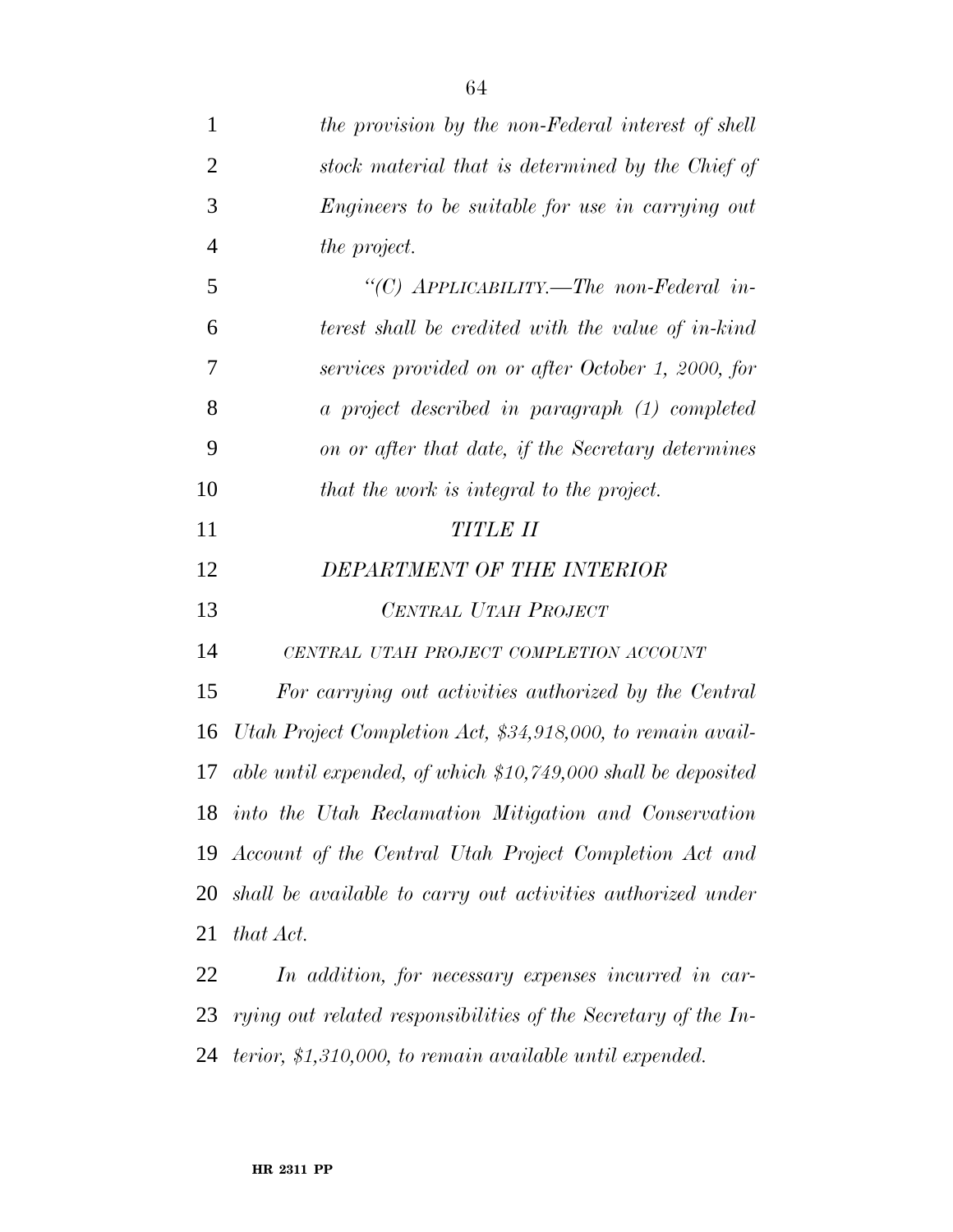*BUREAU OF RECLAMATION The following appropriations shall be expended to exe- cute authorized functions of the Bureau of Reclamation: WATER AND RELATED RESOURCES (INCLUDING TRANSFER OF FUNDS)*

**HR 2311 PP** *For management, development, and restoration of water and related natural resources and for related activi- ties, including the operation, maintenance and rehabilita- tion of reclamation and other facilities, participation in fulfilling related Federal responsibilities to Native Ameri- cans, and related grants to, and cooperative and other agreements with, State and local governments, Indian tribes, and others, \$732,496,000, to remain available until expended, of which \$4,000,000 shall be available for the West River/Lyman-Jones Rural Water System to provide rural, municipal, and industrial drinking water for Philip, South Dakota, in accordance with the Mni Wiconi Project Act of 1988 (102 Stat. 2566; 108 Stat. 4539), of which \$14,649,000 shall be available for transfer to the Upper Col- orado River Basin Fund and \$31,442,000 shall be available for transfer to the Lower Colorado River Basin Develop- ment Fund; of which such amounts as may be necessary may be advanced to the Colorado River Dam Fund; of which \$8,000,000 shall be for on-reservation water develop- ment, feasibility studies, and related administrative costs under Public Law 106–163; of which not more than 25 per-*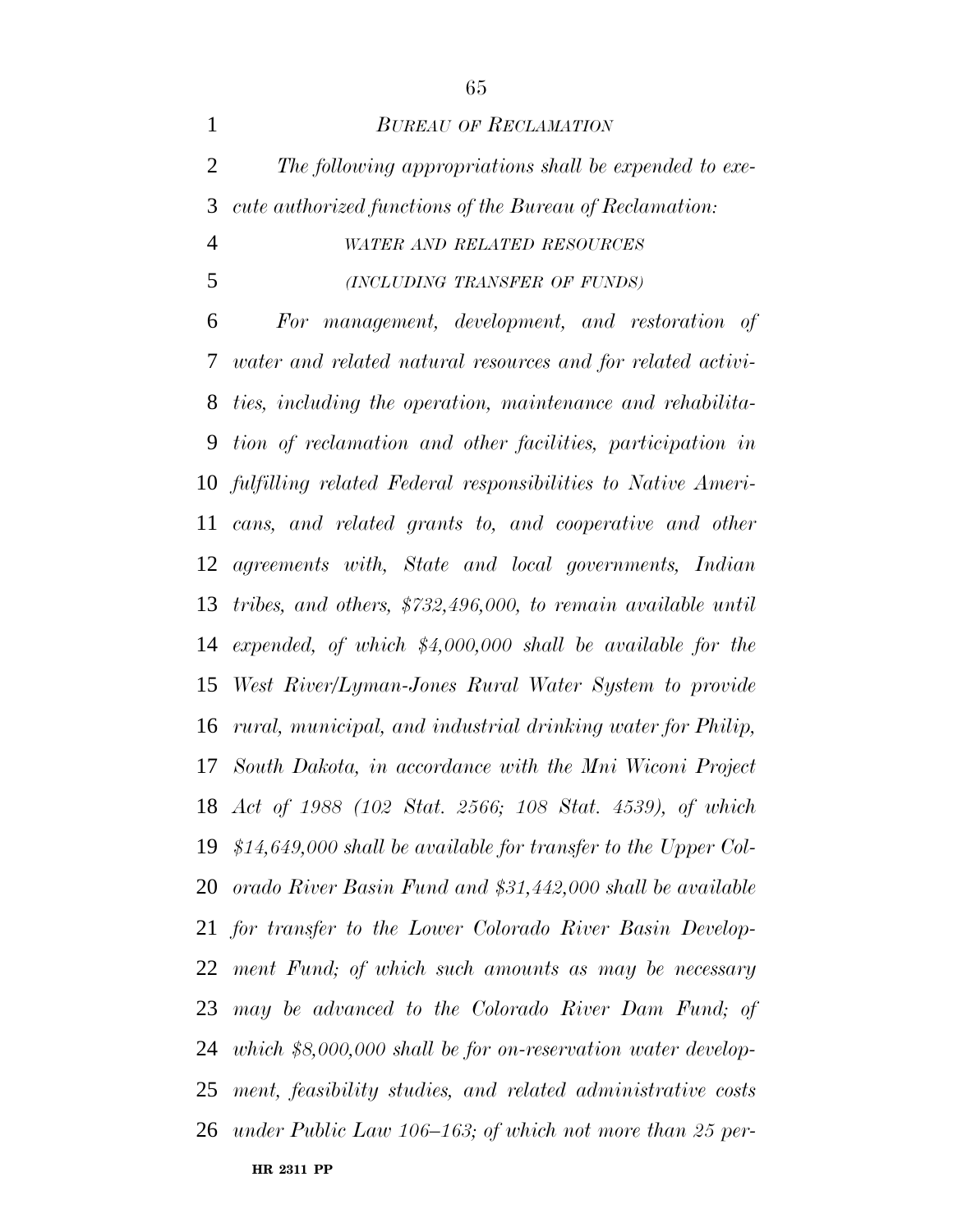*cent of the amount provided for drought emergency assist- ance may be used for financial assistance for the prepara- tion of cooperative drought contingency plans under title II of Public Law 102–250; and of which not more than \$500,000 is for high priority projects which shall be carried out by the Youth Conservation Corps, as authorized by 16 U.S.C. 1706: Provided, That such transfers may be in- creased or decreased within the overall appropriation under this heading: Provided further, That of the total appro- priated, the amount for program activities that can be fi- nanced by the Reclamation Fund or the Bureau of Rec- lamation special fee account established by 16 U.S.C. 460l– 6a(i) shall be derived from that Fund or account: Provided further, That funds contributed under 43 U.S.C. 395 are available until expended for the purposes for which contrib- uted: Provided further, That funds advanced under 43 U.S.C. 397a shall be credited to this account and are avail- able until expended for the same purposes as the sums ap- propriated under this heading: Provided further, That funds available for expenditure for the Departmental Irri- gation Drainage Program may be expended by the Bureau of Reclamation for site remediation on a non-reimbursable basis: Provided further, That section 301 of Public Law 102–250, Reclamation States Emergency Drought Relief Act of 1991, as amended, is amended further by inserting*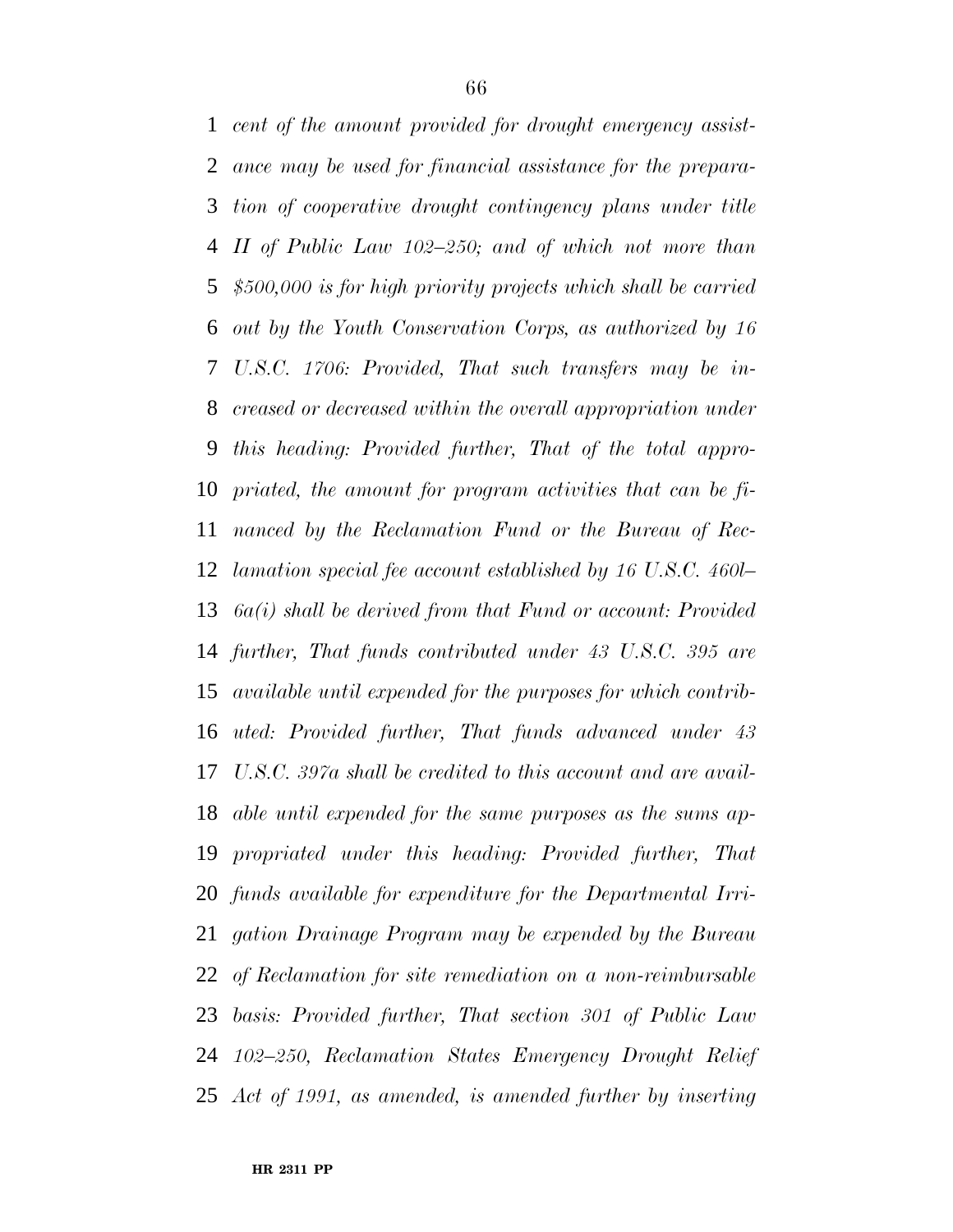*''2001, and 2002'' in lieu of ''and 2001'': Provided further, That of the funds provided herein, \$1,000,000 may be used to complete the Hopi/Western Navajo Water Development Plan, Arizona: Provided further, That using \$500,000 of the funds provided herein, shall be available to begin design activities related to installation of electric irrigation water pumps at the Savage Rapids Dam on the Rogue River, Or- egon: Provided further, That of such funds, not more than \$1,500,000 shall be available to the Secretary for completion of a feasibility study for the Santa Fe Regional Water Sys- tem, New Mexico: Provided further, That the study shall be completed by September 30, 2002.*

*BUREAU OF RECLAMATION LOAN PROGRAM ACCOUNT*

 *For the cost of direct loans and/or grants, \$7,215,000, to remain available until expended, as authorized by the Small Reclamation Projects Act of August 6, 1956, as amended (43 U.S.C. 422a–422l): Provided, That such costs, including the cost of modifying such loans, shall be as de- fined in section 502 of the Congressional Budget Act of 1974, as amended: Provided further, That these funds are available to subsidize gross obligations for the principal amount of direct loans not to exceed \$26,000,000.*

**HR 2311 PP** *In addition, for administrative expenses necessary to carry out the program for direct loans and/or grants, \$280,000, to remain available until expended: Provided, That of the total sums appropriated, the amount of program*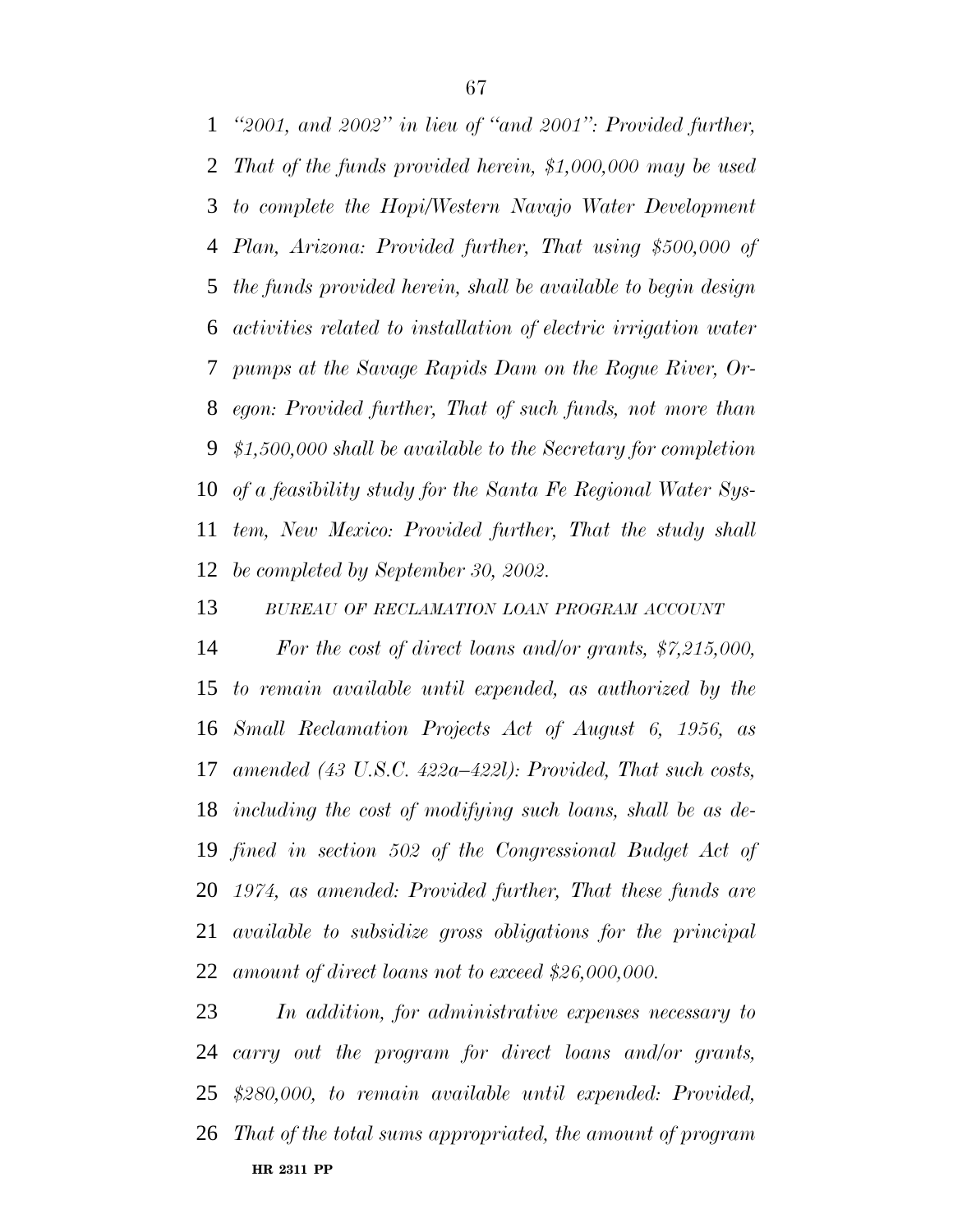*activities that can be financed by the Reclamation Fund shall be derived from that Fund.*

*CENTRAL VALLEY PROJECT RESTORATION FUND*

 *For carrying out the programs, projects, plans, and habitat restoration, improvement, and acquisition provi- sions of the Central Valley Project Improvement Act, \$55,039,000, to be derived from such sums as may be col- lected in the Central Valley Project Restoration Fund pur- suant to sections 3407(d), 3404(c)(3), 3405(f), and 3406(c)(1) of Public Law 102–575, to remain available until expended: Provided, That the Bureau of Reclamation is directed to assess and collect the full amount of the addi- tional mitigation and restoration payments authorized by section 3407(d) of Public Law 102–575.*

### *POLICY AND ADMINISTRATION*

 *For necessary expenses of policy, administration, and related functions in the office of the Commissioner, the Den- ver office, and offices in the five regions of the Bureau of Reclamation, to remain available until expended, \$52,968,000, to be derived from the Reclamation Fund and be nonreimbursable as provided in 43 U.S.C. 377: Provided, That no part of any other appropriation in this Act shall be available for activities or functions budgeted as policy and administration expenses.*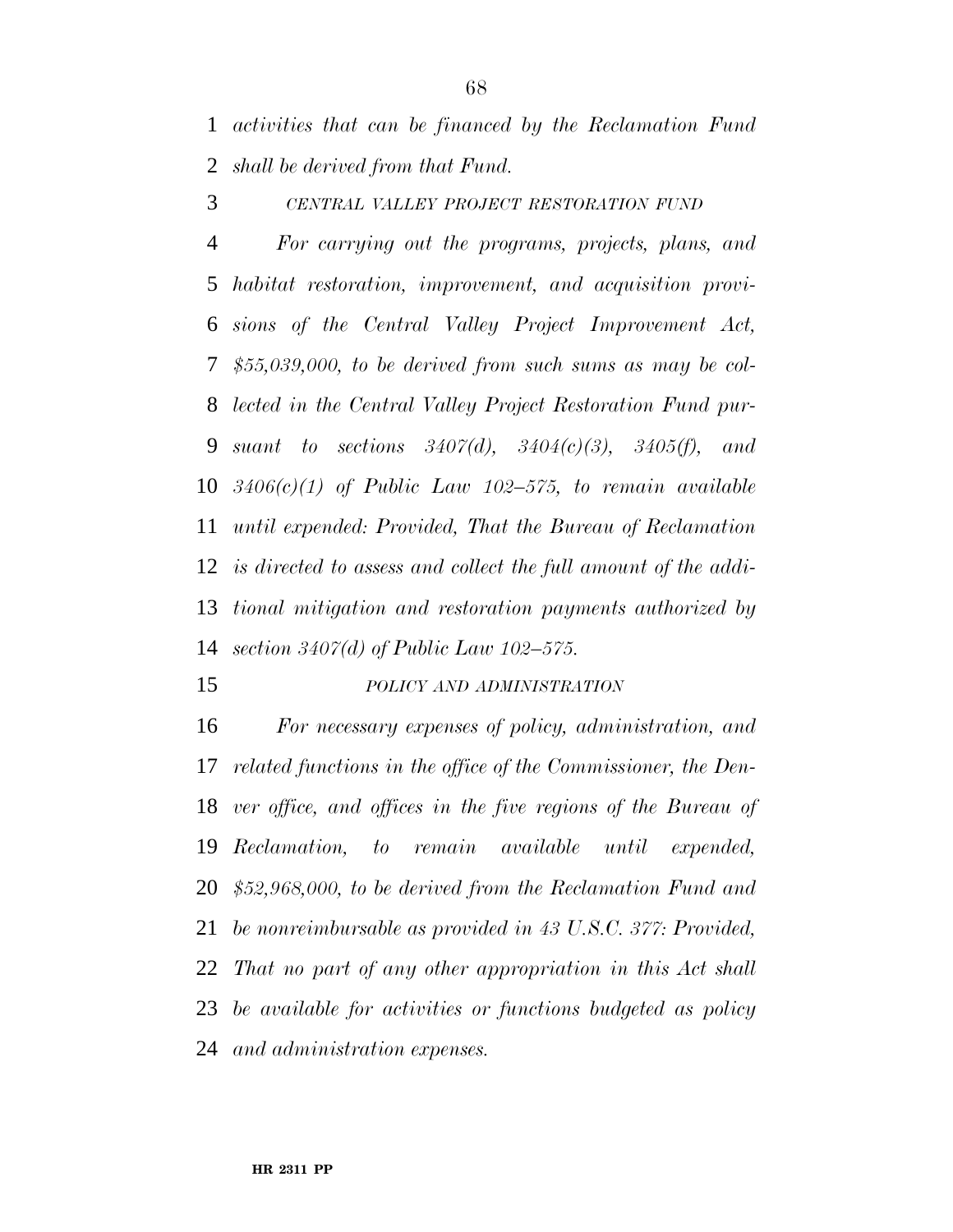### *ADMINISTRATIVE PROVISION*

 *Appropriations for the Bureau of Reclamation shall be available for purchase of not to exceed four passenger motor vehicles for replacement only.*

# *GENERAL PROVISIONS*

# *DEPARTMENT OF THE INTERIOR*

 *SEC. 201. None of the funds appropriated or otherwise made available by this or any other Act may be used to pay the salaries and expenses of personnel to purchase or lease water in the Middle Rio Grande or the Carlsbad Projects in New Mexico unless said purchase or lease is in compliance with the purchase requirements of section 202 of Public Law 106–60.*

 *SEC. 202. Funds under this title for Drought Emer- gency Assistance shall be made available primarily for leas- ing of water for specified drought related purposes from willing lessors, in compliance with existing State laws and administered under State water priority allocation. Such leases may be entered into with an option to purchase: Pro- vided, That such purchase is approved by the State in which the purchase takes place and the purchase does not cause economic harm within the State in which the pur-chase is made.*

 *SEC. 203. The Secretary of the Interior is authorized and directed to use not to exceed \$1,000,000 of the funds*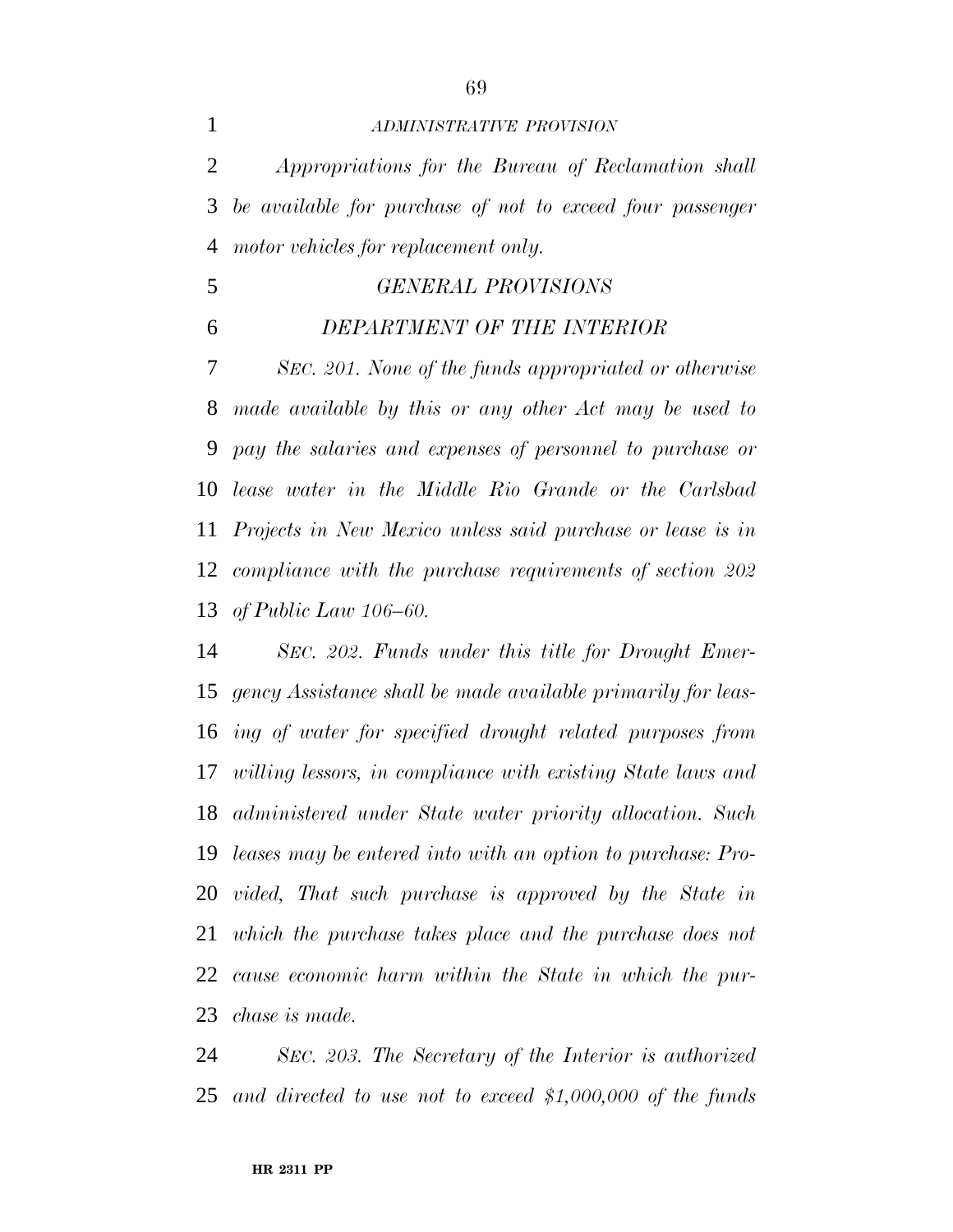*appropriated under title II to refund amounts received by the United States as payments for charges assessed by the Secretary prior to January 1, 1994 for failure to file cer- tain certification or reporting forms prior to the receipt of irrigation water, pursuant to sections 206 and 224(c) of the Reclamation Reform Act of 1982 (96 Stat. 1226, 1272; 43 U.S.C. 390ff, 390ww(c)), including the amount of associ- ated interest assessed by the Secretary and paid to the United States pursuant to section 224(i) of the Reclamation Reform Act of 1982 (101 Stat. 1330–268; 43 U.S.C. 390ww(i)).*

 *SEC. 204. LOWER COLORADO RIVER BASIN DEVELOP- MENT FUND. (a) IN GENERAL.—Notwithstanding section 403(f) of the Colorado River Basin Project Act (43 U.S.C. 1543(f)), no amount from the Lower Colorado River Basin Development Fund shall be paid to the general fund of the Treasury until each provision of the Stipulation Regarding a Stay and for Ultimate Judgment Upon the Satisfaction of Conditions, filed in United States district court on May 3, 2000, in Central Arizona Water Conservation District v. United States (No. CIV 95–625–TUC–WDB (EHC), No. CIV 95–1720–OHX–EHC (Consolidated Action)) is met.*

*(b) PAYMENT TO GENERAL FUND.—If any of the provi- sions of the stipulation referred to in subsection (a) is not met by the date that is 3 years after the date of enactment*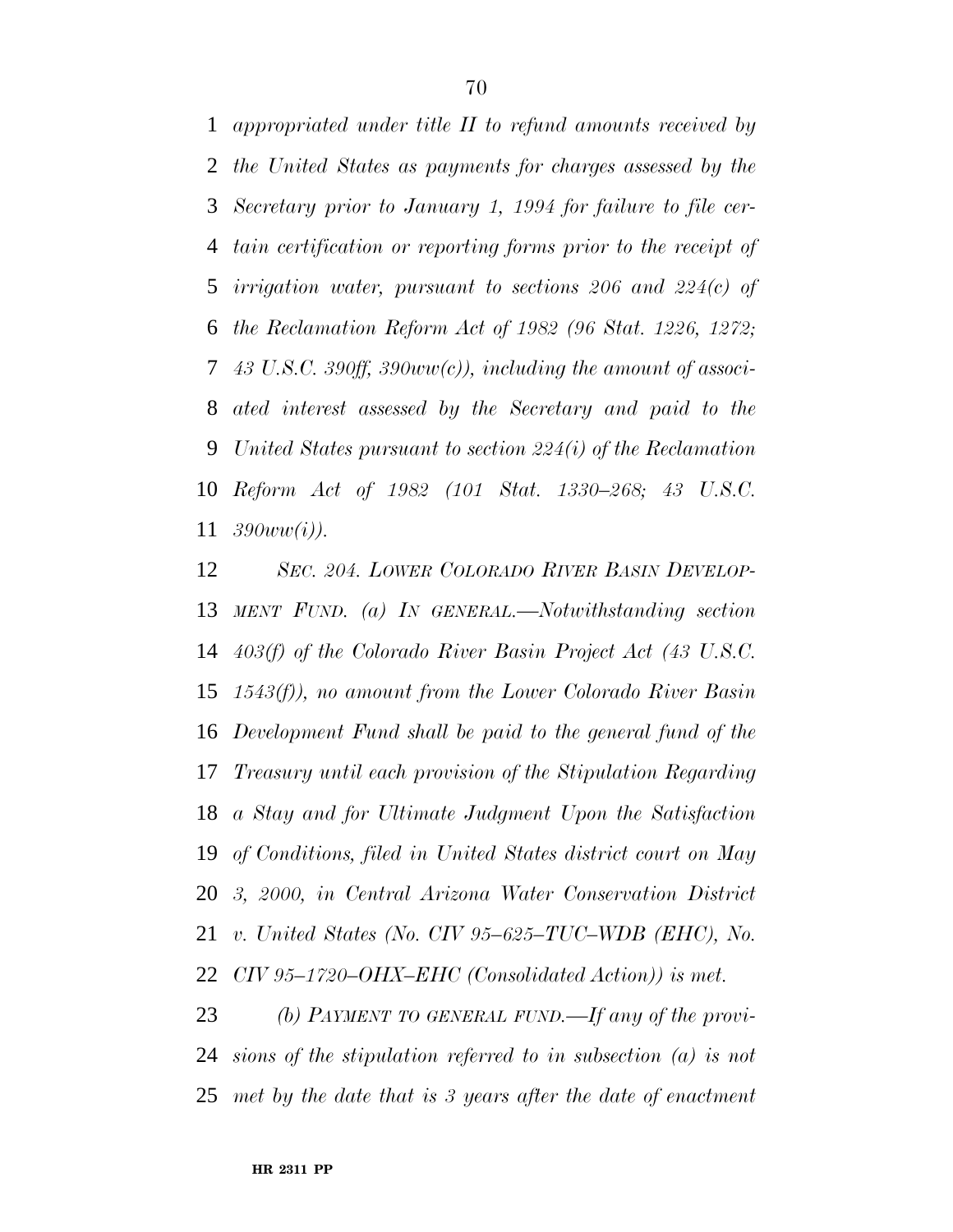*of this Act, payments to the general fund of the Treasury shall resume in accordance with section 403(f) of the Colo-rado River Basin Project Act (43 U.S.C. 1543(f)).*

 *(c) AUTHORIZATION.—Amounts in the Lower Colorado River Basin Development Fund that but for this section would be returned to the general fund of the Treasury shall not be expended until further Act of Congress.*

 *SEC. 205. (a) None of the funds appropriated or other- wise made available by this Act may be used to determine the final point of discharge for the interceptor drain for the San Luis Unit until development by the Secretary of the Interior and the State of California of a plan, which shall conform to the water quality standards of the State of California as approved by the Administrator of the Envi- ronmental Protection Agency, to minimize any detrimental effect of the San Luis drainage waters.*

 *(b) The costs of the Kesterson Reservoir Cleanup Pro- gram and the costs of the San Joaquin Valley Drainage Program shall be classified by the Secretary of the Interior as reimbursable or nonreimbursable and collected until fully repaid pursuant to the ''Cleanup Program-Alternative Re- payment Plan'' described in the report entitled ''Repayment Report, Kesterson Reservoir Cleanup Program and San Joaquin Valley Drainage Program, February 1995'', pre-pared by the Department of the Interior, Bureau of Rec-*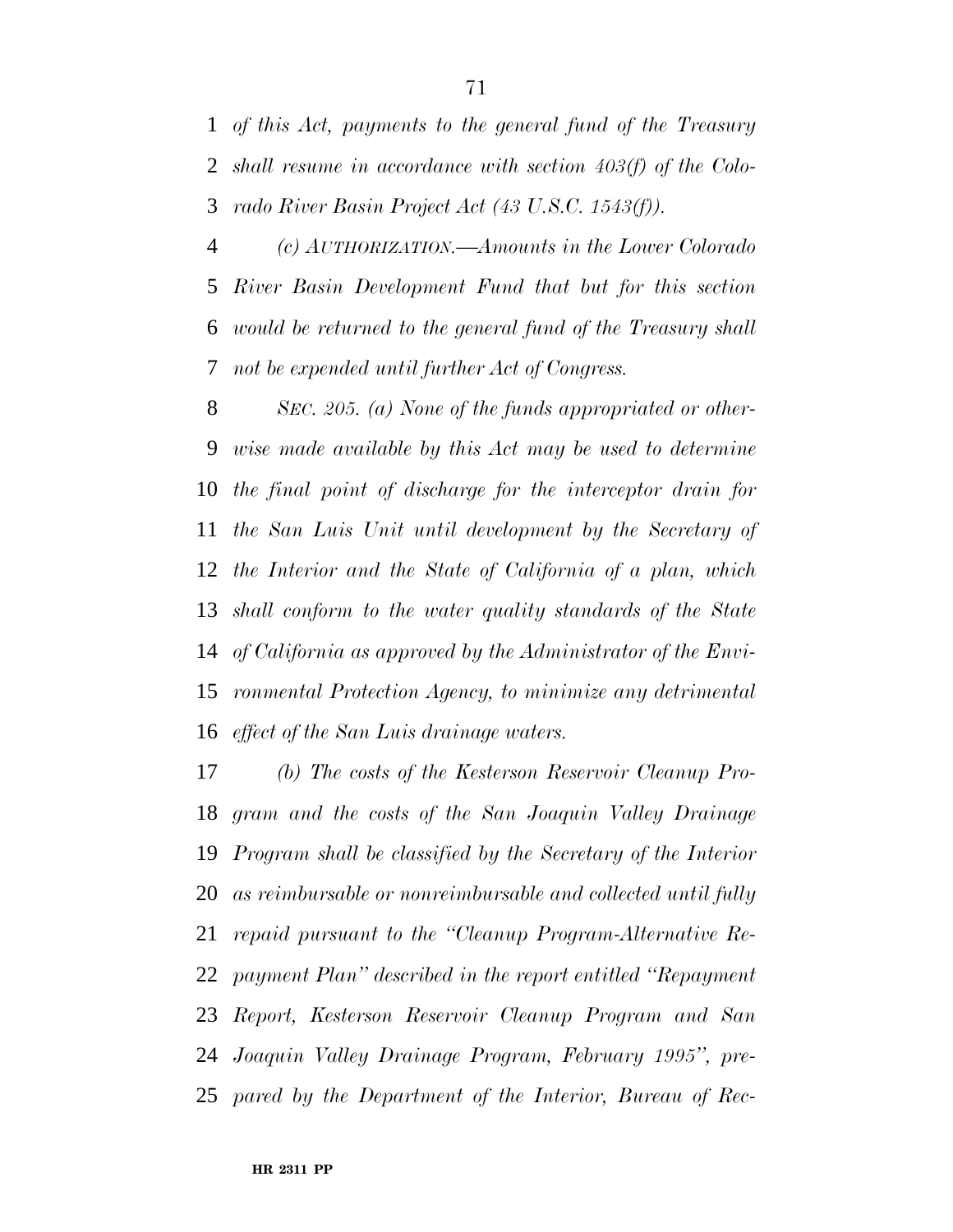*lamation. Any future obligations of funds by the United States relating to, or providing for, drainage service or drainage studies for the San Luis Unit shall be fully reim- bursable by San Luis Unit beneficiaries of such service or studies pursuant to Federal reclamation law.*

 *SEC. 206. The Secretary of the Interior, in accepting payments for the reimbursable expenses incurred for the re- placement, repair, and extraordinary maintenance with re- gard to the Valve Rehabilitation Project at the Arrowrock Dam on the Arrowrock Division of the Boise Project in Idaho, shall recover no more than \$6,900,000 of such ex- penses according to the application of the current formula for charging users for reimbursable operation and mainte- nance expenses at Bureau of Reclamation facilities on the Boise Project, and shall recover this portion of such expenses over a period of 15 years.*

- *TITLE III*
- *DEPARTMENT OF ENERGY*
- *ENERGY PROGRAMS*
- *ENERGY SUPPLY*

 *For Department of Energy expenses including the pur- chase, construction and acquisition of plant and capital equipment, and other expenses necessary for energy supply, and uranium supply and enrichment activities in carrying out the purposes of the Department of Energy Organization*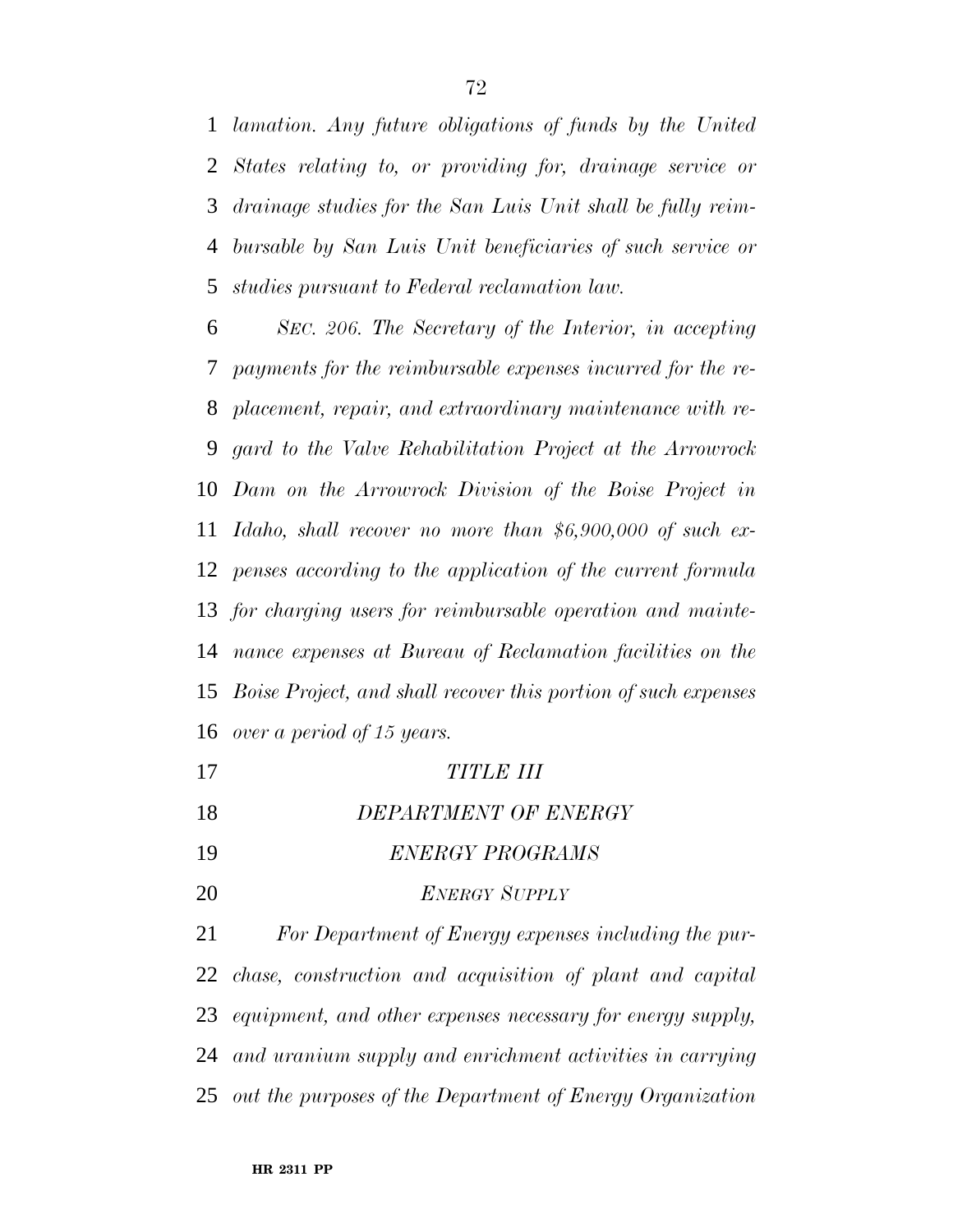*Act (42 U.S.C. 7101 et seq.), including the acquisition or condemnation of any real property or any facility or for plant or facility acquisition, construction, or expansion; and the purchase of not to exceed 17 passenger motor vehi- cles for replacement only, \$736,139,000, to remain available until expended, of which not less than \$3,000,000 shall be used for the advanced test reactor research and development upgrade initiative, and of which \$1,000,000 may be avail-able for the Consortium for Plant Biotechnology Research.*

*NON-DEFENSE ENVIRONMENTAL MANAGEMENT*

 *For Department of Energy expenses, including the purchase, construction and acquisition of plant and capital equipment and other expenses necessary for non-defense en- vironmental management activities in carrying out the purposes of the Department of Energy Organization Act (42 U.S.C. 7101 et seq.), including the acquisition or con- demnation of any real property or any facility or for plant or facility acquisition, construction or expansion, \$228,553,000, to remain available until expended.*

*URANIUM FACILITIES MAINTENANCE AND REMEDIATION*

*(INCLUDING TRANSFER OF FUNDS)*

 *For necessary expenses to maintain, decontaminate, decommission, and otherwise remediate uranium processing facilities, \$408,725,000, of which \$287,941,000 shall be de-rived from the Uranium Enrichment Decontamination and*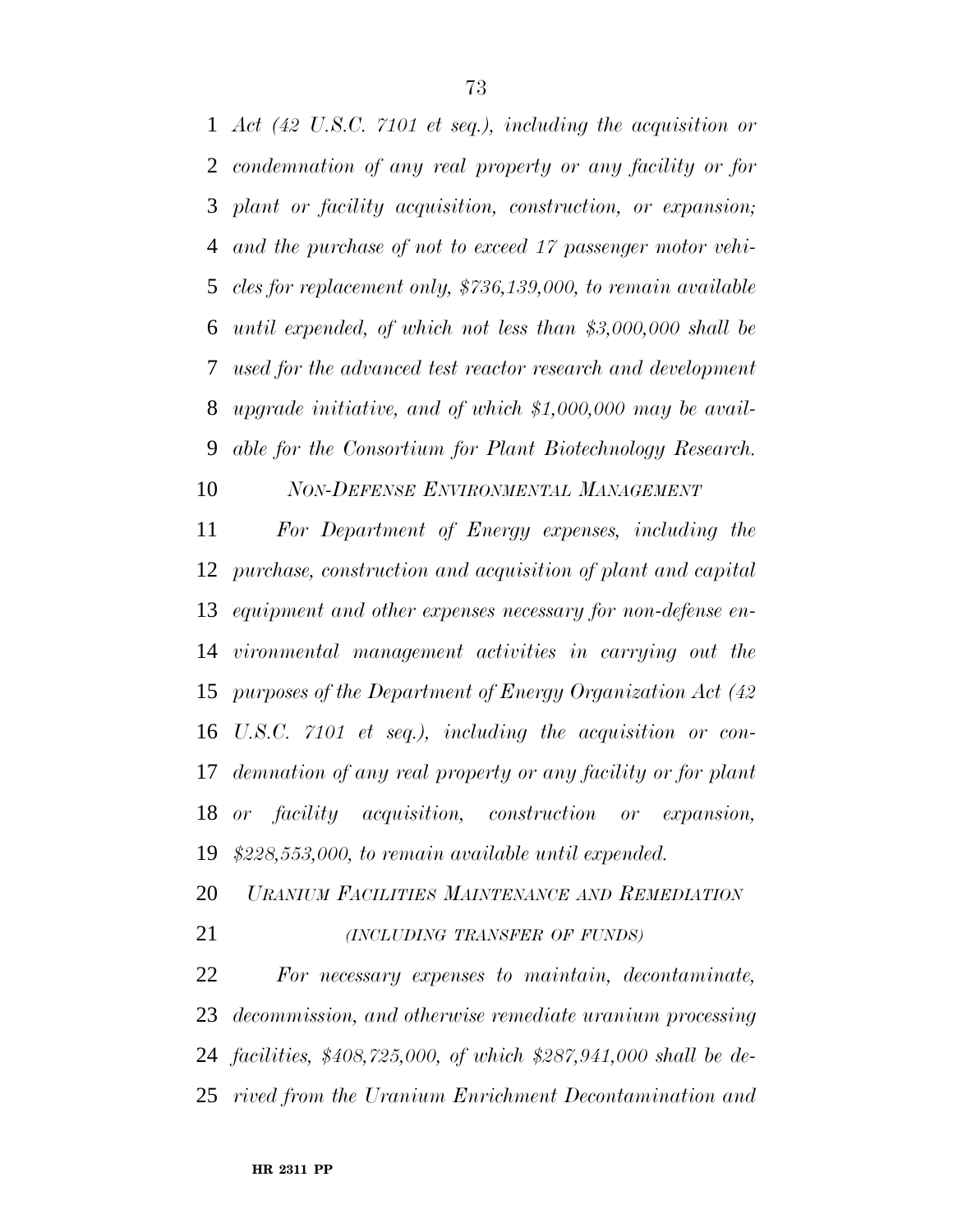*Decommissioning Fund, all of which shall remain available until expended.*

## *SCIENCE*

 *For Department of Energy expenses including the pur- chase, construction and acquisition of plant and capital equipment, and other expenses necessary for science activi- ties in carrying out the purposes of the Department of En- ergy Organization Act (42 U.S.C. 7101 et seq.), including the acquisition or condemnation of any real property or facility or for plant or facility acquisition, construction, or expansion, and purchase of not to exceed 25 passenger motor vehicles for replacement only, \$3,268,816,000, to re- main available until expended: Provided, That within the funds provided, molecular nuclear medicine research shall be continued at not less than the fiscal year 2001 funding level.*

*NUCLEAR WASTE DISPOSAL*

 *For nuclear waste disposal activities to carry out the purposes of Public Law 97–425, as amended, including the acquisition of real property or facility construction or ex- pansion, \$25,000,000, to remain available until expended and to be derived from the Nuclear Waste Fund: Provided, That \$2,500,000 shall be provided to the State of Nevada solely for expenditures, other than salaries and expenses of State employees, to conduct scientific oversight responsibil-*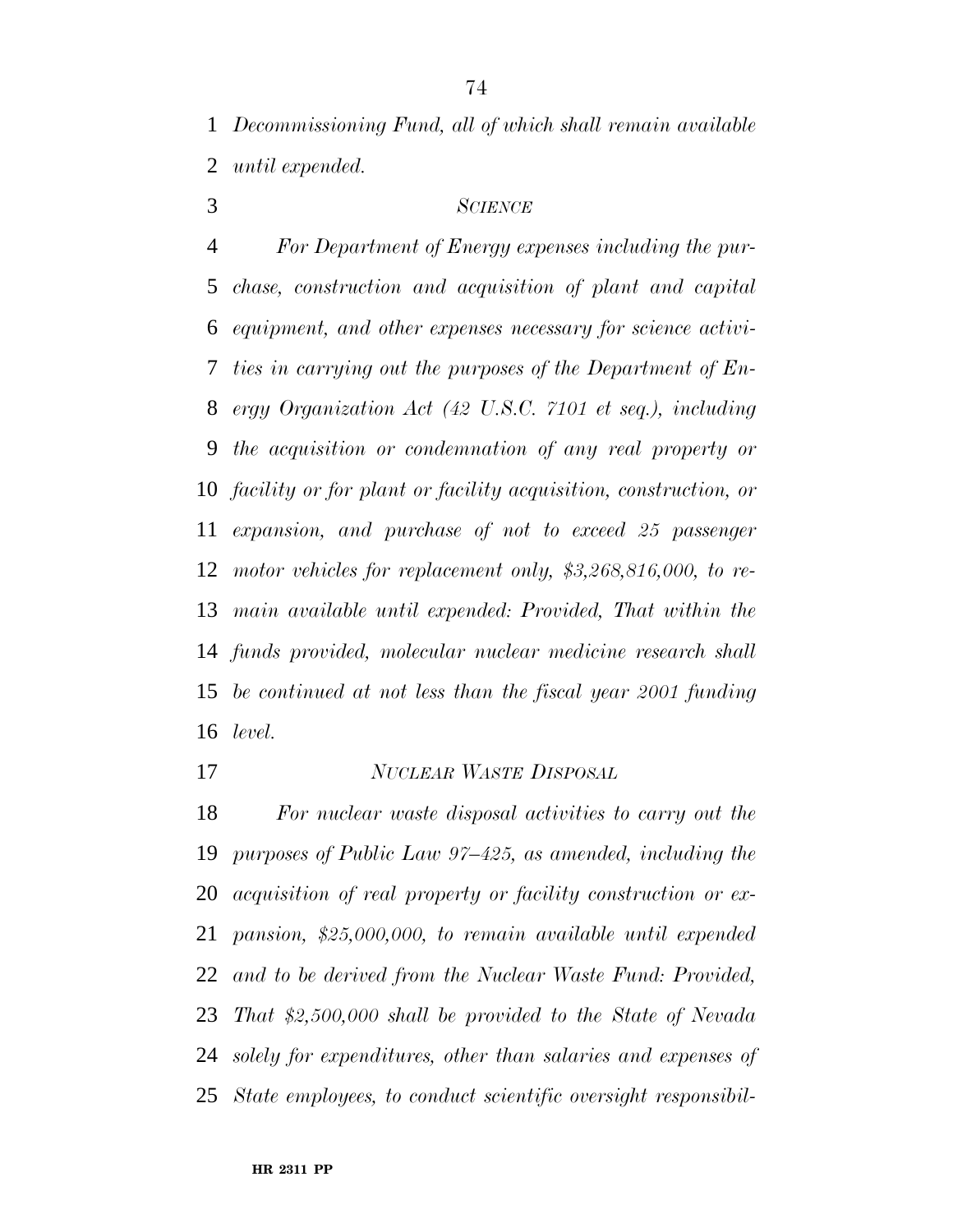*ities pursuant to the Nuclear Waste Policy Act of 1982, Public Law 97–425, as amended: Provided further, That \$6,000,000 shall be provided to affected units of local gov- ernments, as defined in Public Law 97–425, to conduct ap- propriate activities pursuant to the Act: Provided further, That the distribution of the funds as determined by the units of local government shall be approved by the Depart- ment of Energy: Provided further, That the funds for the State of Nevada shall be made available solely to the Nevada Division of Emergency Management by direct payment and units of local government by direct payment: Provided fur- ther, That within 90 days of the completion of each Federal fiscal year, the Nevada Division of Emergency Management and the Governor of the State of Nevada and each local entity shall provide certification to the Department of En- ergy that all funds expended from such payments have been expended for activities authorized by Public Law 97–425 and this Act. Failure to provide such certification shall cause such entity to be prohibited from any further funding provided for similar activities: Provided further, That none of the funds herein appropriated may be: (1) used directly or indirectly to influence legislative action on any matter pending before Congress or a State legislature or for lob- bying activity as provided in 18 U.S.C. 1913; (2) used for litigation expenses; or (3) used to support multi-State ef-*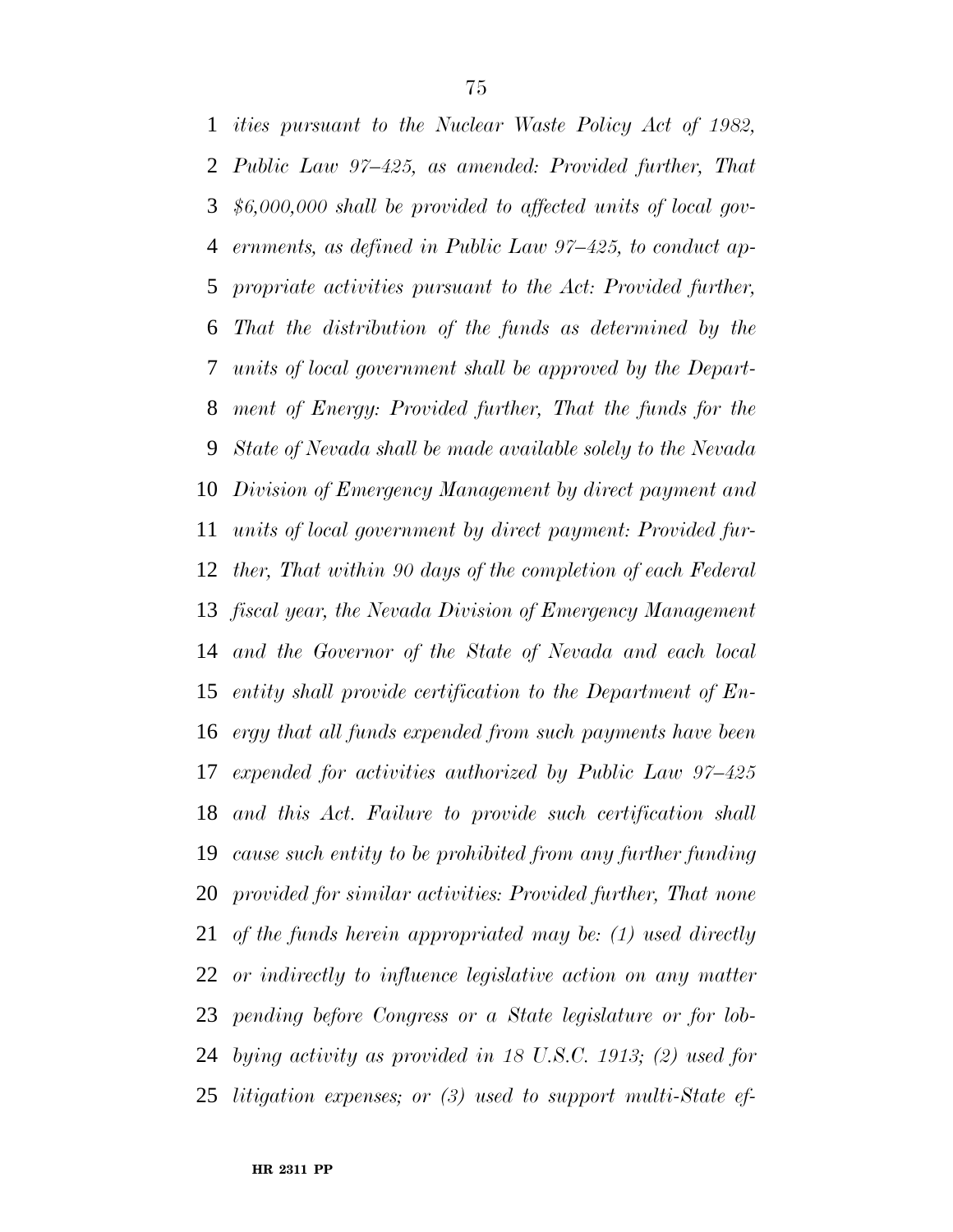*forts or other coalition building activities inconsistent with the restrictions contained in this Act: Provided further, That all proceeds and recoveries by the Secretary in car- rying out activities authorized by the Nuclear Waste Policy Act of 1982 in Public Law 97–425, as amended, including but not limited to, any proceeds from the sale of assets, shall be available without further appropriation and shall re-main available until expended.*

## *DEPARTMENTAL ADMINISTRATION*

 *For salaries and expenses of the Department of Energy necessary for departmental administration in carrying out the purposes of the Department of Energy Organization Act (42 U.S.C. 7101 et seq.), including the hire of passenger motor vehicles and official reception and representation ex- penses (not to exceed \$35,000), \$208,948,000, to remain available until expended, plus such additional amounts as necessary to cover increases in the estimated amount of cost of work for others notwithstanding the provisions of the Anti-Deficiency Act (31 U.S.C. 1511 et seq.): Provided, That such increases in cost of work are offset by revenue increases of the same or greater amount, to remain avail- able until expended: Provided further, That moneys received by the Department for miscellaneous revenues estimated to total \$137,810,000 in fiscal year 2002 may be retained and used for operating expenses within this account, and may*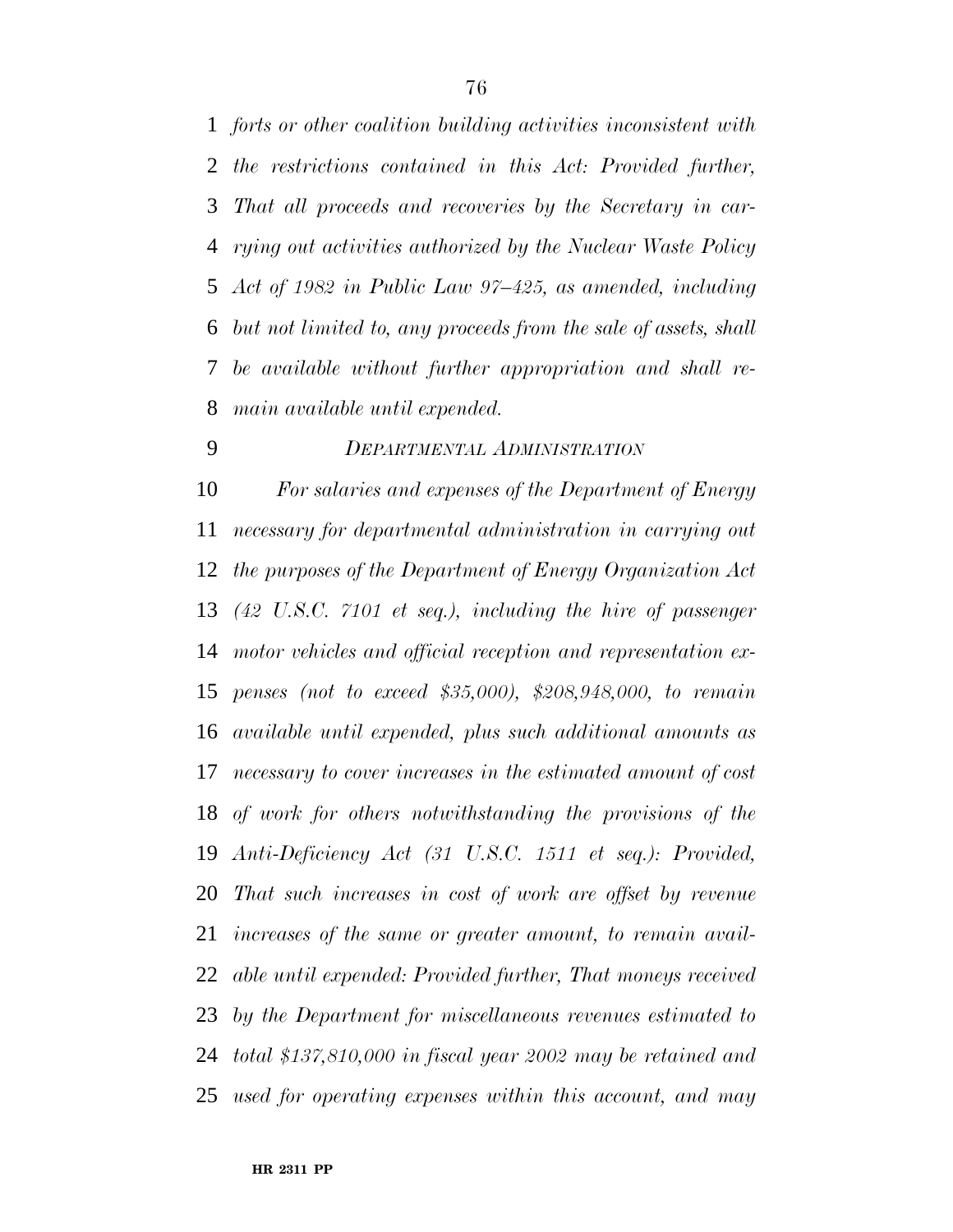*remain available until expended, as authorized by section 201 of Public Law 95–238, notwithstanding the provisions of 31 U.S.C. 3302: Provided further, That the sum herein appropriated shall be reduced by the amount of miscella- neous revenues received during fiscal year 2002 so as to result in a final fiscal year 2002 appropriation from the General Fund estimated at not more than \$71,138,000.*

### *OFFICE OF THE INSPECTOR GENERAL*

 *For necessary expenses of the Office of the Inspector General in carrying out the provisions of the Inspector Gen- eral Act of 1978, as amended, \$30,000,000, to remain avail-able until expended.*

*ATOMIC ENERGY DEFENSE ACTIVITIES*

*NATIONAL NUCLEAR SECURITY ADMINISTRATION*

#### *WEAPONS ACTIVITIES*

 *For Department of Energy expenses, including the purchase, construction and acquisition of plant and capital equipment and other incidental expenses necessary for atomic energy defense weapons activities in carrying out the purposes of the Department of Energy Organization Act (42 U.S.C. 7101 et seq.), including the acquisition or con- demnation of any real property or any facility or for plant or facility acquisition, construction, or expansion; and the purchase of passenger motor vehicles (not to exceed 11 for replacement only), \$6,062,891,000, to remain available*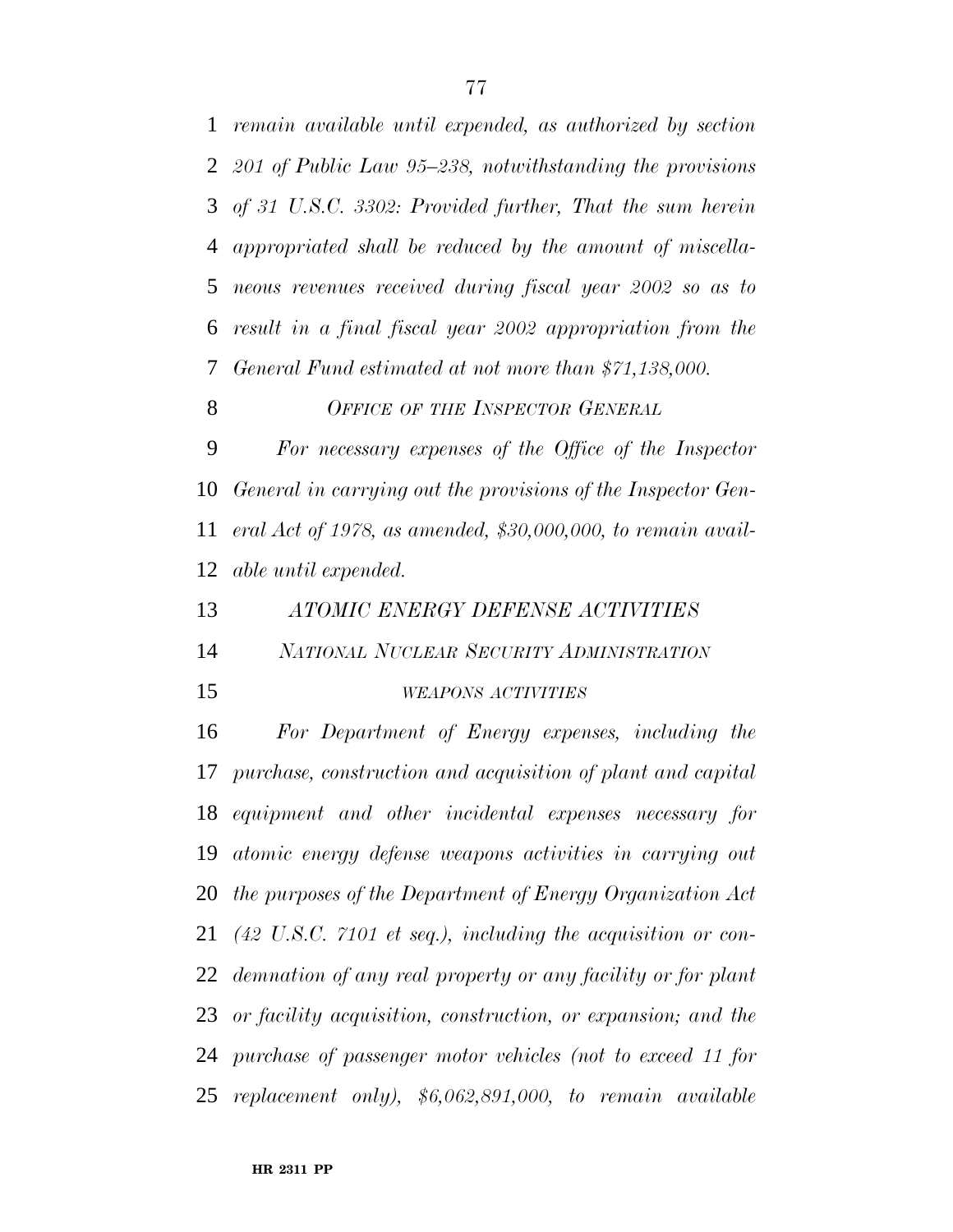*until expended: Provided, That, \$30,000,000 shall be uti- lized for technology partnerships supportive of the National Nuclear Security Administration missions and \$3,000,000 shall be utilized at the NNSA laboratories for support of small business interactions including technology clusters relevant to laboratory missions: Provided further, That \$1,000,000 shall be made available for community reuse or- ganizations within the Office of Worker and Community Transition.*

*DEFENSE NUCLEAR NONPROLIFERATION*

 *For Department of Energy expenses, including the purchase, construction and acquisition of plant and capital equipment and other incidental expenses necessary for atomic energy defense, Defense Nuclear Nonproliferation ac- tivities, in carrying out the purposes of the Department of Energy Organization Act (42 U.S.C. 7101 et seq.), includ- ing the acquisition or condemnation of any real property or any facility or for plant or facility acquisition, construc- tion, or expansion, \$880,500,000, to remain available until expended: Provided, That not to exceed \$7,000 may be used for official reception and representation expenses for na- tional security and nonproliferation (including trans-parency) activities in fiscal year 2002.*

*NAVAL REACTORS*

**HR 2311 PP** *For Department of Energy expenses necessary for naval reactors activities to carry out the Department of En-*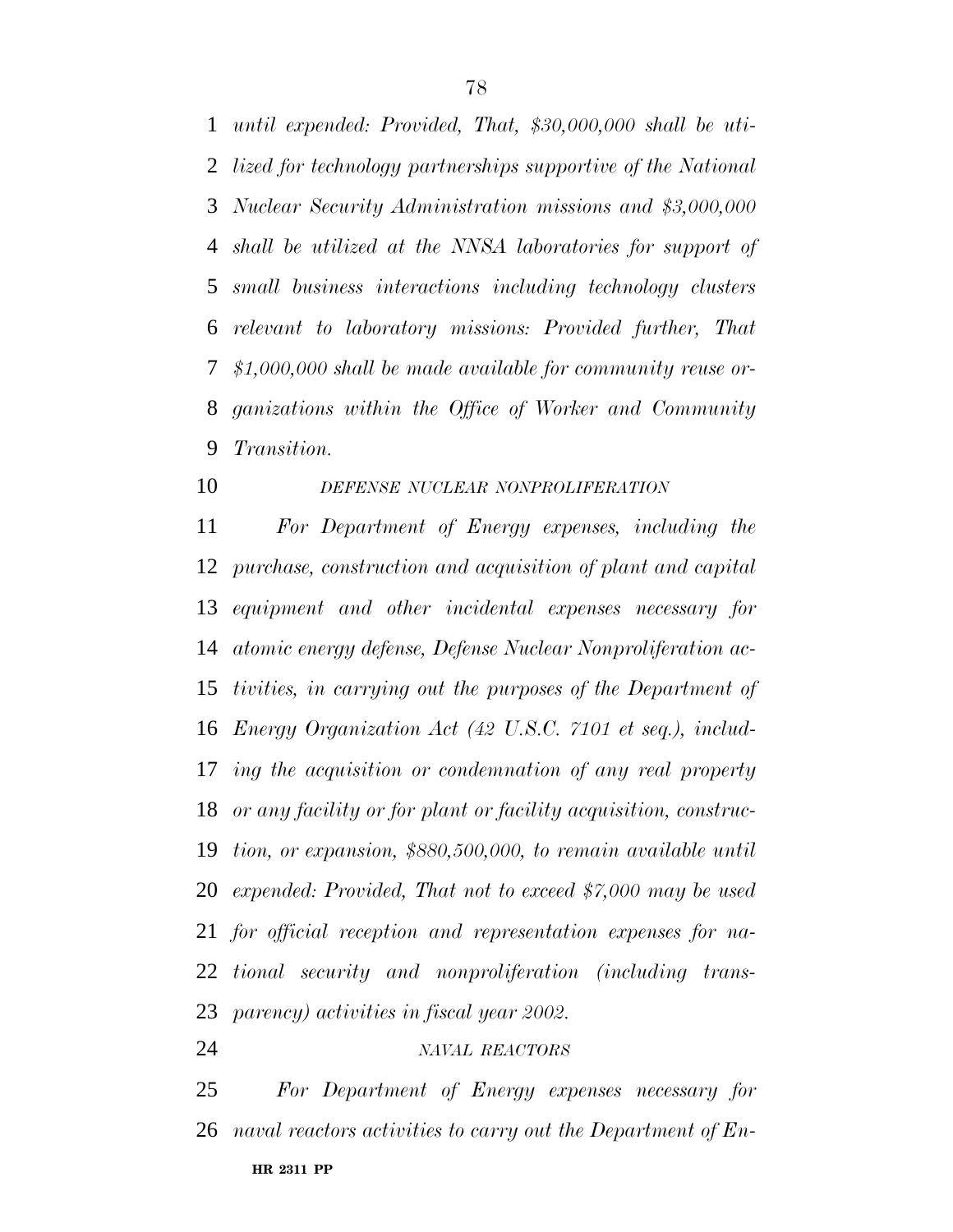*ergy Organization Act (42 U.S.C. 7101 et seq.), including the acquisition (by purchase, condemnation, construction, or otherwise) of real property, plant, and capital equip- ment, facilities, and facility expansion, \$688,045,000, to re-main available until expended.*

*OFFICE OF THE ADMINISTRATOR*

 *For necessary expenses of the Office of the Adminis- trator of the National Nuclear Security Administration, in- cluding official reception and representation expenses (not to exceed \$15,000), \$15,000,000, to remain available until expended.*

*OTHER DEFENSE RELATED ACTIVITIES*

 *DEFENSE ENVIRONMENTAL RESTORATION AND WASTE MANAGEMENT*

 *For Department of Energy expenses, including the purchase, construction and acquisition of plant and capital equipment and other expenses necessary for atomic energy defense environmental restoration and waste management activities in carrying out the purposes of the Department of Energy Organization Act (42 U.S.C. 7101 et seq.), in- cluding the acquisition or condemnation of any real prop- erty or any facility or for plant or facility acquisition, con- struction, or expansion; and the purchase of 30 passenger motor vehicles, of which 27 shall be for replacement only, \$5,389,868,000, to remain available until expended.*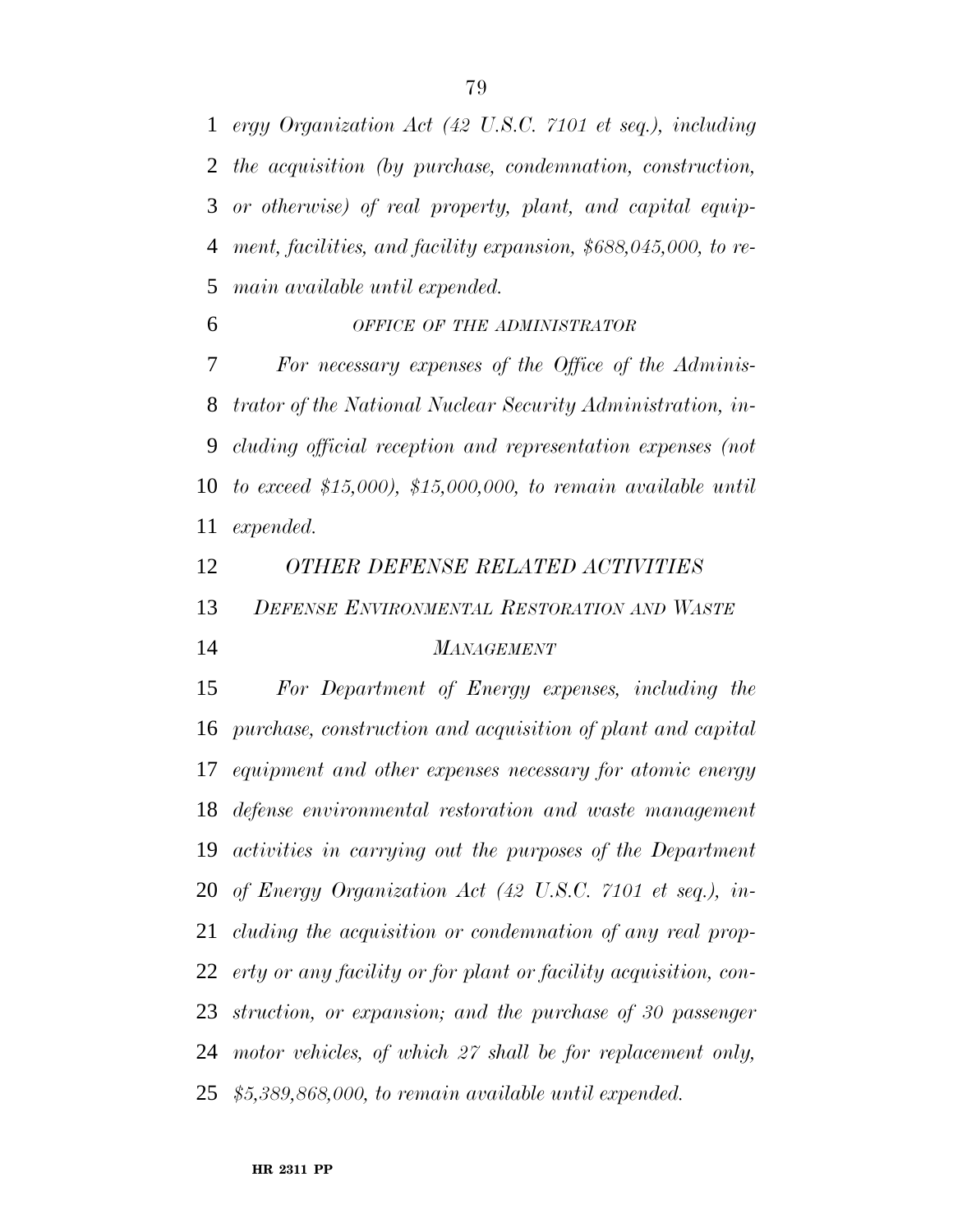*DEFENSE FACILITIES CLOSURE PROJECTS For expenses of the Department of Energy to accelerate the closure of defense environmental management sites, in- cluding the purchase, construction and acquisition of plant and capital equipment and other necessary expenses, \$1,080,538,000, to remain available until expended.*

*DEFENSE ENVIRONMENTAL MANAGEMENT PRIVATIZATION*

 *For Department of Energy expenses for privatization projects necessary for atomic energy defense environmental management activities authorized by the Department of Energy Organization Act (42 U.S.C. 7101 et seq.), \$157,537,000, to remain available until expended.*

# *OTHER DEFENSE ACTIVITIES*

 *For Department of Energy expenses, including the purchase, construction and acquisition of plant and capital equipment and other expenses necessary for atomic energy defense, other defense activities, in carrying out the pur- poses of the Department of Energy Organization Act (42 U.S.C. 7101 et seq.), including the acquisition or con- demnation of any real property or any facility or for plant or facility acquisition, construction, or expansion, \$564,168,000, to remain available until expended.*

*DEFENSE NUCLEAR WASTE DISPOSAL*

 *For nuclear waste disposal activities to carry out the purposes of Public Law 97–425, as amended, including the*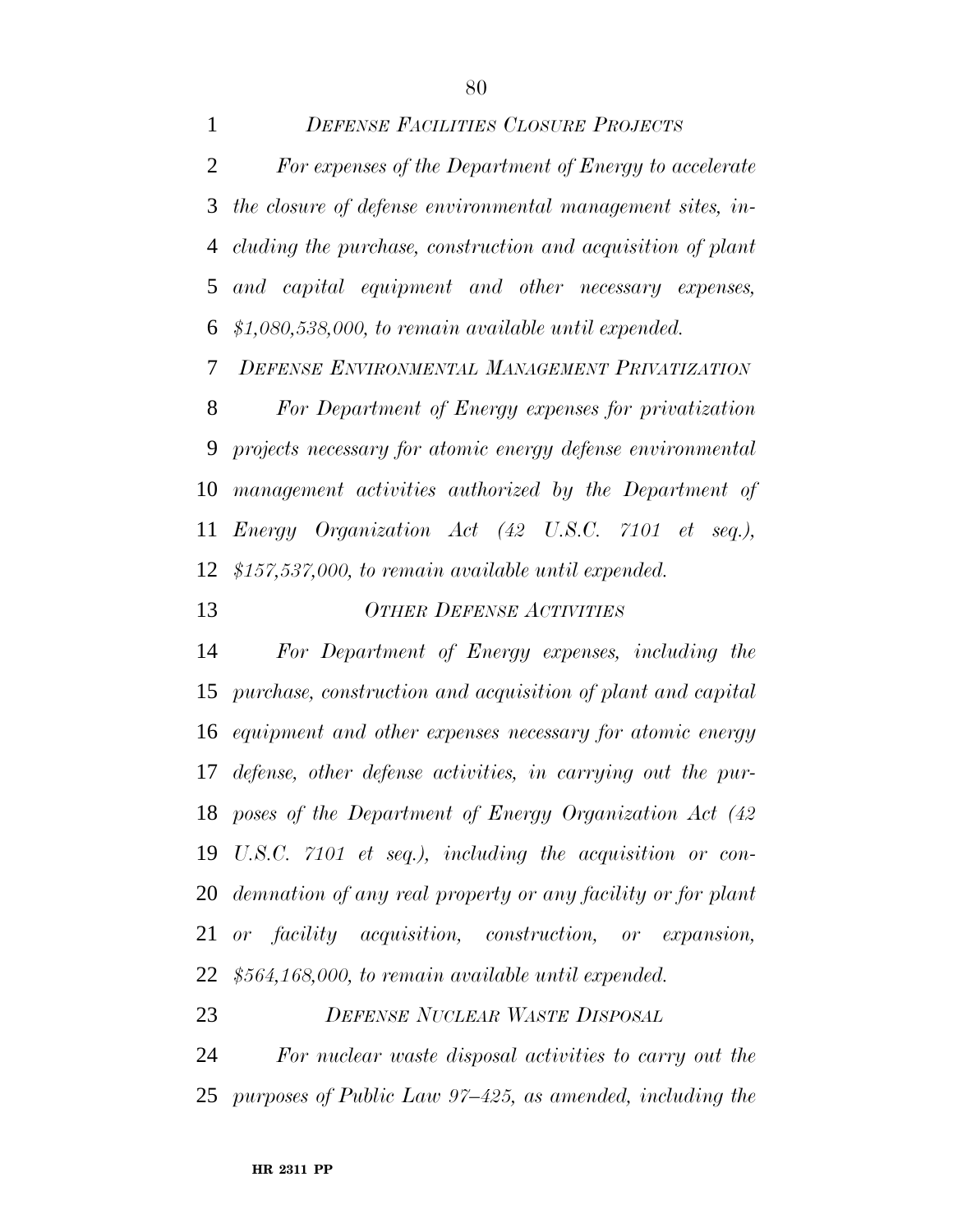*acquisition of real property or facility construction or ex-pansion, \$250,000,000, to remain available until expended.*

# *POWER MARKETING ADMINISTRATIONS BONNEVILLE POWER ADMINISTRATION FUND*

 *Expenditures from the Bonneville Power Administra- tion Fund, established pursuant to Public Law 93–454, are approved for official reception and representation expenses in an amount not to exceed \$1,500. For the purposes of appropriating funds to assist in financing the construction, acquisition, and replacement of the transmission system of the Bonneville Power Administration up to \$2,000,000,000 in borrowing authority is authorized to be appropriated, subject to subsequent annual appropriations, to remain out- standing at any given time: Provided, That the obligation of such borrowing authority shall not exceed \$0 in fiscal year 2002 and that the Bonneville Power Administration shall not obligate more than \$374,500,000 of its permanent borrowing in fiscal year 2002.*

# *OPERATION AND MAINTENANCE, SOUTHEASTERN POWER ADMINISTRATION*

 *For necessary expenses of operation and maintenance of power transmission facilities and of marketing electric power and energy, including transmission wheeling and ancillary services, pursuant to the provisions of section 5 of the Flood Control Act of 1944 (16 U.S.C. 825s), as ap-*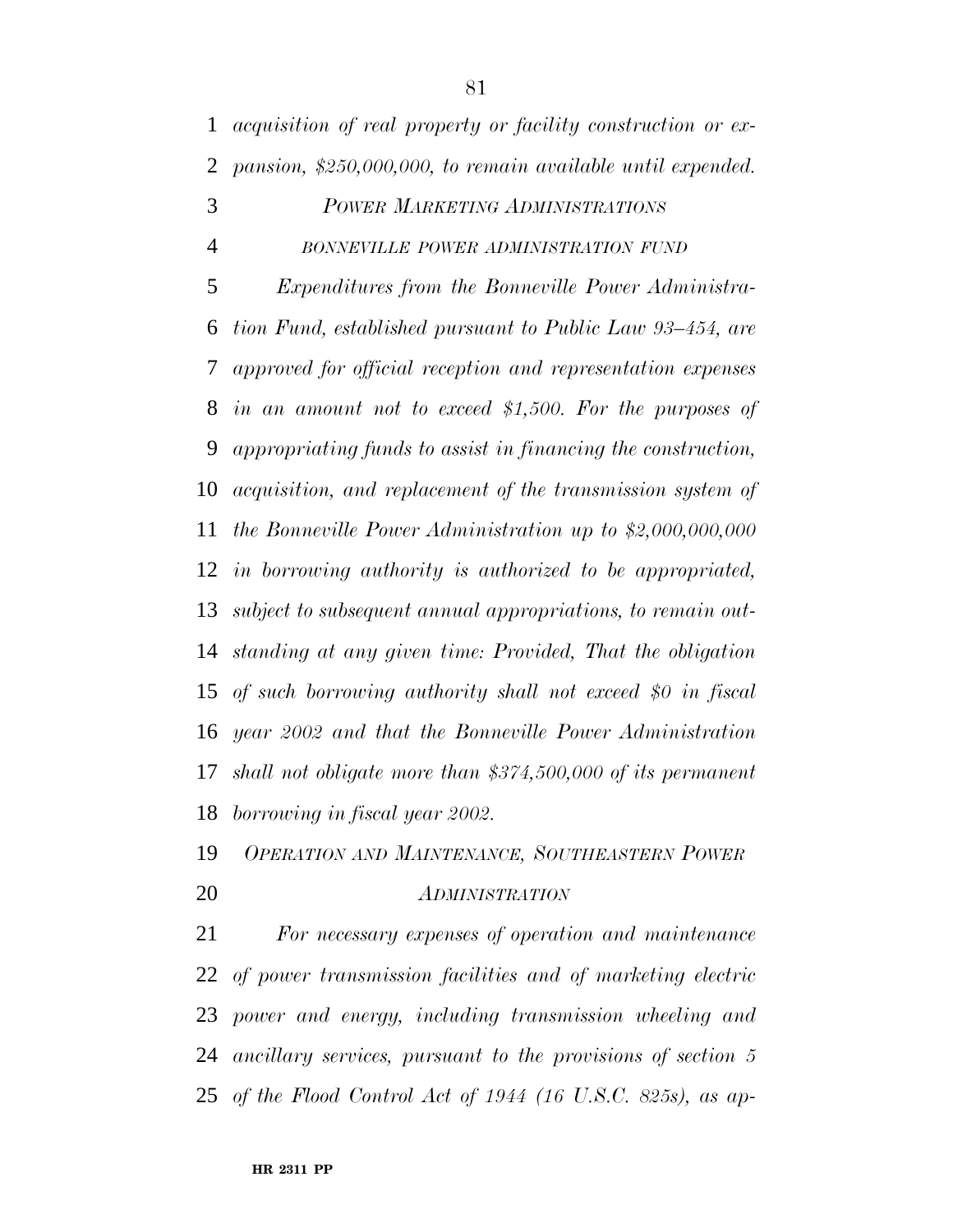*plied to the southeastern power area, \$4,891,000, to remain available until expended; in addition, notwithstanding the provisions of 31 U.S.C. 3302, up to \$8,000,000 collected by the Southeastern Power Administration pursuant to the Flood Control Act to recover purchase power and wheeling expenses shall be credited to this account as offsetting collec- tions, to remain available until expended for the sole pur- pose of making purchase power and wheeling expenditures. OPERATION AND MAINTENANCE, SOUTHWESTERN POWER ADMINISTRATION*

 *For necessary expenses of operation and maintenance of power transmission facilities and of marketing electric power and energy, and for construction and acquisition of transmission lines, substations and appurtenant facilities, and for administrative expenses, including official recep- tion and representation expenses in an amount not to ex- ceed \$1,500 in carrying out the provisions of section 5 of the Flood Control Act of 1944 (16 U.S.C. 825s), as applied to the southwestern power area, \$28,038,000, to remain available until expended; in addition, notwithstanding the provisions of 31 U.S.C. 3302, not to exceed \$5,200,000 in reimbursements, to remain available until expended: Pro- vided, That up to \$1,512,000 collected by the Southwestern Power Administration pursuant to the Flood Control Act to recover purchase power and wheeling expenses shall be*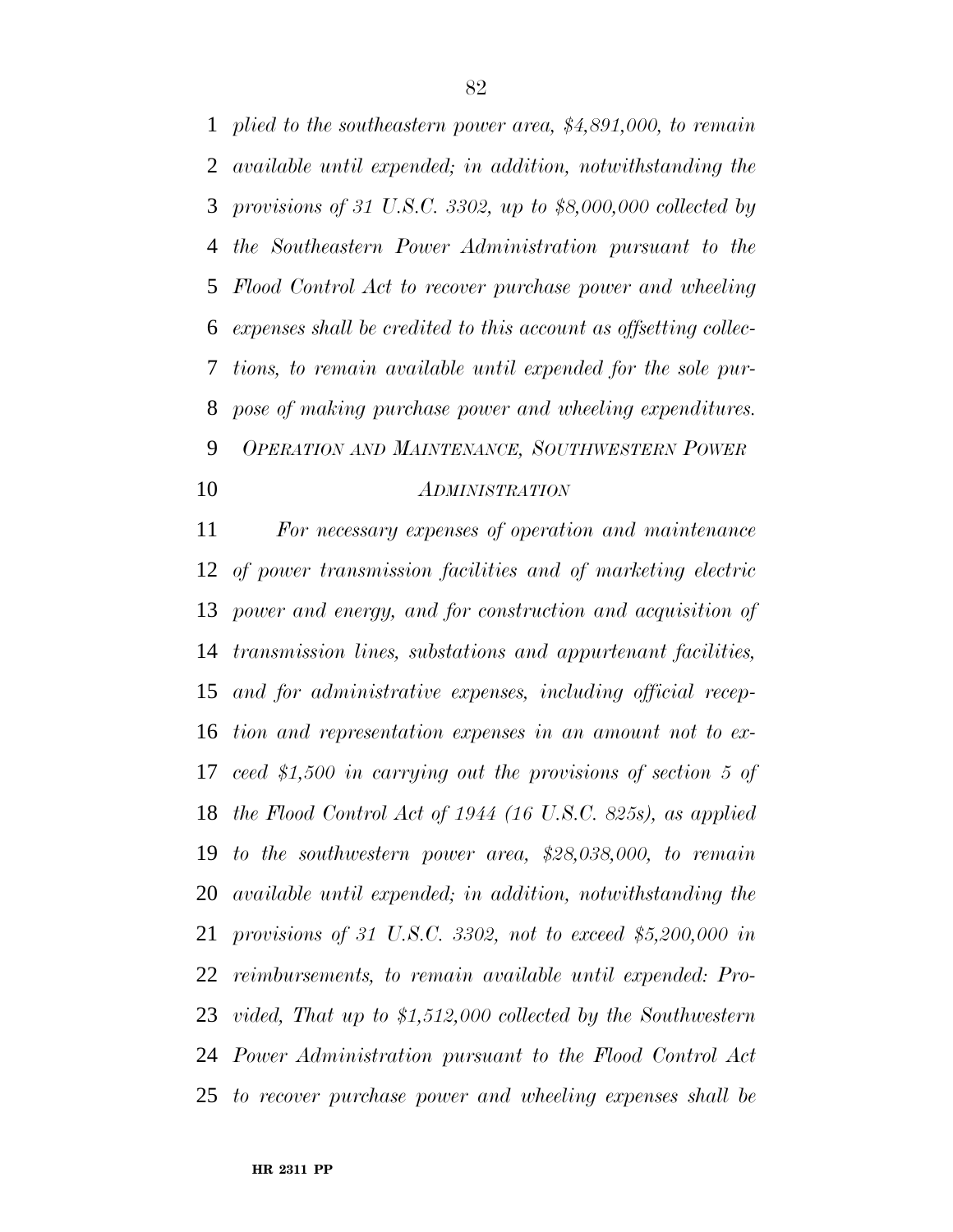*credited to this account as offsetting collections, to remain available until expended for the sole purpose of making pur-chase power and wheeling expenditures.*

**HR 2311 PP** *CONSTRUCTION, REHABILITATION, OPERATION AND MAINTENANCE, WESTERN AREA POWER ADMINISTRATION For carrying out the functions authorized by title III, section 302(a)(1)(E) of the Act of August 4, 1977 (42 U.S.C. 7152), and other related activities including conservation and renewable resources programs as authorized, including official reception and representation expenses in an amount not to exceed \$1,500, \$169,465,000, to remain available until expended, of which \$163,951,000 shall be derived from the Department of the Interior Reclamation Fund: Pro- vided, That of the amount herein appropriated, \$6,091,000 is for deposit into the Utah Reclamation Mitigation and Conservation Account pursuant to title IV of the Reclama- tion Projects Authorization and Adjustment Act of 1992: Provided further, That up to \$152,624,000 collected by the Western Area Power Administration pursuant to the Flood Control Act of 1944 and the Reclamation Project Act of 1939 to recover purchase power and wheeling expenses shall be credited to this account as offsetting collections, to re- main available until expended for the sole purpose of mak- ing purchase power and wheeling expenditures: Provided further, That of the amount herein appropriated, not less than \$200,000 shall be provided for corridor review and en-*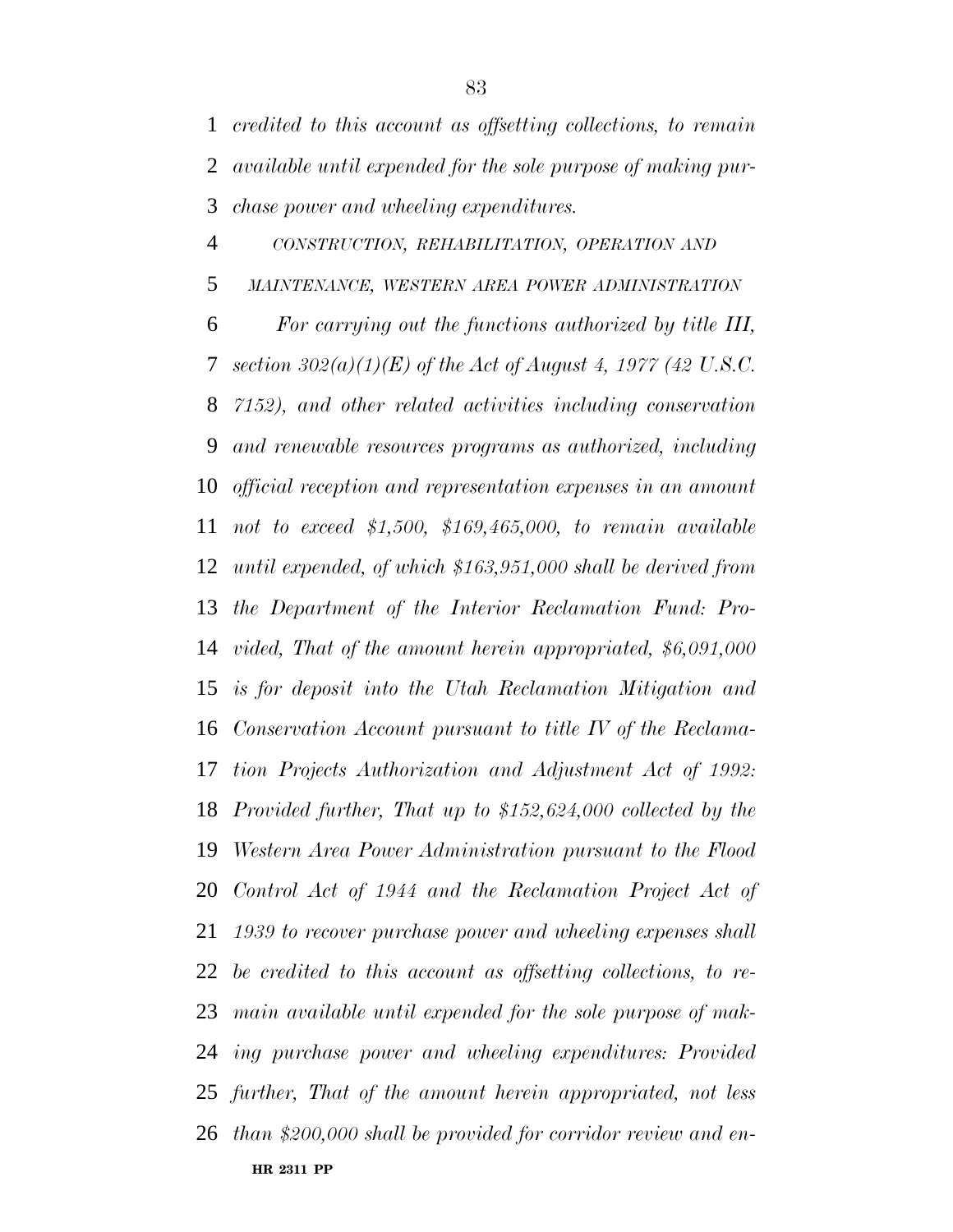*vironmental review required for construction of a 230 kv transmission line between Belfield and Hettinger, North Dakota: Provided further, That these funds shall be non- reimbursable: Provided further, That these funds shall be available until expended: Provided further, That within the amount herein appropriated not less than \$200,000 shall be provided for the Western Area Power Administration to conduct a technical analysis of the costs and feasibility of transmission expansion methods and technologies: Provided further, That WAPA shall publish a study by July 31, 2002 that contains recommendations of the most cost-effective methods and technologies to enhance electricity trans- mission from lignite and wind energy: Provided further, That these funds shall be nonreimbursable: Provided fur-ther, That these funds shall be available until expended.*

*FALCON AND AMISTAD OPERATING AND MAINTENANCE*

## *FUND*

 *For operation, maintenance, and emergency costs for the hydroelectric facilities at the Falcon and Amistad Dams, \$2,663,000, to remain available until expended, and to be derived from the Falcon and Amistad Operating and Maintenance Fund of the Western Area Power Administra- tion, as provided in section 423 of the Foreign Relations Authorization Act, Fiscal Years 1994 and 1995.*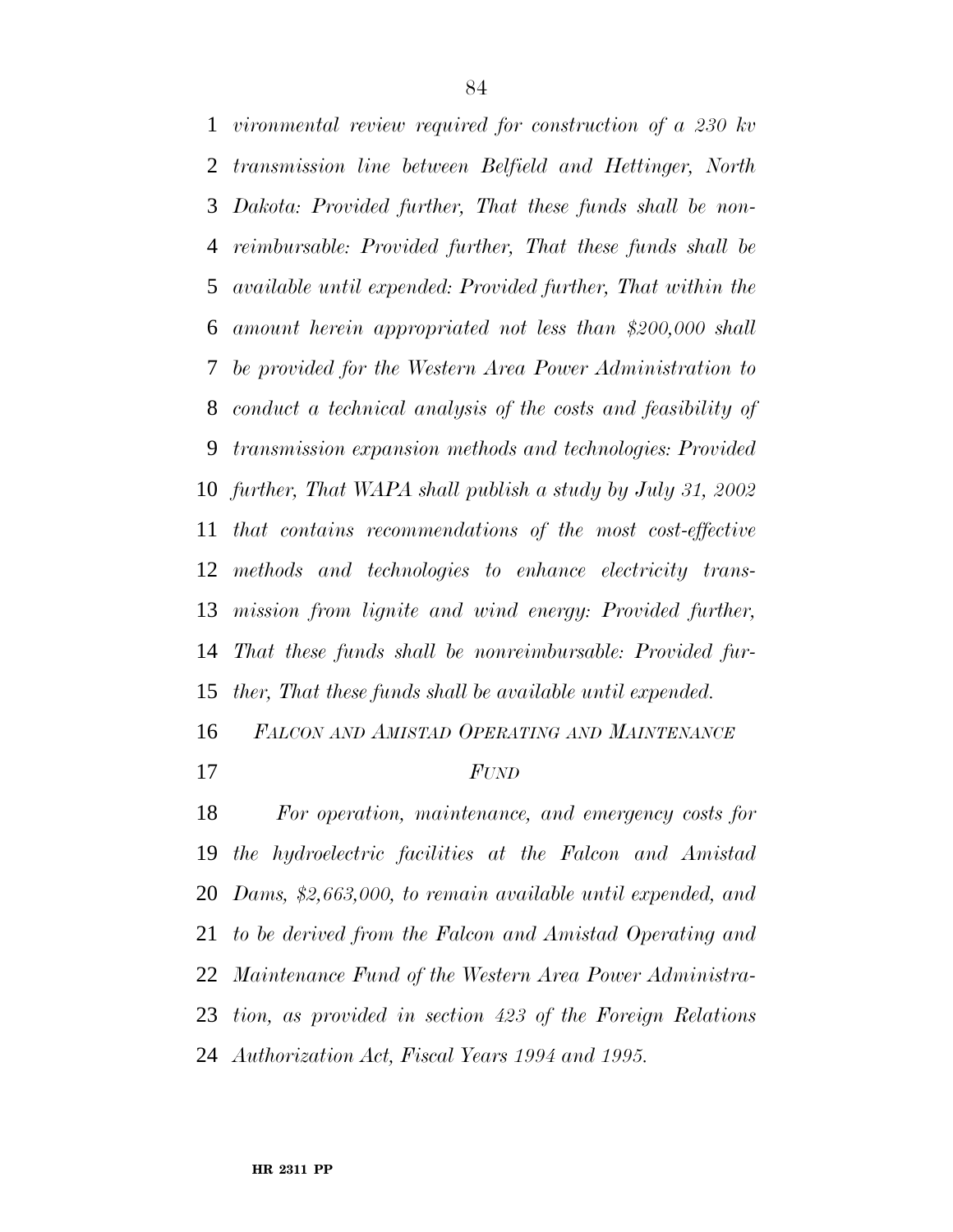*FEDERAL ENERGY REGULATORY COMMISSION*

# *SALARIES AND EXPENSES*

 *For necessary expenses of the Federal Energy Regu- latory Commission to carry out the provisions of the De- partment of Energy Organization Act (42 U.S.C. 7101 et seq.), including services as authorized by 5 U.S.C. 3109, the hire of passenger motor vehicles, and official reception and representation expenses (not to exceed \$3,000), \$187,155,000, to remain available until expended: Pro- vided, That notwithstanding any other provision of law, not to exceed \$187,155,000 of revenues from fees and annual charges, and other services and collections in fiscal year 2002 shall be retained and used for necessary expenses in this account, and shall remain available until expended: Provided further, That the sum herein appropriated from the General Fund shall be reduced as revenues are received during fiscal year 2002 so as to result in a final fiscal year 2002 appropriation from the General Fund estimated at not more than \$0: Provided further, That the Commission is authorized to hire an additional 10 senior executive serv-ice positions.*

 *GENERAL PROVISIONS DEPARTMENT OF ENERGY SEC. 301. (a) None of the funds appropriated by this*

*Act may be used to award a management and operating*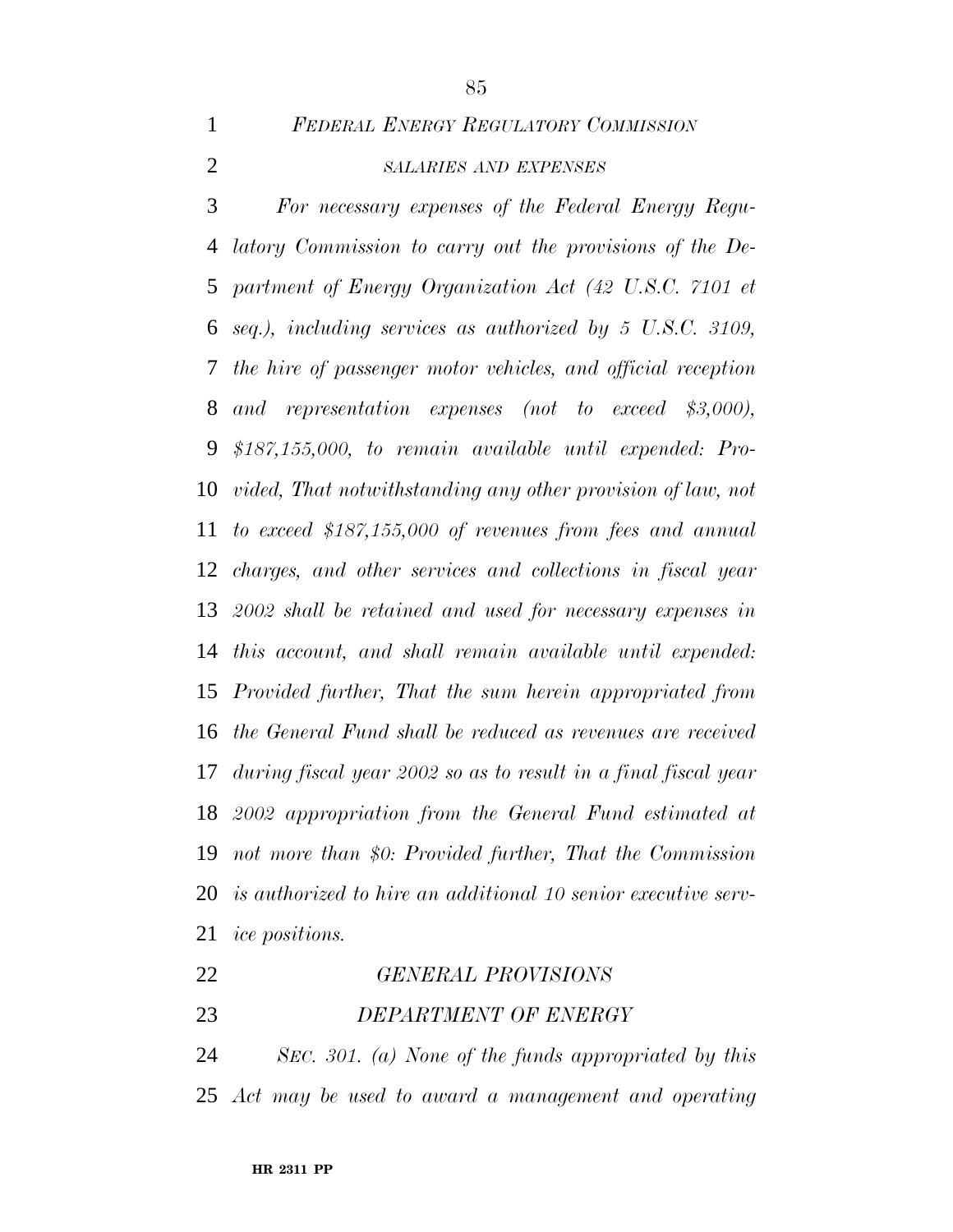*contract unless such contract is awarded using competitive procedures or the Secretary of Energy grants, on a case- by-case basis, a waiver to allow for such a deviation. The Secretary may not delegate the authority to grant such a waiver.*

 *(b) At least 60 days before a contract award, amend- ment, or modification for which the Secretary intends to grant such a waiver, the Secretary shall submit to the Sub- committees on Energy and Water Development of the Com- mittees on Appropriations of the House of Representatives and the Senate a report notifying the subcommittees of the waiver and setting forth the reasons for the waiver.*

 *SEC. 302. None of the funds appropriated by this Act may be used to—*

 *(1) develop or implement a workforce restruc- turing plan that covers employees of the Department of Energy; or*

 *(2) provide enhanced severance payments or other benefits for employees of the Department of En-ergy,*

 *under section 3161 of the National Defense Authorization Act for Fiscal Year 1993 (Public Law 102–484; 106 Stat. 2644; 42 U.S.C. 7274h).*

 *SEC. 303. None of the funds appropriated by this Act may be used to augment the \$20,000,000 made available*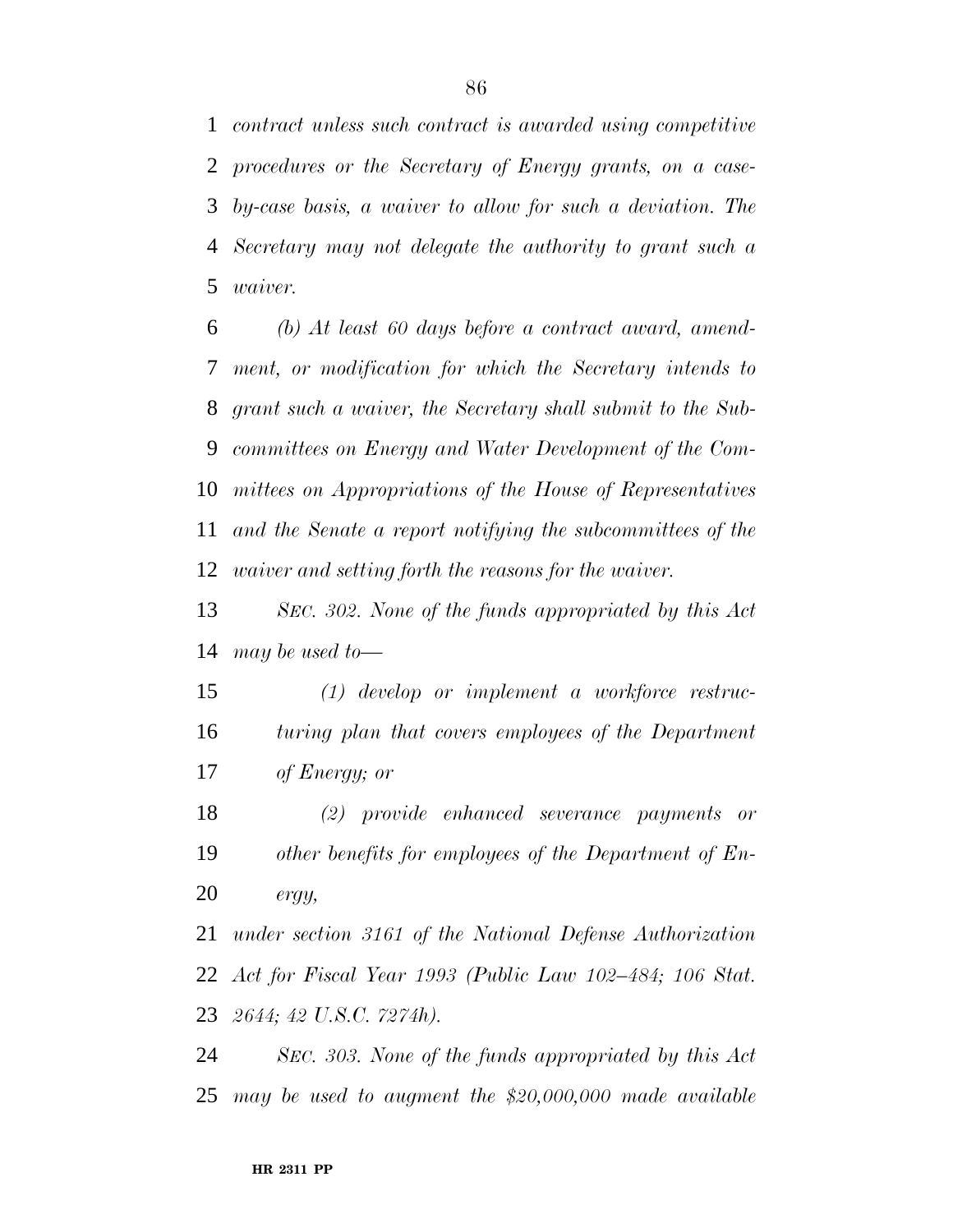*for obligation by this Act for severance payments and other benefits and community assistance grants under section 3161 of the National Defense Authorization Act for Fiscal Year 1993 (Public Law 102–484; 106 Stat. 2644; 42 U.S.C. 7274h) unless the Department of Energy submits a re- programming request subject to approval by the appro-priate Congressional committees.*

 *SEC. 304. None of the funds appropriated by this Act may be used to prepare or initiate Requests For Proposals (RFPs) for a program if the program has not been funded by Congress.*

*(TRANSFERS OF UNEXPENDED BALANCES)*

 *SEC. 305. The unexpended balances of prior appro- priations provided for activities in this Act may be trans- ferred to appropriation accounts for such activities estab- lished pursuant to this title. Balances so transferred may be merged with funds in the applicable established accounts and thereafter may be accounted for as one fund for the same time period as originally enacted.*

 *SEC. 306. Of the funds in this Act or any other Act provided to government-owned, contractor-operated labora- tories, not to exceed 6 percent shall be available to be used for Laboratory Directed Research and Development.*

**HR 2311 PP** *SEC. 307. None of the funds in this Act may be used to dispose of transuranic waste in the Waste Isolation Pilot Plant which contains concentrations of plutonium in excess*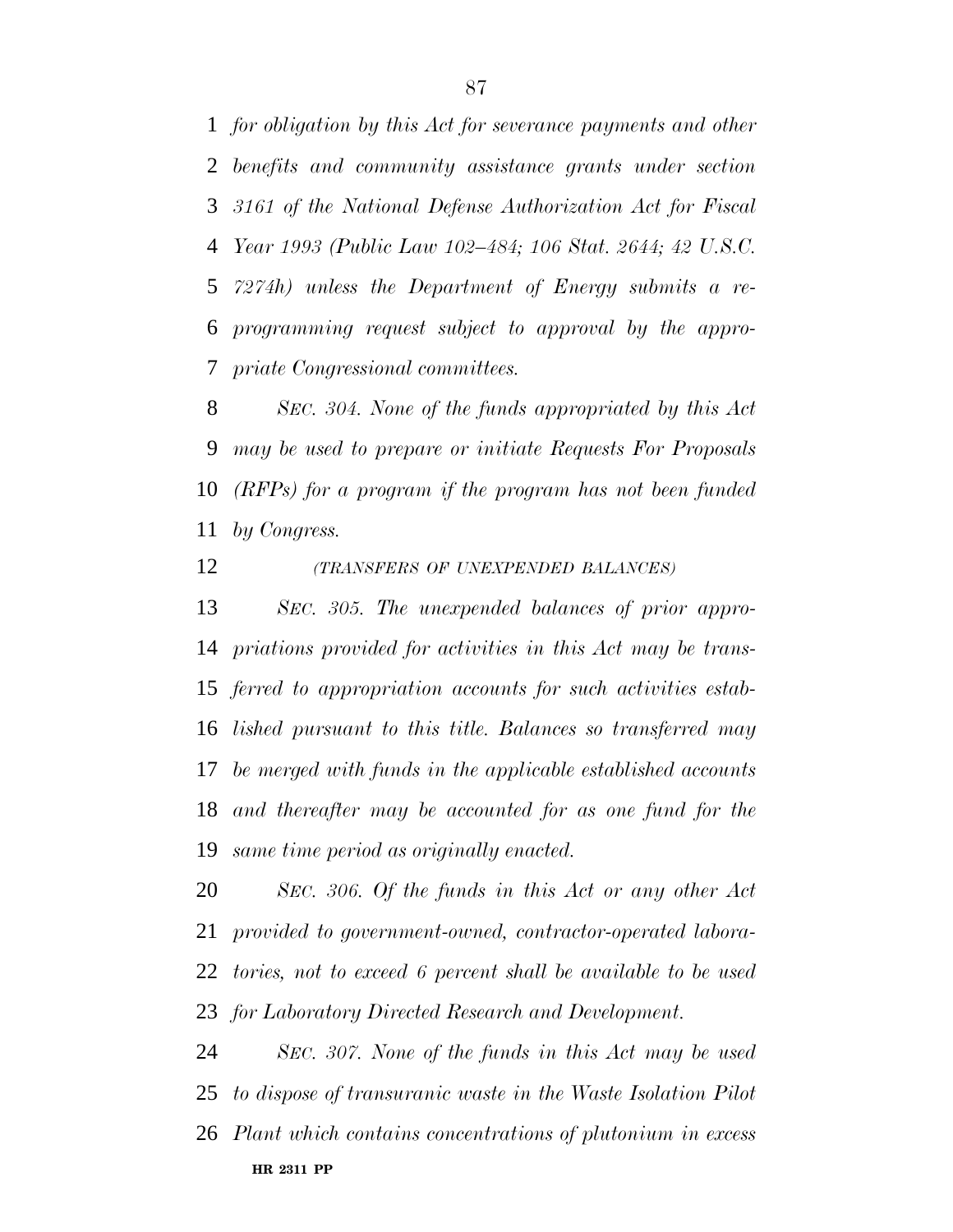*of 20 percent by weight for the aggregate of any material category on the date of enactment of this Act, or is generated after such date. For the purposes of this section, the mate- rial categories of transuranic waste at the Rocky Flats En- vironmental Technology Site include: (1) ash residues; (2) salt residues; (3) wet residues; (4) direct repackage residues; and (5) scrub alloy as referenced in the ''Final Environ- mental Impact Statement on Management of Certain Pluto- nium Residues and Scrub Alloy Stored at the Rocky Flats Environmental Technology Site''.*

 *SEC. 308. The Administrator of the National Nuclear Security Administration may authorize the plant manager of a covered nuclear weapons production plant to engage in research, development, and demonstration activities with respect to the engineering and manufacturing capabilities at such plant in order to maintain and enhance such capa- bilities at such plant: Provided, That of the amount allo- cated to a covered nuclear weapons production plant each fiscal year from amounts available to the Department of Energy for such fiscal year for national security programs, not more than an amount equal to 2 percent of such amount may be used for these activities: Provided further, That for purposes of this section, the term ''covered nuclear weapons production plant'' means the following:*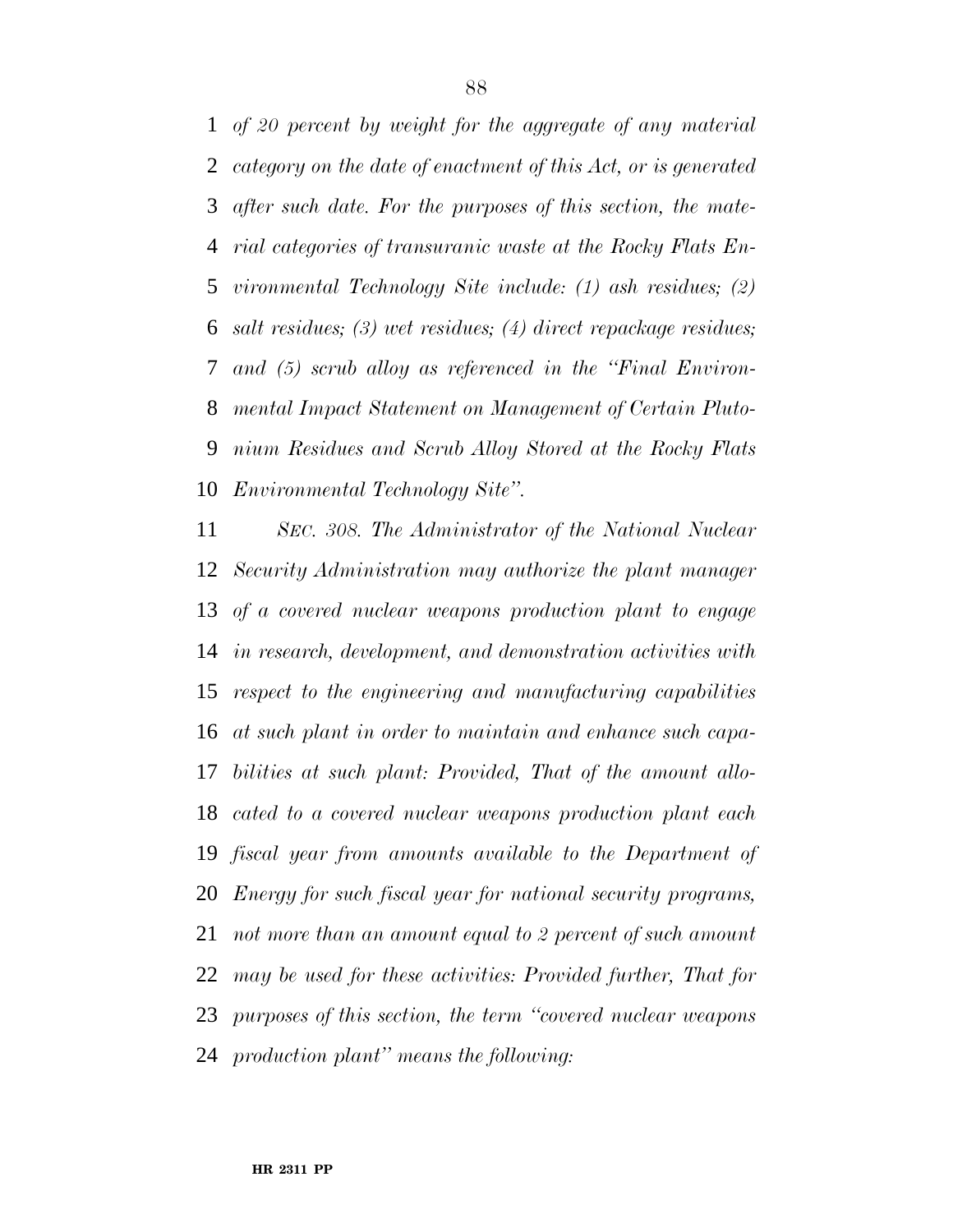*(1) The Kansas City Plant, Kansas City, Mis- souri. (2) The Y–12 Plant, Oak Ridge, Tennessee. (3) The Pantex Plant, Amarillo, Texas. (4) The Savannah River Plant, South Carolina. SEC. 309. Notwithstanding any other law, and without fiscal year limitation, each Federal Power Marketing Ad- ministration is authorized to engage in activities and so- licit, undertake and review studies and proposals relating to the formation and operation of a regional transmission organization.*

 *SEC. 310. The Administrator of the National Nuclear Security Administration may authorize the manager of the Nevada Operations Office to engage in research, develop- ment, and demonstration activities with respect to the de- velopment, test, and evaluation capabilities necessary for operations and readiness of the Nevada Test Site: Provided, That of the amount allocated to the Nevada Operations Of- fice each fiscal year from amounts available to the Depart- ment of Energy for such fiscal year for national security programs at the Nevada Test Site, not more than an amount equal to 2 percent of such amount may be used for these activities.*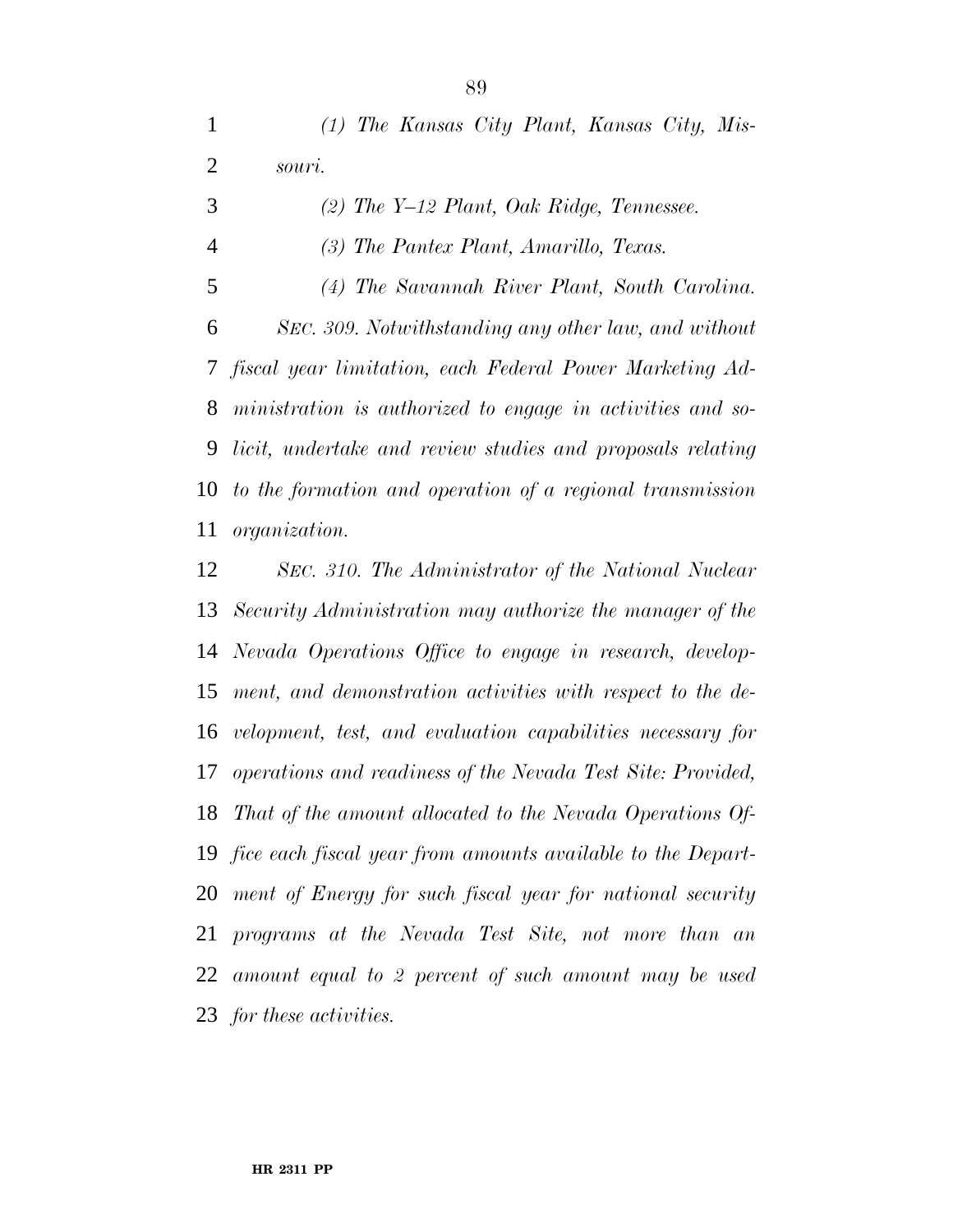*(1) by inserting ''except as provided in sub-section (c),'' after ''1321–349),''; and*

 *(2) by striking ''fiscal year 2002'' and inserting ''fiscal year 2005''.*

 *SEC. 312. (a) The Secretary of Energy shall conduct a study of alternative financing approaches, to include third-party-type methods, for infrastructure and facility construction projects across the Department of Energy.*

 *(b) The study shall be completed and delivered to the House and Senate Committees on Appropriations within 180 days of enactment.*

 *SEC. 313. (a) IN GENERAL.—The Secretary of Energy shall provide for the management of environmental matters (including planning and budgetary activities) with respect to the Paducah Gaseous Diffusion Plant, Kentucky, through the Assistant Secretary of Energy for Environmental Man-agement.*

 *(b) PARTICULAR REQUIREMENTS.—(1) In meeting the requirement in subsection (a), the Secretary shall provide for direct communication between the Assistant Secretary of Energy for Environmental Management and the head of*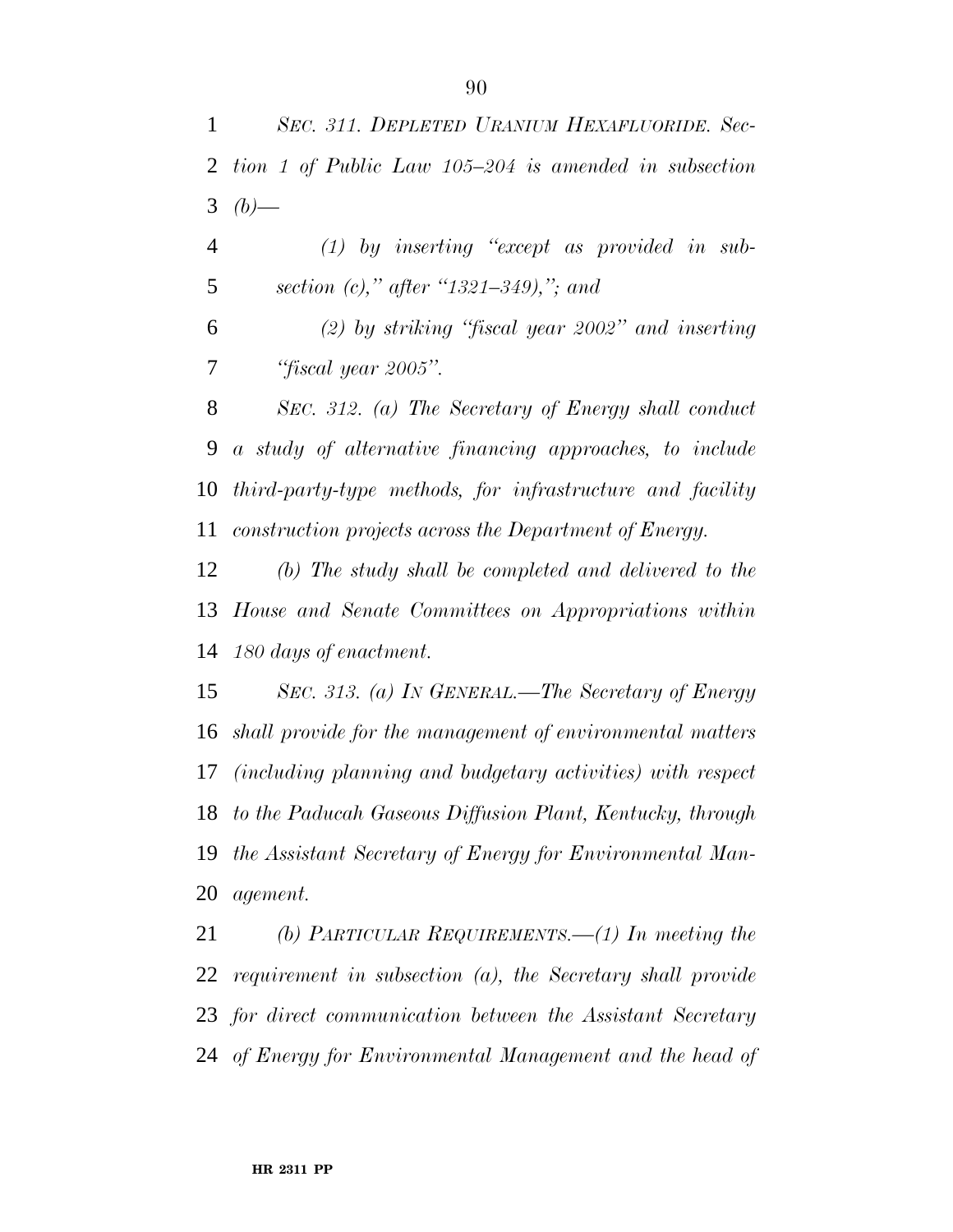*the Paducah Gaseous Diffusion Plant on the matters cov-*

 *ered by that subsection. (2) The Assistant Secretary shall carry out activities under this section in direct consultation with the head of the Paducah Gaseous Diffusion Plant. SEC. 314. (a) The Senate finds that:*

 *(1) The Department of Energy's Yucca Mountain program has been one of the most intensive scientific investigations in history.*

 *(2) Significant milestones have been met, includ- ing the recent release of the Science and Engineering Report, and others are due in the near future includ-ing the Final Site Suitability Evaluation.*

 *(3) Nuclear power presently provides 20 percent of the electricity generated in the United States.*

 *(4) A decision on how to dispose of spent nuclear fuel and high level radioactive waste is essential to the future of nuclear power in the United States.*

 *(5) Any decision on how to dispose of spent nu- clear fuel and high level radioactive waste must be based on sound science and it is critical that the Fed- eral Government provide adequate funding to ensure the availability of such science in a timely manner to allow fully informed decisions to be made in accord-ance with the statutorily mandated process.*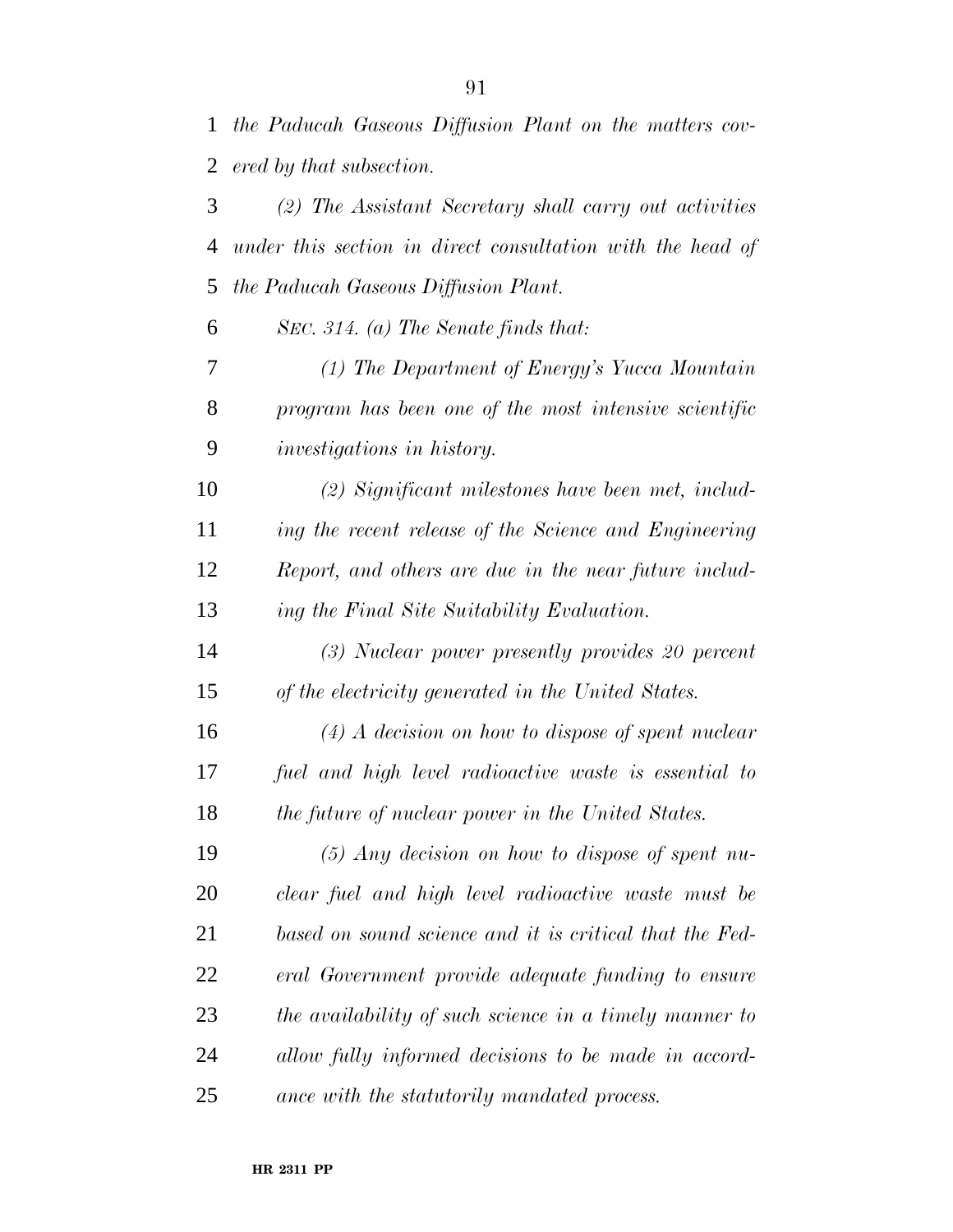*(b) It is the sense of the Senate that the conferees on the part of the Senate should ensure that the levels of fund- ing included in the Senate bill for the Yucca Mountain pro- gram are increased to an amount closer to that included in the House-passed version of the bill to ensure that a de- termination on the disposal of spent nuclear fuel and high level radioactive waste can be concluded in accordance with the statutorily mandated process.*

 *SEC. 315. The Department of Energy shall consult with the State of South Carolina regarding any decisions or plans related to the disposition of surplus plutonium lo- cated at the Department of Energy Savannah River Site. The Secretary of Energy shall prepare not later than Sep- tember 30, 2002, a plan for those facilities required to en-sure the capability to dispose of such materials.*

 *SEC. 316. PROHIBITION OF OIL AND GAS DRILLING IN THE FINGER LAKES NATIONAL FOREST, NEW YORK. No Federal permit or lease shall be issued for oil or gas drilling in the Finger Lakes National Forest, New York, during fis-cal year 2002 or thereafter.*

| 21 | TITLE IV                               |
|----|----------------------------------------|
| 22 | <b>INDEPENDENT AGENCIES</b>            |
| 23 | <b>APPALACHIAN REGIONAL COMMISSION</b> |

 *For expenses necessary to carry out the programs au-thorized by the Appalachian Regional Development Act of*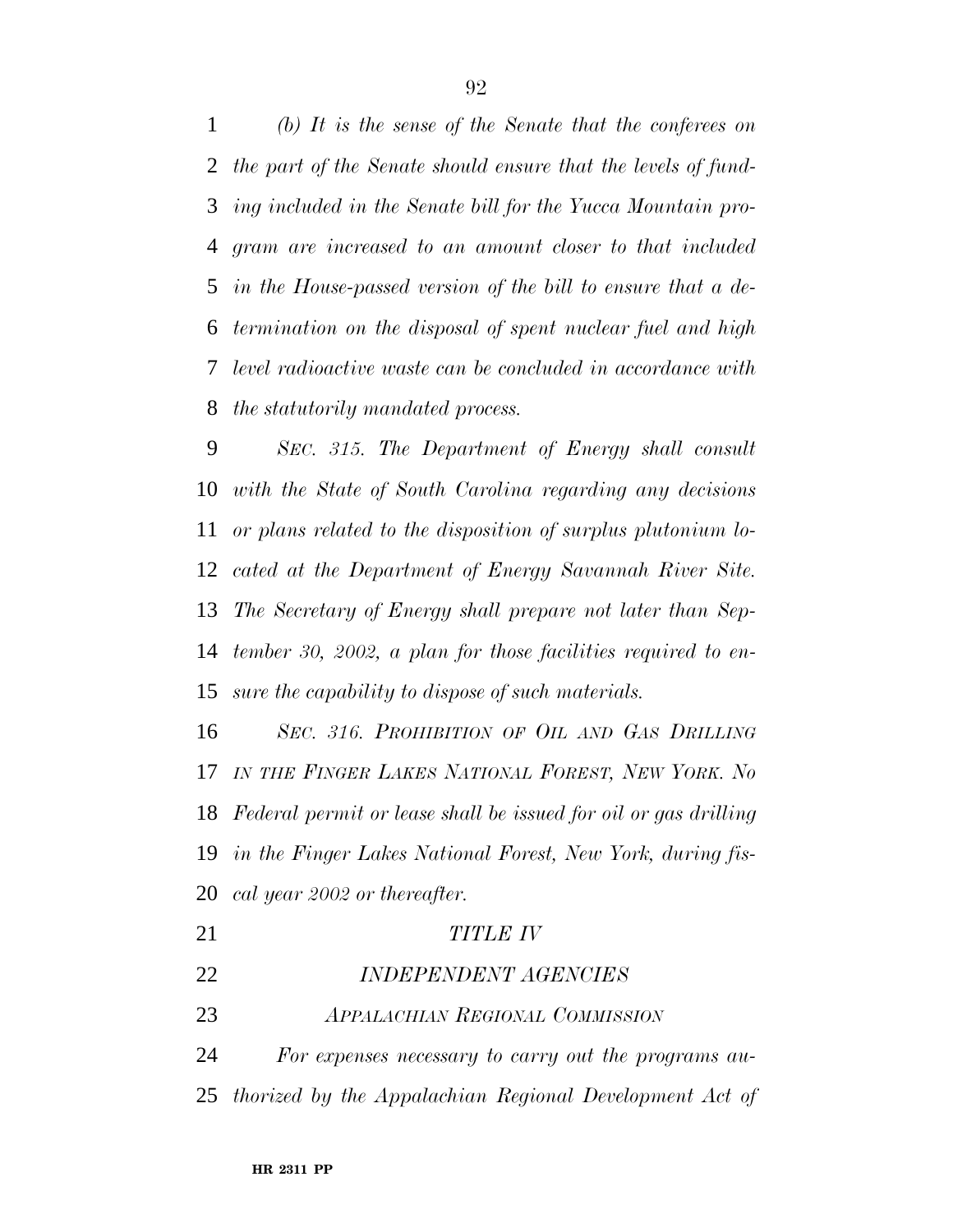| $\mathbf{1}$   | 1965, as amended, notwithstanding section 405 of said Act      |
|----------------|----------------------------------------------------------------|
| $\overline{2}$ | and for necessary expenses for the Federal Co-Chairman         |
| 3              | and the alternate on the Appalachian Regional Commis-          |
| 4              | sion, for payment of the Federal share of the administrative   |
| 5              | expenses of the Commission, including services as author-      |
| 6              | ized by 5 U.S.C. 3109, and hire of passenger motor vehicles,   |
| 7              | $$66,290,000,$ to remain available until expended.             |
| 8              | <b>DEFENSE NUCLEAR FACILITIES SAFETY BOARD</b>                 |
| 9              | <b>SALARIES AND EXPENSES</b>                                   |
| 10             | For necessary expenses of the Defense Nuclear Facili-          |
| 11             | ties Safety Board in carrying out activities authorized by     |
| 12             | the Atomic Energy Act of 1954, as amended by Public Law        |
| 13             | $100-456$ , section $1441$ , \$18,500,000, to remain available |
| 14             | until expended.                                                |
| 15             | <b>DELTA REGIONAL AUTHORITY</b>                                |
| 16             | <b>SALARIES AND EXPENSES</b>                                   |
| 17             | For necessary expenses of the Delta Regional Authority         |
| 18             | and to carry out its activities, as authorized by the Delta    |
| 19             | Regional Authority Act of 2000, \$20,000,000, to remain        |
| 20             | <i>available until expended.</i>                               |
| 21             | <b>DENALI COMMISSION</b>                                       |
| 22             | For expenses of the Denali Commission including the            |
| 23             | purchase, construction and acquisition of plant and capital    |
| 24             | equipment as necessary and other expenses, $$40,000,000,$ to   |
|                | 25 remain available until expended.                            |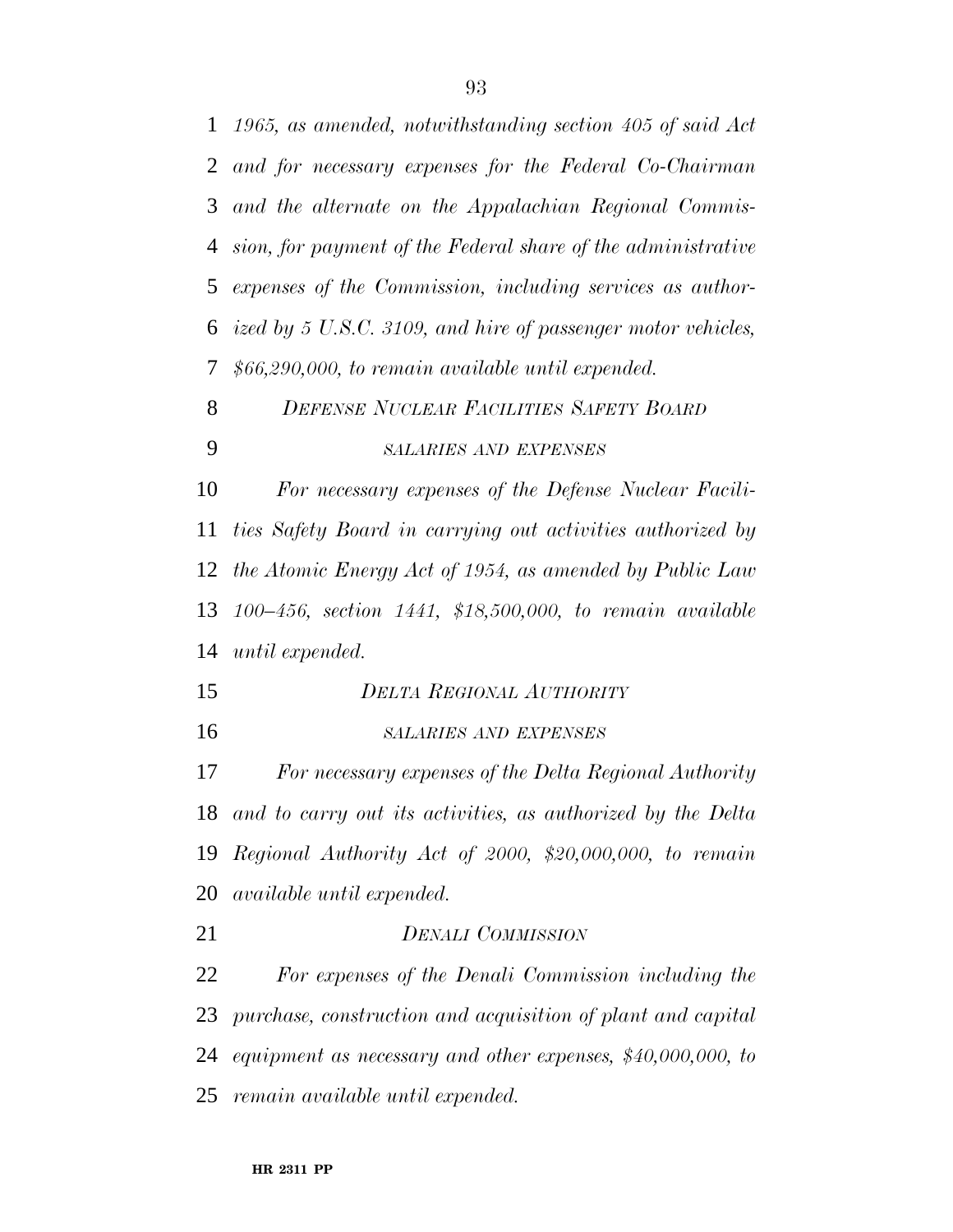*NUCLEAR REGULATORY COMMISSION*

## *SALARIES AND EXPENSES*

 *For necessary expenses of the Commission in carrying out the purposes of the Energy Reorganization Act of 1974, as amended, and the Atomic Energy Act of 1954, as amend- ed, including official representation expenses (not to exceed \$15,000), and purchase of promotional items for use in the recruitment of individuals for employment, \$516,900,000, to remain available until expended: Provided, That of the amount appropriated herein, \$23,650,000 shall be derived from the Nuclear Waste Fund: Provided further, That reve- nues from licensing fees, inspection services, and other serv- ices and collections estimated at \$468,248,000 in fiscal year 2002 shall be retained and used for necessary salaries and expenses in this account, notwithstanding 31 U.S.C. 3302, and shall remain available until expended: Provided fur- ther, That, \$700,000 of the funds herein appropriated for regulatory reviews and other assistance to Federal agencies and States shall be excluded from license fee revenues, not- withstanding 42 U.S.C. 2214: Provided further, That the sum herein appropriated shall be reduced by the amount of revenues received during fiscal year 2002 so as to result in a final fiscal year 2002 appropriation estimated at not more than \$48,652,000: Provided further, That, notwith-standing any other provision of law, no funds made avail-*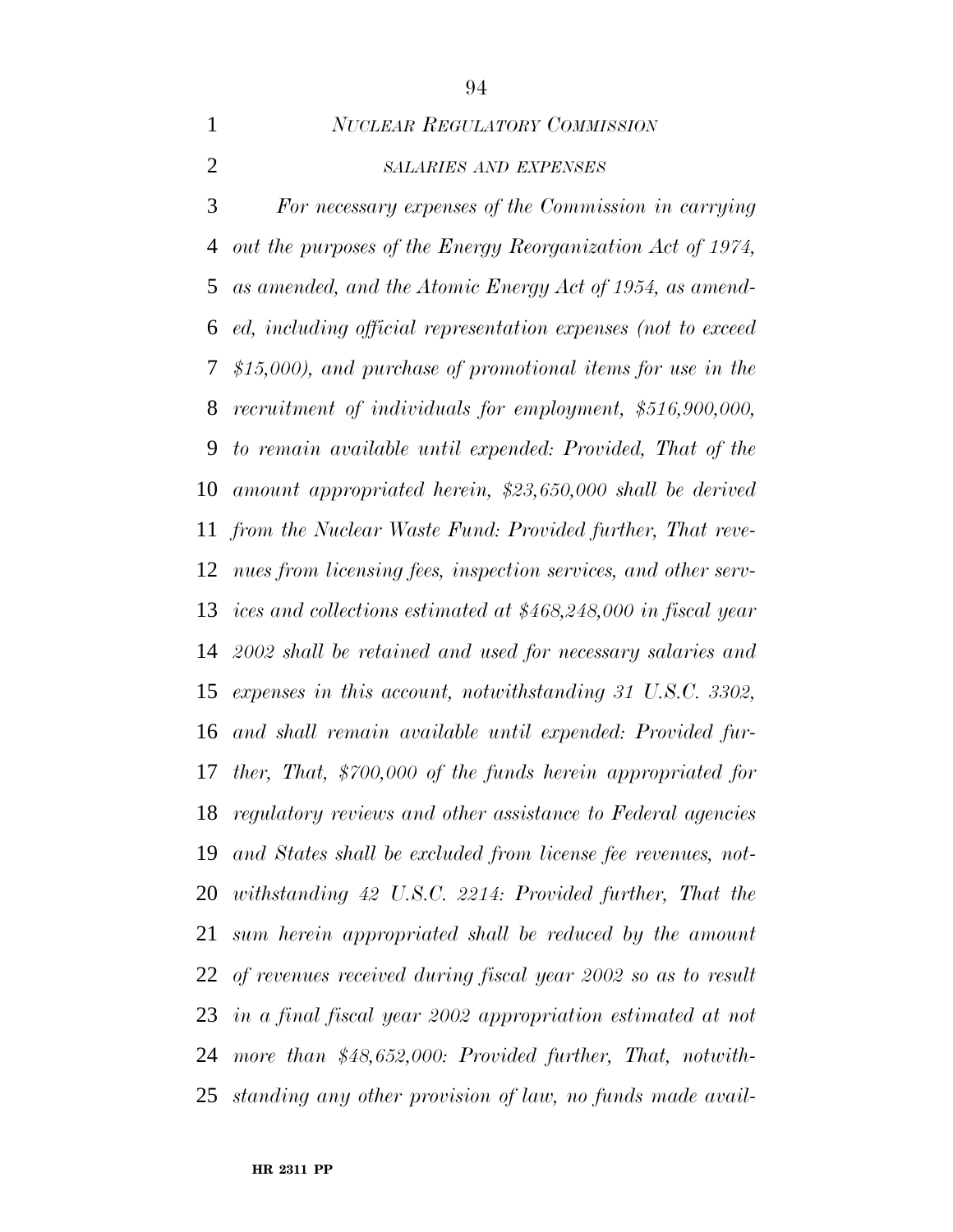*able under this or any other Act may be expended by the Commission to implement or enforce 10 C.F.R. Part 35, as adopted by the Commission on October 23, 2000.*

### *OFFICE OF INSPECTOR GENERAL*

 *For necessary expenses of the Office of Inspector Gen- eral in carrying out the provisions of the Inspector General Act of 1978, as amended, \$5,500,000, to remain available until expended: Provided, That revenues from licensing fees, inspection services, and other services and collections esti- mated at \$5,280,000 in fiscal year 2002 shall be retained and be available until expended, for necessary salaries and expenses in this account notwithstanding 31 U.S.C. 3302: Provided further, That the sum herein appropriated shall be reduced by the amount of revenues received during fiscal year 2002 so as to result in a final fiscal year 2002 appro-priation estimated at not more than \$220,000.*

- *NUCLEAR WASTE TECHNICAL REVIEW BOARD*
- *SALARIES AND EXPENSES*

 *For necessary expenses of the Nuclear Waste Technical Review Board, as authorized by Public Law 100–203, sec-*

*tion 5051, \$3,500,000, to be derived from the Nuclear Waste*

*Fund, and to remain available until expended.*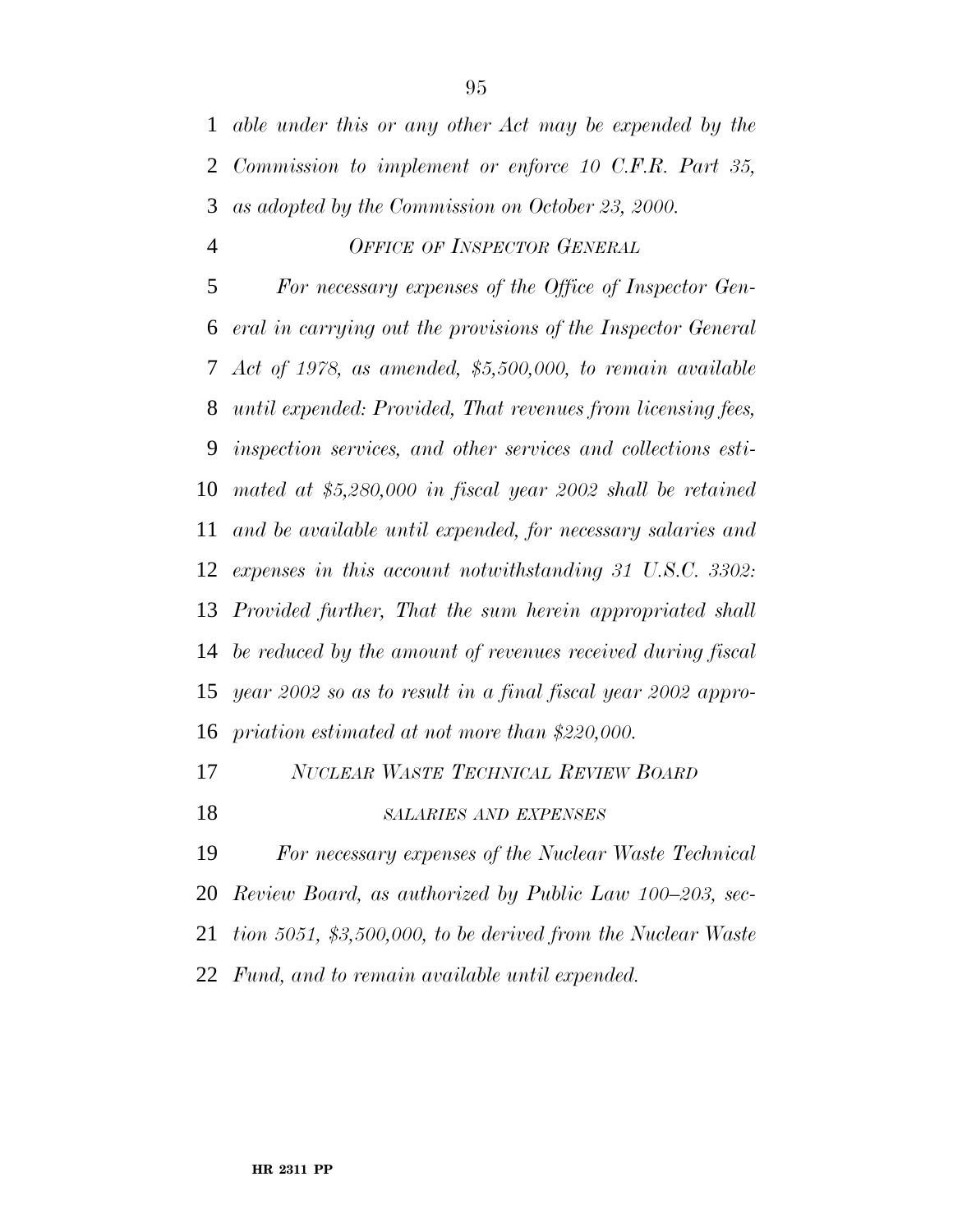### *TITLE V*

*GENERAL PROVISIONS*

 *SEC. 501. None of the funds appropriated by this Act may be used in any way, directly or indirectly, to influence congressional action on any legislation or appropriation matters pending before Congress, other than to commu- nicate to Members of Congress as described in section 1913 of title 18, United States Code.*

 *SEC. 502. (a) PURCHASE OF AMERICAN-MADE EQUIP- MENTAND PRODUCTS.—It is the sense of the Congress that, to the greatest extent practicable, all equipment and prod- ucts purchased with funds made available in this Act should be American-made.*

 *(b) NOTICE REQUIREMENT.—In providing financial assistance to, or entering into any contract with, any entity using funds made available in this Act, the head of each Federal agency, to the greatest extent practicable, shall pro- vide to such entity a notice describing the statement made in subsection (a) by the Congress.*

 *(c) PROHIBITION OF CONTRACTS WITH PERSONS FALSELY LABELING PRODUCTS AS MADE IN AMERICA.— If it has been finally determined by a court or Federal agen- cy that any person intentionally affixed a label bearing a ''Made in America'' inscription, or any inscription with the same meaning, to any product sold in or shipped to*